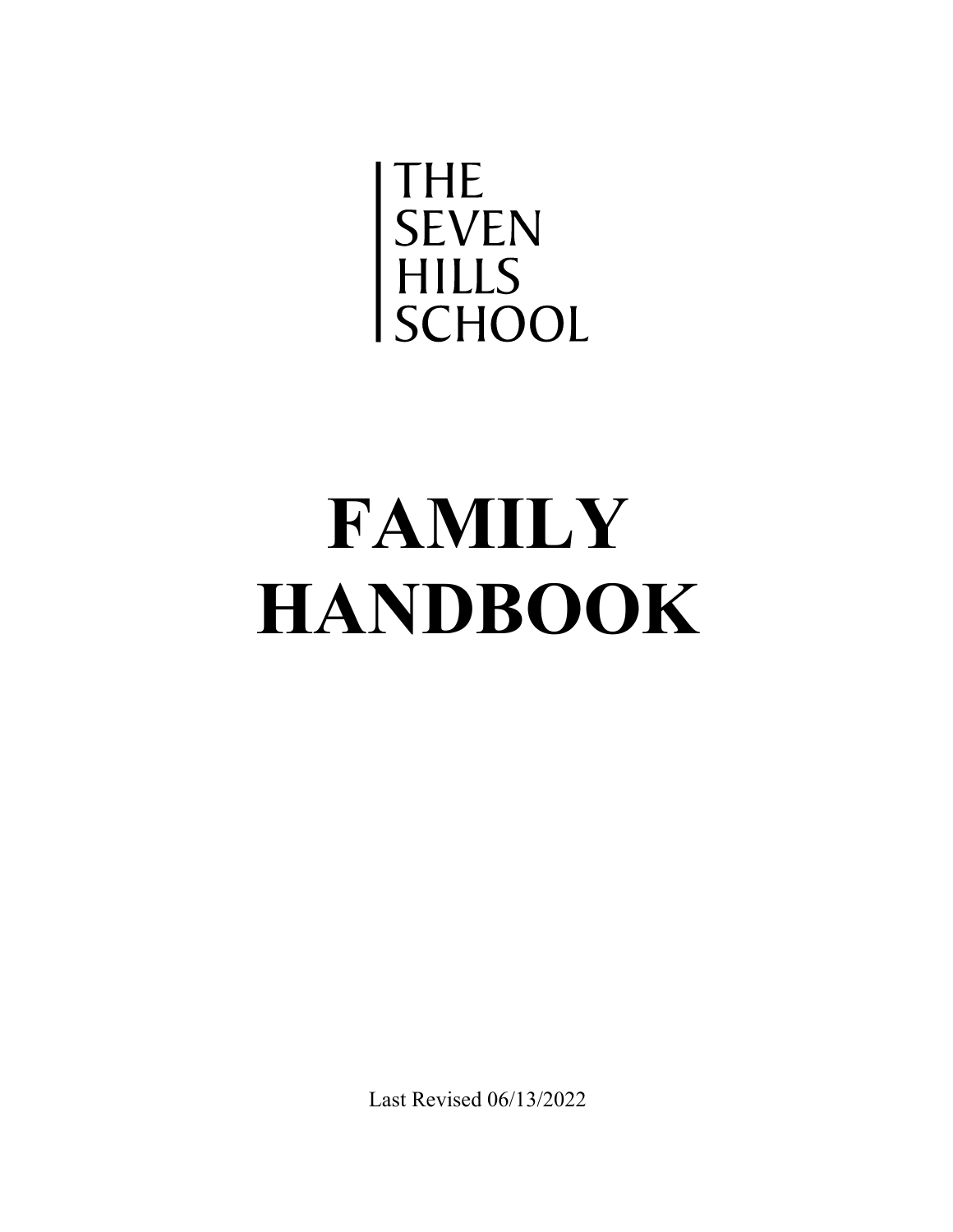## THE SEVEN HILLS SCHOOL **FAMILY HANDBOOK**

# **Table of Contents**

| $\boldsymbol{I}$ . |  |
|--------------------|--|
|                    |  |
| Н.                 |  |
|                    |  |
|                    |  |
|                    |  |
|                    |  |
|                    |  |
|                    |  |
|                    |  |
|                    |  |
|                    |  |
|                    |  |
|                    |  |
|                    |  |
|                    |  |
|                    |  |
|                    |  |
|                    |  |
|                    |  |
|                    |  |
|                    |  |
|                    |  |
|                    |  |
|                    |  |
|                    |  |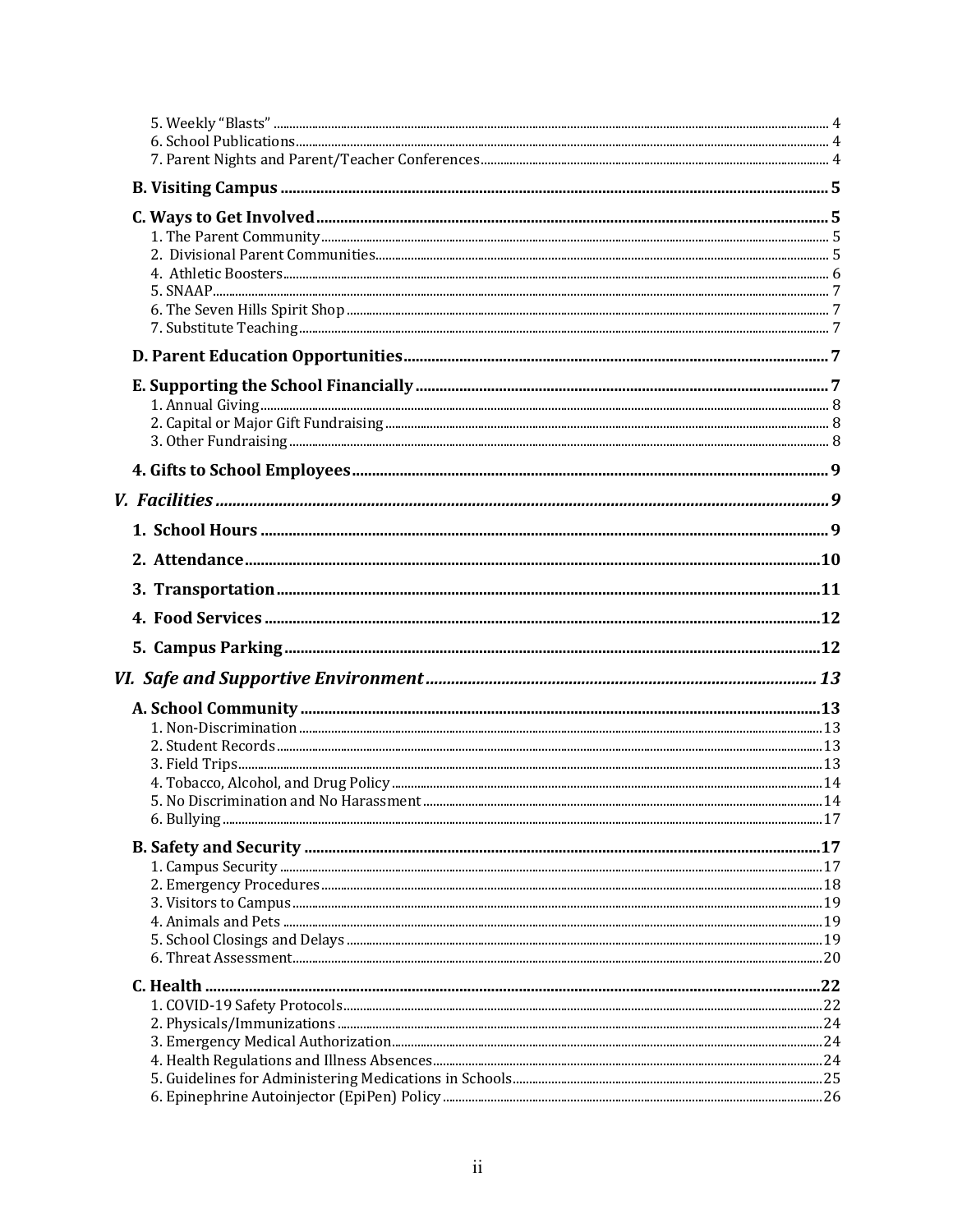|    | <b>B.</b> |  |
|----|-----------|--|
|    |           |  |
|    |           |  |
|    |           |  |
|    |           |  |
|    |           |  |
|    |           |  |
|    |           |  |
|    |           |  |
|    |           |  |
|    |           |  |
|    |           |  |
| C. |           |  |
|    |           |  |
|    |           |  |
|    |           |  |
|    |           |  |
|    |           |  |
|    |           |  |
|    |           |  |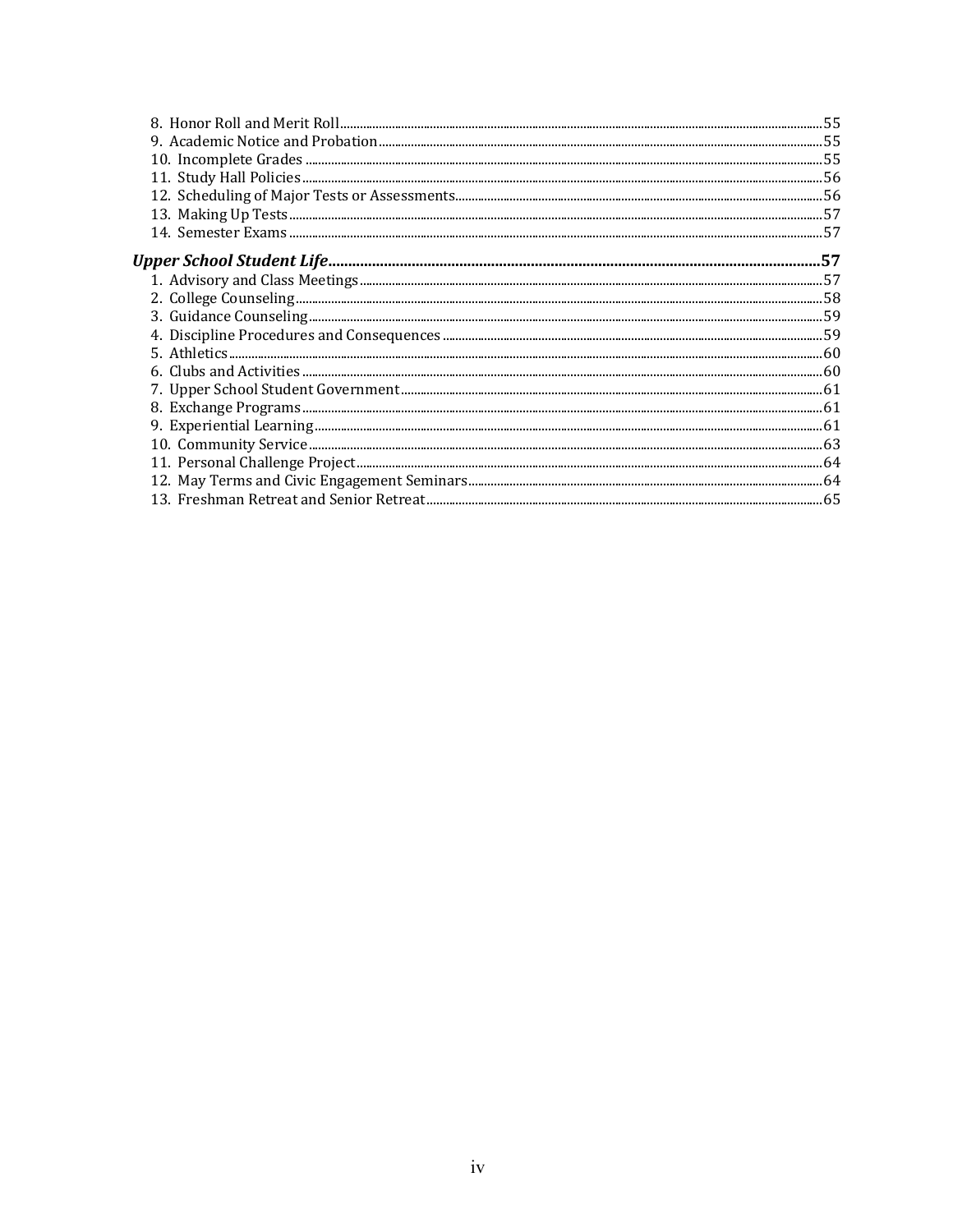# **I. Introduction**

## **Welcome**

This Family Handbook ("Handbook") has been prepared to help you understand The Seven Hills School's ("Seven Hills" or the "School") policies and practices. The contents of this Handbook are presented as a matter of information only. This Handbook is not a complete listing of all School policies and practices. It is instead an attempt to provide the most useful information regarding student affairs and academic life, based on the questions most often asked and the issues most often in need of clarification.

All students and parents must conform to the policies, practices, and procedures of the School. All students and parents are required to read and become familiar with the provisions of this Handbook. The Head of the School will respond to any questions you may have regarding it, after you have reviewed it.

# **II. Our Guiding Principles**

## **1. Our Seven Values**

At Seven Hills, we believe that who you are is just as important as what you know. We seek to create a close, cohesive community where students are encouraged to become their best selves, both as students and as people. These are the values which we at Seven Hills strive to instill in our students:

- striving for excellence
- respect for others and appreciation of diversity
- kindness, caring and compassion
- honesty and integrity
- fairness and justice
- personal responsibility and accountability
- commitment to community

## **2. Mission Statement**

Seven Hills engages hearts and minds, guiding students to cultivate their unique capacities and preparing each for a meaningful role in a rapidly changing world.

## **3. Commitment to Equity and Justice**

Guided by our mission and values, The Seven Hills School is committed to preparing its students to play an active role in making the world a more just and equitable place. Accordingly, we seek to build and sustain a learning community that is equitable, inclusive, and diverse in the broadest possible sense: with respect to race, gender, religion, ethnicity, socio-economic status, sexual orientation, physical ability, family composition, learning style, political opinions, as well other characteristics, abilities, and perspectives that contribute to one's view of the world.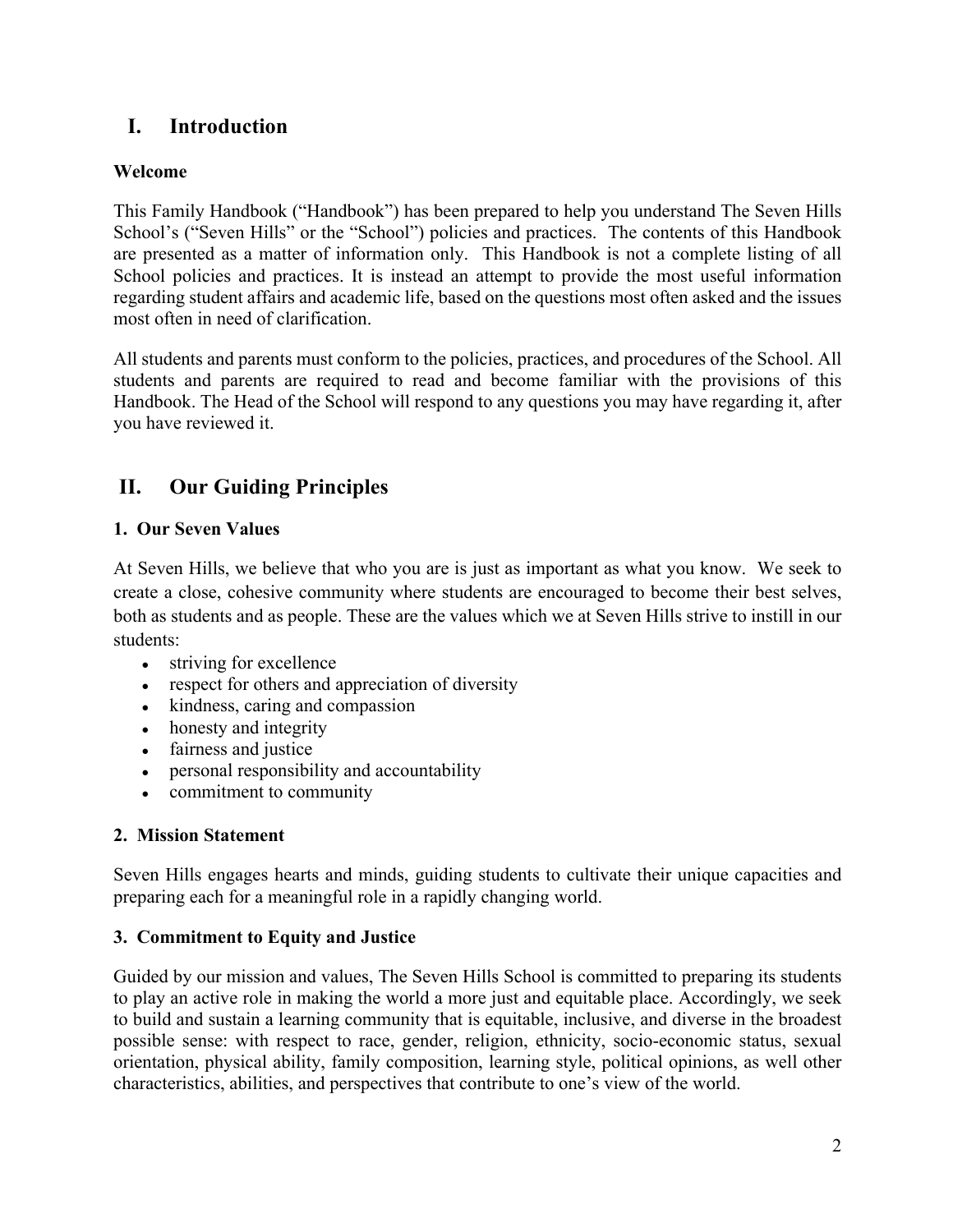We seek, also, to provide rich learning experiences that help students understand themselves and others, cultivate cultural competency, and explore complex issues of equity and justice. Our goal is to foster in our students the habits of mind and heart they will need to thrive in a complex, pluralistic, and interconnected global community.

We are, therefore, committed to:

- 1. Enrolling a diverse student body, from a wide variety of backgrounds, whose varied perspectives can enrich our learning community.
- 2. Attracting and retaining a more diverse board, faculty and administration.
- 3. Sustaining a supportive and inclusive school culture that affirms and values the uniqueness of each individual, honoring our differences while embracing shared values.
- 4. Seeking continuous feedback to better understand the experiences of stakeholders from diverse backgrounds and using it to challenge and refine our own practices.
- 5. Encouraging all members of the community to explore honestly their assumptions and biases and to modify them when appropriate.
- 6. Training our teachers to recognize and respond to a wide range of needs and learning styles among our students and to use inclusive and culturally responsive pedagogies.
- 7. Ensuring equitable access to all of the school's programs and enabling all students to thrive academically, artistically, athletically, socially, and emotionally.
- 8. Exposing students to a varied, multicultural curriculum that explores the rich diversity of human experience and gives all students chances to see themselves in what they read and study.
- 9. Enriching the curriculum to provide experiences both in and out of the classroom that deepen students' understanding of the world and foster informed and engaged citizenship and service to others.

In pursuit of these goals, the Board of Trustees commits to providing on-going strategic direction and oversight, allocating the resources necessary to ensure continuing progress, and holding itself, as a governing body, to the highest standards of diversity, equity, and inclusion. *Adopted by The Schools Council and The Board of Trustees, May, 2021*

## **4. Educational Philosophy**

## *Our Approach to Teaching:*

- We believe that learning should be engaging and relevant.
- We use teaching methods designed to ensure that students acquire the intellectual and social skills they need to thrive in an increasingly complex global community.
- We focus not only on the acquisition of knowledge, but on inquiry, discovery, and the application of skills to meaningful problem solving.
- We teach students to make choices, to manage their time, to think critically and creatively, and, above all, to take responsibility for their own learning.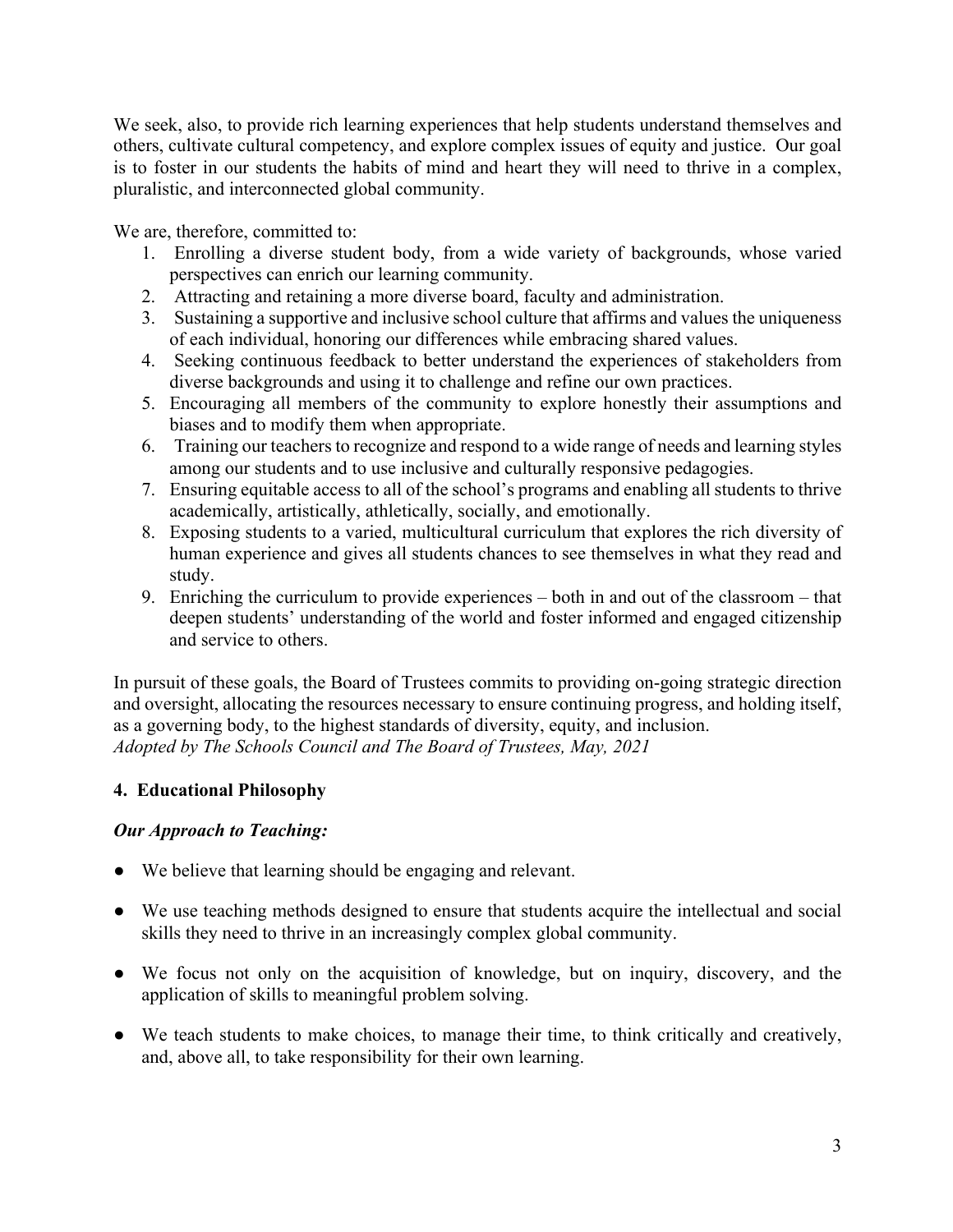● We are committed to exploring educational best practices and to adapting our instructional methods to advances in technology and developments in the world.

#### *Our Environment for Learning:*

- We believe that students learn best when they work in an atmosphere of open inquiry and mutual respect.
- We believe that the School should provide a safe, supportive, and challenging environment, with clear goals and high expectations for student achievement and conduct.
- We believe that education is relationship-based and that students learn best when teachers fully understand the interests, motivations, and individual learning styles of each of their students.
- We believe that the School should provide the widest possible range of opportunities for students to explore personal interests and develop individual talents.
- We believe that extracurricular and athletic activities should be open to all students who wish to participate, regardless of their innate ability.

## *Our Commitment to Character:*

- We believe that the School, in partnership with our families, plays a critical role in helping students develop character and core values.
- We strive to nurture the intellectual, aesthetic, moral, and social skills our students will need to become engaged citizens and responsible leaders.
- We see our teachers, administrators, and staff as role models, mentors, and collaborators, engaging with students in meaningful and mutually respectful ways.
- We value individuality and believe that a rich diversity of backgrounds and perspectives enriches our community.
- We encourage students and faculty to be actively involved in their communities, making us all more aware of the needs of others.

## **5. What You Can Expect from Our Teachers**

Seven Hills teachers play a critical role in helping the School fulfill its mission and in creating an educational environment that promotes the Seven Hills Values. Teachers are expected to uphold the School's mission and to know and maintain the standards of conduct that are enumerated in the Employee Handbook, the Faculty Supplement, and the Family Handbook. All teachers have an obligation to model, through both language and behavior, the values and expectations we have as a school, being especially conscious of their actions at times and in places when students can observe them.

In addition, Seven Hills teachers also display the following qualities: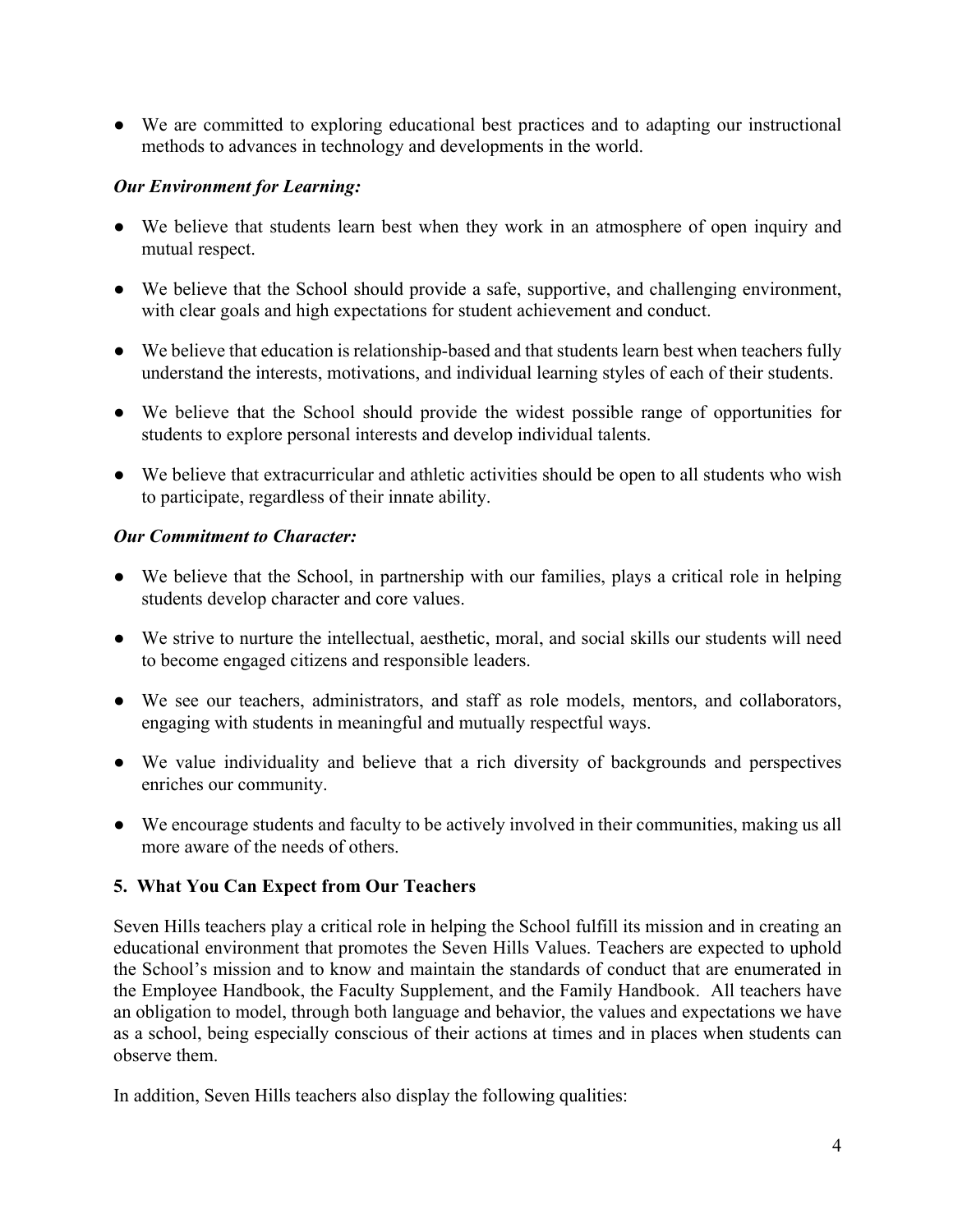- **Teaching Competency:** Each Seven Hills teacher is highly competent in his or her subject area, has a clear teaching philosophy, compatible with Seven Hills philosophy and values, understands and tailors approaches to developmental needs and individual learning styles, sets high standards for self and students, and is organized, prepared, and disciplined in all responsibilities.
- **Energy and Capacity:** Each Seven Hills teacher demonstrates a passion for teaching, sustains a high level of energy and work ethic, regularly reviews content, teaching methods, and the organization of teaching material, and communicates enthusiasm for students, for teaching, and for the subjects taught.
- **Maturity:** Each Seven Hills teacher is confident, emotionally and socially stable; demonstrates a zest for life and a sense of humor; works well with teaching colleagues, parents and administrators; treats all members of the community with kindness, respect, honesty and fairness; and addresses problems and conflicts with honesty and integrity.
- **Engagement:** Each Seven Hills teacher is fully engaged in the community; attends faculty meetings, parent conferences, assemblies, and special school events, as required; proactively supports students outside of class hours; is available for consultation with colleagues, students, and parents; and assumes an equitable share of roles beyond the classroom (e.g. coaching, advisory, or extracurricular roles).
- **Relating with Students:** Each Seven Hills teacher demonstrates a genuine love of kids, engenders respect and eagerness to learn, is experienced with the age range, and establishes positive, supportive relationships with students, while maintaining, at all times, appropriate boundaries.
- **A Growth Mindset:** Each Seven Hills teacher demonstrates a passion for learning, looks for new ways to reach students or hone one's craft, seeks feedback, recognizes emerging problems and seeks to resolve them, learns from successes and mistakes, and takes an active role in planning and implementing periodic strategic enhancements to the school program.
- **Teamwork:** Each Seven Hills teacher works collaboratively with diverse people to achieve shared goals, volunteers for and actively participates in School activities beyond the classroom, and helps other teachers and staff contribute fully and continually develop.

#### **6. What We Expect from Our Students**

Seven Hills provides students with extraordinary opportunities to learn and to grow. In order to take full advantage of opportunities, we expect all students to invest themselves as fully as possible in the learning process. Obviously, this means different things at different ages, but in general we expect students to be:

• **Prepared:** We expect students to come to school fully prepared to learn. They should have completed necessary preparation before classes start and come to class with all the necessary materials, ready and organized.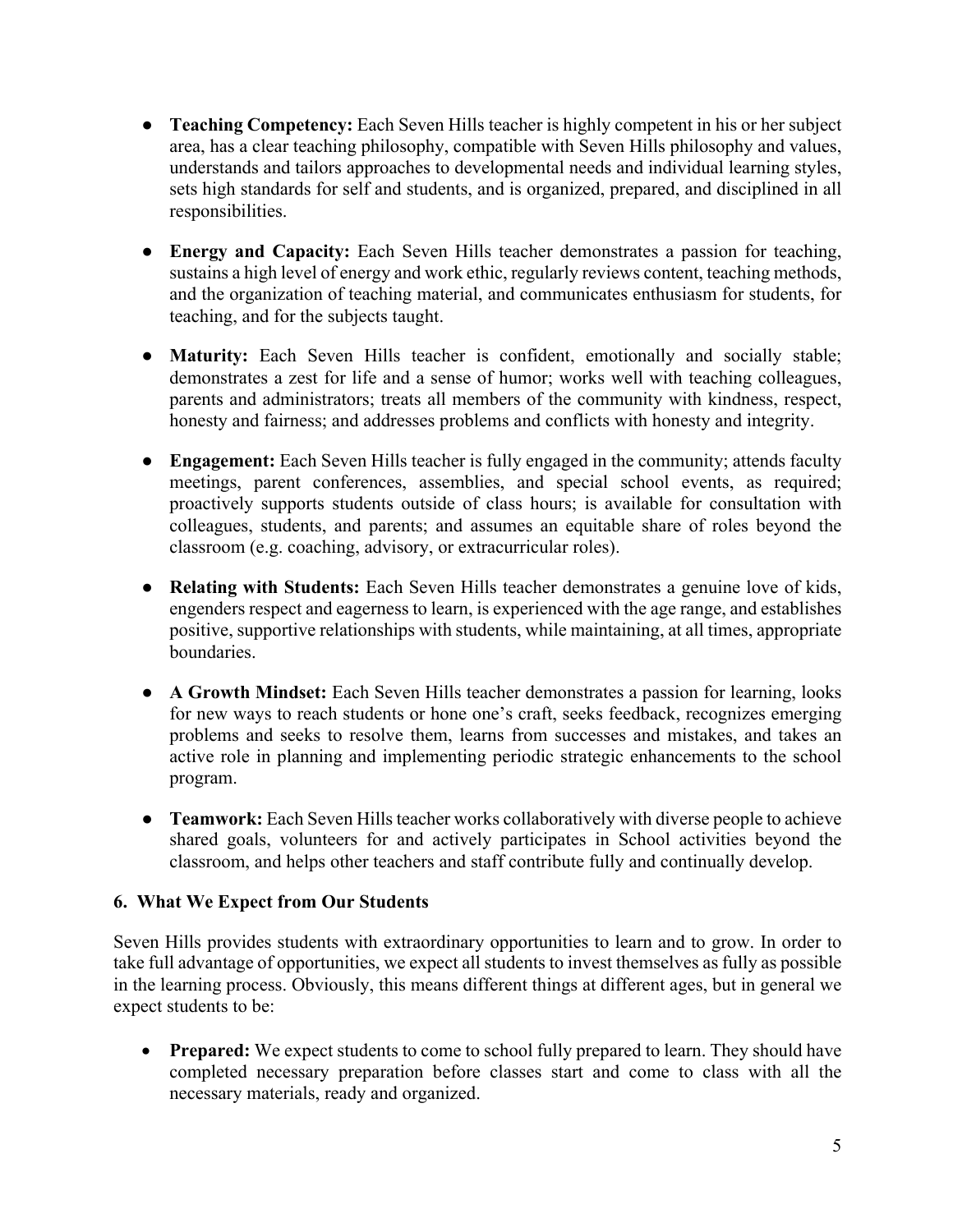- **Engaged:** We expect students to be actively engaged in their own learning process. They should be focused and attentive and participate actively in classroom discourse and in all learning activities.
- **Proactive:** Students have different talents and abilities and some learning tasks will come easily to them; others will require more time and dedication. When students encounter challenges, we expect them to ask questions and to seek help from their teachers and learning support specialists and from peers, where appropriate,. Over time, we expect students to develop a thorough understanding of their own strengths and weaknesses as learners and the ability to learn from errors and to advocate for themselves.

## **7. The Role of Parents**

To ensure that students learn as effectively as possible, Seven Hills seeks an active working partnership between parents and the School. The role of parents and guardians in this partnership requires their understanding and support of the School, its mission, its programs, its policies and procedures as outlined in this Handbook, and its faculty and staff.

We hope that as situations arise that may affect a child's learning or wellbeing, parents will inform teachers or, when necessary, school administrators. Similarly, parents can expect that teachers will provide regular feedback about their children's academic progress. It is our hope that, where ageappropriate, parents will help their children process this feedback and apply teachers' suggestions to enhance their learning.

In the Lower Schools, some parents may be more actively involved in monitoring their children's progress, ensuring that children have appropriate time, space, and materials to work and that they are developing effective study habits and clearly understand teachers' expectations. If students do require regular help from parents or outside tutoring to complete their academic work, we expect families will inform the School so that we can develop an accurate sense of the student's current skill level. As students mature into the Middle and Upper Schools, however, we expect they will take much greater ownership of their own responsibilities.

At all levels, when issues arise, we expect all parents to work with the School in an open, cooperative way to help resolve them in the best interests of their child.

#### **8. Statement of Academic Honesty**

In general, students are expected to do their own work and to give credit when using the work of others. Students should assume that, unless they are told otherwise, the work they submit as their own, on assignments, tests, quizzes, and projects, should be done independently without the assistance of others. If they do, at any point, receive assistance from another student, a parent or tutor, or any other outside source, they should honestly acknowledge their reliance on that outside help. See "Academic Life" for more information.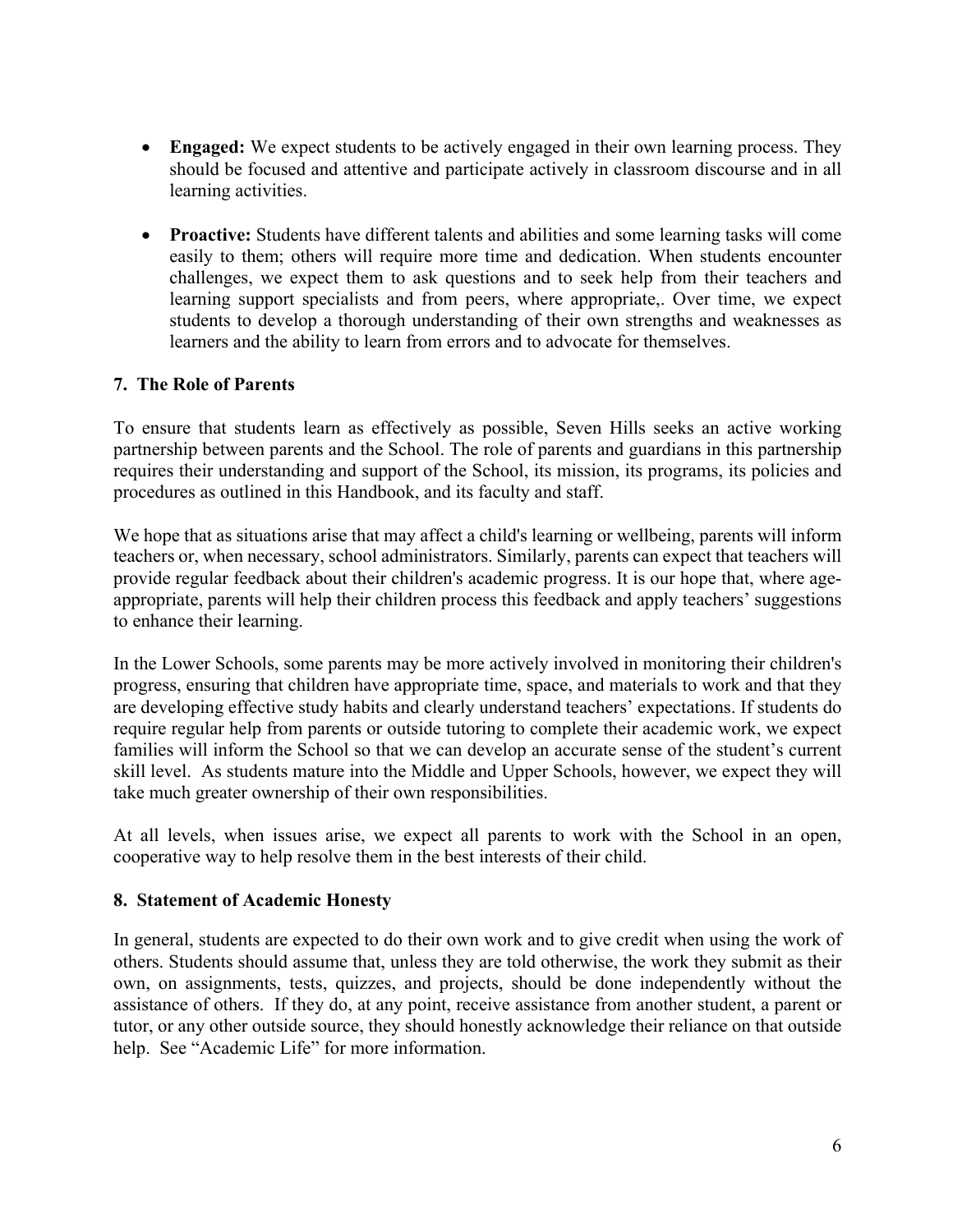#### **9. Philosophy of Discipline**

While Seven Hills expects students to be guided by and behave in accordance with the School's values and rules, we also recognize that making and learning from mistakes is part of an education.

Seven Hills' disciplinary system tries to make such learning possible by responding to breaches in conduct with as much predictability, fairness, and clarity as possible and by giving students ample opportunity to reflect on the impact of their conduct on themselves or on other people.

## **10. Expected Student Behavior**

At Seven Hills, student behavior is guided by our school values. As members of our community, students are expected to know and follow the rules and regulations outlined in the Family Handbook. They are also expected to live by the values of our community and to act according to those values, *even in the absence of a specific rule*. Listed below are some examples of how the Seven Hills Values translate into some expected behaviors. This list is not conclusive or exhaustive.

#### **Personal Responsibility and Accountability/Pursuit of Excellence**

- Follow the School's dress code, without testing the limits.
- Avoid distracting other students or making it harder for them to learn.
- Be polite to all members of the community.
- Be where you are expected to be at all times.
- Arrive on time for all obligations and be ready to participate.
- If you have to miss an appointment or obligation, tell an adult.
- Do not leave campus without permission.
- Don't go into areas that are unsupervised by an adult.
- Do your work and fulfill your extracurricular obligations on time and to the best of your ability.

#### **Commitment to Community/Fairness and Justice**

- Treat others as you would like to be treated.
- Do not take advantage of other people.

#### **Safety**

- Do not attempt to or bring weapons to school.
- Do not attempt to or bring drugs, alcohol, tobacco, or e-cigarettes/devices to school.
- Do not threaten others, either verbally or physically.
- Do not fight.
- Avoid risky physical behavior that might hurt you or others.

## **Respect for School Property and Property of Others**

- Do not steal or borrow others' property without permission.
- Do not vandalize or deface property.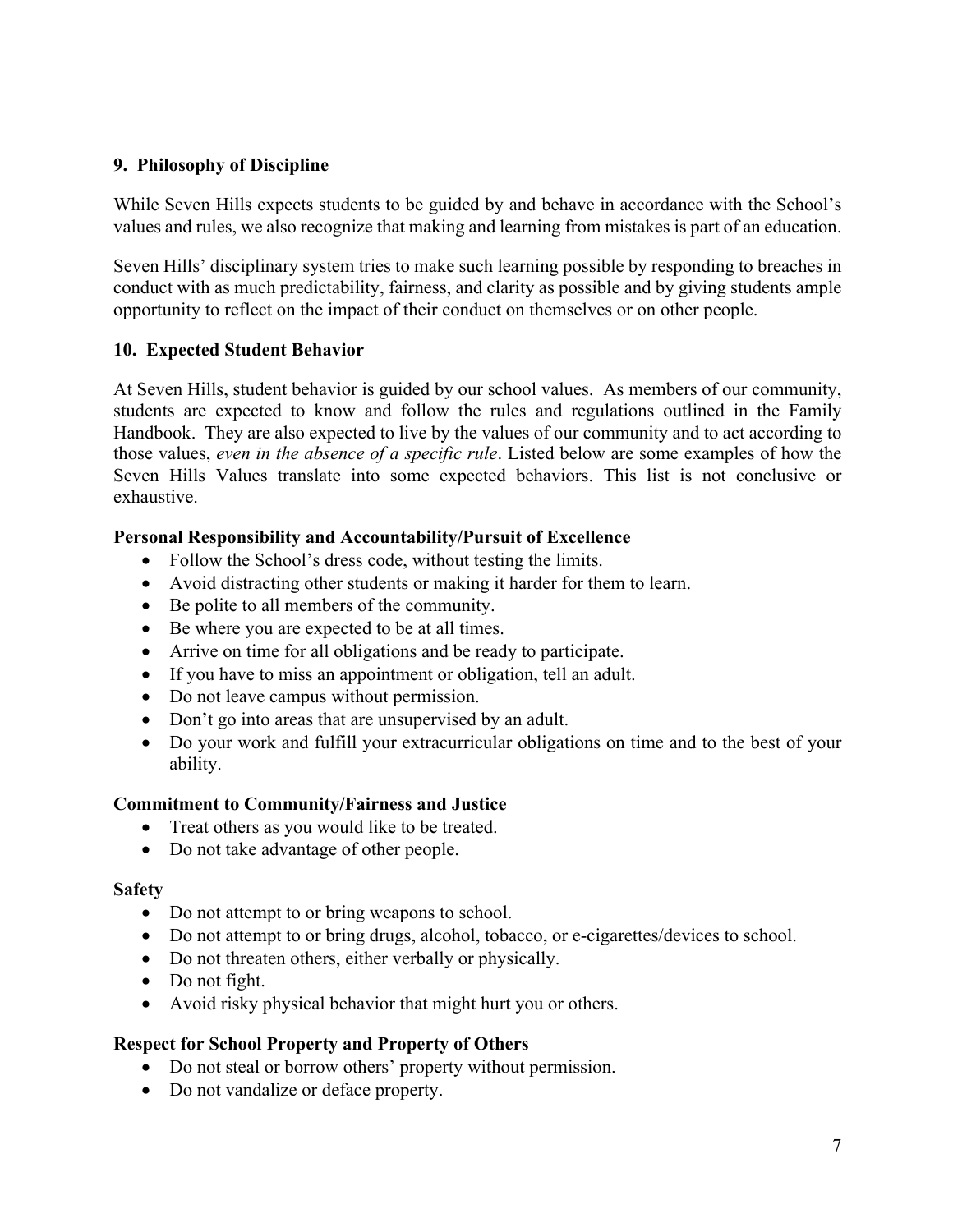- If you break something, tell a member of the School administration or faculty.
- Do not litter or leave messes for others.

#### **Respect for Others/Appreciation of Diversity/Kindness, Caring, Compassion**

- Refrain from bullying, harassment, or intimidation in violation of the School's policies.
- Avoid embarrassing or humiliating others.
- Refrain from provocative or obscene language.
- Listen respectfully to others, even when you don't agree.
- Don't talk unkindly about other people, to them or behind their backs.
- Anticipate others' needs and try to help them.
- Try to connect with people who are different from you.
- Learn about challenges people face, both at school and in the world, and try to help.

#### **11. Dress Code**

The School's guidelines for student dress are not meant to be oppressive or to stifle individual expression. Instead, they are designed to ensure that students will dress appropriately for school. Just as parents' work clothing may or may not be interchangeable with their "dress up" or recreational wardrobes, so students' closets may contain items which are not appropriate for School. For example, students may not wear to school t-shirts that bear inappropriate or harassing slogans or that advertise drugs, cigarettes or alcohol. When questions arise regarding appropriate dress, the faculty and administration will make the final decision as to what is proper/acceptable student attire. Other clothing questions, which arise each year as fashions change, will be answered in light of whether the clothing or accessories in question affect the School community and classroom environment.

Infractions of the dress code will be dealt with by the faculty and administration. If a student violates this policy, the student may be asked to wear appropriate clothing provided by the School over their own clothes or parents may be asked to bring appropriate clothing to School before the student will be admitted to class. Repeated violations may result in the student serving an afterschool detention or being sent home.

Doherty students should see specific uniform requirements on the Stinger Central part of the website, my.7hills.org. Upper School students should see the dress code and dress-up days document that the Dean of Students issues at the start of the school year.

#### **12. Disciplinary Procedures**

We recognize that our students are still learning important life lessons as they progress through school. The ability to reflect on one's mistakes is a powerful tool to help in making better decisions in the future. The most powerful consequences are often natural consequences arising as a result of the choices students make. At Seven Hills, adults work directly with students to resolve issues, discuss behaviors, and help them learn to grow. However, seriously inappropriate acts, or patterns of inappropriate conduct or behaviors, as determined by the sole judgment of the administration, can require a direct and immediate response. Serious violations of the School's values, policies and procedures may result in disciplinary action up to and including suspension and/or possible expulsion from the School.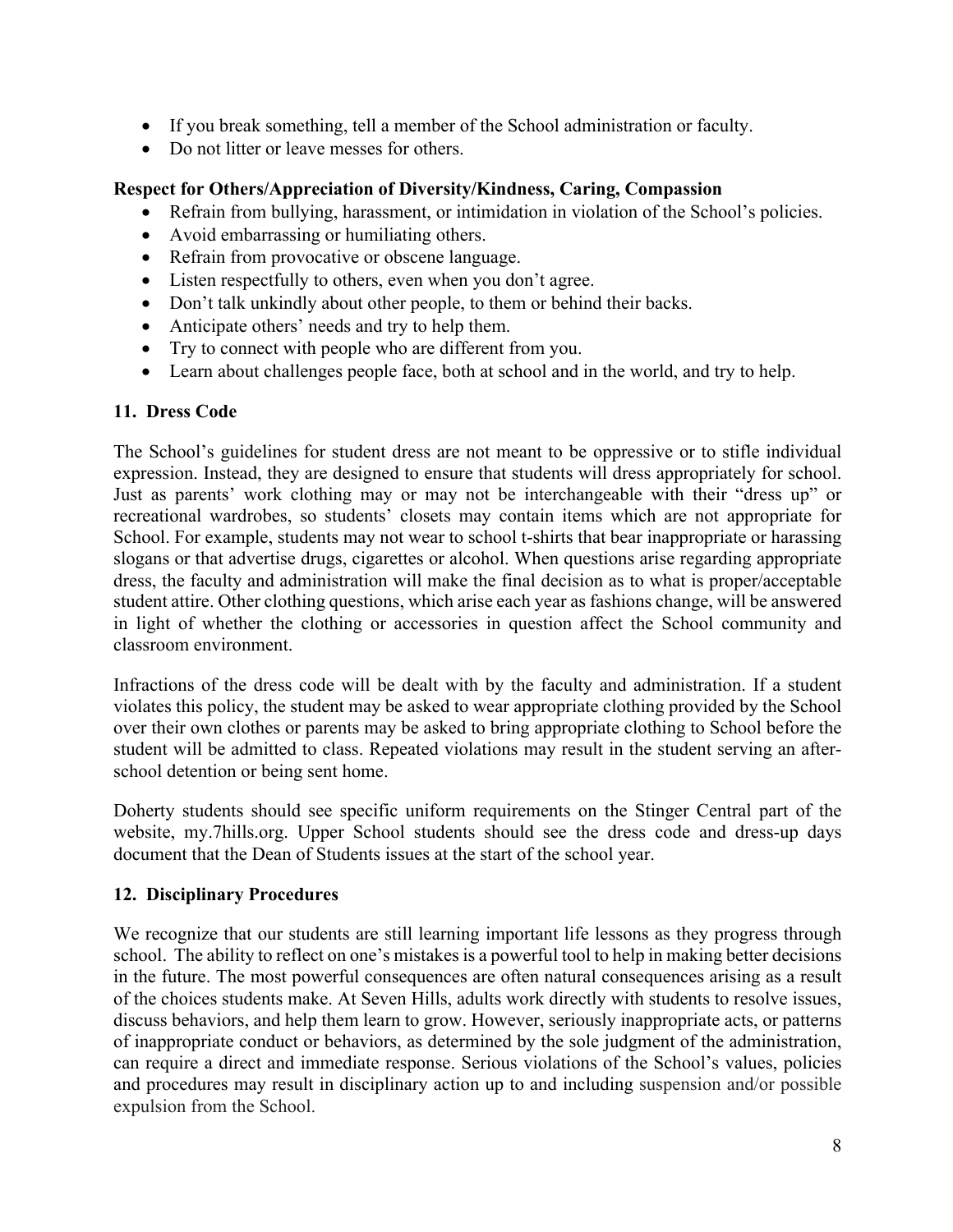The School reserves the right to take disciplinary action both for incidents that occur on our campus as well as for ones that occur outside of school hours, off-campus, or online that violate the spirit and intent of our policies and is negatively affecting the day-to-day interaction of students.

The age of the child also determines the appropriate disciplinary procedures. Please see the divisional sections for more specific age-appropriate information.

# **III. Academics and Student Life**

## **1. The Seven Hills Method**

Though Seven Hills takes pride in offering teachers a great deal of independence in the pedagogical approaches they employ in their classrooms, the administration and faculty have developed a list of preferred pedagogies that, we believe, are most conducive to producing the habits of mind and of heart that are enumerated in our Portrait of a Graduate. Collectively, these approaches are called "The Seven Hills Method."

The School devotes considerable resources to providing professional development and curriculum renewal grants aligned with The Seven Hills Method. Teachers are expected to be familiar with the following pedagogical approaches, and to employ them as fully as possible, given the age of their students and the requirements of their discipline:

- We pose engaging questions that foster students' passion for learning.
- We focus on content that engages students in compelling global issues.
- We design complex tasks that build logic, critical thinking and problem-solving skills.
- We structure learning activities that require creativity, independent thought and innovation.
- We design opportunities for meaningful collaboration.
- We craft opportunities for skilled and confident communication in a variety of media.
- We emphasize the use of technological tools for research, analysis, and communication.

## **2. Approaches to Teaching**

The Seven Hills Method implies a school-wide commitment to research-based approaches to content selection, instructional, and assessment methods. The list below delineates some of those approaches.

#### **Selection of Content**

- Less Teacher Directed/More Student Driven
- Less Teacher Chosen/More Aligned with Student Interest
- Less Siloed/More Integrated and Interdisciplinary

#### **Learning Activities and Assignments**

- Less Content/More Skills Development and Application
- Less Presentation/More Inquiry and Discovery
- Less Whole Group/ More Collaborative Learning and Teamwork
- Less Uniform Tasks/More Interest-Driven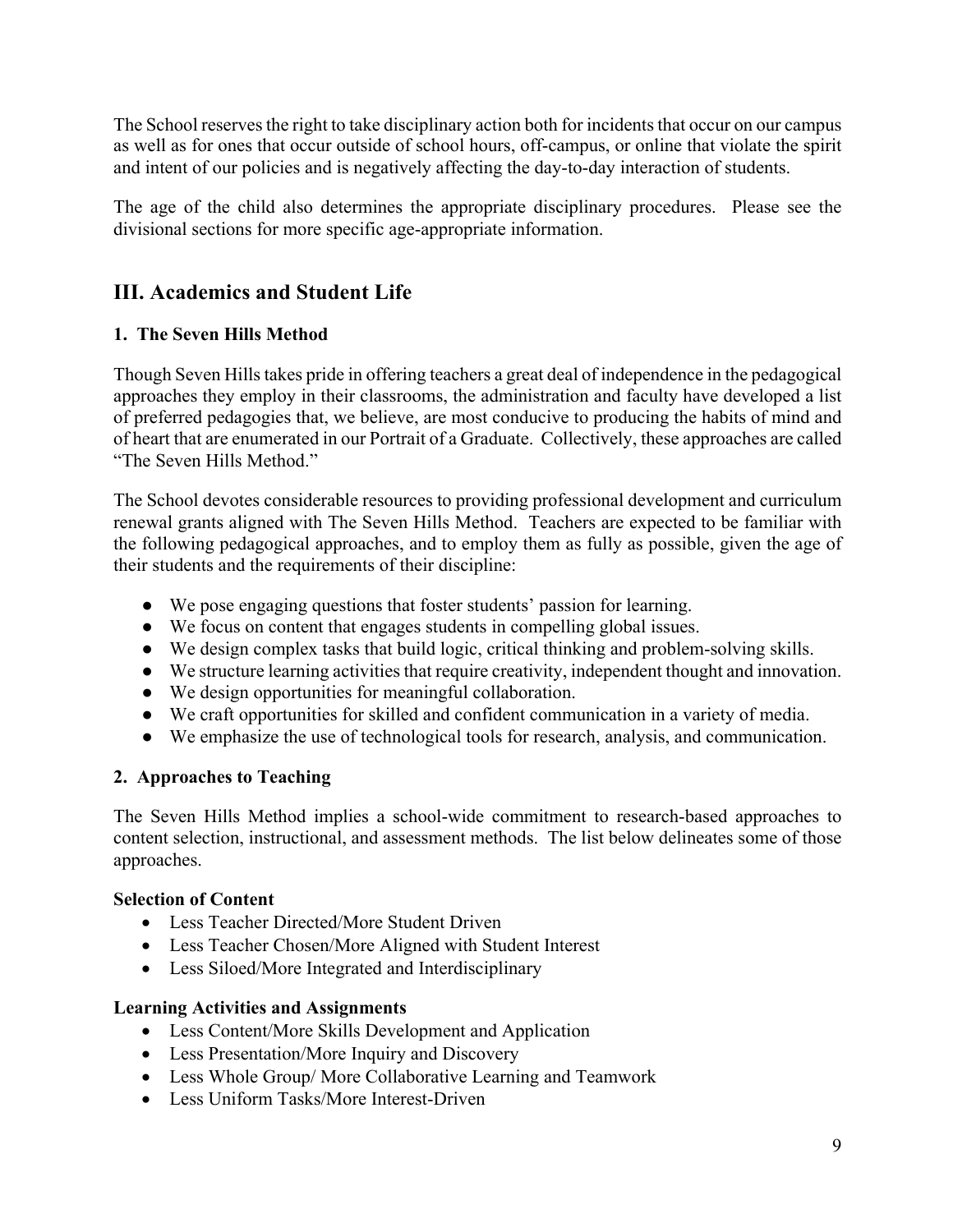#### **Assessment**

- Less Uniform and Imitative/More Varied and Original
- Less Created for Teacher/More Created for Authentic Audience
- Less Summative/More Formative Feedback

## **3. Academic Honesty**

In general, students are expected to do their own work and to give credit when using the work of others. Students should assume that, unless they are told otherwise, the work submitted as their own, on assignments, tests, quizzes, and projects, should be done independently without the assistance of others. If students do, at any point, receive assistance from another student, a parent or tutor, or any other outside source, they should honestly acknowledge their reliance on that outside help.

Our community is grounded in integrity, and academic dishonesty therefore undermines our core identity. While there are many forms of academic dishonesty, the following list includes some of the more common kinds of unacceptable academic behaviors:

## **Receiving, using or having access to unauthorized aid.**

Examples include:

- Using unauthorized notes or other study aids during an assessment.
- Using unauthorized technology during an assessment.
- Not putting away notes, course materials, and study aids during an assessment so that they are accessible or are possible to view.
- Looking at or copying another student's work during an exam or in completing a school assignment.
- Attempting to communicate with other students in order to get help during an exam.
- Obtaining an examination prior to its administration.
- Altering one's own graded work and submitting it for re-grading.
- Submitting someone else's work as one's own. This could be a classmate's work, material from the internet, or work from any other source.
- Submitting for credit work done in another class or school without the instructor's permission.

## **Giving Unauthorized Aid**

Examples include:

- Allowing other students to look at one's own work during an assessment or in an assignment where collaboration is not allowed.
- Unauthorized editing or revising of another student's work.
- Failing to take reasonable measures to protect one's work from being copied by others.

#### **Plagiarism**

Plagiarism is "the representation of another person's work as one's own, or the attempt 'to blur the line between one's own ideas or words and those borrowed from another source.'" (University of Rochester) It is usually quite obvious when one uses the words of another and must credit them; in the previous sentence, for example, the words taken from another source appear in quotation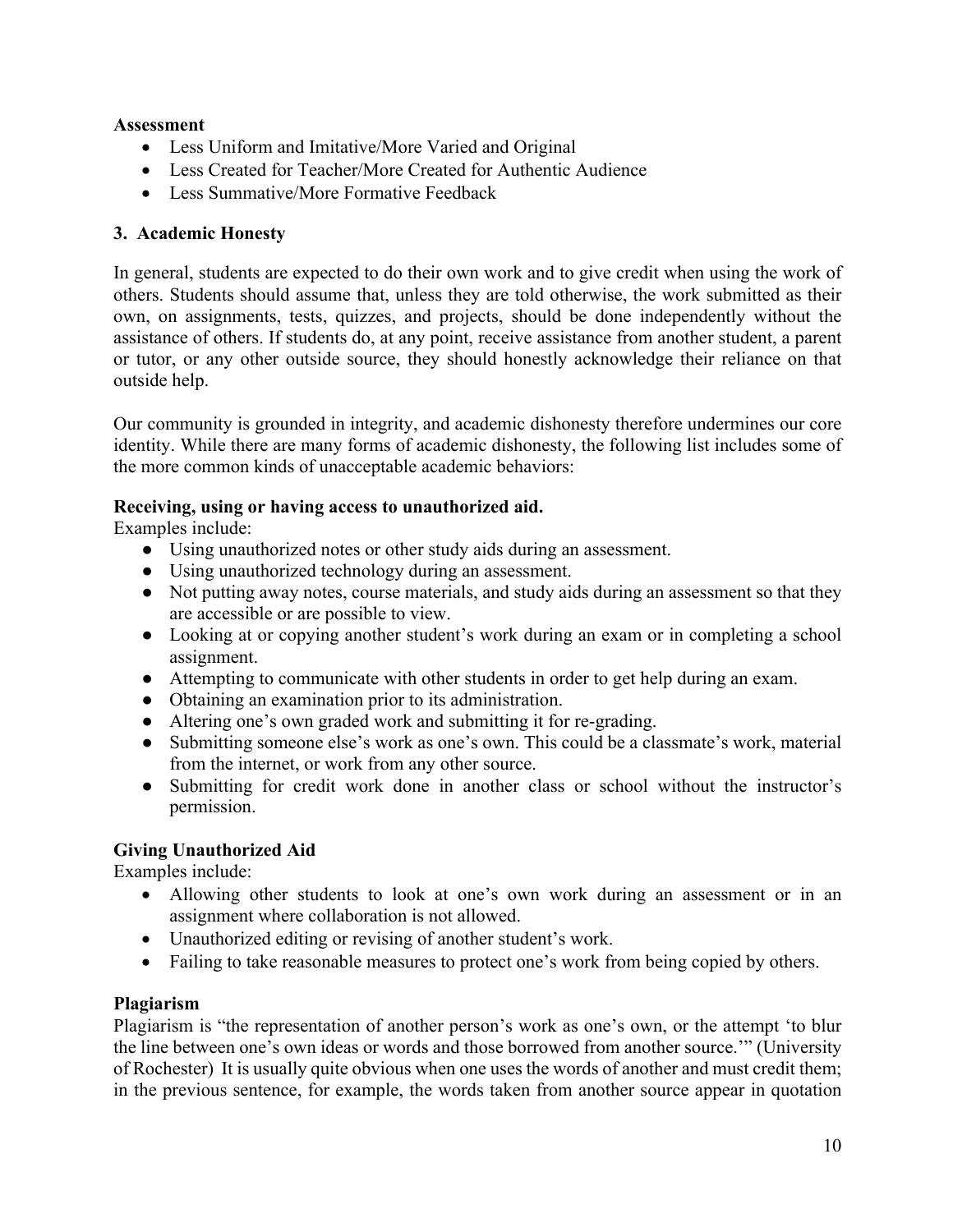marks. It can be far less clear when ideas are involved. Students should therefore ask for assistance in determining whether they need to credit an idea.

In general, the following guidelines should prevent plagiarism:

- *Identify sources* for all words and ideas not your own and not common knowledge.
- *Submit only fresh work*: You must not submit work for one assignment which was done for another assignment (even by you) unless the teacher understands and agrees.
- *Submit only your work* and not that of others who may have helped with the assignment. Teachers can help clarify the line between getting legitimate help from others in the way of guidance or clarification and excessive assistance which would involve using someone else's ideas or language.
- *Ask your teacher before* you turn in your work if you have any doubt about whether what you are doing is correct.

These are merely examples; this list is not conclusive or exhaustive.

## **4. Homework**

Homework is an important part of our students' educational experience, providing an opportunity for independent reinforcement of skills that are taught in class as well as practice in organization, responsibility, and long-term planning.

It is our expectation that the homework assigned will be thoughtfully designed to be meaningful, engaging, and reasonable. In assigning homework, teachers should provide adequate lead time and support so that assignments can be successfully completed in the time allotted. Teachers should also be mindful of the other competing demands upon their students' time so that the workflow at any given time isn't overwhelming.

In the Middle and Upper Schools, all homework assignments should be posted on Schoology in advance and should be due only on days that their class section actually meets. This will ensure that students leave class and school each day knowing what they are expected to do for the next class, which will help them to plan and organize their time.

#### *Homework Guidelines*

Clearly students, even at the same grade level or in the same courses, will work at very different paces, so there is likely to be a good deal of variation in how long an assigned task will take to complete. That said, the following chart outlines the general expectations about how long students can expect to spend on homework in each division and grade level.

| <b>Grade Level:</b>     | <b>Estimated Homework:</b>                                |  |  |
|-------------------------|-----------------------------------------------------------|--|--|
| Lower School            | Lower School homework is assigned by                      |  |  |
|                         | teachers in a developmentally appropriate                 |  |  |
|                         | manner.                                                   |  |  |
| Middle School (Grade 6) | $1\frac{1}{2}$ hours of homework per day, plus additional |  |  |
|                         | time for independent reading.                             |  |  |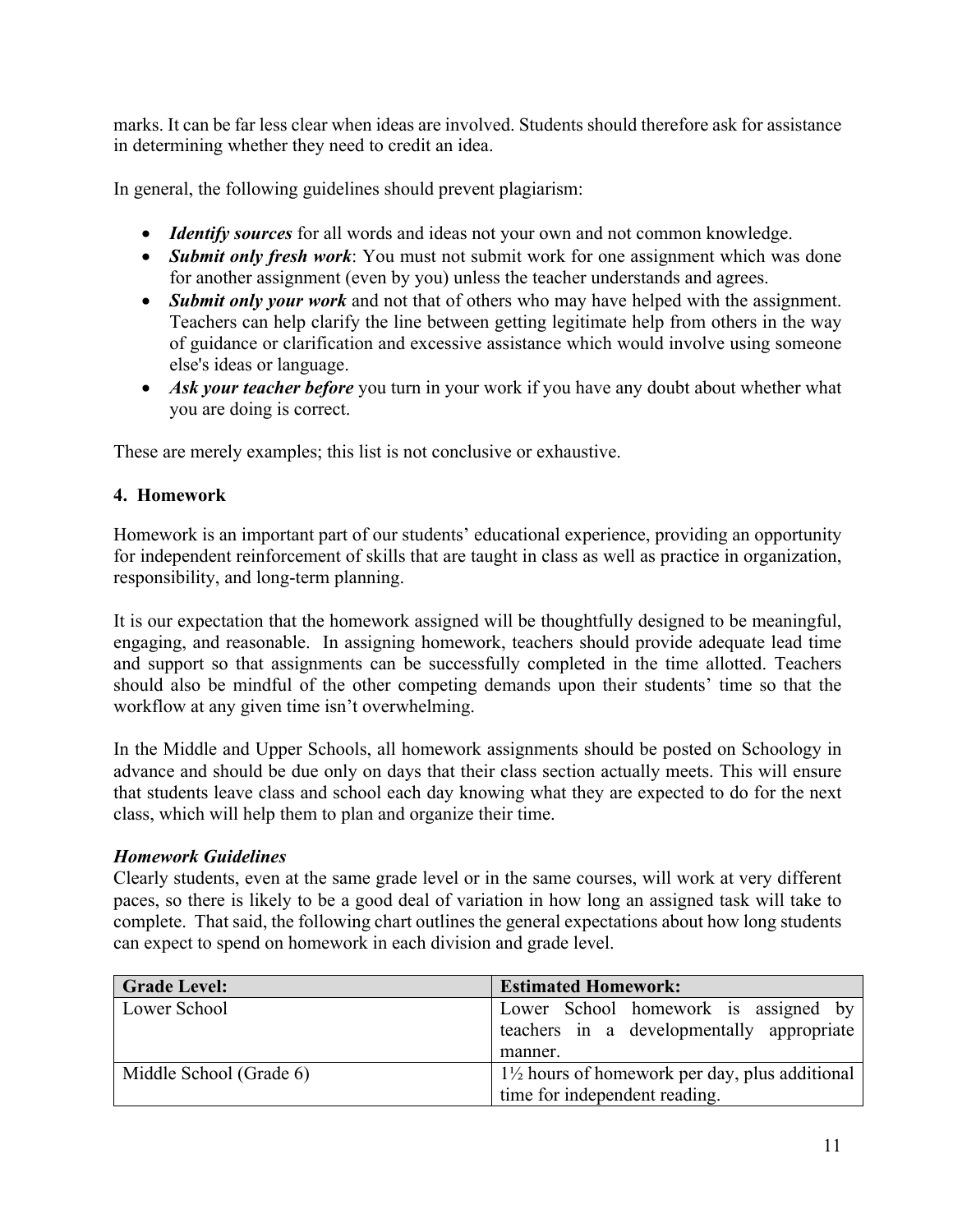| Middle School (Grades 7-8) | $2\frac{1}{2}$ hours of homework per day, plus additional |  |
|----------------------------|-----------------------------------------------------------|--|
|                            | time for independent reading.                             |  |
| Upper School               | Varies based on credits, classes, and course              |  |
|                            | schedules.                                                |  |

#### **5. Assessment**

Because Seven Hills serves students with a wide variety of learning styles, it is our expectation that teachers will provide a sufficient variety of assessments to give students with different strengths ample opportunities to demonstrate their learning.

In general, students will not have more than two (2) major assignments (papers, reports, etc.) due on the same day, and teachers will make a good faith effort to avoid setting due dates for major assignments that conflict with other major assignments. Students with more than two (2) major assignments scheduled for the same day may request that one of these assignments be moved. Teachers will try, when possible, to accommodate these requests. For more information, please see page 58.

In Middle and Upper School, all tests, whether administered in the classroom, study hall, or elsewhere, must be supervised by a faculty member or School staff member for the duration of the test, without exception.

The School may modify testing and/or homework loads and due dates around major religious holidays, particularly those that occur when school is in session or for other good reasons.

#### *On an individual basis, students should consult with teachers if any major religious holiday, other major event or other good reason creates difficulties with tests or homework.*

#### **6. Grading and Reporting**

The goal of grading is to help students begin to take more direct responsibility for their academic obligations and expectations, and to keep students and parents informed, on a timely basis, of these academic obligations and expectations. The Upper and Middle Schools provide report cards quarterly and the Lower Schools provide reports on a trimester basis.

#### *Grading Systems*

#### **Lower School**

Grading in the Lower Schools is individually and developmentally determined. Students are assessed based on their own progress related to grade level expectations. The Lower Schools report on progress three times a year in grades K-5. Pre-kindergarten reports are provided two times per year.

The grading scales for each division are: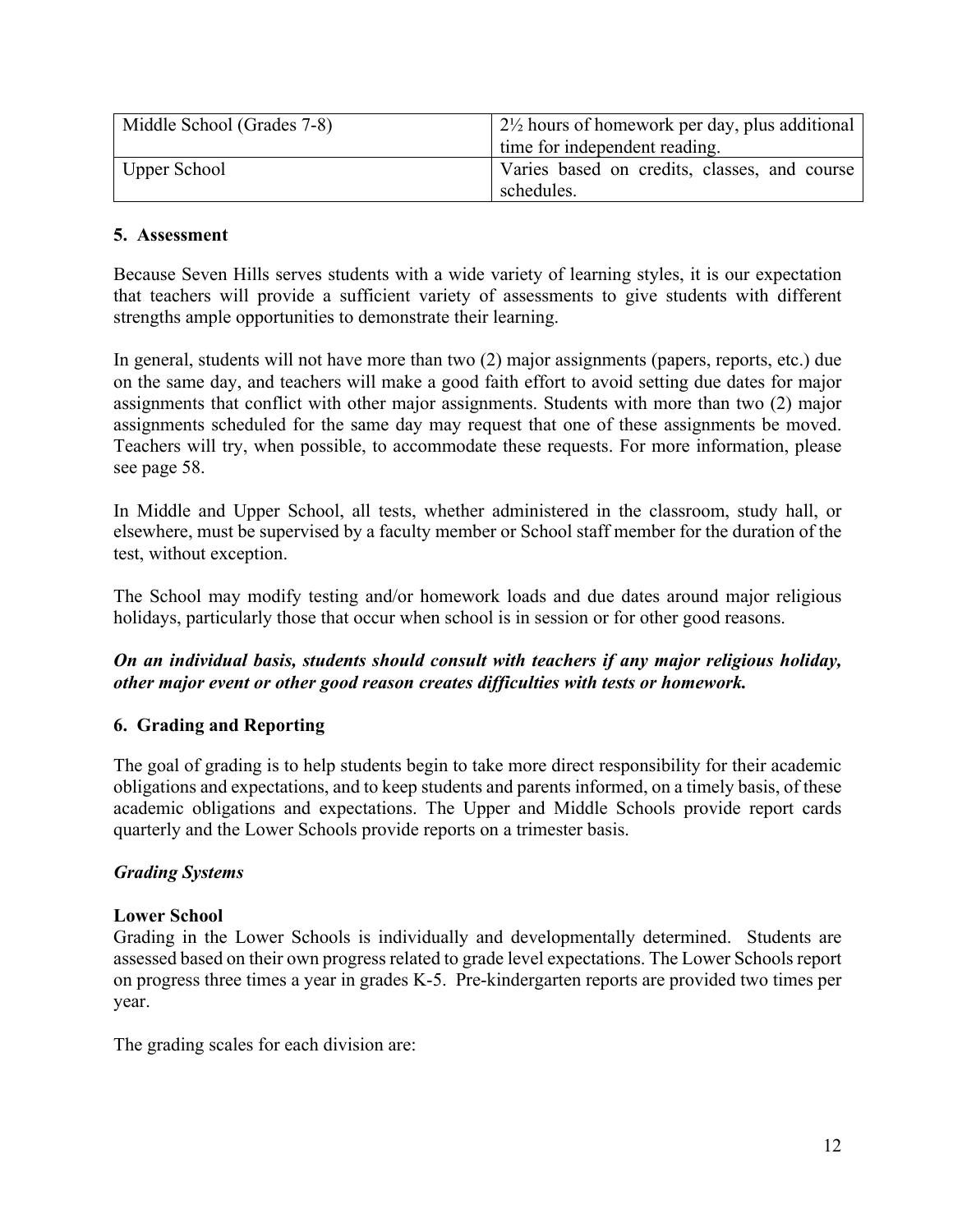#### **Lotspeich**

| Pre-Kindergarten           | Kindergarten $-5$ <sup>th</sup> grade |
|----------------------------|---------------------------------------|
| $P =$ Progressing steadily | $E =$ Exceeds expectations            |
| $I =$ Improvement needed   | $G =$ Consistently meets expectations |
| $NA = Not$ assessed        | $S =$ Usually meets expectations      |
|                            | $I =$ Improving                       |
|                            | $X =$ Area of concern                 |
|                            | $N =$ Needs improvement               |
|                            | $NA = Not$ assessed                   |
|                            | $Inc = Incomplete$                    |
|                            |                                       |
|                            |                                       |

#### **Doherty**

 $E =$  Excellent performance in subject  $P =$  Progressing steadily I = Improvement needed  $NA = Not$  assessed

#### **Middle School and Upper School**

The Middle School and Upper School academic year is divided into four quarters/two semesters. Letter grades are given in all subject areas. Grades are based on various criteria including test and quiz scores, homework assignments, work habits, and participation in class. Individual teachers will explain to students at the beginning of the year the value given to each of these criteria in arriving at the letter grade recorded on the report card. The following chart outlines the breakdown of grades for Middle and Upper School courses:

| A+ (97-100)   B+ (87-89)   C+ (77-79)   D+ (67-69) |               |                 |               |
|----------------------------------------------------|---------------|-----------------|---------------|
| A $(93-96)$                                        | $B(83-86)$    | $ C (73-76) $   | D $(63-66)$   |
| A- $(90-92)$                                       | $B - (80-82)$ | $ C - (70-72) $ | $D - (60-62)$ |
|                                                    |               |                 | $NP$ (<60)    |

If a student is experiencing difficulty in a class (generally indicated by a grade of C or below), teachers will submit a written comment so as to keep parents or guardians informed. In this spirit of open communication, teachers will also sometimes submit a written comment for students who are doing well and/or improving in a class.

#### **7. Academic Support**

At Seven Hills, we want all our students to reach their full academic potential. Since the School enrolls students with a wide range of academic abilities and learning styles, we make a conscientious effort to understand each of our students' learning profiles and to provide reasonable support and accommodations without fundamentally altering the School's programs. Each division has a Learning Support program in place to ensure success is achievable by all of its students.

As they get to know their students, teachers will familiarize themselves with the student's past records and/or consult with colleagues, counselors, or learning specialists to get a more accurate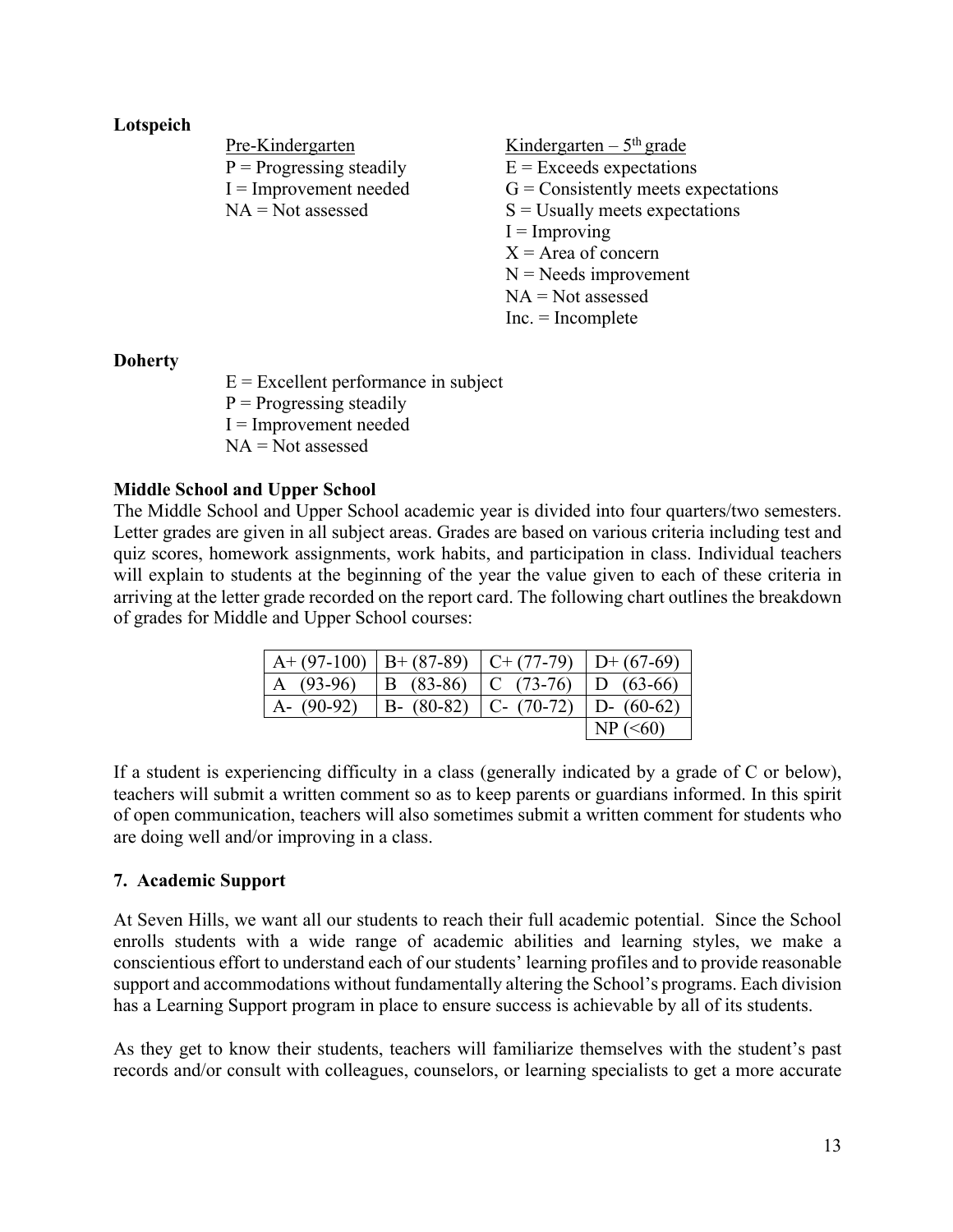understanding of a student's learning style. Teachers are aware of and responsive to any learning accommodations that have been recommended for any of their students.

In each division, teachers are available to help students during designated blocks of time to provide one-on-one and/or small-group help.

#### *Learning Support Services*

Students who need additional support may be served by members of our Learning Support Department. These learning specialists play a critical role in helping students to understand their own learning style and to develop effective learning strategies.

Learning specialists also serve as resources for teachers. Teachers are provided with recommendations contained in the EdStrats (educational strategy plans) that are written and revised each year for students with particular learning needs. Teachers are asked to follow the accommodations outlined in the EdStrats and to consult with learning specialists for strategies to guide students toward their full potential.

#### **8. Social/ Emotional Support**

At Seven Hills we want all students to feel known and cared for. Students tend to develop close relationships with their teachers. In addition, each division has a designated counselor who supports and leads the social emotional learning and care of our students. In the Lower Schools, the counselors provide classroom instruction as well as individual and small group support. In the Middle and Upper Schools, the counselors provide support to students and additional support is by provided by a home base advisor who oversees a small cohort of students.

The Counseling Department also provides a variety of parent education programs. See the section on Creating Conversations for more information.

#### **9. Best Point Behavioral Health**

To supplement the support provided by the school's own guidance counselors, Seven Hills also has developed a partnership with Best Point Behavioral Health to offer on-site mental health services for our students on both campuses. Best Point will provide independently-licensed therapists to work with students with mental health challenges, during the school day.

Currently, the school works with two licensed therapists. Both counselors' practices are focused on providing mental health services to children and their families and they are trained to offer a range of services, including:

- Assessing behavioral problems and strengths
- Depression/Anxiety/ADHD
- Learning strategies/classroom support
- Parenting strategies
- Trauma
- Loss/grief
- Sleep problems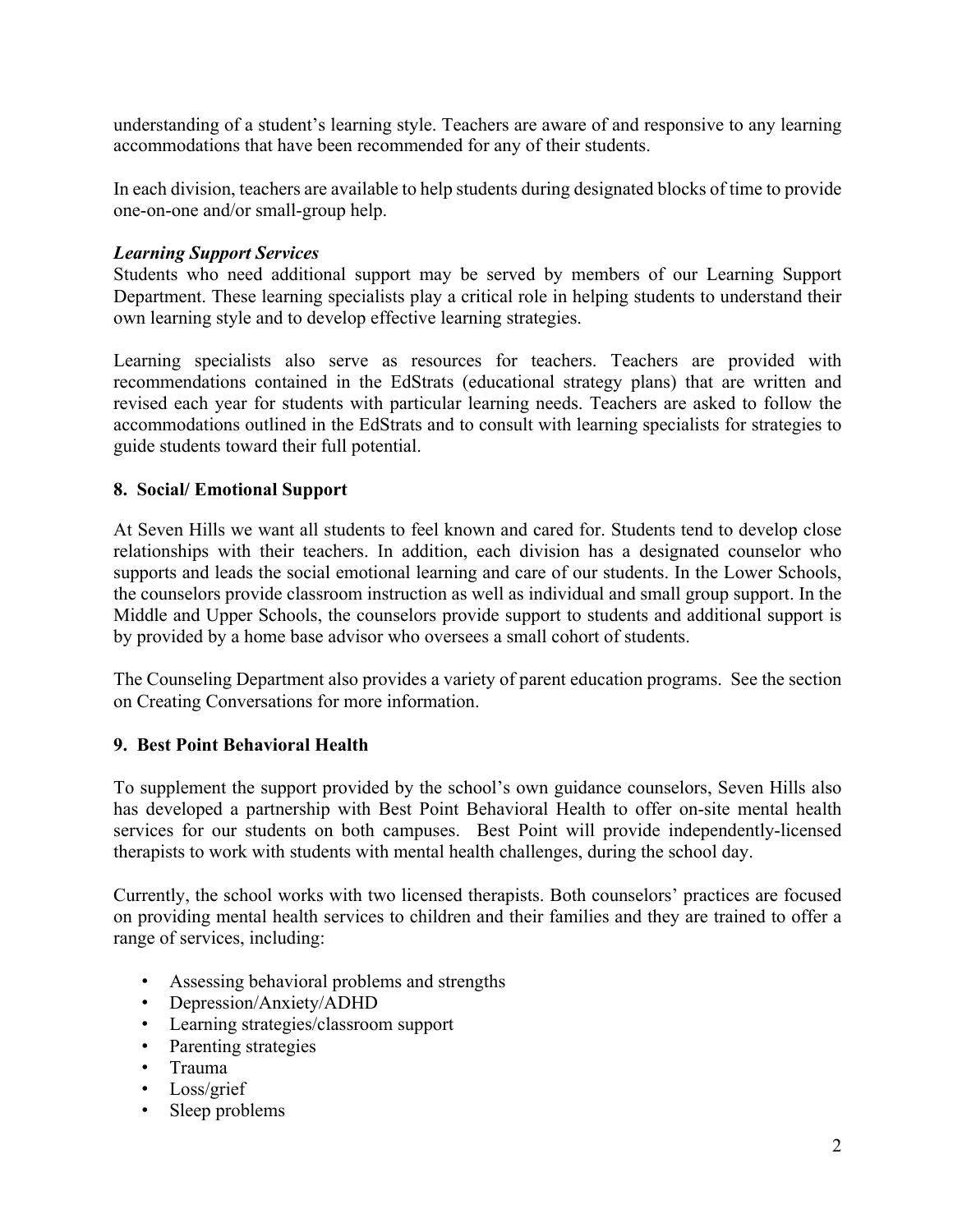- Changing risky behavior
- Crisis intervention and response
- Family support/Parenting support
- Impulsivity/Aggression
- Relaxation techniques
- Referrals for additional treatment including medication
- Substance use treatment

Parents, teachers and school counselors can all make student referrals for services. Where appropriate, students can also self-refer. Families can cover the cost of therapist visits through insurance, Medicaid or private pay options.

The school counselors in each division – Angie Bieleicki at Doherty, Seraphine Schomber at Lotspeich, Dayna Sargent at Middle, and Vicky Hausberger at Upper – can help families navigate the referral process.

#### **10. Tutoring**

As outlined above, Seven Hills teachers are expected to offer extra help to their students. On occasion, some students will need additional support from a private tutor. Some receive this tutorial support at home, after school hours. In addition, Seven Hills allows private, family-hired tutors who have been vetted by the School to work on campus in a private space during the school day.

Although it is the outside tutors' responsibility to organize themselves to provide help in ways that are defined as appropriate by the School, teachers are able to provide reasonable assistance to outside tutors, when asked.

## **IV. The Parent/School Partnership**

Seven Hills seeks an active, working partnership with its students and families. Accordingly, we feel a strong obligation to keep parents well informed, not only about children's progress, but about the school program, calendar, special events, and news.

In an era where there are so many different channels for communication, it is an-going challenge to provide information to all of our families in the way they prefer. Here is an overview of how the school seeks to keep you informed.

#### **A. Communication Channels**

#### **1. Seven Hills External Website**

For general information about the School program and curriculum, the best resource is the School's website www.7hills.org. Organized by division, the School's searchable external website provides an overview of our entire educational program including information about academic offering, athletics, arts, co-curricular, and school-wide signature programs in all four divisions.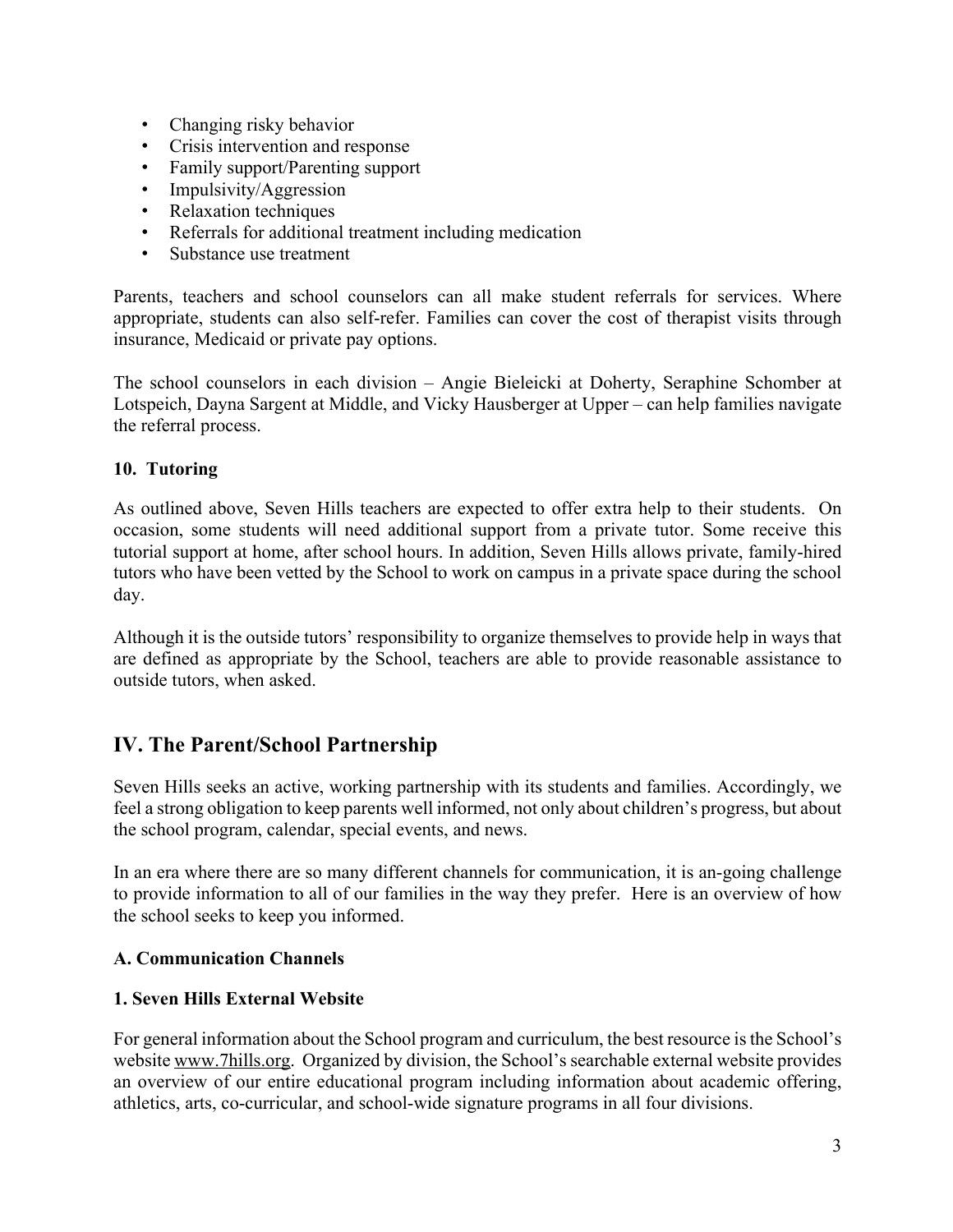#### **2. The Parent Portal: My Seven Hills (www.my.7hills.org)**

The Parent Portal is a password-protected section of the Seven Hills website. It is a convenient way to access personal information about your child. On the Portal you will find the Master Calendar and School Forms On-line (SFO), which contains the forms you will need to register your child for various school activities. In the Family Access Module (FAM), you can access quarterly grades and comments. On the Schoology page, you can see your child's assignments and current grades. On My Back Pack Bill Pay, you can see and pay bills. The Cafeteria link contains daily menus. For questions about accessing the Parent Portal, please contact Scott Cagle, director of technology (scott.cagle@7hills.org).

## **3. Schoology**

Schoology, the School's content management system, is used by teachers in grades 3-12 to provide students and parents with timely information about course assignments and grades. In grades 3-8, parents are given login information directly. In grades 9-12, parents can acquire login information from their children.

## **4. Athletics Website**

Information about Middle and Upper School athletic events (for grades 7-12) is housed on the athletics website, http://www.gostingers.org. There you will find team rosters, schedules, scores, news, and directions to venues.

Parents of athletes in our Lower School Athletics program will get information directly from the coach, who will provide links to league websites. However, for your convenience, registration for Lower School teams is also housed on http://www.gostingers.org.

## **5. Weekly "Blasts"**

In general, the primary means of communication about upcoming school events is the weekly "Blast," which is emailed to all parents on Friday. The "Blast" features a column from the Division Head as well as reminders about upcoming divisional and school-wide events, with links to signup forms and permissions slips for athletics and other activities.

#### **6. School Publications**

Seven Hills produces several publications each year highlighting all aspects of our community. These publications include Seven Hills Magazine, The Buzz newsletter, Semester in Review, Seven Hills Annual Report, and Highlights. Some are mailed in hard copy; others are sent by email. All are available on the website at https://www.7hills.org/publications-news.

#### **7. Parent Nights and Parent/Teacher Conferences**

At the start of school each year, Parent Nights are held in all four divisions. The purpose of these evenings is to familiarize parents with the content, goals, instructional methods, and policies and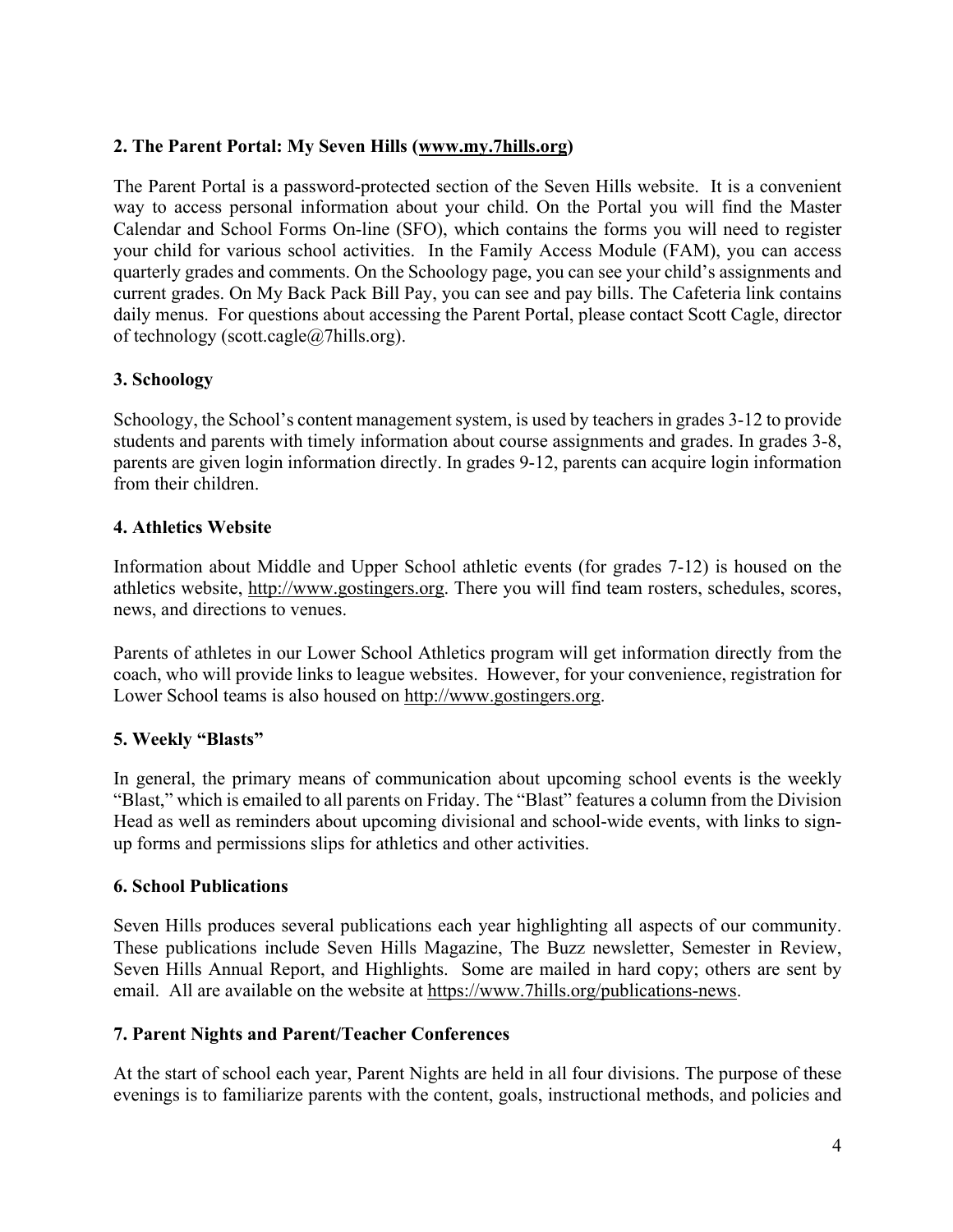procedures of their children's course(s). Attending these events will give you a chance to get to know your child's teachers and to learn something about their classes.

All four divisions also host conference days which enable teachers and parents to meet. In Lower School, these occur twice a year, in early November and late February. In Middle and Upper Schools, formal conferences occur in early November. These meetings offer a chance for teachers to extend and amplify the comments they have recently provided in writing.

#### **8. Contacting Individual Teachers or Administrators**

In general, the easiest way to contact teachers or administrators is by email. Email addresses for all School employees are listed both on the website and in the School Directory that is published each September. The Directory also lists home or cell phone numbers that can be used if a response is time critical.

#### **B. Visiting Campus**

Parents and visitors are welcome to visit and/or observe classes, when appropriate and when it does not interfere with students' learning experience. Parents wishing to share a special activity in the classroom may schedule an appropriate time in advance with the teacher. Parents or visitors must also notify the School in advance, to request the visiting time and to request a visitor's badge. This process will help avoid confusion and lost teaching time.

Upon arrival, parents and visitors must sign in at the reception desk to receive a visitor's badge to wear while in the classroom or in the School. For security, all parents and visitors in the school must be registered in the school office and must be wearing a visitor's badge at all times while in the School.

#### **C. Ways to Get Involved**

Each year, Seven Hills parents are actively involved in hosting a series of events to support school activities and build closer relationships within the Seven Hills family. All parents are encouraged to attend these events and, as fully as possible, to volunteer to help orchestrate them. Information about these events is sent home regularly in the weekly Blast to families.

#### **1. The Parent Community**

All School parents are automatically members of the Parent Community and are encouraged to participate as fully as possible in the life of the School.

#### **2. Divisional Parent Communities**

The leaders of each of the Parent Communities coordinate a series of annual events to build community within and among the school divisions. Leaders of all four divisional Parent Communities are always looking for volunteers to assist in the planning and execution of school events. Major events coordinated by the Parent Communities include: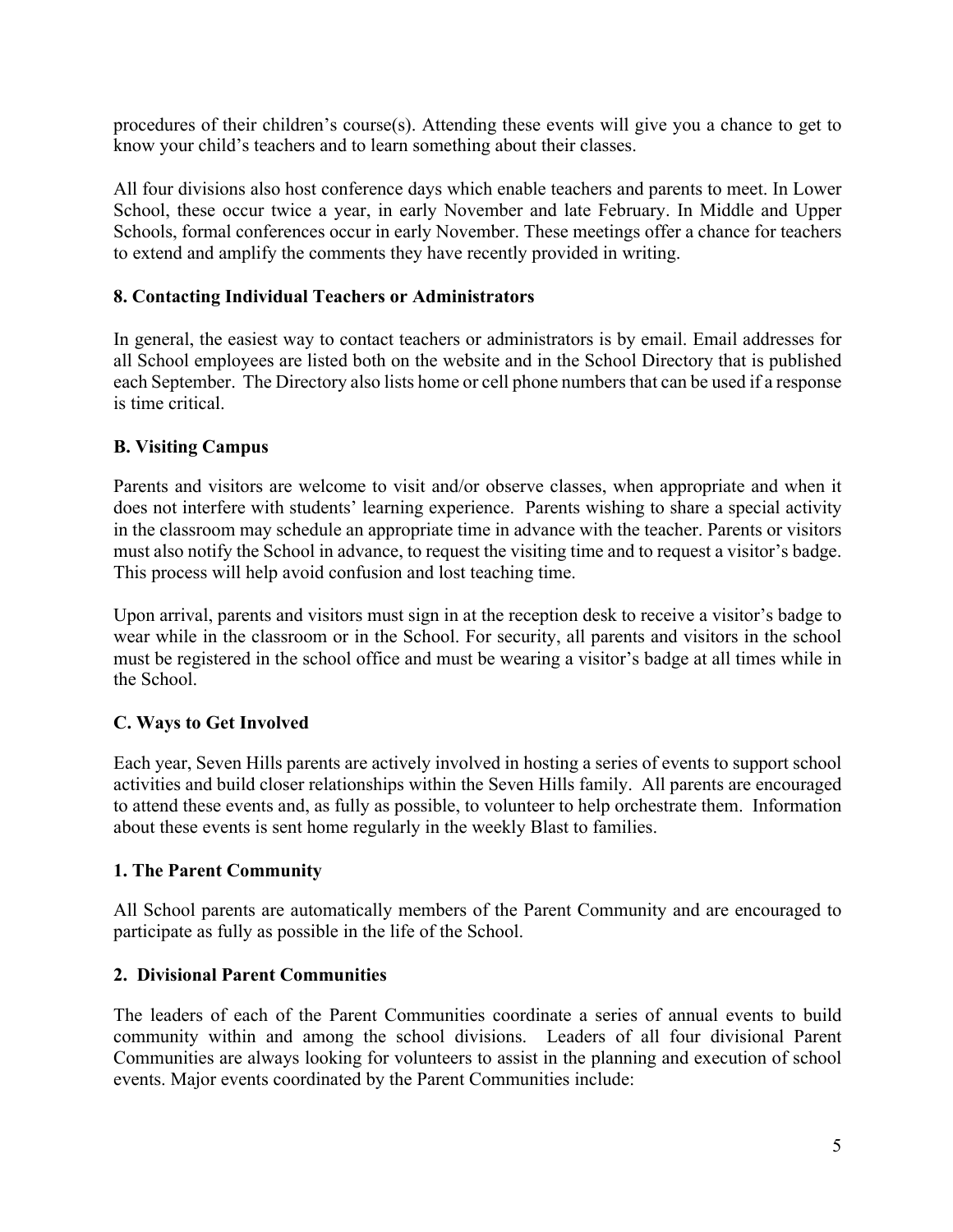#### **School-Wide**

- New Family Liaisons returning families host events to welcome and acculturate new students and their families.
- Homecoming/Fall Family Picnic annual cookout and games hosted by the School on the Hillsdale Campus for all Seven Hills families.
- Parent Parties usually hosted in a family home.
- Spring Celebration of the Arts (Arts Alive) annual event hosted by the school on the Hillsdale Campus to showcase student performances in arts, music, and theater.
- Teacher Appreciation Events parents in each division host one or two events each year to thank the faculty.

## **Lower School**

- Doherty Carnival and Lotspeich May Fete annual family fairs held on a Friday evening in May on each Lower School campus.
- Doherty and Lotspeich Book Fairs parents work with a bookstore and school librarians to provide books students can purchase for independent reading.
- Doherty and Lotspeich Yearbooks parents write, edit, layout, and publish a yearbook memorializing the events of the past school year.

## **Middle School**

- Parent Chaperones parent volunteers help chaperone a series of special events for students including dances, Pizza and a Play, and year-end grade-level celebrations.
- Books for Summer annual event for parents and students, parent volunteers work with a bookstore and school librarians to provide books student can purchase for independent reading.

## **Upper School**

- Books for Lunch annual February visit by a renowned author who speaks to students in the morning and to parents at an off-campus luncheon.
- Graduation Committee parent volunteers host a family reception in conjunction with graduation.

## **3. The Parent Community Board**

Many of these events – some for students, others for parents or for families – are organized each year by the Parent Community Board, a consortium of the leaders of the School's four divisional Parent Communities, as well as the Athletics Boosters, Arts Boosters, SNAAP, and Spirit Shop. The Parent Community Board meets regularly to coordinate events among these divisions.

## **4. Athletic Boosters**

The mission of the Seven Hills Athletic Boosters is to make a positive difference in the lives of Seven Hills student athletes by promoting school spirit and providing financial support for the School's athletic program. The organization is comprised of volunteers who actively support the Boosters' objectives. Membership is automatic for all Seven Hills families.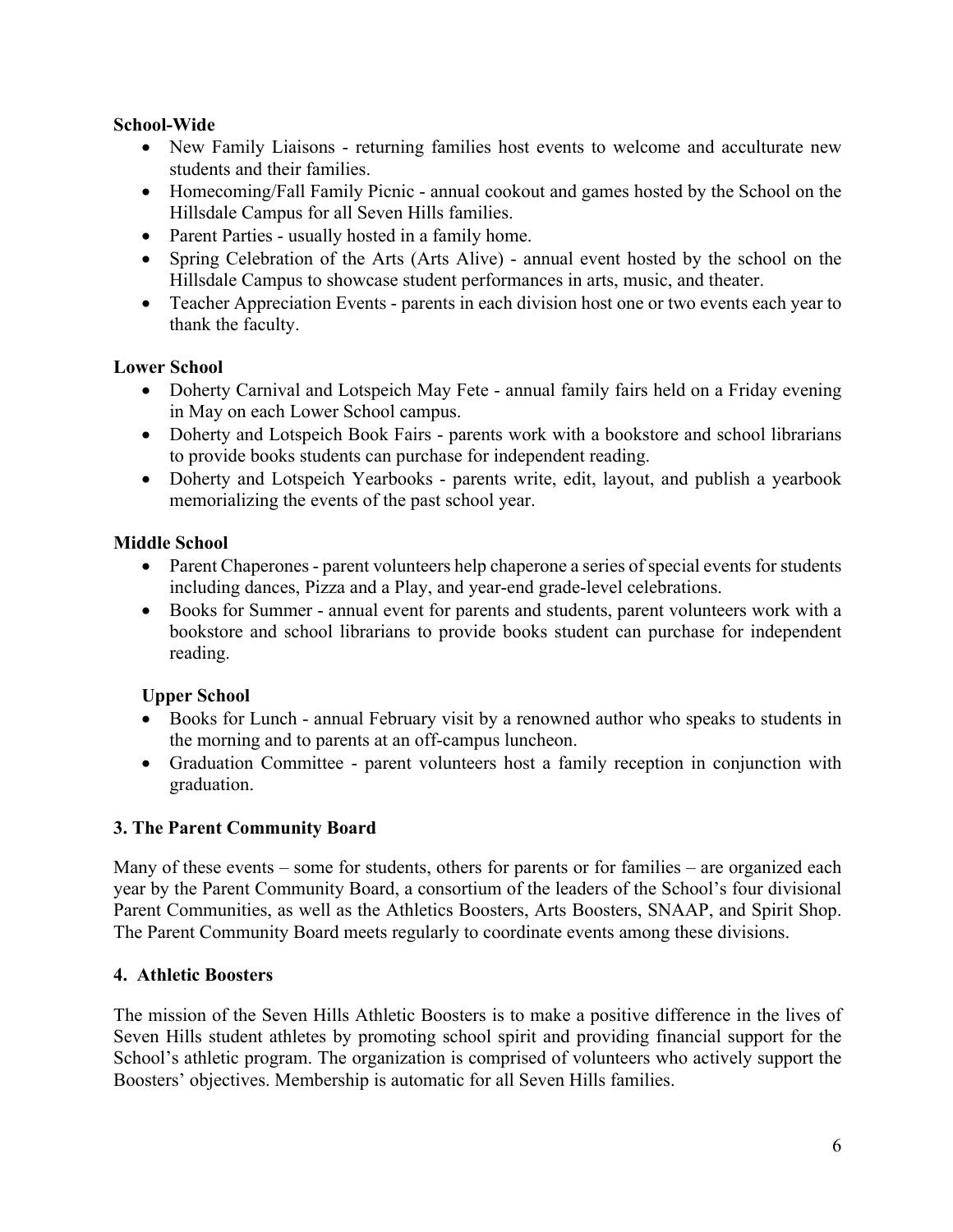The objectives of the Seven Hills Athletics Boosters are to:

- 1. Promote school spirit through numerous activities such as Homecoming, Lower and Middle School Spirit Nights, and half-time competitions and exhibitions.
- 2. Provide financial assistance to the Athletic Department, such as helping to fund coaches' wish lists and upgrading athletic facilities.
- 3. Promote participation and support for the development of athletes via fall sport clinics and camps, as well as support athletic curriculum coordination in all four divisions.
- 4. Recognize athletic accomplishments with Athletic Awards Nights, championship banners, and Upper School team lunches.

## **5. SNAAP**

SNAAP, The Seven Hills Network of African-American Parents, works with the School administration to promote an inclusive school environment for students of African-American descent. SNAAP assists the School administration by organizing extracurricular activities to foster cultural awareness. They also host a series of annual events to build unity and support among African-American students and their parents.

## **6. The Seven Hills Spirit Shop**

The Seven Hills Spirit Shop, which is staffed by parent volunteers, sells school supplies and spirit wear. The Spirit Shop is located in the lobby of the Kalnow Gym on the Hillsdale Campus and is open from 12:30 p.m. to 1:30 p.m. on most school days and on some evenings, in conjunction with major athletics events. Some inventory is also available on the Doherty Campus.

## **7. Substitute Teaching**

The school also relies on volunteer parents to work as substitute teachers, usually in divisions where their children are not enrolled. When the need arises, substitute teachers, who have been approved by the division head, are contacted by divisional assistants and given lesson plans to implement during a teacher's absence.

## **D. Parent Education Opportunities**

Each year, the School's guidance counselors sponsor *Creating Conversations*, a series of evening programs on issues critical to the development of young children and adolescents. These evenings provide opportunities for parents to learn from one another as well as from outside experts on a series of parenting topics.

## **E. Supporting the School Financially**

Seven Hills seeks to provide the widest possible array of opportunities to learn and grow. To accomplish this objective, Seven Hills, like many non-profit institutions, relies on the financial support of all who support its mission. Each year, only about 80% of the School's operating income comes from tuition and fees. The remainder must come from other sources, including investment earnings and annual and capital gifts. Though Seven Hills receives generous support from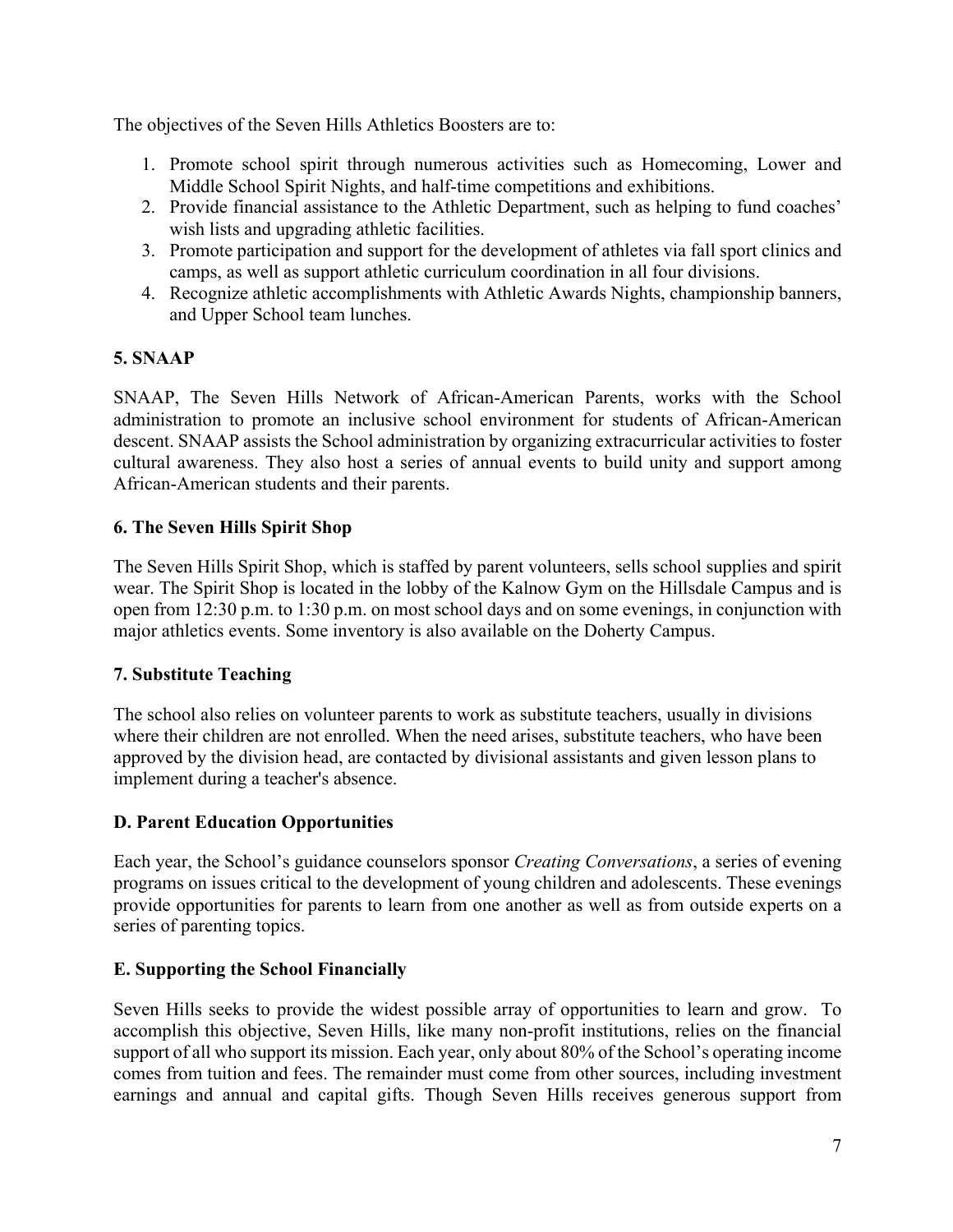foundations, current and former employees, alumni and friends each year, the majority of support comes from current parents and grandparents.

## **1. Annual Giving**

The School's most important fundraising vehicle is The Seven Hills Annual Fund. Contributions to the Seven Hills Annual Fund help bridge the gap between tuition income and our total operating expenses.

Contributions to The Seven Hills Annual Fund have a direct impact on students' daily experience supporting the vast array of academic, athletic, artistic, and extra-curricular programs that makes Seven Hills such an exciting place to learn.

Each year, beginning in the fall, the Development Office contacts all school families to enlist their support. School volunteers follow up by email, phone, or, in some cases, a personal visit, to answer questions and, hopefully, to secure pledges of support.

Seven Hills asks that all families support the School as generously as possible, at whatever level is most comfortable for you and your family.

## **2. Capital or Major Gift Fundraising**

Periodically, in conjunction with its Strategic Planning, the Board will launch a capital or major gifts campaign, basically an intense effort to raise significant dollars in a specified period of time.

Capital campaigns enable institutions like Seven Hills to take a quantum leap forward, often by building or renovating campus facilities or endowing significant new programs.

Seven Hills has conducted three major capital campaigns in the last two decades. The *One-and-All Campaign* (1999-2002) raised \$25 million to build Haile Hall at Doherty and the Donovan Arts Center and the Upper School Building on the Hillsdale campus. The *Critical Assets* Campaign (2006-2011) raised \$17.6 million in new endowment for faculty salaries and for scholarships. The *Build.Connect.Inspire* Campaign (2014-18) raised \$36 million to renovate Jones and Brooks Halls at Doherty and to build the Lower Fields athletics complex, the Taft Early Childhood Center, ten tennis courts, a new four-court field house, the Schiff Center, and the renovation and expansion of the Middle School, completed in April 2022.

#### **3. Other Fundraising**

Seven Hills tries, as fully as possible, to minimize other fundraising appeals among School families. That said, parents may periodically be asked to support other endeavors. You may be asked to host a parent party or to provide food for an athletic team, a cast party, or a teacher appreciation event. The leaders of some Parent Community events, like Lotspeich's *May Fete*, the *Doherty Carnival*, or *Books For Lunch*. And you may, on occasion, be asked to support students' community service efforts with donations of food, clothing, and cash.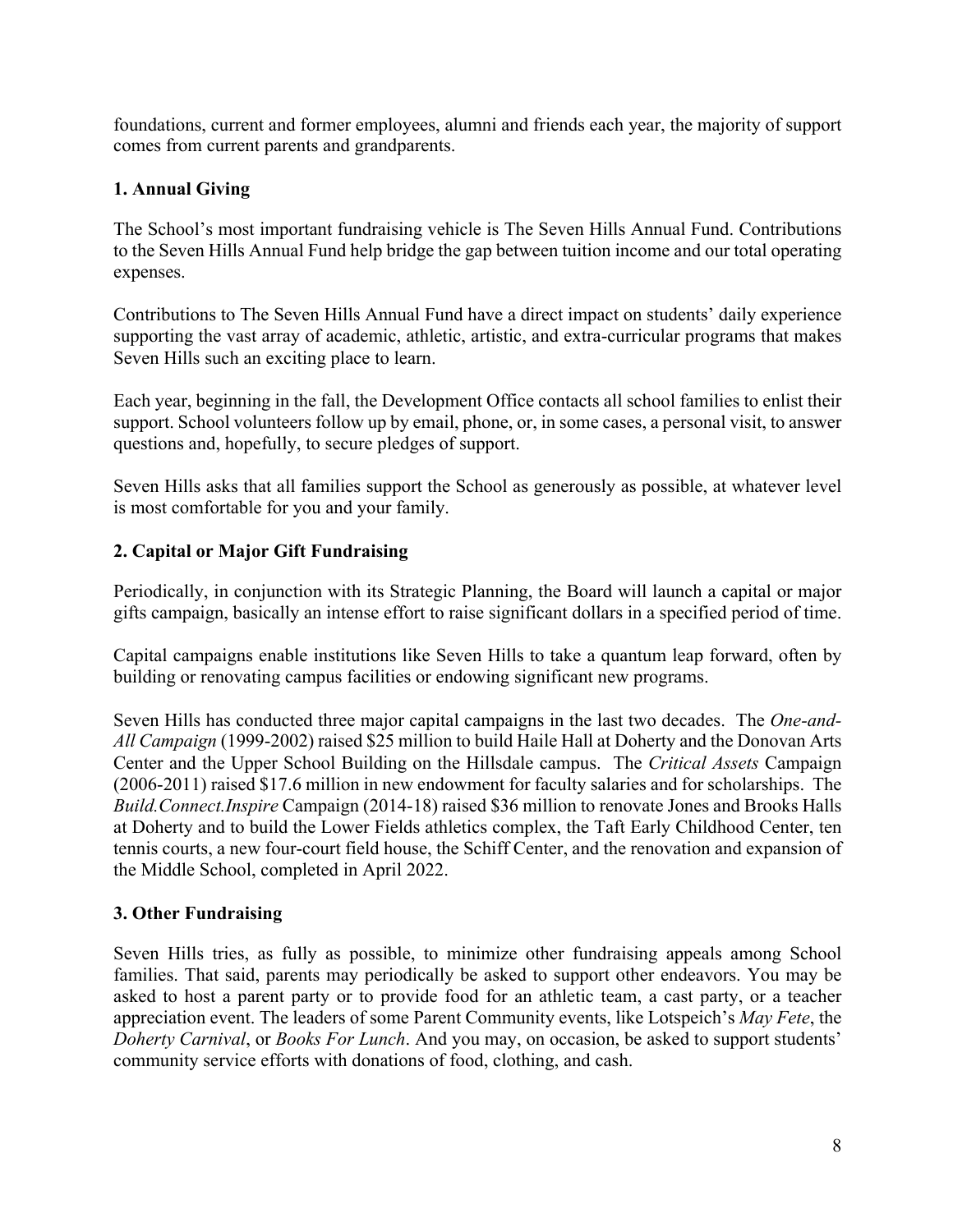In addition, you are encouraged to donate used clothing, furniture, or equipment to the School's Resale Shop, which supports school operations by selling donated goods to the general public.

#### **4. Gifts to School Employees**

Though Seven Hills appreciates the generosity of Seven Hills parents and students, we would ask that families refrain from making gifts to Seven Hills employees. As a matter of policy, Seven Hills employees may not accept gifts, favors, or social entertainment of substantial value (gifts over \$100.00) from parents or students. All such gifts will be politely declined.

## **V. Facilities**

#### **1. School Hours**

#### **Lower School**

The Lower School buildings open at 7:30 a.m. for Early Morning Care with school beginning at 8:30 a.m. At Doherty, the Kindergarten school day ends at 3:00 p.m. and Pre-kindergarten ends with multiple dismissals at 11:30 a.m., 1:00 p.m. and 3:00 p.m. For grades 1-5, Doherty's day ends at 3:15 p.m. At Lotspeich, the Kindergarten through  $5<sup>th</sup>$  grade school day ends at 3:15 p.m. and Pre-kindergarten ends with multiple dismissals at 11:30 a.m., 1:00 p.m. and 3:15 p.m. Students are expected to be at school the entire day. Classes begin at 8:30 a.m. so students must arrive on campus with enough time to gather materials and settle in before then.

After the Bell program provides care for students in grades PK2 - 5<sup>th</sup> from dismissal through 6:00 p.m. Registration and fees are required.

#### **Middle School**

Students arrive at and depart from school by bus or private vehicles. The Middle School building opens at 7:30 a.m. with school beginning at 8:20 a.m. School will be dismissed at 3:15 p.m. Students are expected to leave campus promptly unless they are under the direct supervision of a teacher or coach.

Students who are not picked up by 3:30 p.m. and are not involved in a supervised activity (e.g. a sports practice or play rehearsal) are to register in the Middle School  $6<sup>th</sup>$  Grade Commons for the after school *Encore Club*. There will be supervision in the Middle School 6<sup>th</sup> Grade Commons until 6:00 p.m. Those students who ride the shuttle to Doherty must be picked up when the shuttle drops off. There is no supervision for Middle School students at Doherty. If you cannot pick your child up when the shuttle arrives, your child should go to the Middle School *Encore Club* rather than ride the shuttle. Please note that parents are required to physically come into the Middle School Commons in order to sign out and pick up their child.

#### **Upper School**

The Upper School building is officially open from 7:15 a.m. to 3:45 p.m. and classrooms will be locked outside of these hours. No formal supervision is provided after 3:45 p.m. in the Upper School building except for specially scheduled events, and this supervision ends when the event ends. Students who must stay later than 3:45 p.m. are permitted to wait in Founders Hall or the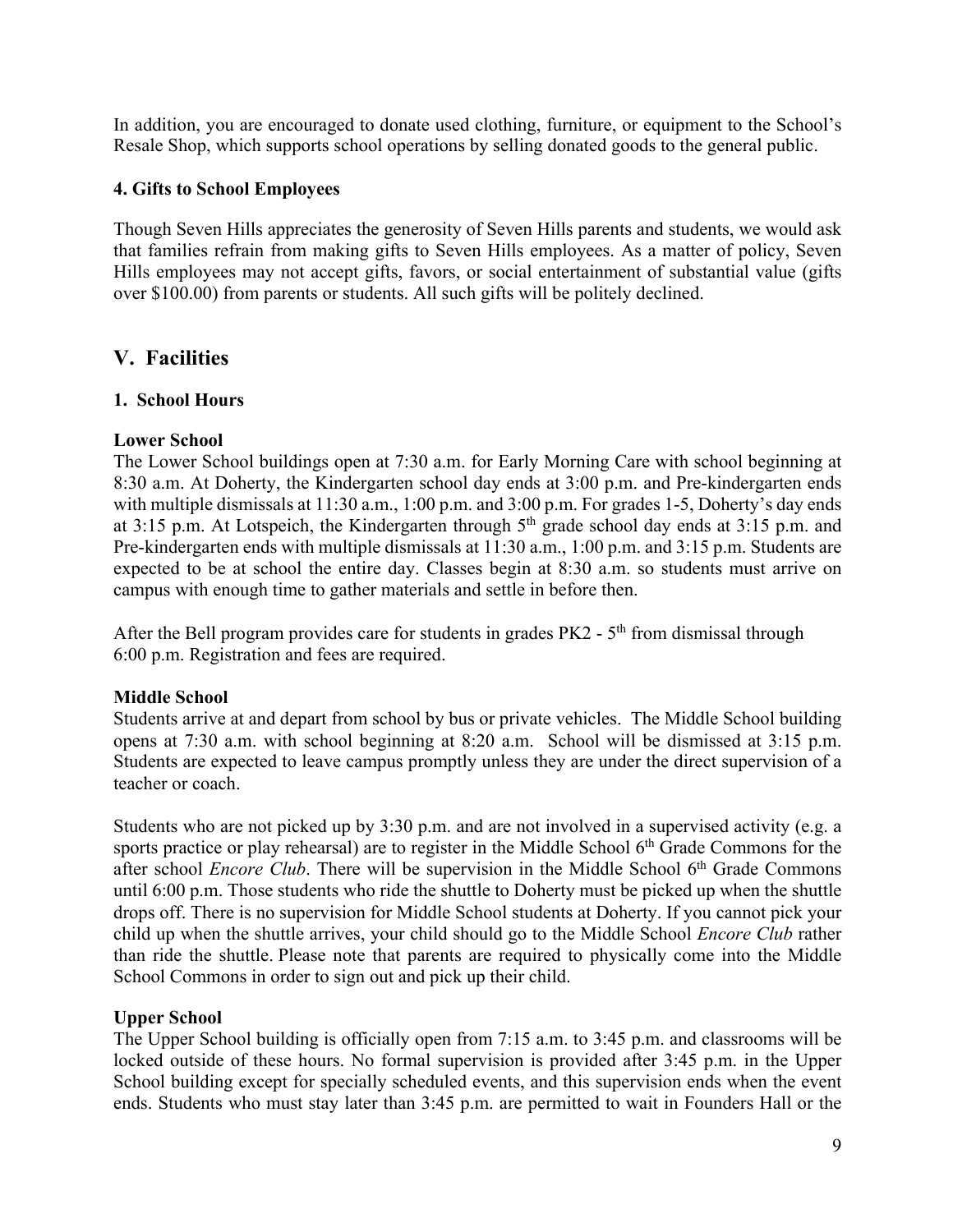Andress Art Gallery until 6:00 p.m. After these spaces are locked, students must wait for their rides outside. Persons providing rides for students are strongly urged to be prompt in collecting their riders and especially so when a student is attending an after-hours event or practice. Students who arrive early and stay late are expected to follow all School rules.

The last class of the day (fourth block) ends at 2:40 p.m., and is followed by student meetings from 2:45-3:15 p.m. These 2:45-3:15 p.m. meetings generally follow this weekly rotation schedule:

Monday: Advisory Tuesday: All-School Meeting Wednesday: Academic extra help Thursday: Advisory or Class Meetings Friday: Academic extra help

Students must attend All-School Meetings, Advisory, and Class Meetings. These sessions generally run until 3:15 p.m., but leaders or advisors may sometimes conclude the meeting and dismiss students before 3:15 p.m. Academic extra help sessions are optional, and students may leave school between 2:45 and 3:15 p.m. if they are not attending extra help.

#### **2. Attendance**

Attendance is taken daily in homerooms (Lower School) or in first block classes (Middle and Upper School). Parents are asked to contact the School if their children are going to be absent or late. The School follows up with any families who have not yet called in. Students who arrive at school late after attendance has been taken are asked to check in at the division's office so that their parents aren't called unnecessarily.

#### *Attendance Policies*

Seven Hills believes that regular class attendance by all students is crucial for academic success. The School's expectations are high, and the School takes seriously its responsibility to students and parents to make every day count. The following policies help to insure regular attendance. Please note that violations of these attendance policies may result in a disciplinary consequence such as, but not limited to, detention:

- Students will be excused from classes only for illness, emergencies, religious holidays, prearranged appointments, or very special family circumstances. A parent must call or send a note or email to the divisional office prior to a planned absence.
- If students know in advance that they will arrive late, leave school for an appointment and return, or leave early, families should notify the School ahead of time. Students must be signed out and/or signed in on a list in the office when they are leaving and/or arriving during the school day. For safety's sake, parents must meet their child in the divisional office.
- If a student will be absent, and unless a note was sent prior to the absence, parents must phone the divisional office before 8:15 a.m. Parents may also email the Upper School Office. Such notice confirms our own attendance procedures and helps assure for the safety and accountability of students. In the Lower School, the homeroom teacher **and** divisional office should both be notified.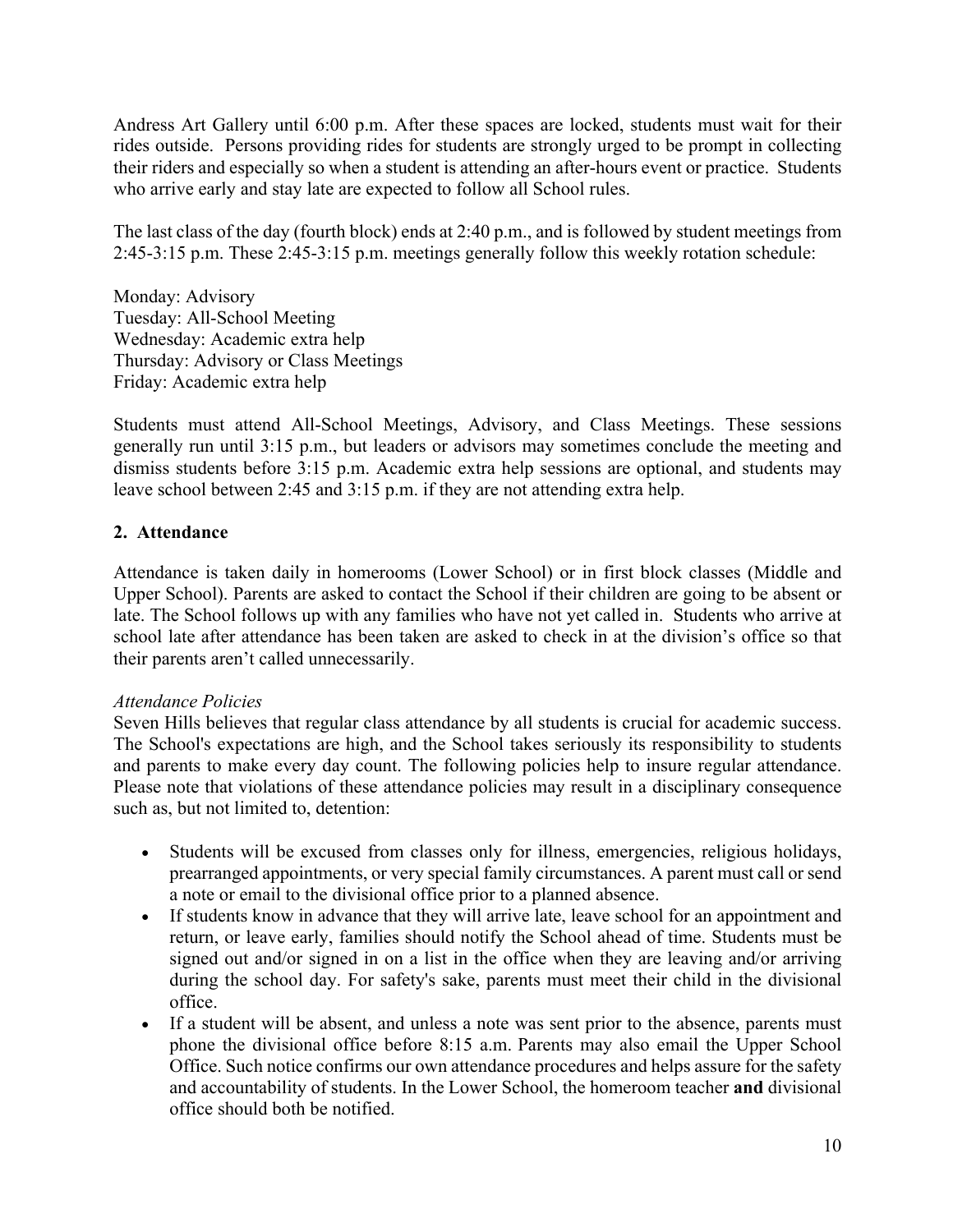- Please remember that it is the student's responsibility to keep up with class work and homework missed during absences.
- A student must be in school for all classes and commitments during the school day to be able to participate in any after-school activities, including rehearsals, sports practices, and games. If a student is ill in the morning and stays home from school but comes to school in the afternoon, the student will not be eligible to participate in contests or events on that day. Doctors' appointments, funerals, field trips, etc., are excused absences and students will be allowed to participate in after-school activities.
- The School asks that families plan trips to coincide with the published scheduled vacation times. On those rare occasions when an absence cannot be avoided, parents need to discuss the absence with the Division Head. Parents must not assume that individual assignments can be prepared and evaluated by teachers in these instances, and not all material covered in class can be made up. Students are responsible for gathering assignments from teachers prior to these prearranged absences.
- Excessive Absences: Students in courses which receive Upper School credit may be denied credit after 15 absences from class. The Division Head, in consultation with the teacher, will determine any denial of credit.
- Students who are absent from school for illness for more than three consecutive days should submit a note from their doctor upon their return to school.

Attendance Policies Specific to the Upper School:

- Loss of Upper School Credit due to Excessive Absences: In accordance with Ohio State requirements, students must be present for a certain amount of "seat time" in order to receive credit for any given Upper School class. Students in courses which receive Upper School credit may be denied credit after 15 absences from class. The Division Head, in consultation with the teacher and administration, will determine any denial of credit. Because of the importance of attendance and crediting, the Dean of Students or other members of the administration may intervene as a student accrues absences, such as by requiring a parent conference.
- Absences for Upper School semester exams: If a student is too ill to attend school on the day of a semester exam, they should give the Upper School office a note from a doctor.

## **3. Transportation**

Free shuttle service between the Hillsdale and Doherty campuses is provided before and after school for students ages 5 and up. Families wishing to carpool shall contact the divisional office or consult the School Directory for zip code lists. Free yellow bus service is provided by most suburban school districts. Yellow bus schedules are mailed by the local Board of Education Transportation Department or may be picked up at the student's district school. Students living within the Cincinnati Public School district may be eligible for bus passes on Cincinnati Metro buses. Check with Cincinnati Public School Transportation Services for further information.

The School owns vans for use in transporting students for School-sponsored events. To operate vehicles owned by the School, employees must be included on the School's list of authorized drivers which is maintained by the Director of Transportation. The Ohio Department of Education requires employees to complete a pre-service training program to be eligible to drive a School van.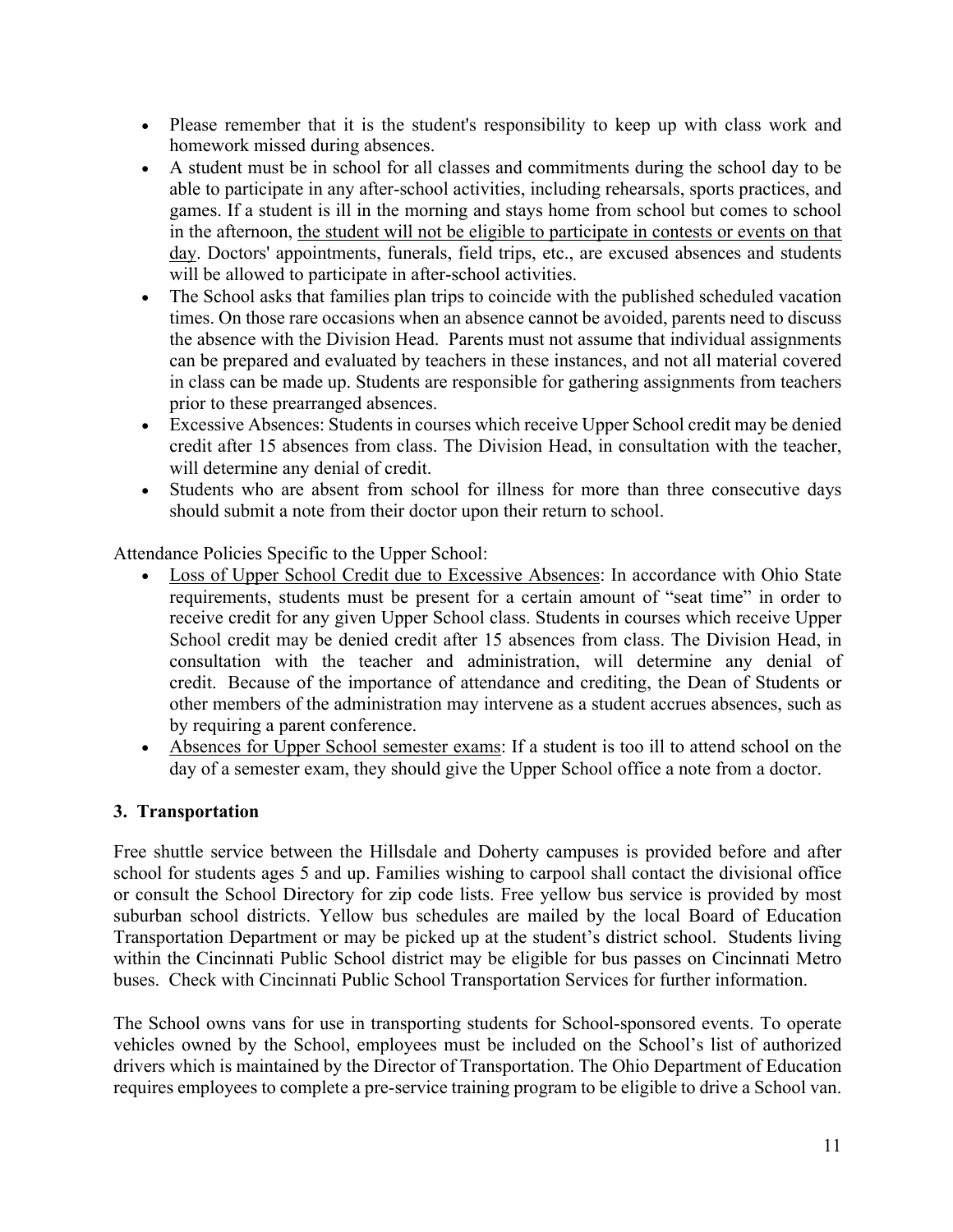The School is responsible for students while on the School vans. Any instructions given by the driver must be followed. The following rules must be followed for the safety of everyone:

- Remain seated at all times while in the van.
- Do not talk to the driver while he/she is driving.
- Hands, arms, and head must be kept inside of the windows.
- Always cross in front of the van when getting off. It is important to cross far enough in front of the van so that the driver has a clear view.
- No objects may be thrown within or out of the van.
- Students are expected to be calm, considerate, and polite to others on the van.

#### **4. Food Services**

A variety of hot and cold foods are available for purchase in the School cafeteria. In addition, fruits, juices, and snacks are available from 7:30 a.m. until 3:45 p.m. for Upper and Middle School students. Students are allowed to purchase food at Fruit Break and before and after school as well as during the regular lunch period.

Students may charge the cost of food purchases using the School-issued student I.D. badge that is given to each student at the beginning of the year. Families will be billed monthly for any purchases made on the I.D. badge. Parents who do not want their children to charge food should contact the School's Food Service Director Jan Alford at 513-728-2420, jan.alford@7hills.org.

For health and safety reasons, food may only be consumed in designated areas in the School. No food, including gum and candy, may be brought into buildings, including the gyms, except at designated times. Numerous trash and recycling receptacles populate the campus. Students are urged to use them correctly. Birthday recognitions are not to involve food. Teachers may provide a special non-food item to recognize the student's birthday.

PreK students (and Kindergarten at Lotspeich) eat in their classrooms with monitoring by their teachers. In grades K-5, lunch duty teachers will monitor the allergen free table to be sure that there are no students sitting there with known allergens in their lunches and pass out hand wipes to students who have eaten a possible allergic food. Parents will determine if their child with an allergy will sit at the allergy table and will notify the classroom teacher.

Parents in grades 1-5 will be encouraged to send only healthy snacks (i.e., fruits/veggies/cheese) for morning snack. Snacks are provided for pre-kindergarten and kindergarten. Parents of all students are asked to make a special effort to send only nut free snacks (i.e., no foods containing peanuts or tree nuts). During snack time, a student with food containing a known allergen for another student (e.g., some students may be allergic to certain fruits or veggies) may be asked to move away from the allergic student until he/she has finished their snack.

Students in grades 6-12 will be permitted to have snacks. Snacks may need to be restricted in some areas to ensure the safety of the students with allergies.

#### **5. Campus Parking**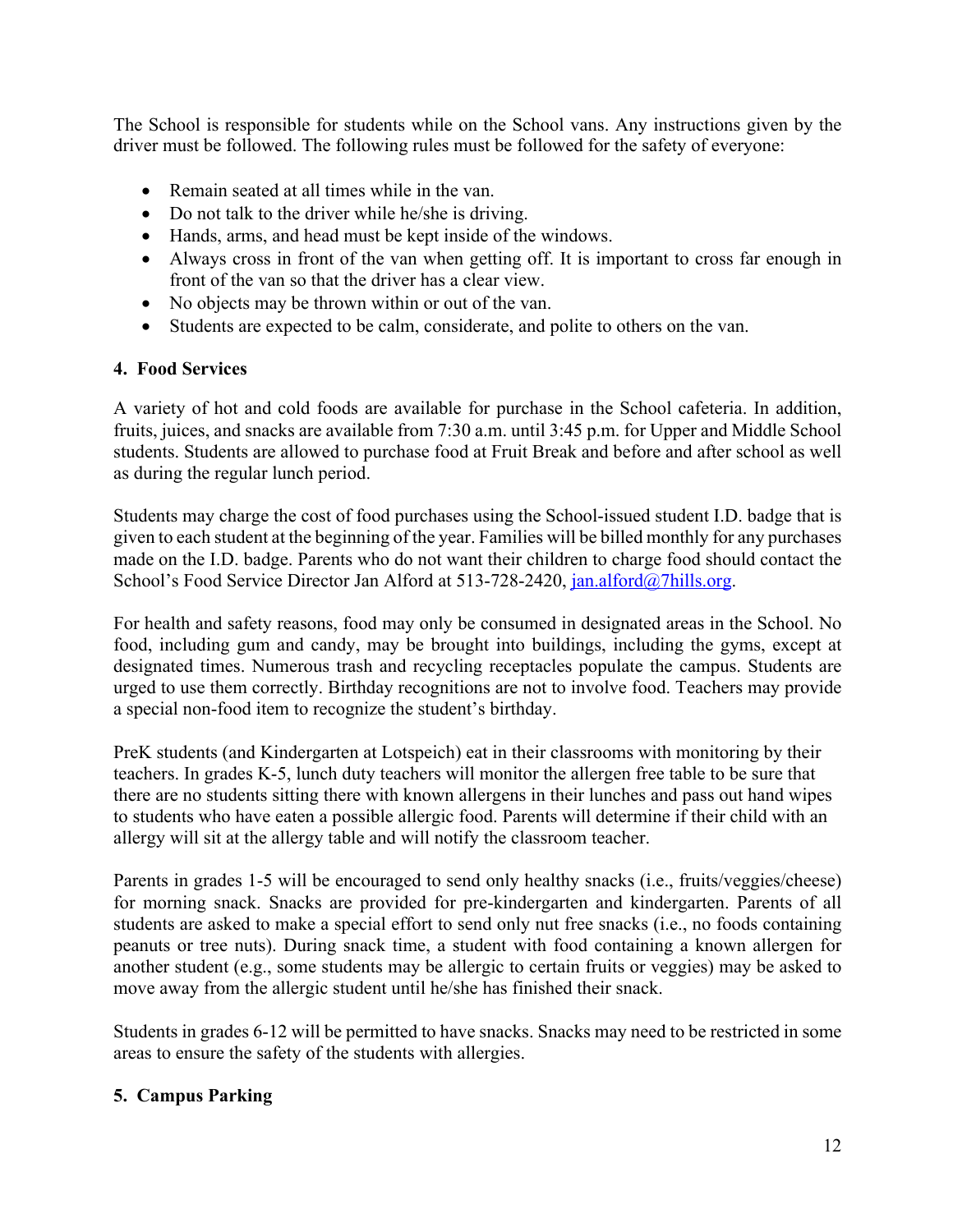Seven Hills has a limited number of parking spaces. All students who drive to School, either occasionally or daily, must complete a registration form for each car driven. Forms may be obtained from the Upper School Office and shall be returned to the office by the second week of school. Student drivers are responsible for updating their forms as registrations change. Students who obtain their licenses during the year must complete a registration form before they may legally park on campus.

Students who drive to School may park only in a designated parking space in their assigned parking lot. No student is to park in the Schiff Center parking lot, outside of Founders Hall or the Kalnow Gym, or in the lanes of the driveway.

After 4:00 p.m., students in extracurricular activities may move their cars to open spaces in Lot A.

## **VI. Safe and Supportive Environment**

## **A. School Community**

#### **1. Non-Discrimination**

Seven Hills does not discriminate on the basis of any protected class, which applies to race, color, religion, age (40 or older), sex, sexual orientation, gender identity, national origin, ancestry, disability, military status, veteran status, genetic information, or any other characteristic protected by law.

Seven Hills is not discriminatory in the administration of its admission or academic policies, financial aid, scholarship program, or any other programs.

Any individual who believes that he or she has been subjected to discrimination is encouraged to report as set forth in the No Discrimination and No Harassment Policy.

#### **2. Student Records**

Seven Hills maintains educational files on all students. These files contain all admissions records, report cards and teacher comments, and standardized testing. Supplemental files may contain summaries of psychoeducational testing, EdStrats, and any discipline records.

## **3. Field Trips**

Periodically, students may participate in off-campus field trips. Parental permission for these trips is given as part of the enrollment contract. Some outside providers and extended trips may require additional permission forms to be signed.

When off campus, to ensure students' safety, teachers take with them all necessary paperwork, including release forms, emergency contact information, and information about allergies and medical conditions. They take attendance regularly and know students' whereabouts at all times. In addition, at the conclusion of the trip, chaperones should remain until all students are picked up.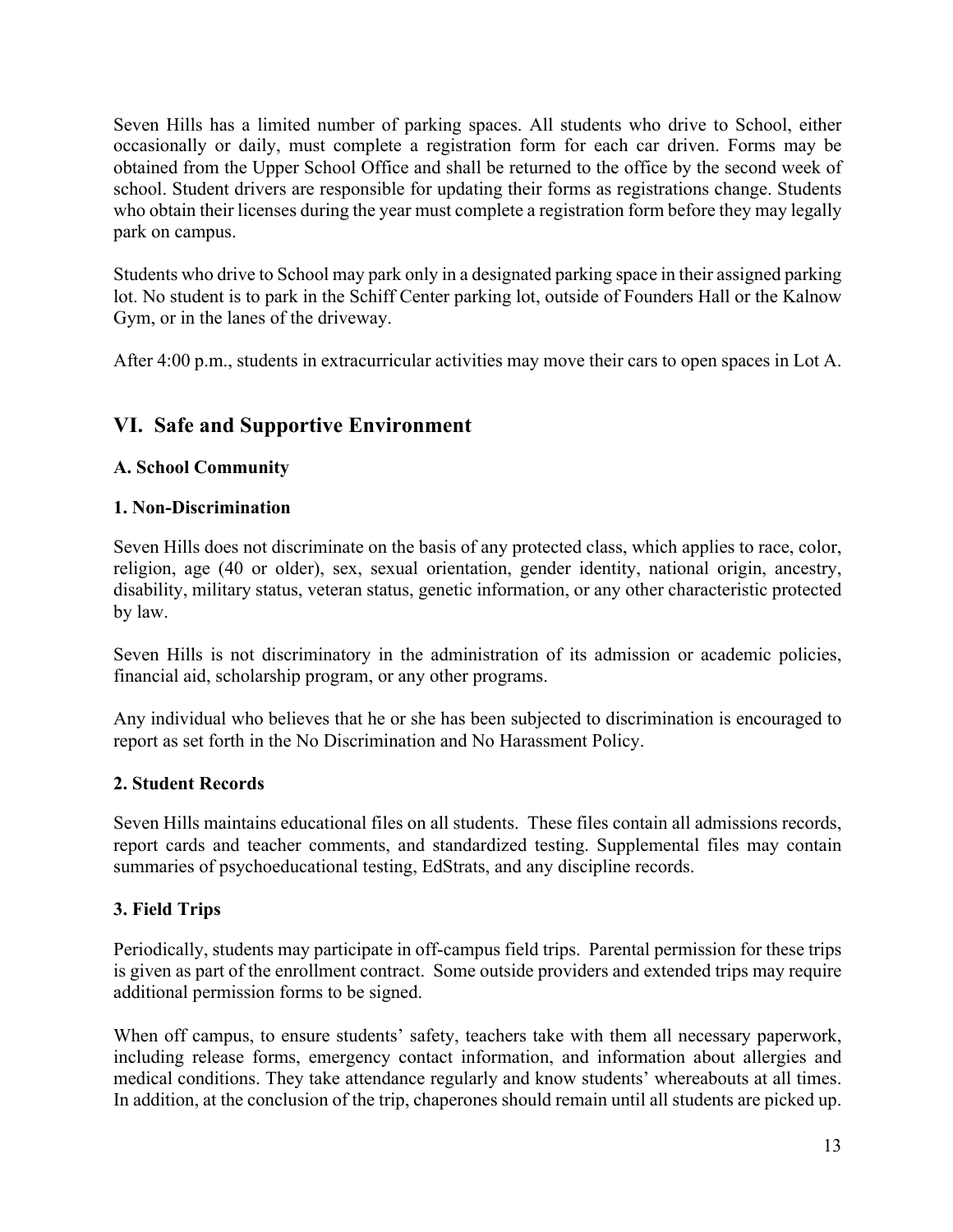Even off campus, students are expected to behave in a manner that reflects the Seven Hills Values. In the rare event when student behavior warrants it, a student may be excluded from a trip, or if already on the trip, a parent may be asked to pick the student up at the location.

## **4. Tobacco, Alcohol, and Drug Policy**

The actual or attempted possession or use of any controlled substance, such as alcohol, tobacco, vaping paraphernalia, or other drugs, during School hours, or at any School-related activity is strictly forbidden. Students who violate this policy will be disciplined as the School finds appropriate, up to and including potential suspension pending treatment or expulsion from the School.

The purpose of this policy is to establish a constructive program consistent with the philosophy of the School. When a student is in trouble with alcohol or drugs, when appropriate, the School may, in its sole discretion, provide a mechanism whereby he or she can receive the necessary help. On the other hand, the punishment of those who act irresponsibly is meant to be severe enough to protect members of the School community from the potential harm from use of illegal drugs and alcohol and act as a deterrent to others while maintaining the integrity of the School.

Any student's actual or attempted use, sale, possession, concealment, or distribution, of drugs or alcohol to another student on School premises or at any School-related function will result in immediate suspension pending an expulsion hearing.

Any student's actual or attempted possession, use, or being under the influence of drugs or alcohol on School grounds or at School-related functions will result in suspension pending a drug or alcohol evaluation and Discipline Committee hearing. Consequences for a drug or alcohol violation may include expulsion.

Coming to a School-sponsored event under the influence of alcohol is a serious violation of School rules. Students who bring guests to School events are, to a reasonable degree, responsible for them. Students who wish to bring a guest to a School dance must ask their guest to complete a form provided by our Dean of Students. Students are prohibited from knowingly bringing to a Schoolsponsored event a guest using or possessing drugs or alcohol. At dances and other school events – particularly in the Upper School – the School may use a breathalyzer machine, which analyzes whether one has been drinking, to screen students upon entry.

The use of tobacco and e-cigarette products is not permitted on campus.

The School also reserves the right to take disciplinary action regarding use of drugs or alcohol off campus and/or outside of school hours.

#### **5. No Discrimination and No Harassment**

Seven Hills is committed to maintaining a healthy and safe learning, living, educational, and working environment that is free from discrimination, harassment and retaliation, and to creating an environment that promotes responsibility, dignity, and respect.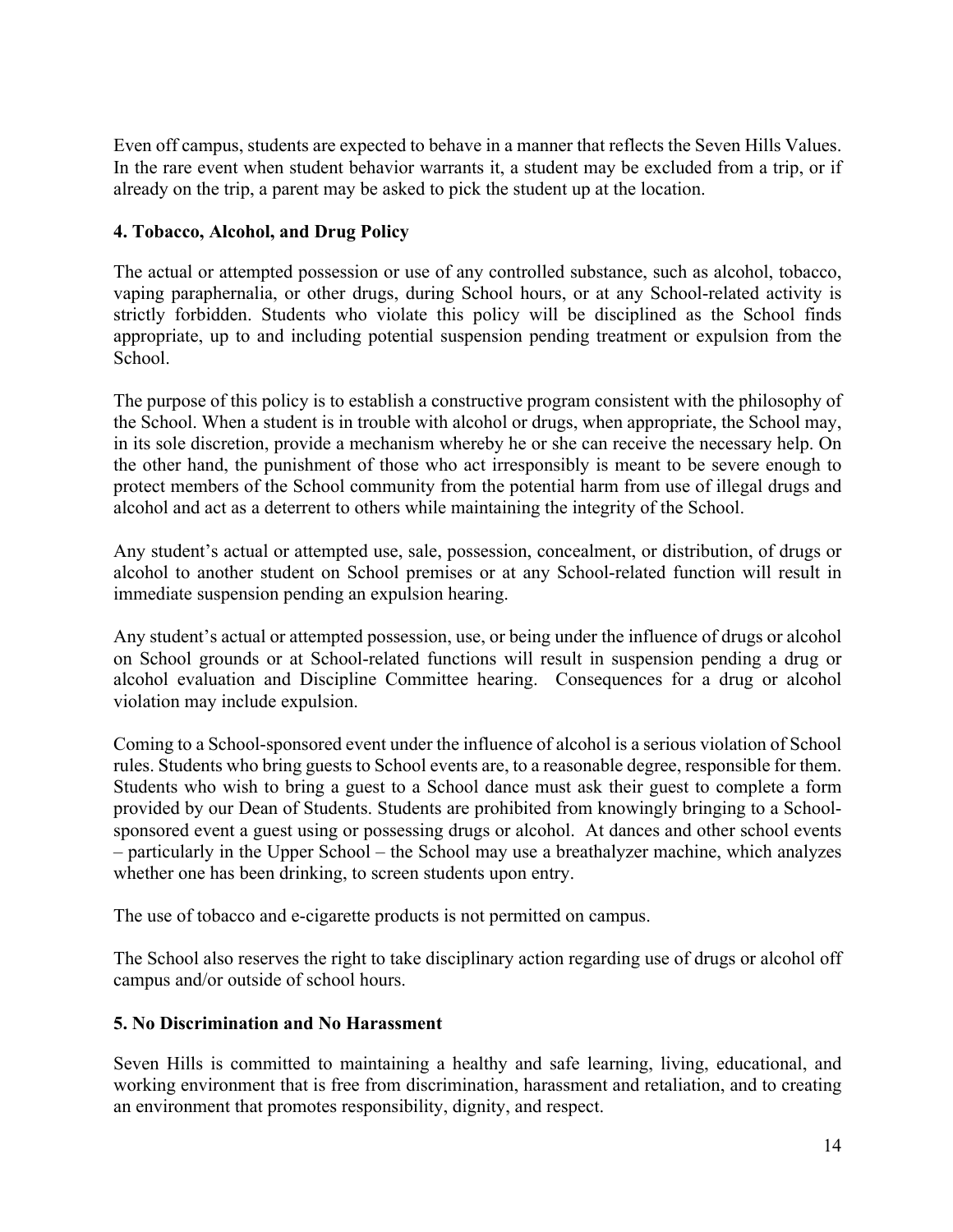This No Discrimination and No Harassment Policy prohibits discrimination and harassment of any kind on the basis of race, color, religion, age (40 or older), sex, sexual orientation, gender identity, national origin, ancestry, disability, military status, veteran status, genetic information, or any other characteristic protected by law (referred to in this policy as "protected class" or "protected classes") and prohibits all forms of sexual violence. This Policy applies to both on-campus and off-campus conduct, academic, educational, co-curricular, and other Seven Hills programs. Any violation of this Policy is strictly prohibited and will not be tolerated. Harassment, discrimination or retaliation against any student or by a student based on a protected class, whether or not it constitutes a violation of the law, is prohibited by and is a violation of this Policy.

This Policy is designed to comply with applicable state and federal laws. Seven Hills reserves the right to modify or deviate from this Policy when, in the sole judgment of Seven Hills, circumstances warrant, in order to protect the rights of the involved parties, or to comply with the law.

## *Definitions*

The following are general guidelines about what kind of behavior is considered unacceptable. This policy does not attempt to define what conduct could meet the legal definition or description of sexual or any other form of harassment. Rather, we determine if particular conduct, in the judgment of the School, violates our policy. Many factors go into the School's judgment as to whether particular behavior violates this policy, such as the course of dealing between the parties and whether or not the behavior would be offensive to others under the same circumstances. Although some reported behavior may not violate this policy, the reporter will suffer no retaliation for having reported.

- **Discrimination:** conduct that is based on a person's protected class that:
	- o Adversely affects a term or condition of a person's employment, education, living environment or participation in a School activity; or
	- o Is used as a basis for or a motivating factor in decisions affecting the person's employment, education, living environment or participation in a School activity.
- **Harassment:** Conduct that is based on a person's protected class that has the purpose or effect of unreasonably interfering with a person's employment or educational experience or creates an intimidating, hostile, offensive working, educational or living environment.
- **Retaliation:** Retaliation against any person(s) who reports an alleged violation of this policy, brings a disciplinary complaint, pursues legal action, or participates in an investigation or is a witness in any investigation or proceeding is strictly prohibited and will not be tolerated.

Any of the above conduct violates this policy; however, conduct much less intrusive than this can also violate this policy. Also prohibited is conduct which discriminates, harasses, or inappropriately singles out another because of a protected characteristic.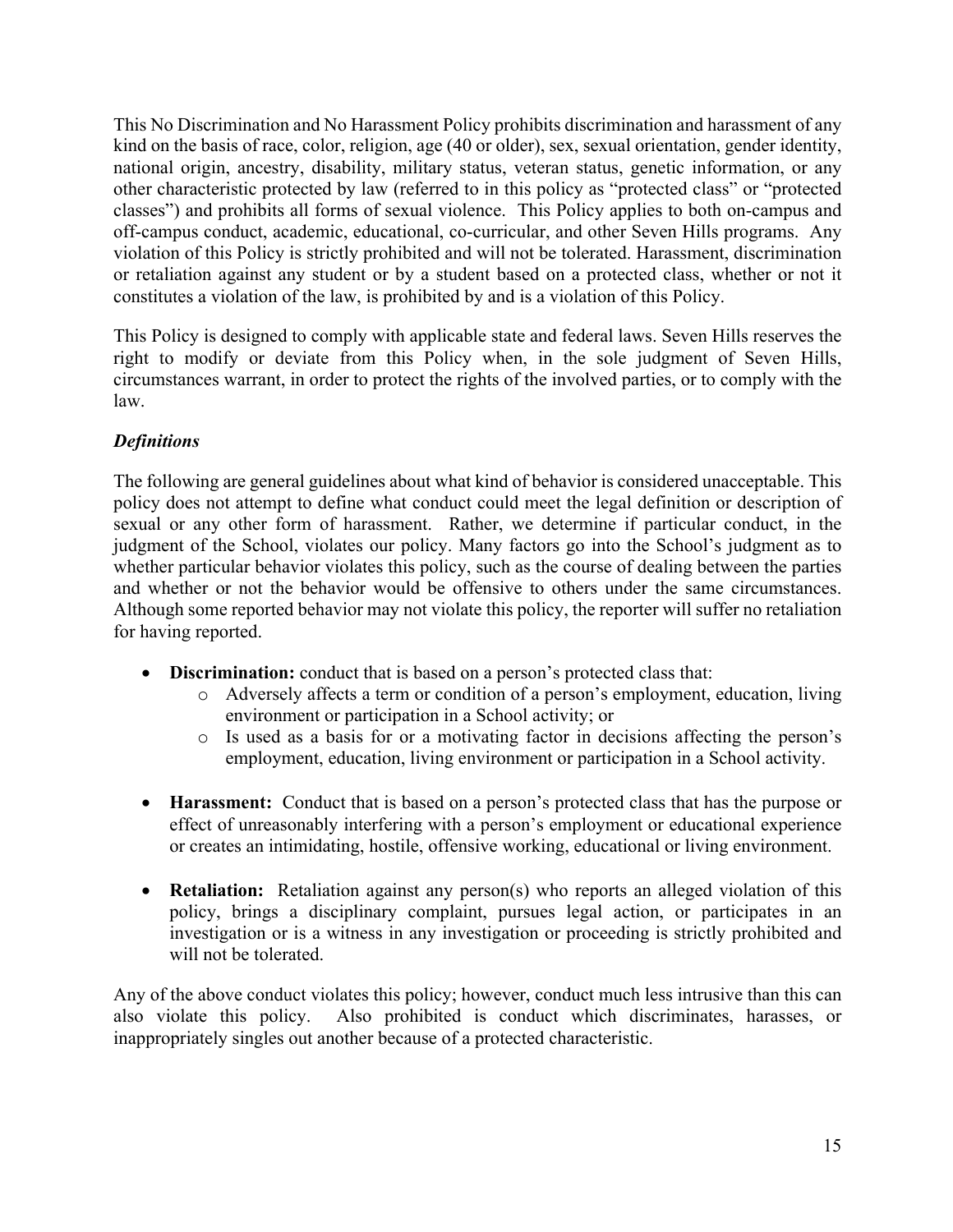Whether a policy violation has occurred depends on the individuals involved, their relationship, the conduct in question, the circumstances under which the behavior took place, whether the conduct was welcome to the recipient, and other circumstances.

#### **Allegations Constituting Criminal Conduct: Child Abuse/Sexual Misconduct**

Sexual abuse/conduct/relationships with students by School employees or any other adult member of the School community is prohibited, and any teacher, administrator, coach, or other School authority who engages in sexual conduct with a student may also be guilty of the criminal charge. The issue of consent is irrelevant in regard to such criminal charge and/or with respect to the application of this policy to School employees or other adult members of the School community. All conduct or relationships listed above must be reported as prescribed below and the knowledge or suspicion must be immediately reported to appropriate law enforcement and/or to the county children's services agency.

Any reports made to a county children's services agency or to local law enforcement will not terminate the School's obligation and responsibility to continue to investigate a complaint under this policy. While the School may work cooperatively with outside agencies to conduct concurrent investigations, in no event will the investigation be inhibited by the involvement of outside agencies without good cause after consultation with the Head of School.

#### *Making a Report of Discrimination, Harassment, or Retaliation*

A student or parent who believes he/she has been subjected to discrimination, harassment or retaliation based on a protected class or anyone who believes a student has subjected another to discrimination, harassment or retaliation based on any protected class must report the incident to the School Division Head, Head of School or other responsible School employee. Reports may be made by the subject of the alleged violation of this Policy or others on their behalf. If such a report is made to an employee, other than the Division Head or Head of School, such person must report the information to the Division Head or Head of School within 24 hours of receiving the information about the alleged incident. Students are required to participate in any School investigation.

#### *Confidentiality*

The School cannot promise complete confidentiality because, by the very nature of the problem, other people must be interviewed during an investigation. However, the matter will be treated sensitively, and that only the information necessary to conduct the investigation will be revealed and then only to those with a need to know. The School will preserve confidentiality to the extent consistent with applicable law.

#### *Disciplinary Process*

Conduct toward employees, students, parents or School vendors which violates the letter or spirit of this policy will not be tolerated. Prohibited conduct includes, but is not limited to, the types of behavior described in this policy. Anyone found to violate this policy will be disciplined as the School finds appropriate. All student discipline will follow the process outlined in the School's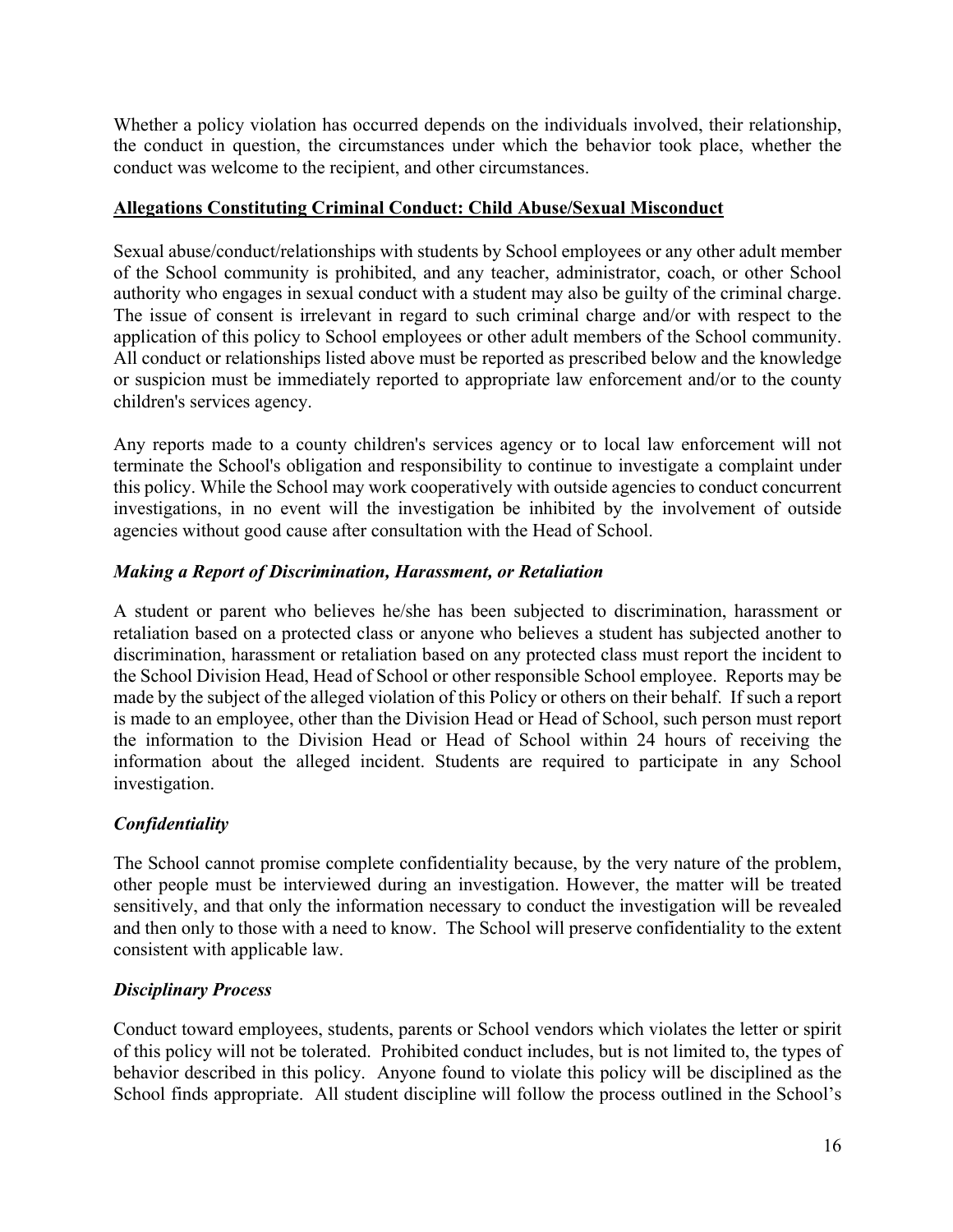Supplement. No student will suffer any retaliation for reporting prohibited behavior or for participating in an investigation or inquiry.

#### *False Information*

It is a violation this Policy to file a knowingly false or malicious complaint of alleged discrimination, harassment and/or retaliation or knowingly supply false information in any investigation or discipline procedure.

## *Retaliation*

Any retaliatory action or conduct taken by any person against a person who has sought relief under this Policy is strictly prohibited and will be regarded as a violation of this Policy. Further, any form of retaliation against a person who reports suspected harassment or discrimination, or participates in the investigation of suspected harassment or discrimination under this Policy, is prohibited and is a separate violation of this Policy.

## **6. Bullying**

As a school that seeks to be a community in which every individual is treated with respect, Seven Hills prohibits bullying and responds seriously to instances of it. Bullying involves systematically, chronically, or severely inflicting psychological distress or physical pain on one or more students. It may include verbal, written, electronic, or physical acts, and may occur on or off campus and during or outside of school hours. It is often characterized by an imbalance of power and by the aggressor targeting one or more students on the basis of an actual or perceived characteristic. Bullying goes beyond peer-to-peer conflict, disagreement, or dislike. Rather, it is behavior that is severe enough to create an intimidating or threatening environment for a student or to have a substantively negative impact on his or her emotional or mental wellbeing.

Students or parents who believe that there has been an instance of bullying in the School must contact their Division Head or the Head of School to report it. The appropriate administrators will investigate any such reports, and will respond to bullying by following their division's disciplinary procedures and by applying disciplinary consequences where appropriate. Because bullying violates the values of the School, consequences can be quite serious and may include suspension or expulsion. In some instances, these consequences may also include a counseling or mediation component. The School's response is meant both to respond to a specific situation as well as to deter future instances of bullying.

#### **B. Safety and Security**

## **1. Campus Security**

At Seven Hills, we are committed to creating a safe, accepting, and inclusive environment for our community. Any behavior by students, faculty, or staff, either verbal or physical, that compromises the safety and well-being of others is inconsistent with the values of our community.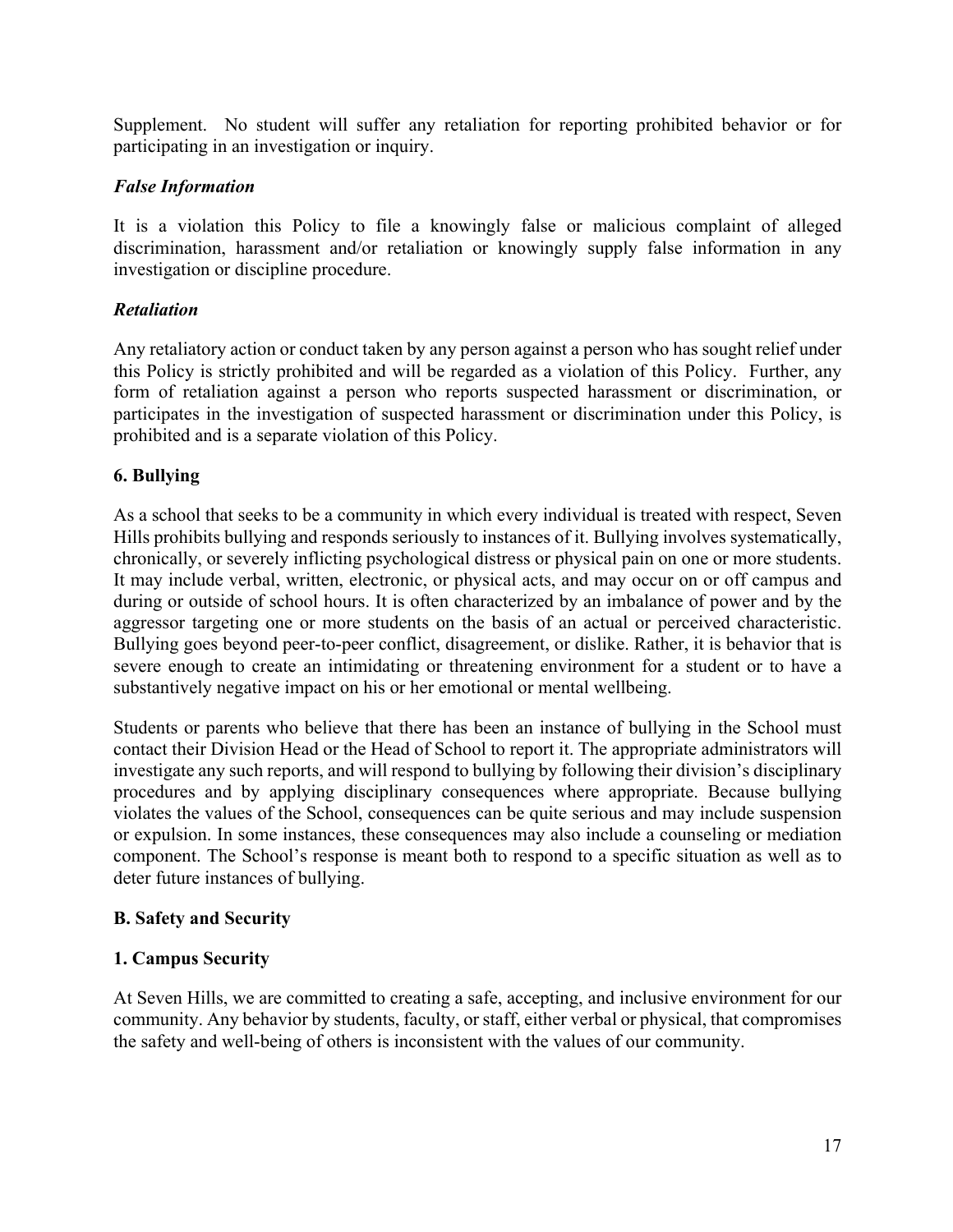In addition, we strive to maintain a secure campus. All School building doors and entrances are locked during the school day. All visitors to campus must be identified, admitted, and signed in by designated personnel in each building.

All School employees and students in grades 6 through 12 are required to visibly wear lanyards with ID badges to gain access to locked buildings. They are also required to play an active role in alerting the administration to any outsiders who may come on campus.

In general, Lower School students must only move between school buildings when accompanied by their teachers. Students in grades 6 through 12 may move between building unaccompanied by an adult. They can access locked buildings using their lanyards, but they must not allow anyone who is unknown to them to enter a building.

Teachers or students encountering someone without a lanyard or badge must escort the person to a divisional office to sign them in.

#### **2. Emergency Procedures**

The School's crisis plan is updated and reviewed annually with the faculty and staff. All emergency drills are conducted in accordance with regulations and have protocols outlined in the Safety Handbook.

**Fire Drills:** As mandated by State law, the School regularly practices evacuating the buildings in the case of an emergency. Students are required to listen carefully to the procedures reviewed in assemblies and to the teachers during a drill. The purpose of these drills is to leave the building quickly and quietly and to promptly account for everyone at the predetermined assembly area. When the fire bell sounds, everyone must quietly leave the School by the closest door to the outside. No one may go through a closed fire door. All students and faculty members are to assemble immediately in the designated space. Students are to line up by homerooms in alphabetical order so that attendance can be taken. Silence shall be maintained until the dismissal sign is given.

**Tornado Drills and Evacuation Procedures:** The School is required by State law to practice tornado drills in the spring. Teachers escort students to assigned spaces and instruct them on safety procedures. In cases of extreme weather conditions, the School will assess the situation and take appropriate action. It is very important that silence be maintained so that attendance can be taken and instructions passed without delay. When there is danger of an actual tornado, students remain in the building until School authorities deem it safe for them to leave.

**ALICE (Alert, Lockdown, Inform, Counter, and Evacuate) Drills:** The School follows the ALICE protocol to respond to the threat of a hostile intruder on campus. This nationally recognized training prepares teachers and students to respond to threats in a variety of ways.

**Other Emergencies:** The School has prepared contingency plans for other emergencies or crises. These plans are reviewed with faculty and, when appropriate, with students. For security reasons, these plans are in the possession of faculty members, and are not published or posted for the general community.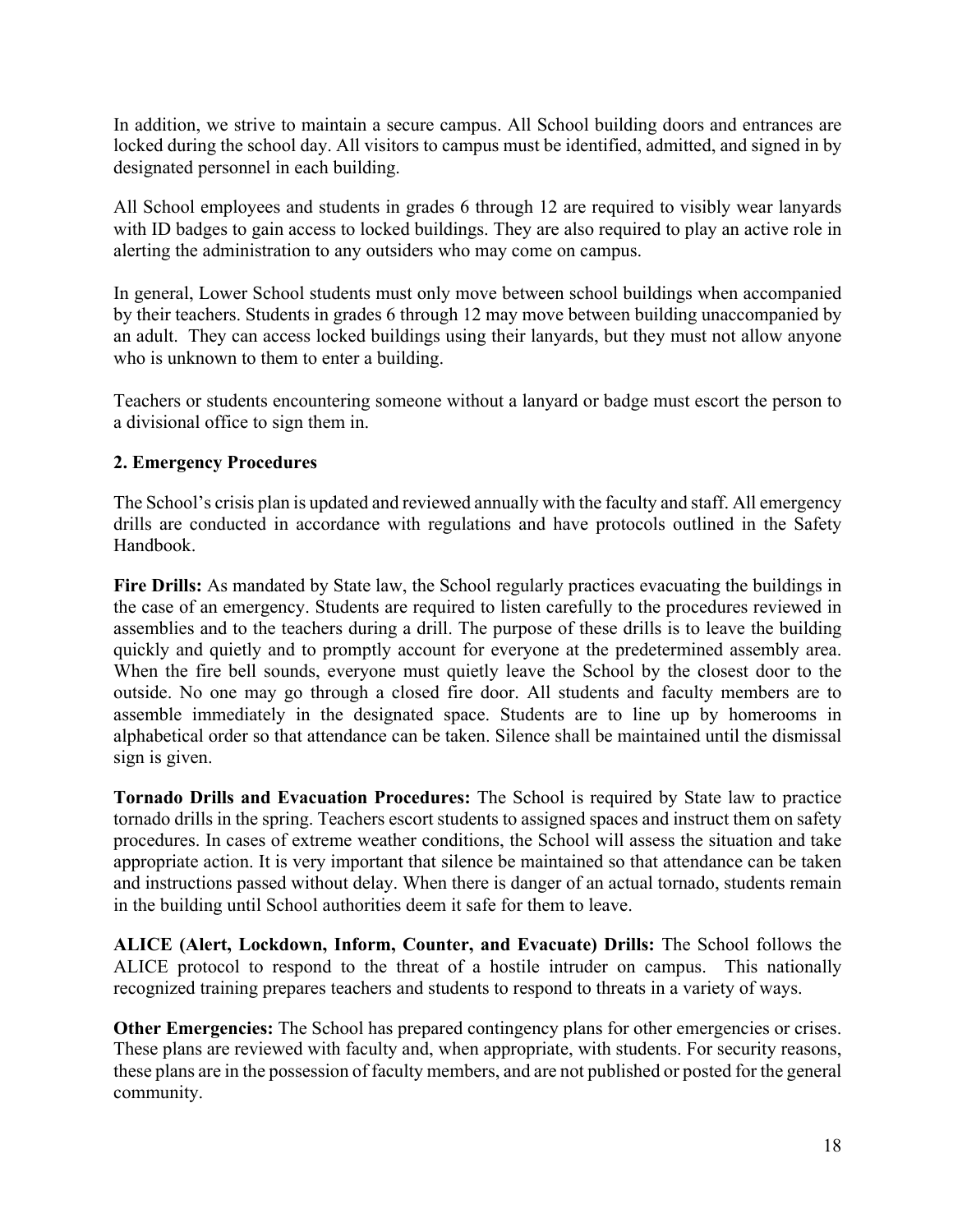#### **3. Visitors to Campus**

For security reasons, all external doors on the campus are locked during the school day. All visitors, including parents, must be admitted through the main entrance, register at the reception desk, and receive an identifying badge that must be returned upon their departure. A student who wishes to bring a visitor to the school must obtain permission from the Division Head. The student host should secure permission in advance. When the guest and host arrive, they must register in the divisional office. Guests are naturally expected to abide by all School rules. Hosts should routinely introduce their guests to School personnel and other students and must remain with their guests throughout the guest's stay at School.

## **4. Animals and Pets**

Pets can be an important part of a student's family environment, education, and personal growth. From time to time, faculty or students may wish to bring an animal to school for a specific, generally curricular, purpose. In such cases, permission must be obtained from the Division Head and the animal must be well trained, appropriately watched, free of fleas, properly inoculated, and leashed at all times. Otherwise, faculty, staff, students, parents, and guests are discouraged from bringing family pets or other animals to and on campus, with the exception of service animals. This policy is intended to respect and accommodate community members who may have allergies or other discomforts with animals and help minimize incidents, including confrontation or sanitation, involving animals upset by unfamiliar circumstances, surroundings, and the excitement, noise, and crowds frequently associated with the school environment and events.

#### **5. School Closings and Delays**

When weather and/or driving conditions warrant, School may be delayed or even closed.

For the convenience of our families and staff, we try to provide as much notice as possible, but often the uncertainty about changing weather conditions means that the call may not be made until that morning.

In general, all School families will be informed about closings or delays by the *SchoolReach* phone system which sends a recorded message to all home and cell phone numbers in our database. Every effort is made to initiate calls by 6:00 a.m. In addition, notices will be placed on the school website and on local television and radio stations.

There are three possible scenarios:

- ONE-HOUR DELAY
- TWO-HOUR DELAY
- CLOSED

When there is no announcement at all, that means School is open on time.

When school is on a delay, Early Care, which normally starts at 7:30 a.m., will start at 8:30 a.m. on a one (1) hour delay or 9:30 a.m. on a two (2) hour delay. On a two (2) hour delay, school for those pre-kindergarten students who would normally leave at 11:30 a.m. will be canceled. Others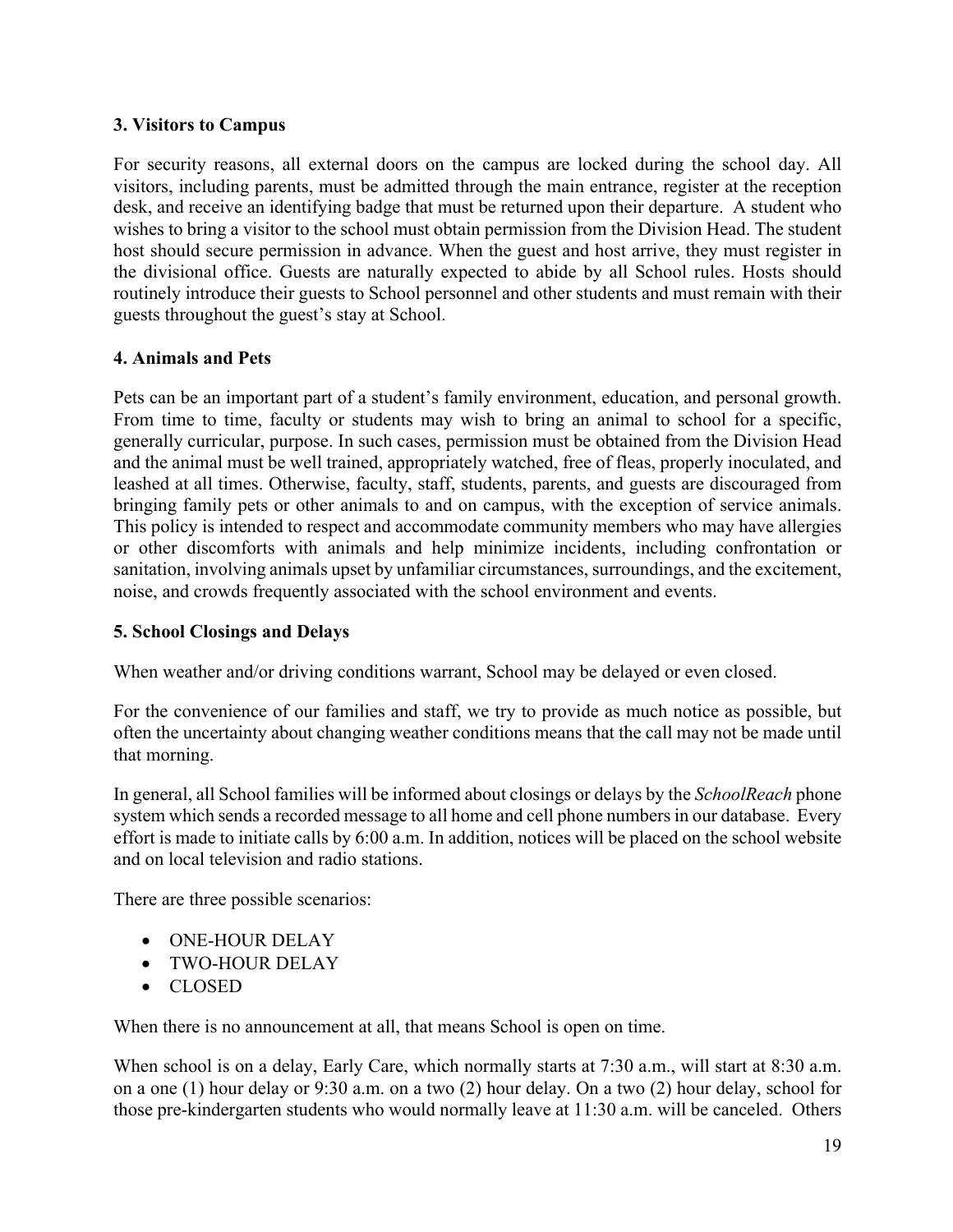should attend at the delayed start time. In addition, in the event of any delay, the Beginnings program for that day will be canceled.

When school is open, we make every effort to remain in session until the end of the school day. Those parents who become alarmed about weather conditions and want to pick up their children early are free to do so.

The School will provide our inter-campus shuttle on days when we are operating on delays, but the shuttle will leave one (1) hour/two (2) hours later than usual (or as close to those times as conditions allow).

In the event of inclement weather, public school bus transportation may be canceled, even on days when Seven Hills is in session. Since local towns and districts make decisions independently of Seven Hills, you will need to listen to the radio or television for announcements about school closings in your district. When this service is canceled, it is for the entire day. So, if public buses do cancel their service, parents will have to make their own arrangements for transportation to and from school.

#### **6. Threat Assessment**

The Threat Assessment Policy must be followed in the event of any suspected or reported threat to a student's safety, whether that threat is a threat of self-harm, or a threat to harm another student or School employee. The Suicide Prevention Policy is meant to be paired with the Threat Assessment Policy. It covers actions that take place in the School, at School-sponsored functions and activities, and at School sponsored out-of-school events where School staff are present. Both policies apply to the entire School community, including educators, school and district staff, students, parents, guardians, and volunteers. The Policy also covers appropriate School responses to threatening behaviors that take place outside of the School environment.

The purpose of these policies is to protect the health and well-being of all students and employees by having objective procedures in place to prevent, assess the risk of, intervene in, and respond to threats or attempts of suicide, self-harm, or harm to others.

All Seven Hills employees must be alert to any student who threatens, attempts, or harms another student or School employee. The Threat Assessment Policy sets forth the procedures for handling any threats or attempts by a student to harm another student or school employee. The Threat Assessment Policy is implemented in a neutral manner, and in accordance with the Non-Discrimination Policy.

*Individualized Assessment:* When Seven Hills has a reasonable basis for believing that a student poses a threat to the health and safety of themselves or others, the School will remove the student from school pending an Individualized Assessment of the risk posed by the student. A risk assessment is an objective evaluation of a student who may be a threat, conducted by a qualified medical professional, assisted by the appropriate school counselor. In determining whether an individual poses a threat to the health or safety of others, Seven Hills will make an individualized assessment, based on reasonable judgment that relies on the best available medical evidence from the student's healthcare provider or other outside medical professional, as deemed necessary, to ascertain: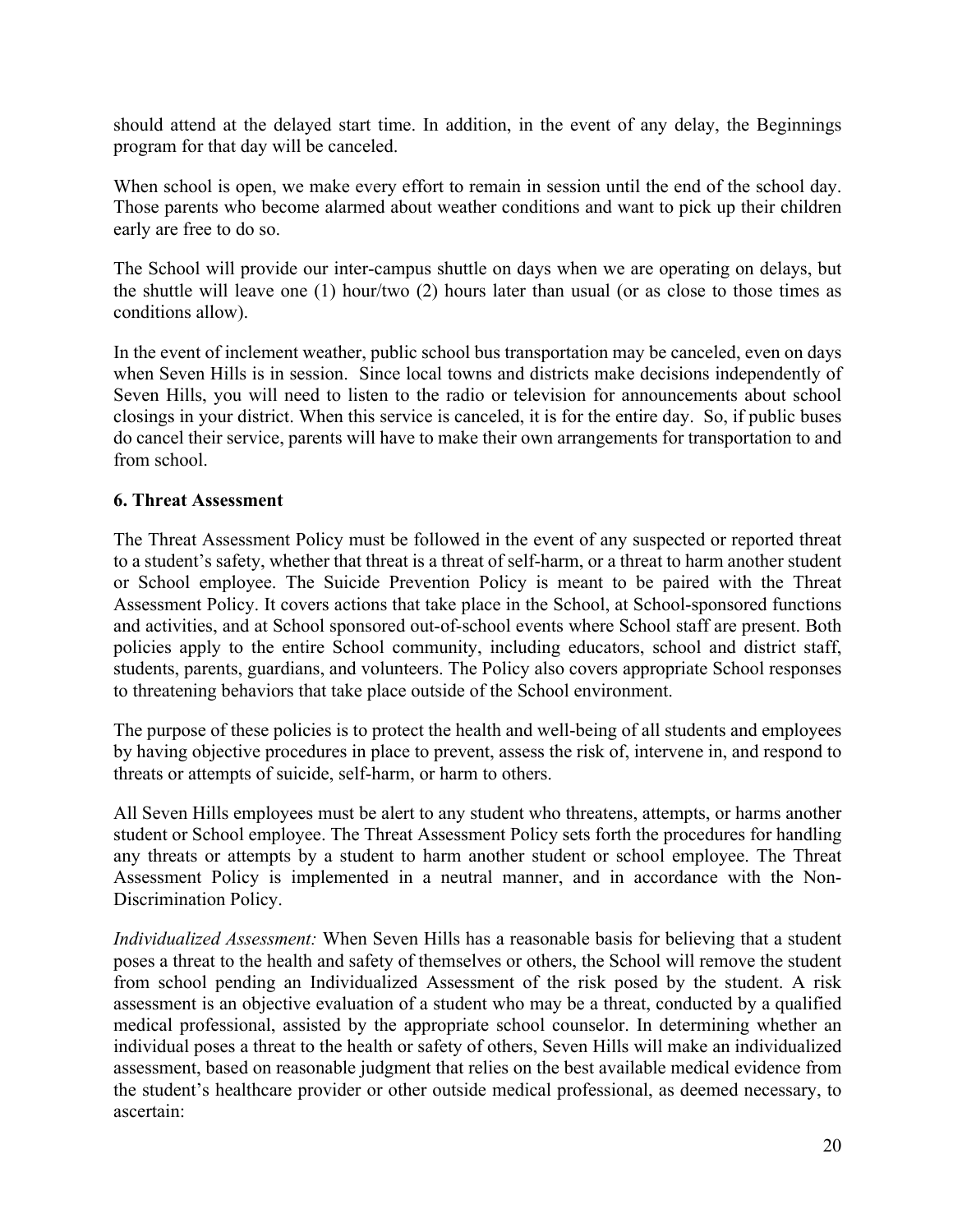- (i) The nature, timing, probability, and severity of the risk; and
	- (ii) Whether reasonable modifications of Seven Hills policies, practices, or procedures will mitigate the risk.

If Seven Hills makes a final determination based upon its Individual Assessment that the student does pose a threat to the health and safety of others, the student will be provided an opportunity and/or forum to review the basis for this determination. The focus of the assessment is determining first whether the student has exhibited behavior which creates a risk of harm that requires intervention, and then determining the appropriate level of intervention. Determinations must be based on observed or recorded behaviors that indicate a significant health, safety, or welfare concern.

*Interim Actions:* Pending the outcome of the Individualized Assessment under this Policy, Seven Hills may set interim restrictions on the student, up to and including removal from campus. The student must be afforded minimal due process (i.e., notice of the proposed action, the opportunity to present information on his or her behalf, and a right to appeal) either prior to, or in emergency situations, as soon as reasonably practical after, any interim conditions are imposed.

*Requirements When There is No Threat:* If Seven Hills determines as a result of its Individualized Assessment, or thereafter, that the student does not pose, or no longer poses, a threat to the health or safety of others, Seven Hills will:

- a) Provide written notification to the student of this determination;
- b) Promptly reinstate the student at the same academic level, restore all of the student's privileges, and place the student in the same position he/she was in prior to the determination of the threat or imposition of any interim conditions; and
- c) Not exclude the student from, or place special restrictions upon, participation in the Seven Hills programs or activities based upon the prior determination or reasonable belief that he/she was a threat.

*Requirements When a Threat Exists:* If Seven Hills makes a final determination that the student poses a threat to the health or safety of others, it must promptly communicate that determination in writing to the student and/or his or her parents. This notice must communicate in detail the nature of the restrictions (e.g., leave of absence from Seven Hills, exclusion, or other restrictions, on participation in particular programs or services). The notice must also communicate to the student the exact circumstances, terms or conditions and timetables (if applicable) under which the student would no longer be considered a threat to the safety or health of others, reaffirm the student's status as a qualified individual with a disability (if applicable), and provide the circumstances and a reasonable timetable when and if the student would be allowed to return to Seven Hills or to participate, without restrictions, in any programs of Seven Hills.

Seven Hills may condition the student's return to Seven Hills, future receipt of a benefit or service, or participation in a particular program, upon the student's provision of medical documentation showing that the student is no longer a threat to the safety, health, or well-being of others. Such evidence may include, but not be limited to, a treatment plan or periodic reports from a treating medical provider or physician.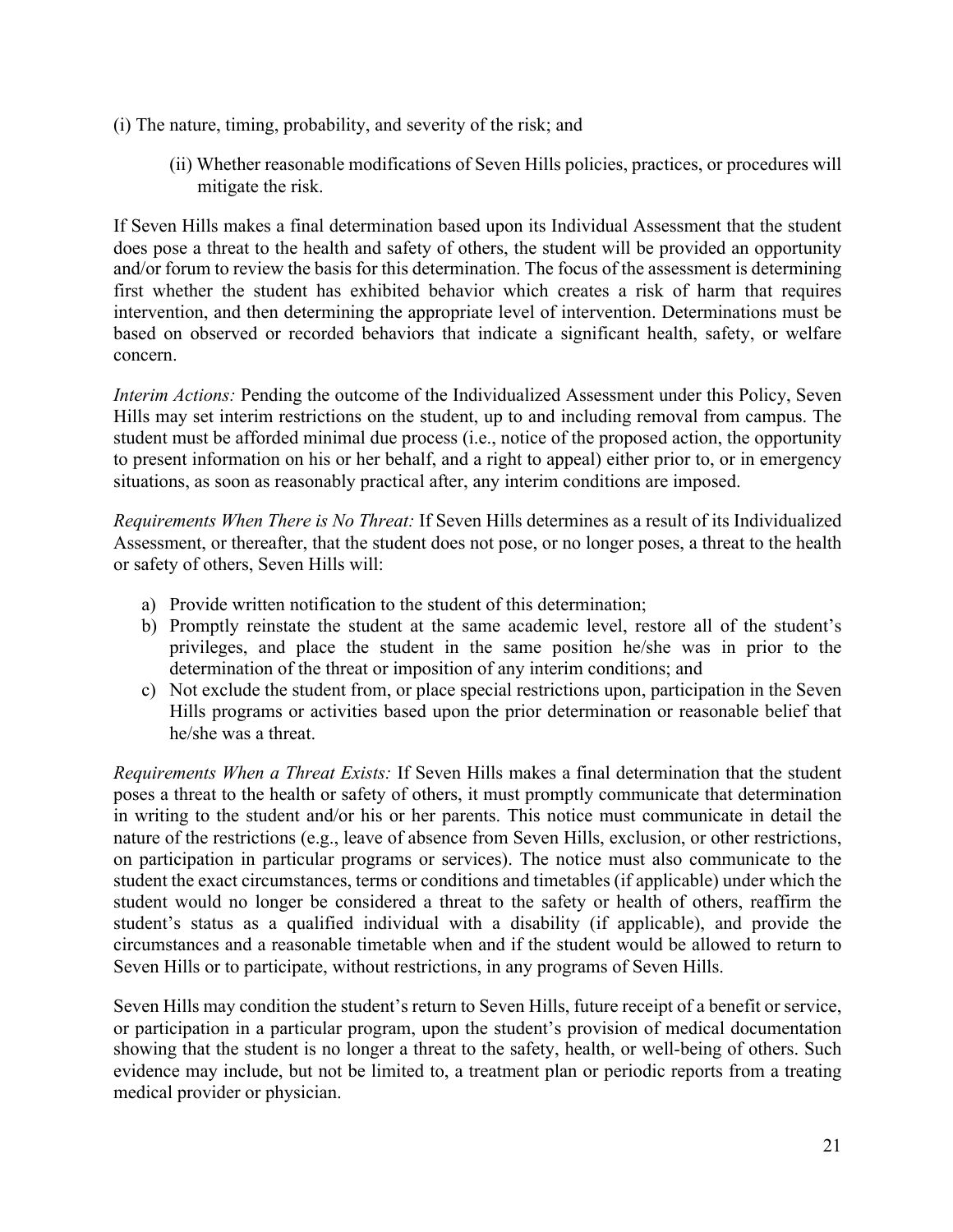*Immediate Threats:* If the threat is deemed immediate, the school counselor and Division Head will call home. If the parent/guardian cannot be reached, the school counselor will remain in contact with the student while the Division Head calls emergency services.

*Guidelines for Facilitating a Student's Return to School:* Seven Hills will determine on an individual basis what documentation is needed to demonstrate that a student is medically able to return and to fulfill the fundamental responsibilities of academic life**.** 

For students returning to School after an absence related to a threat or risk of harm, a School employed mental health professional, the Head of the School, Division Head, or designee will meet with the student's parent or guardian and, if appropriate, meet with the student to discuss reentry and conduct an individualized assessment to determine the appropriate next steps to ensure the student's readiness for return to School.

The School counselor/designee, with the consent of the parent/guardian, will serve as a liaison for teachers and other School staff responsible for working with and supervising the student.

*Evaluation/Documentation:* The School will maintain a record of actions taken in connection with this policy to assure that appropriate assessment, monitoring, and support are provided for every threat of harm to the safety and health of the students. This documentation will be kept confidential to the extent possible.

## **C. Health**

## **1. COVID-19 Safety Protocols**

Based on guidance from the CDC, the ODH, and our own COVID Advisory Team, Seven Hills has taken a conservative approach to the pandemic, erring on the side of caution to prioritize the health and safety of our students, our employees, and their families. This approach has enabled the school to offer nearly uninterrupted in-person learning throughout the pandemic.

## **Assets**

The Seven Hills has two large, open-air campuses; capacious classrooms and common spaces; and efficient ventilation systems. We have also had the financial resources to invest in a host of safety protocols, including: tents for open-air classrooms, plexiglass dividers for classrooms and common spaces, hand-washing stations, digital Swivl cameras and software to facilitate on-line learning for employees or students in isolation or quarantine, and, most recently, on-campus molecular testing capacity.

These resources have been deployed by a strong nursing team, including three experienced and proactive school nurses and a host of substitute nurses on call.

## **Community Partnership**

Our greatest asset has been the full-blooded cooperation of our families, who have endorsed and supported the school's careful approach and forged an active working partnership with the school's nursing staff.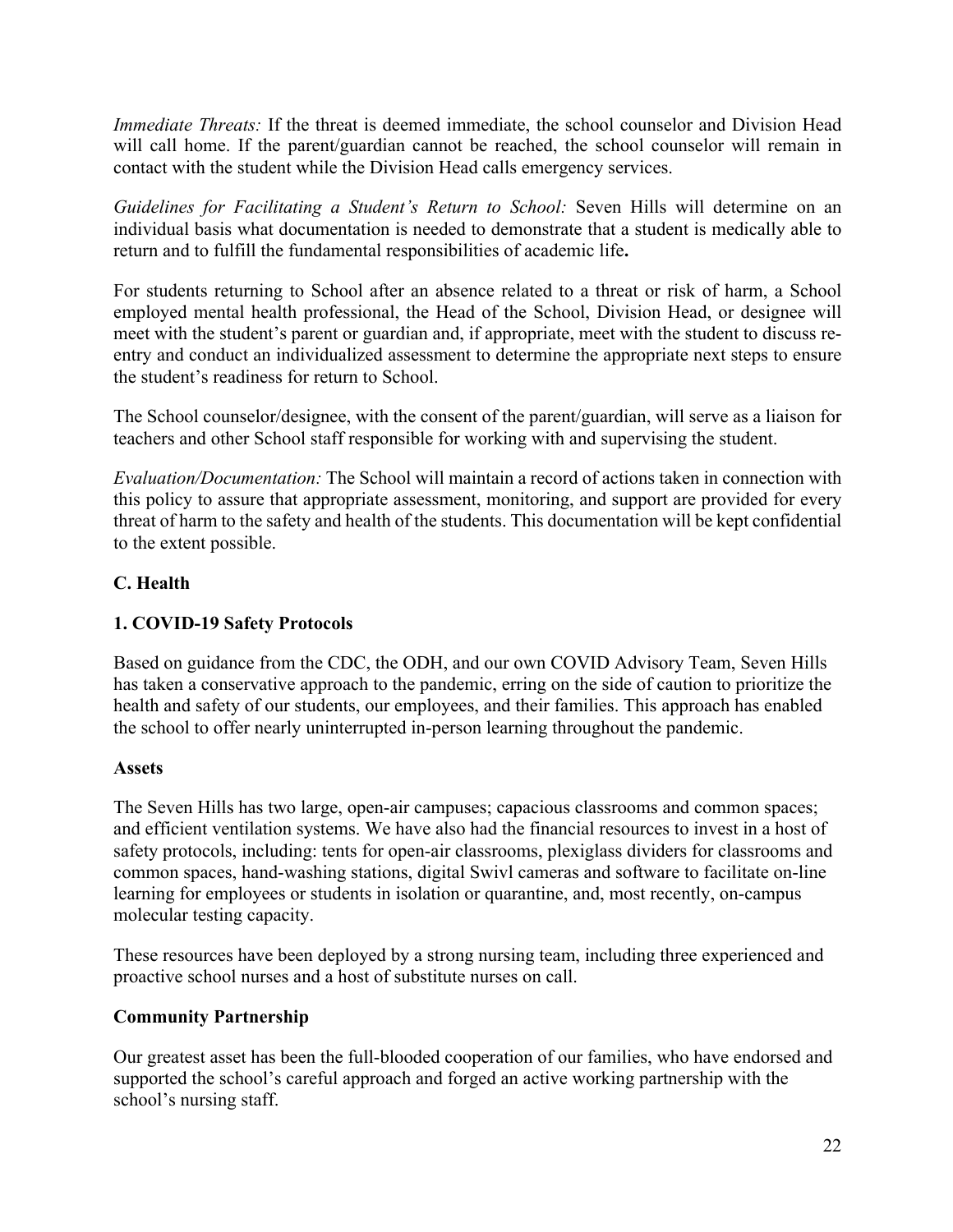# **Flexibility**

In general, safety protocols have varied, as dictated by the CDC, as the pandemic has intensified or abated, and, throughout the pandemic, the school has adjusted its approach to follow new scientific findings about how the virus is transmitted.

## **Expectations of Families**

In accordance with CDC guidelines, we have asked our families to be careful, vigilant, and forthcoming, providing the school with the information it needs to make judicious decisions. In general, we have asked school families to:

- 1. Stay up-to-date with vaccinations. Though this has been a family choice, we have strongly advised families to ensure that their age-eligible children are up to date with their vaccinations. Our high rates of vaccination have been a major contributor to our success.
- 2. Inform the school about their children's vaccination status. We have asked families whose children have been vaccinated to submit vaccination records so that we can make health and safety decisions with a clear understanding of vaccination rates within our community.
- 3. Monitor for symptoms, and keep children home if they suspect illness or exposure.
- 4. Test their children, as advised by our nursing team, if there is reason to suspect exposure or illness.
- 5. Inform the nursing staff of test results.
- 6. Comply with the school's quarantine and isolation policies.

### **Masking**

Second only to vaccination, masking has been our greatest defense against the spread of the virus. In times of high community spread, the school has required universal masking. When infection rates in Hamilton County and in our own school community have dropped into the low to moderate range, we have adopted a "mask optional" approach, enabling families to make their own decisions about masking, but requiring all members of the community to have masks with them and to wear them in congregate settings. Even at the times of low community spread, if a cluster of cases should arise within a class or cohort, we reserve the right to revert to required masking for that cohort until the rate of infection abates.

### **Communication**

To help families make informed decisions about the health and safety of their children, Seven Hills will continue to communicate with a high level of transparency.

Each Friday, in the Weekly Blast, the school informs families about any potential changes in safety protocols and provides weekly case counts, by division (though, of course, the individuals who test positive are not identified.) If a cluster of cases should arise in a class or grade level, the families in that cohort will be notified separately about any new required protocols. The protocols currently in place are also listed on the Stay Safe section of the school website.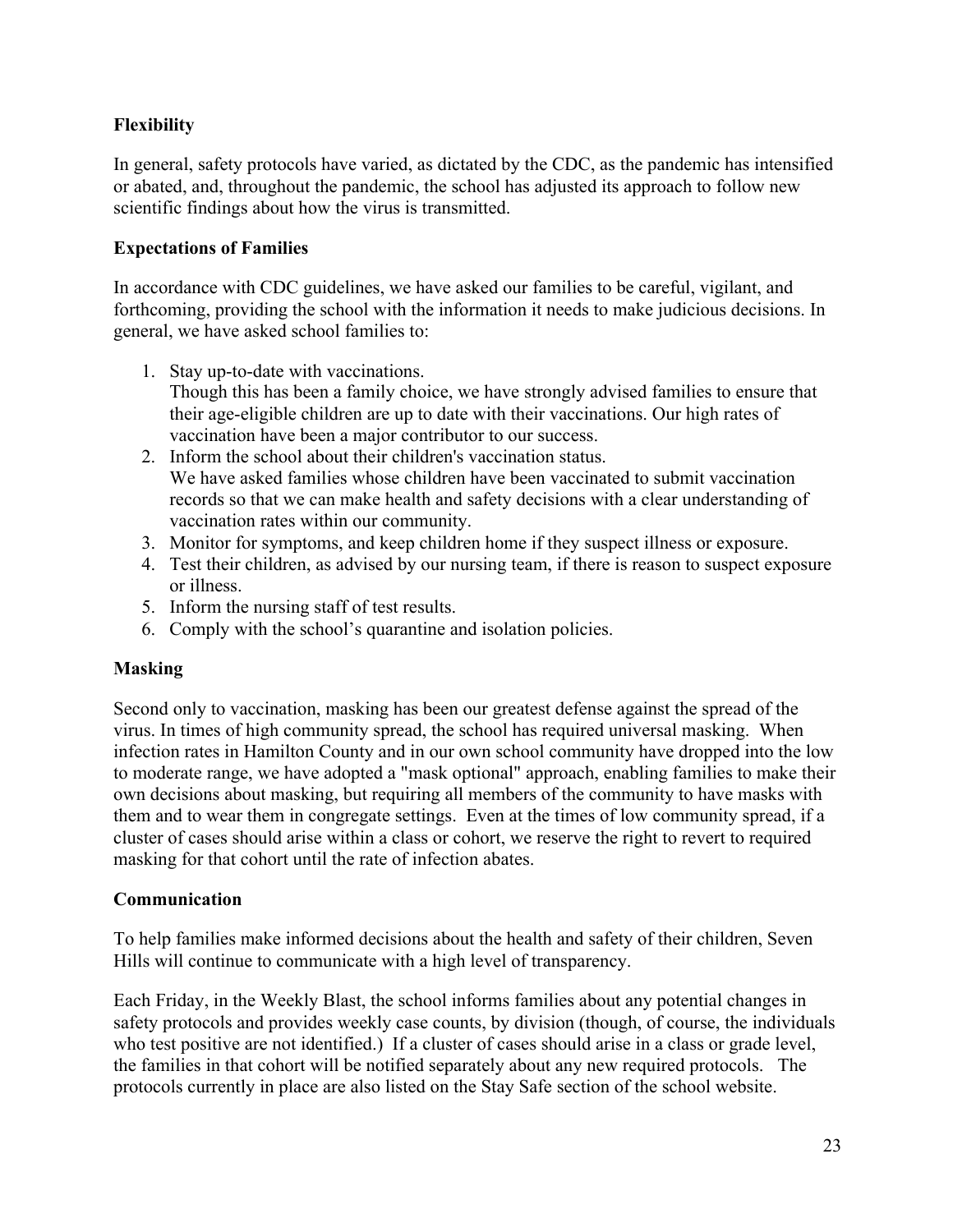### **2. Physicals/Immunizations**

All NEW students must have their immunization record on file within two weeks after the start of school and their medical record completed by a physician within 60 days of the first day of school. If a new student is from outside the continental U.S., documentation of tuberculosis (TB) skin test is required within 90 days of the first day of school.

All RETURNING students must have a current list of immunizations, meeting state requirements, on file in the Nurse's Office. Students in Pre-kindergarten must have their medical record updated annually by a physician.

All students are required to have a yearly TB Screening Form completed by a parent and on file at the beginning of each school year.

### **3. Emergency Medical Authorization**

The Emergency Medical Authorization form must be signed annually by a parent and be on file in the Nurse's Office by the first day of school. It does not require a physician's signature. This form gives the School staff the parent(s) work number(s) as well as emergency contact and physician/dentist names and phone numbers for use in the event of an injury or illness. If the student is receiving routine medications, it is important that they be noted on this form. In the event of an emergency, it will accompany the student to the hospital for treatment. In emergency situations, if the parents cannot be reached, the School nurse or other School personnel will call the student's physician and/or have the student transported to an emergency room if necessary.

### **4. Health Regulations and Illness Absences**

In the interest of other students and staff, parents shall keep students home if they have any of the following: fever, vomiting, diarrhea, a rash of undetermined origin, or symptoms of a cold such as frequent coughing or nasal drainage that the student is unable to take care of him/herself. A student must be free from fever, vomiting, and/or diarrhea, without the assistance of medication, for 24 hours before returning to school. Notify the School immediately if your child develops a communicable disease. If any restriction of activity is necessary upon returning to School after an illness, please send a note to the classroom teacher with the specific details. A student will be excused from physical activities upon receipt of a written note from home. Permanent or longterm gym excuses will require a physician's statement along with any pertinent information for monitoring the student's activities.

### Tuberculosis Screening Protocol for Students:

The following protocol is based on the recommendations from the Hamilton County Public Health TB Control Clinic and the CDC.

The Seven Hills School requires a current negative TB test on file if students and employees meet the following criteria: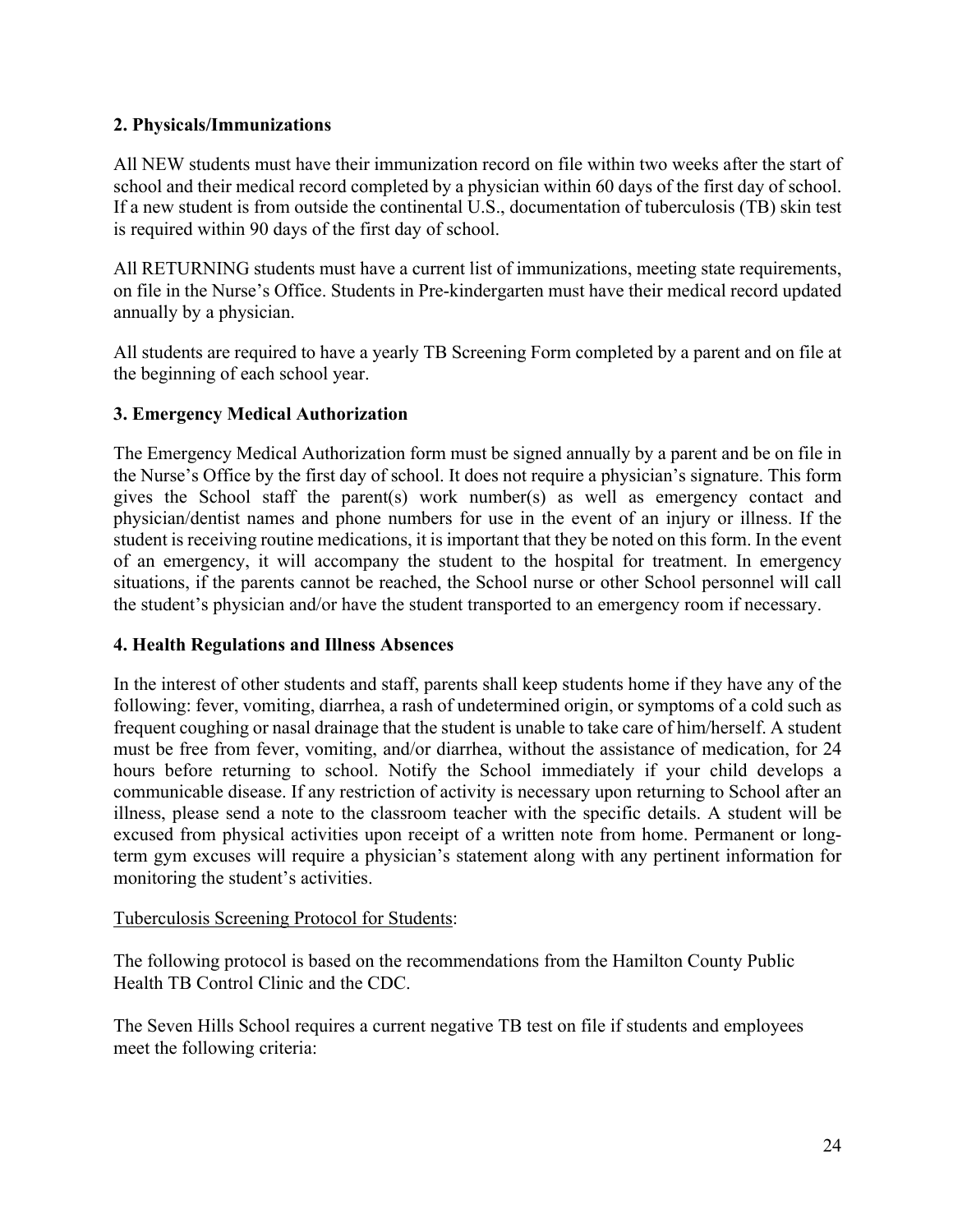- Born in any country other than the United States, Canada, Australia, New Zealand, and those in Northern Europe or Western Europe
- Traveled outside the USA and stayed for more than 30 days in a country with high TB rate - Any country other than Canada, Australia, New Zealand, and those in Northern Europe or Western Europe.
- A compromised immune system such as from the following conditions: HIV/AIDS, organ transplant, immunosuppressive medications (e.g. prednisone, infliximab or etanercept), leukemia or lymphoma
- Volunteered, worked, or resided in high-risk congregate settings (e.g. correctional facilities or homeless shelters)
- Close contact with or exposed to someone who has had TB disease

\*\* Any individual who meets the above criteria will need to contact the school nurse for further discussion.

Students/employees who meet the above criteria are required to be evaluated/assessed by a licensed medical provider. Documentation of the evaluation, assessment, and all TB tests performed by a licensed medical provider must be submitted to the school in order for the student/employee to attend.

During the school year, any student/employee who has traveled outside the USA and stayed for more than 30 days in a country with high TB rate, any country other than Canada, Australia, New Zealand, and those in Northern Europe or Western Europe, will need a negative TB test 8- 10 weeks after their return to the United States. At the discretion of the school nurse, a student may be asked to seek an evaluation for TB by a licensed medical provider, regardless of TB test results.

High Burden TB Countries are as defined by the World Health Organization.

## **5. Guidelines for Administering Medications in Schools**

The School nurse, Head of the School, or his/her designee may administer medication during school hours to pupils in his/her School according to the following guidelines. Medication may not be kept and taken by individual students except as outlined below in the EpiPen policy.

Over-the-counter drugs may be given provided they are prescribed in writing by a licensed prescriber and meet all qualifications outlined in this Policy. Upon receipt, the School nurse reviews each order and medication and then assumes responsibility for the administration and monitoring of all medications given during school hours. The School nurse provides other School personnel with specific instructions pertinent to the medication. The School nurse is not responsible for medications given on overnight field trips; all medications required during after school supervision must be supplied by the parent(s).

The medication must be prescribed by a licensed prescriber. A written order for the prescribed medication, dosage, duration of dosage, and a statement explaining the administration of the dosage and the possible side effects, signed by the licensed prescriber, must be on file in the Nurse's Office before the medication can be given. A new form must be completed if a medication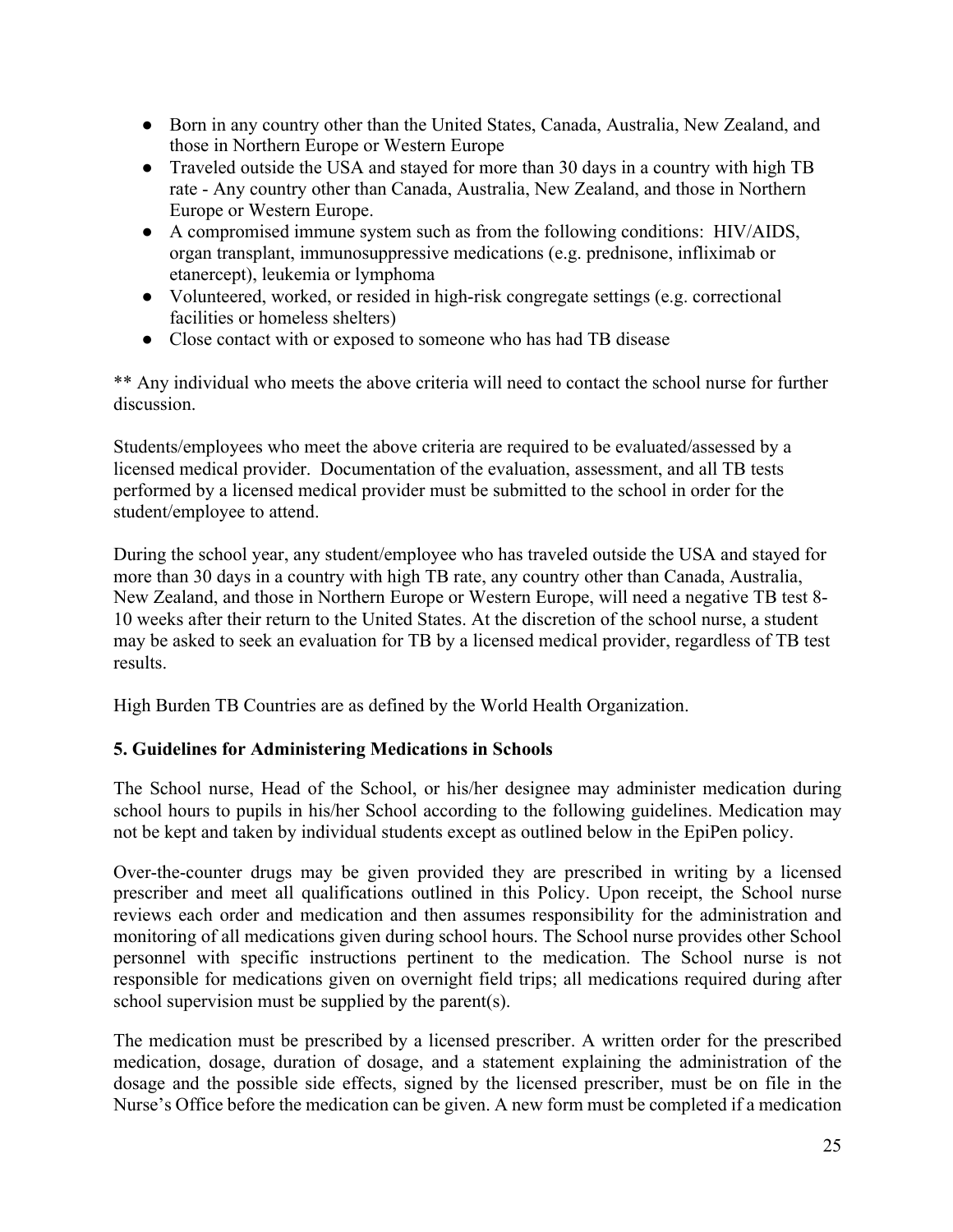dosage is adjusted. In an emergency, orders may be faxed to the School from the licensed prescriber. A statement signed by the parent or guardian giving permission to the School nurse, Head of the School, or designee to administer prescribed medication must be on file in the Nurse's Office before medicine can be given. Medication will not be given without this statement and the licensed prescriber's order on file.

The parent's statement must also include a clause providing that the undersigned agree not to file or make any claim against anyone for negligence in connection with the administration or nonadministration of any medicine and further agree to save such individuals and hold them harmless from any liability incurred as a result of the administration or non-administration of any medicine. Forms for this information are available in the Nurse's Office.

A staff person may administer pills, capsules or liquid medication or may assist a child with his/her inhaler. The staff MAY NOT administer any medications requiring injections or the use of syringes or similar instruments with the exception of an EpiPen in the treatment of an allergic reaction. Care guidelines for diabetic students will be determined on an individual basis.

In all cases, the parent must assume responsibility for the safe delivery of the medication to the School. All prescribed medication must be in the original containers, clearly marked by the pharmacist with the student's name, the dosage direction, physician's name, and the prescription number. The pharmacy is able to provide a second container for use at School if asked.

The School nurse, Head of the School, or designee will keep medications in a locked place.

### **6. Epinephrine Autoinjector (EpiPen) Policy**

This Policy is intended to create a framework for accommodating individuals with undiagnosed life-threatening allergies (anaphylaxis).

### **Procurement**

The School may procure Epinephrine auto-injectors through purchase or may accept donations of money to purchase Epinephrine auto-injectors from a wholesale distributor of dangerous drugs or a manufacturer of dangerous drugs.

#### **Location, Replacement and Disposal**

Building level administration will identify one or more locations in the School in which an Epinephrine auto-injector must be stored. Epinephrine auto-injectors will be stored in a safe, secure, accessible location that will allow for rapid, life-saving administration. Epinephrine autoinjectors that have expired must be disposed of. Epinephrine auto-injectors that have been used must either be sent with emergency medical services or disposed of in a sharps container. Parents must replace used and expired Epinephrine auto-injectors in a reasonable time period.

### **Specifications of individuals who can provide a dosage of Epinephrine to an individual in an emergency situation**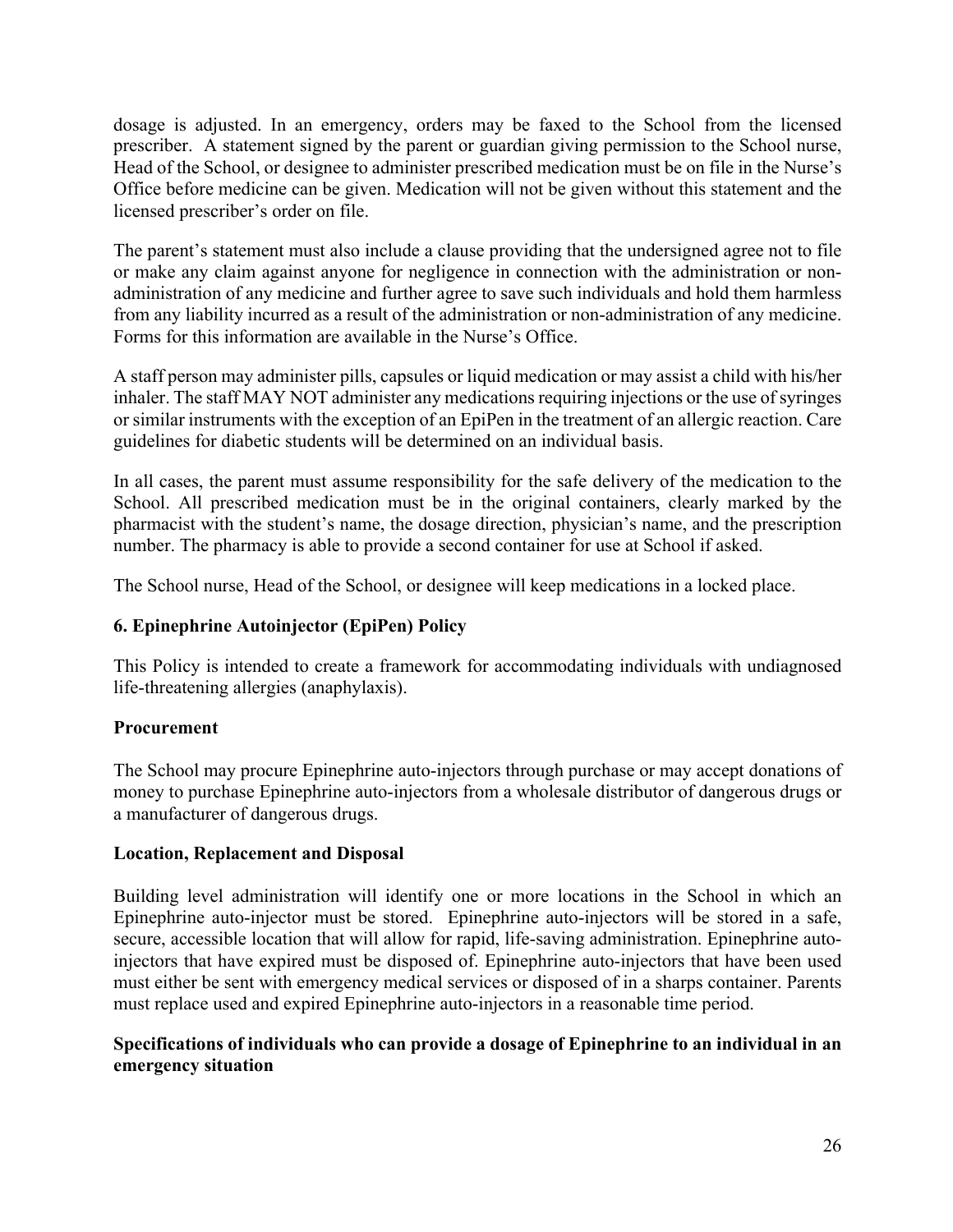Seven Hills has identified individuals who may access and use an Epinephrine auto-injector to provide a dosage of Epinephrine to an individual in an emergency situation.

Those identified individuals specified above, other than a School nurse or athletic trainer, have completed training based on protocol developed with the prescriber before being authorized to access and use an Epinephrine auto-injector. Only trained personnel will administer an Epinephrine auto-injector to a person believed to be having an anaphylactic reaction. Emergency medical services will be requested immediately after an Epinephrine auto-injector is used.

### **Usage**

Identified and trained individuals may administer an Epinephrine auto-injector to students, School employees or contractors, visitors and other individuals in the School buildings in an emergency situation when a person exhibits signs and symptoms of anaphylaxis on School premises during the school day.

### **Student Provided Epinephrine Auto-Injectors**

Epinephrine auto-injectors given to the School for student's use during the school day will not leave the School building except for all day and overnight field trips. They will not travel to athletic activities which occur outside of the normal school day. Accordingly, it is the parent's responsibility to be sure the coach is aware of the child's allergy and has access to an Epinephrine auto-injector, if necessary, and is trained to use it.

In order for a student to carry and use an inhaler, insulin or EpiPen on her/his own, s/he must have a statement from the licensed prescriber and parent indicating that assistance is not required. This prescriber shall be a licensed health care professional authorized to prescribe drugs as defined in Section 4729.01 of the Revised Code.

At Middle and Upper School, the School nurse will provide guidance for these students and their families, and students will be allowed to carry their own Epinephrine auto-injector, with the doctor's permission, in conjunction with an additional Epinephrine auto-injector in the Nurse's Office.

## **7. Insect and Food Allergy & Anaphylaxis Guidelines**

The Seven Hills School recognizes the potential severity of allergies, whether they are to food, insects or latex. The school wants to partner with families to provide for the inclusion and safety of the allergic student, to ensure that there is a plan in place to try to avoid allergen exposure as much as possible and to provide direction for emergency treatment in the event of accidental exposure.

Of course, the policies described in these guidelines will not completely eliminate the risk of an exposure; therefore, parents are responsible for teaching their child to advocate for themselves and to use preventative measures to avoid allergens. Parents/guardians are also responsible for working with their child's allergist to educate the student about allergy management and to take other measures that are in the student's best interest.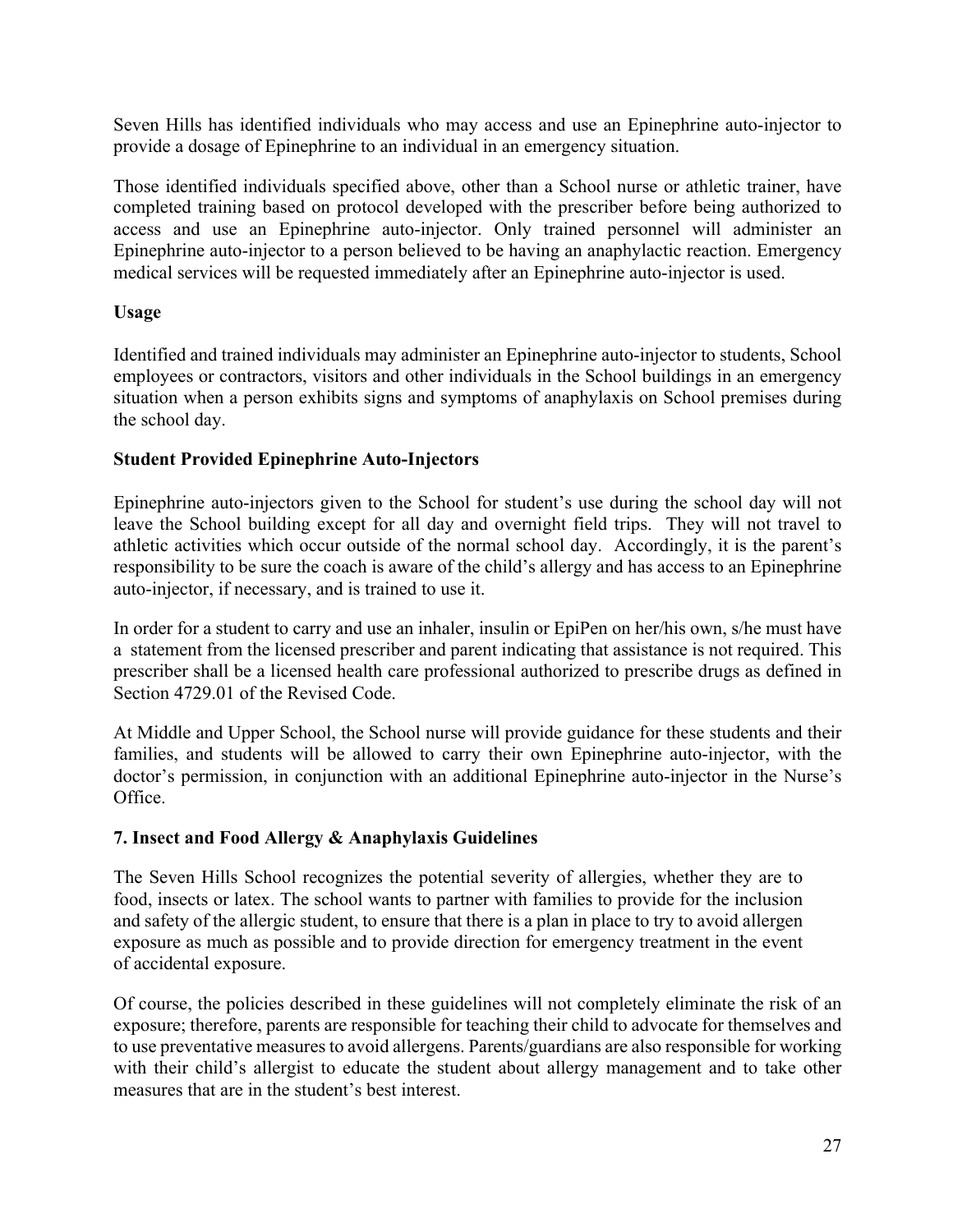Because younger students are still learning about how to manage the risks associated with their allergies, the Lower School policies have been designed to reduce, as much as reasonably practical and possible, the risk of accidental exposure to allergens. This will involve a partnership among parents/guardians, teachers and staff, and the School nurse, whose specific responsibilities are spelled out below.

Since older students are generally better able to manage their allergies, policies regarding food are less stringent than in Lower School. At Middle and Upper School, the School nurse will provide guidance for these students and their families. Students will be allowed to carry their own epinephrine autoinjector, with the doctor's written permission on file with the Nurse's Office, in conjunction with an additional epinephrine autoinjector on site in the Nurse's Office.

The following guidelines have been developed for this purpose.

Communication and Reporting of Food Allergies:

- a. The parents/guardians of a new student with diagnosed food allergies must initiate a meeting with the School nurse and/or the homeroom teacher or multiple teachers depending on the grade level prior to the first day of school. If a returning student has any changes to his or her existing diagnosed food allergies, the parent/guardian must initiate a meeting with the School nurse and/or the homeroom teacher or multiple teachers depending on the grade level as soon as there is a change to the student's medical needs., The purpose of this meeting is to discuss the student's medical history, needs, and care during the school day. For returning students, this meeting is optional unless something has changed in the student's diagnosis or treatment. It remains the responsibility of the parent/guardian of the student to communicate any changes in diagnosis or treatment with the school and School nurse.
- b. Parents/guardians are responsible and expected to supply the following medical forms and medications to the divisional nurse prior to the first day of school or as soon as a student is determined to have a life-threatening allergy:
	- i. Emergency Care Plan (ECP)
	- ii. Individual Health Plan (IHP)
	- iii. Consent to Administer Medication at School form (one medication per form)
	- iv. Two epinephrine autoinjectors for use during the school day.

Autoinjectors are not transported between the Lower School campuses. Students who attend school or school activities on both Lower School campuses must provide a set of autoinjectors for each campus. If any of the information required on the above forms changes for a student, the parent/guardian is responsible for providing the school with updated information and forms.

Antihistamine is already stocked in the Nurse's Office.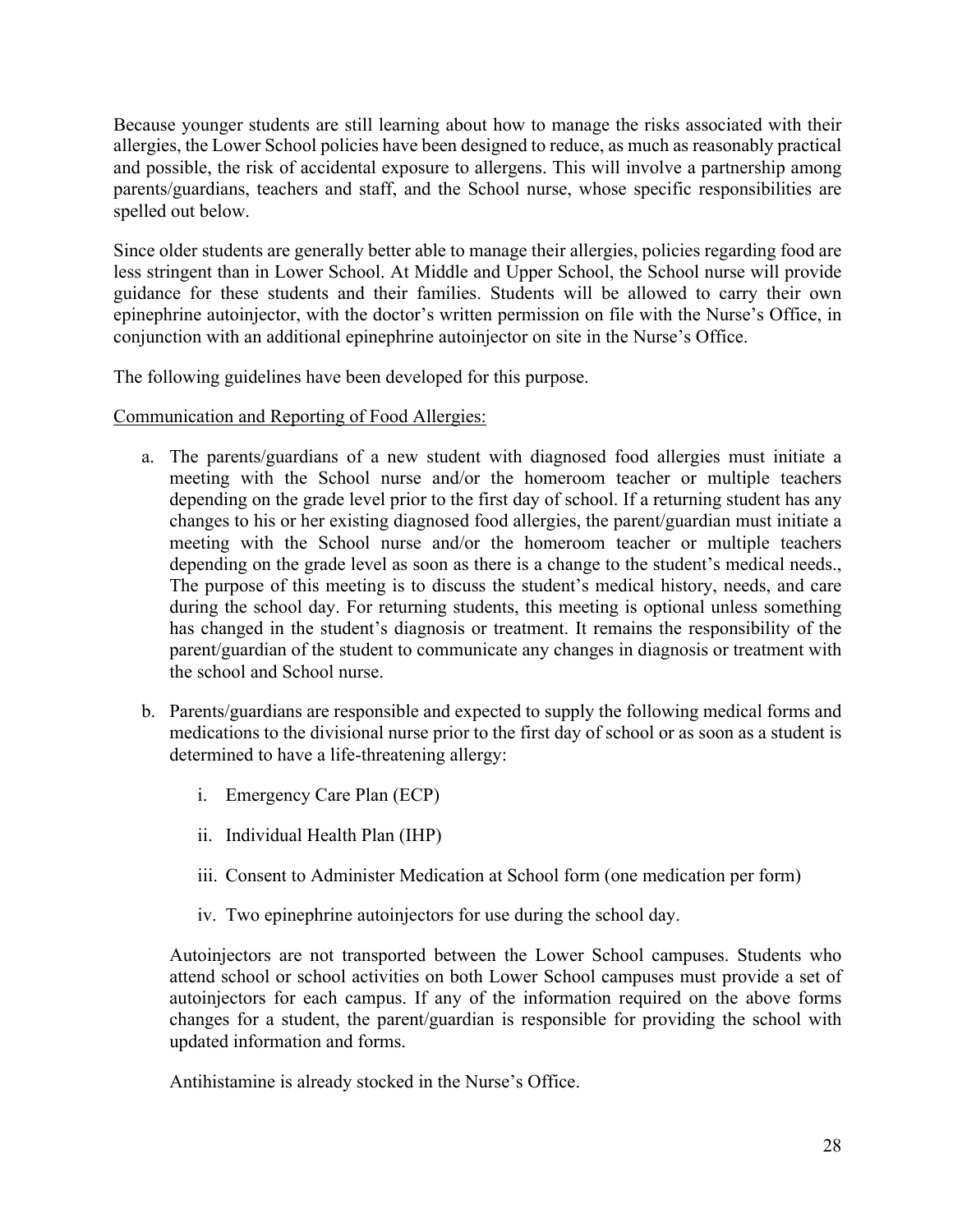- c. Parents/guardians are responsible for and expected to educate their child in the selfmanagement of his or her food allergy, including:
	- i. Safe and unsafe foods
	- ii. Strategies for avoiding exposure to unsafe foods
	- iii. Symptoms of allergic reactions
	- iv. How and when to tell an adult/friend that they may be experiencing an allergyrelated problem
	- v. How to read food labels (age appropriate)

#### Food at school

Food for communal consumption is provided solely by the school. Food is consumed on our campuses in multiple locations and at multiple times. The policies governing its consumption are as follows:

a. Lunch: Most families of students with food allergies prefer to pack their child's lunches. Lunch is available for purchase; however, it will be each parents'/guardians' responsibility to use the Individual Health Plan (IHP) to document the student's food allergies. Families are expected to check ingredients of cafeteria items before purchase. Ingredients of food served in the cafeteria are available for review online.

Cafeteria staff receive annual food allergy training from the School nurses. Students' IHPs will be shared with cafeteria staff.

i. **In grades K-5:** Parents/guardians of an allergic student are responsible for completing the IHP and returning it to divisional nurse. The IHP informs the school staff of all precautions to be taken throughout the school day, including cafeteria seating arrangements. The cafeteria maintains an "allergen free" table. The consumption of peanuts and tree nuts is restricted at this table only, and the consumption of other foods will also be restricted (either the whole table or a portion thereof) based on the allergies documented by the students who utilize the lunch table. Table signage will indicate what allergens are not allowed at the table, and this list will change and be updated yearly with the students who intend to use this seating. Friends of these students are welcome to join them, space permitting, as long as their lunches do not contain any restricted allergens.

Lunch duty teachers monitor the allergen free table to be sure that there are no students at the table with known allergens in their lunches. All students are asked to clean their hands after lunch. The table is cleaned with a sanitizing solution/disinfecting wipes after each lunch.

ii. **In grades 6-8**: Middle School students have greater latitude in where to eat, therefore there is no designated allergen-free table. Beginning in Middle School,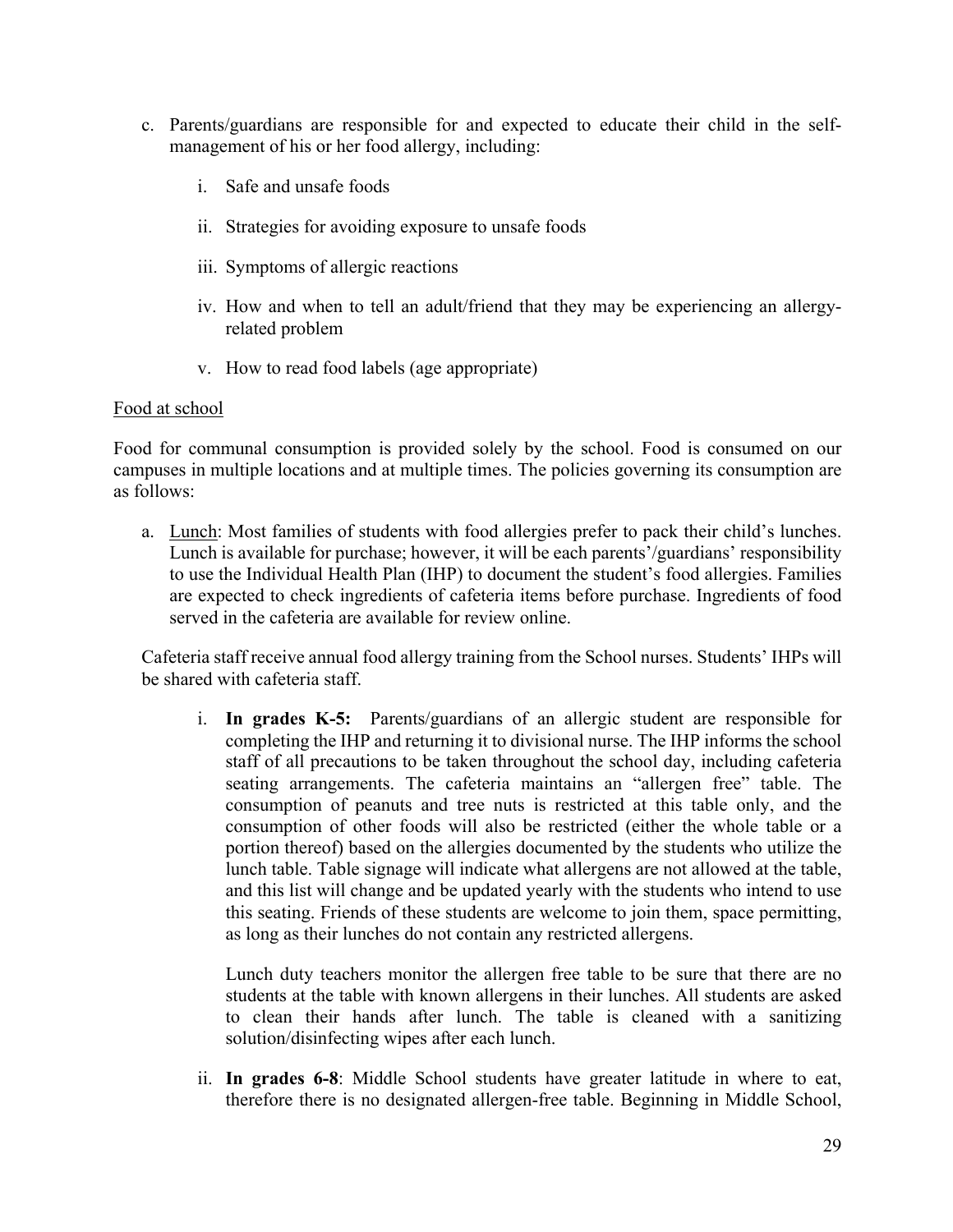special cafeteria seating accommodations may be made in the IHP and discussed before the start of the school year or at the time of allergy diagnosis.

- iii. **In grades 9-12**: Upper School students have greater latitude in both where to eat, as well as whether to purchase food prepared off campus. The student's family must still use the IHP to document any seating or other cafeteria accommodations that the student needs related to lunch consumption. The school is not responsible for decisions that students make when they purchase food off campus or for the contents of such foods.
- iv. When students attend a lunchtime club meeting or other school-sponsored activity, the student is responsible for notifying the faculty advisor of that activity of their upcoming attendance in advance, particularly if this is their first attendance. The faculty advisor will then make appropriate and reasonable accommodations to safely include that student (which may include seating arrangements, asking other students not to consume a particular allergen in the room, or, if appropriate, provide food for that activity that is free from the allergen of concern).
- v. When a restaurant or chef is contracted to prepare food for students (e.g. Guest Chef Fridays, catering), the school is responsible for sharing allergy information with the vendor, ascertaining ingredient and food preparation techniques, discussing omission of specific ingredients, and sharing that information so that students can make informed decisions.
- b. Snacks: The snacks policy varies as students mature. At the beginning of the school year, all parents/guardians of a classroom will be notified of any allergens in the classroom that may preclude the consumption of those allergens in that room, whether the snacks are provided by the school or by the students' families.
	- i. **In PreK**: All snacks are provided by the school and are limited to foods that do not include any allergens (or are labeled with cross contact information for allergens) of any students in the classroom where those snacks are served.
	- ii. **In Grades 1-5:** Snacks will be provided by parents/guardians for their own child. At the beginning of the school year, parents/guardians will be notified of any food allergies that are present in their child's classroom, and reminded to send snacks that do not contain those allergens. Snacks are not shared among students. We encourage families to send healthy snacks.
	- iii. **In grades 6-8:** Students may bring their own snacks to school to be consumed in communal spaces during "Fruit Break". There are dedicated "allergen aware" eating areas, such as classrooms, which display signage as to what allergens are restricted in those areas. Any student whose snack does not include restricted allergens is welcome to utilize those areas.
- c. Field Trips: At least one week prior to any field trip, the teacher will notify the School nurse via email about the details of the field trip. The teacher will also notify parents/guardians of the trip itinerary, including planned restaurant or food service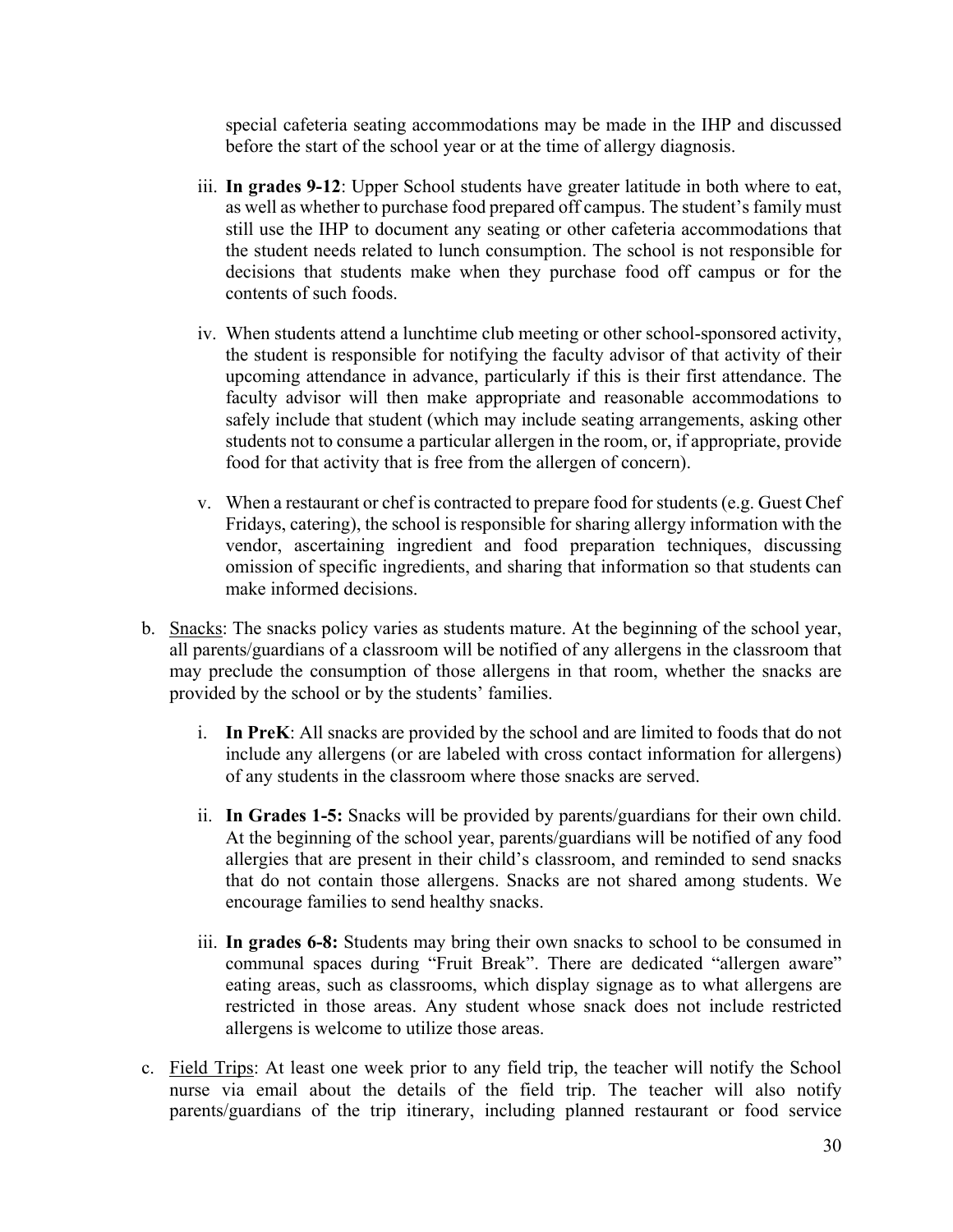selections, if applicable, so that parents/guardians may contact the restaurant in advance as desired. It remains the parent/guardian's decision to contact the restaurant in advance of the field trip to coordinate any allergy information. For long distance and overnight field trips, food consumption on buses shall not include food that contains the known allergen for the student with food allergies who may be on that trip. School personnel will work with families in advance of such a trip to review specific accommodations that are required to ensure the student's safety and inclusion.

d. Special Occasions: Birthday celebrations and classroom parties are food-free in the Lower and Middle School. Parents/guardians are prohibited from sending in food or treats for birthdays, and any food or treats sent in with a student will be discarded or sent home, as the School determines.

In the Upper School, food may be purchased by faculty for limited special occasions. However, faculty will be notified at the start of the school year of any food allergies in their advisory/classroom and will not purchase foods that contain those allergens. They will also make every effort to purchase foods that do not pose an allergen cross-contact risk for those students (e.g., foods that contain a "may contain" warning on their label for a particular allergen), so that all students may be included safely in the celebratory activity. Students in the Upper School are responsible for refraining from consuming any treats or food that contain allergens and for making decisions that are applicable to their allergy needs.

- e. Inter-Campus Shuttle: No food is to be consumed on the shuttle at any time. Shuttle drivers are authorized to ask students to keep any snacks in students' backpacks.
- f. Athletic Practices and Competitions: Students are permitted to bring snacks for individual consumption only to team practices and athletic competitions. Students are prohibited from bringing snacks that include peanuts and tree nuts, and may be asked to avoid other allergens depending on the needs of teammates.
- g. Food for educational purposes**:** Faculty are expected to minimize the use of food for instructional purposes. In the event that the presence of food is unavoidable, (e.g., World Language classes that teach international cultures, May Term cooking classes) teachers will reach out to parents/guardians to discuss suitable alternatives that accommodate the student's health, safety and inclusion and that are consistent with the student's IHP.

In the event that a classroom or extracurricular activity necessitates the use of containers that once held food, (e.g., arts projects, science experiments, theater props) faculty will reach out to parents/guardians to ensure that none of these items pose a safety or health risk to the student and that the substitutions are made that are consistent with the student's IHP.

h. School sponsored activities: The serving of communal food at school sponsored events is planned with reasonable effort to accommodate the known food allergies of the students who are expected to attend. The school makes reasonable effort to provide ingredient and allergen information for all items served. Due to the prevalence of these allergies, all items must be peanut and tree nut free. All food intended for communal consumption is purchased by the school.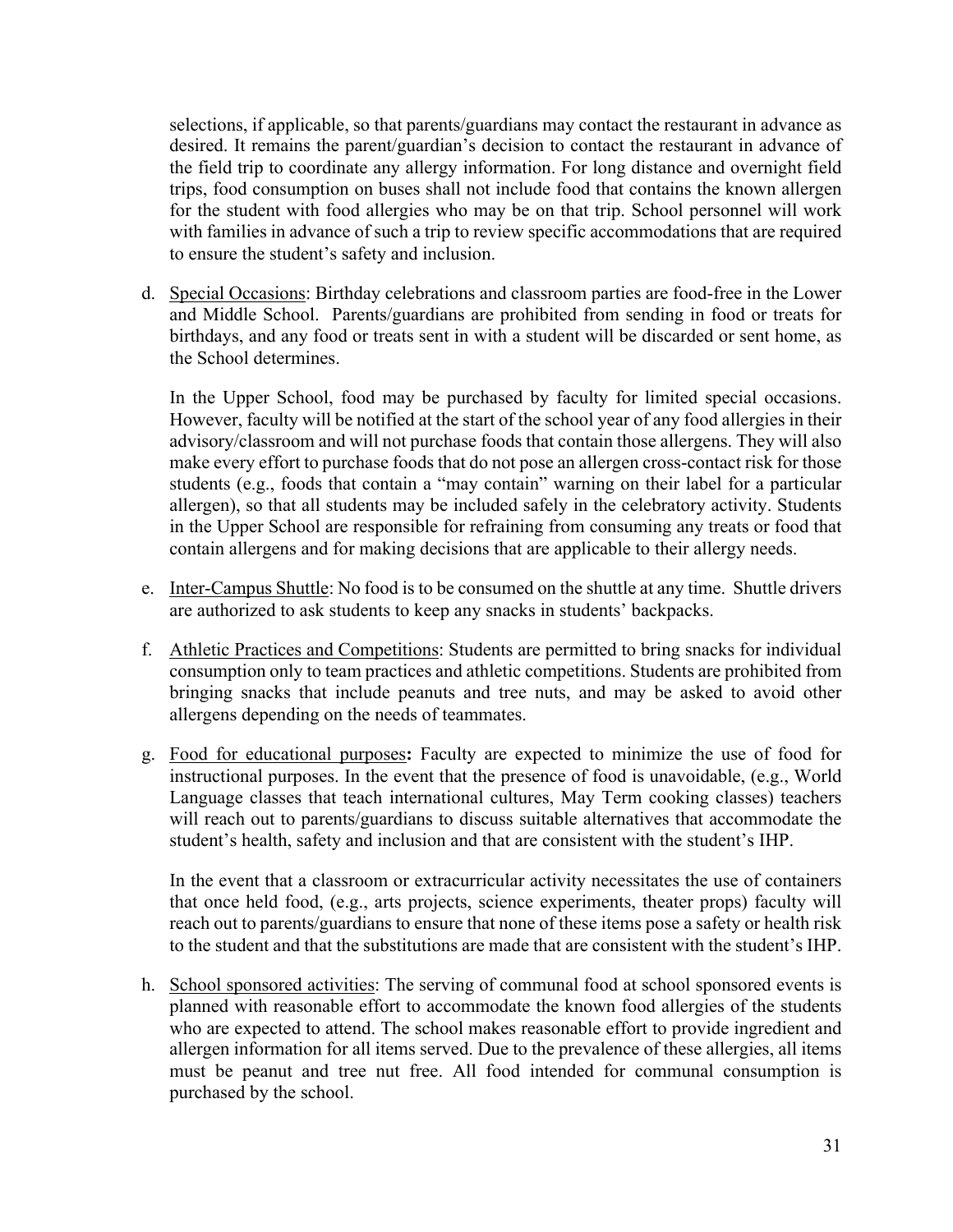For events that are not intended for students, such as alumni, development, admissions and administrative functions, the event organizer ensures that if an event is held in a classroom, the food served will comply with the allergens restricted in that classroom.

Bake sales are not permitted.

#### Preventing and Treating Allergic Reactions

Seven Hills School takes reasonable and appropriate steps every day to minimize the likelihood of an allergic reaction at school through policies that focus on the avoidance of allergen cross-contact and to prepare for an allergic reaction should it arise. These policies are as follows:

- a. Epinephrine Access and Administration: Epinephrine is the only medication that can stop the escalation of an allergic reaction and familiarity with its administration is an important component of the school's food allergy preparedness.
	- i. Families with students with diagnosed allergies to food, insect bites and stings, and latex must provide the school with a minimum of one two-pack of epinephrine autoinjectors with the student's name clearly visible on the prescription label. One autoinjector will be kept in the nurse's office and the student may carry the other with written parent/guardian approval. Use of this epinephrine and self-carry authorization will be documented in the student's Emergency Care Plan. Additional epinephrine autoinjectors may be necessary for students who are not able to carry their own epinephrine and/or students who attend the After the Bell program but not on their home campus and/or participate in sports teams or other extracurricular activities that meet outside of the normal school day.
	- ii. When a student attends a day or overnight field trip, the student's epinephrine that was provided to school is sent with the supervising faculty for that trip, along with the student's IHP and Emergency Care Plan.

The school maintains a supply of stock epinephrine autoinjectors across both campuses in high traffic locations. These devices are intended for emergency use when a member of the school community experiences an unanticipated reaction to an unknown allergen (e.g., a first-time bee sting, eating a food for the first time) but pursuant to Ohio law, can be used on any student believed to be experiencing an allergic reaction, with or without a diagnosis. These stock autoinjectors do not replace the supplied autoinjectors of a student with known allergies but are available if the student's own medication is not immediately accessible.

- b. The Nurses' Offices: School nurses play an essential role in managing allergies on campus. Their functions include:
	- i. The nurses provide annual (or more often as necessary) training for faculty/staff with regards to allergy signs, symptoms of anaphylaxis, epinephrine administration, and inhaler administration. Teachers/staff are also required to complete an online training module provided by a nationally recognized food allergy education organization or the equivalent.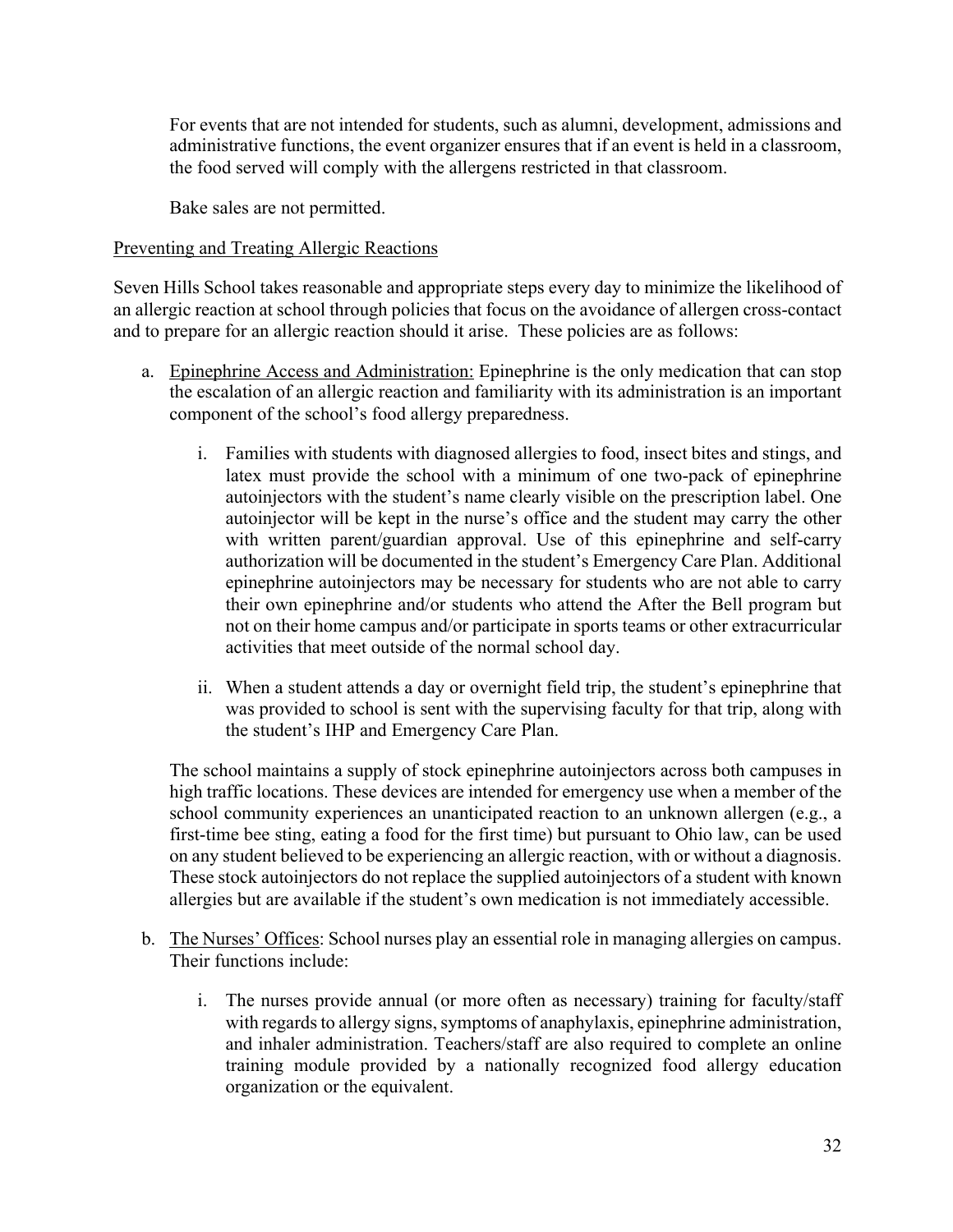- ii. The nurses include the allergic student's name on a confidential list given only to teachers, and coaches, as appropriate. A list of the foods that applicable students are allergic to is also available in school cafeterias. In Lower School, the nurses provide a copy of the student's Emergency Care Plan to each teacher in the student's Unit or grade as well as all specials or MAPELL teachers. Copies are also kept in the Nurse's Office medication binder and in each student's emergency box. Copies may also be placed in After the Bell binder and the cafeteria.
- iii. The nurses place all emergency medications in predetermined locations in each division and/or as agreed upon with the student's parents/guardians and note these locations on the IHP.
- iv. The nurses ensure that parent-supplied emergency medications are sent on all field trips, including overnight trips.
- v. The nurses notify parents/guardians of upcoming expiration dates on emergency medications.
- c. School Faculty and Staff: The adults who are with the students throughout the school day play a vital role in their safety and health.
	- i. School faculty and staff are trained annually on the signs, symptoms and treatment of allergic reactions and anaphylaxis, including the administration of epinephrine.
	- ii. The athletic department provides all coaches with a copy of each athlete's Emergency Care Plan and Individual Health Plan. The athletic department highlights the food/insect allergic students to the coaches. Coaches in 7th-12th grades receive epinephrine autoinjector training when certified in CPR/AED/FA and can be trained yearly as made available to the School nurse via the athletic department. Volunteer coaches receive epinephrine autoinjector training by the School nurse.
	- iii. Lower School teachers review the Emergency Care Plan and Individual Health Plan for each of their students and keep a copy of each in the sub folder. The divisional office will inform the substitute teacher of the allergic students in the class. Lower School teachers also inform parents/guardians about food allergies in their classroom at the beginning of the school year.
	- iv. Middle/Upper School teachers may review Emergency Care Plans for Middle and Upper students in the appropriate Nurse's Office.
	- v. In the absence of the School nurse, teachers are trained to follow the Emergency Care Plan in the event of a suspected or known accidental exposure to an allergen.
- d. Students: Students can be taught to exercise self-care and self-advocacy even at a very young age. These skills can be adapted to be age appropriate and last a lifetime: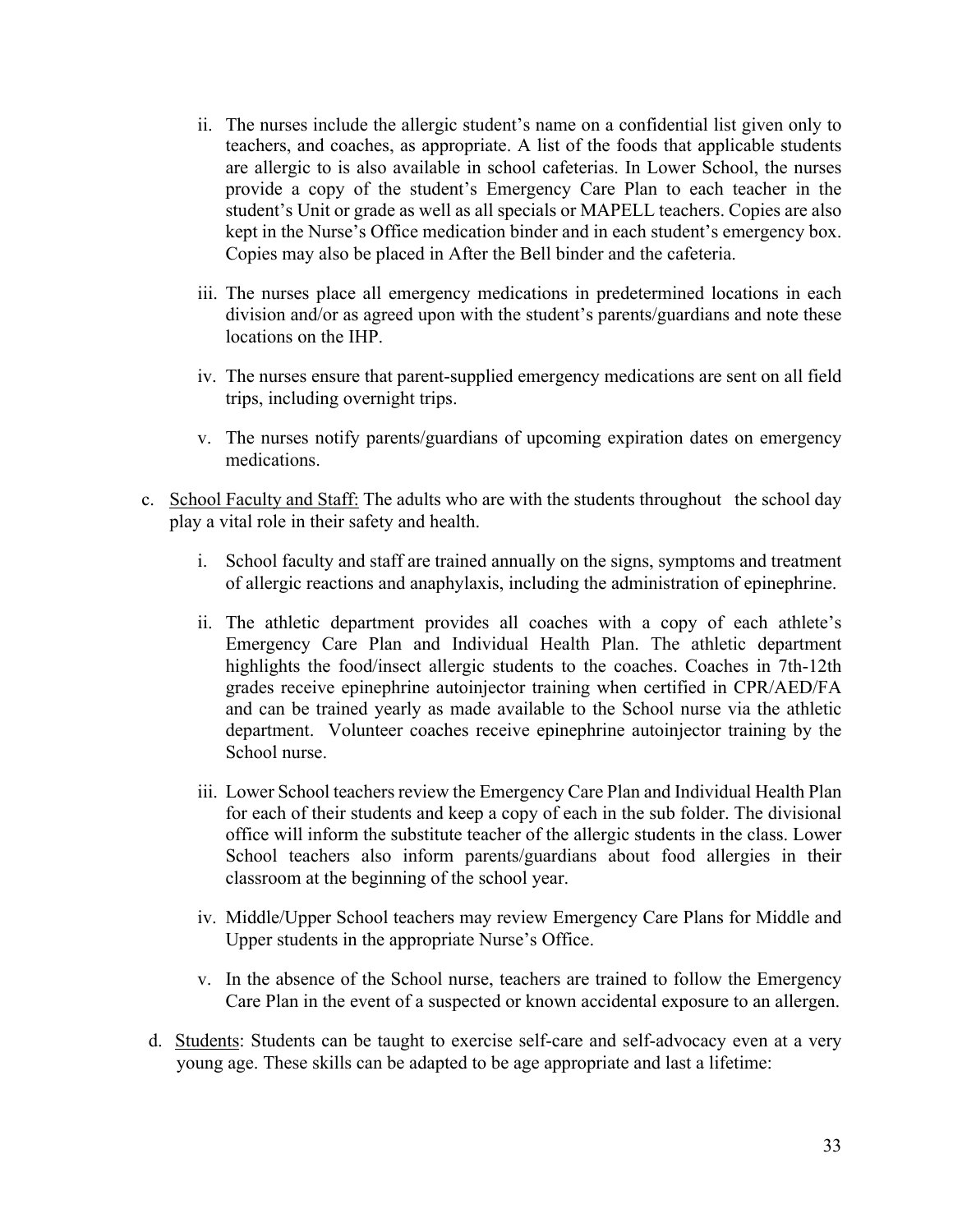- i. As is age appropriate, students are expected to know the signs and symptoms of an allergic reaction, and be able to demonstrate proper self-administration of an epinephrine autoinjector, inhaler or other prescribed emergency medication to the School nurse.
- ii. As determined by parents/guardians and approved by the student's physician in writing, a student may carry emergency medication if he or she can do so responsibly. The student's physician must check the appropriate box for self-carry on the "Consent to Administer Medication at School" form.

#### e. If an Allergic Reaction is Suspected

- i. Upon being notified by a student's teacher, coach, classmate or the student him/herself about the reaction, the nurse will come to the student's location immediately. The student is not expected to travel to the nurse's office, as walking/movement can accelerate the progression of an allergic reaction.
- ii. **Protocol if the student has a known, diagnosed allergy**: If the student has an allergic reaction that requires the administration of epinephrine, the student's prescribed epinephrine autoinjectors will be used. Emergency medical services (EMS) will be called via 911 immediately following administration of the medication. Parents/guardians will be called after EMS is called and parents/guardians will in all likelihood be meeting their child at the closest hospital.
- iii. If a student's Emergency Care Plan specifies the use of administration of antihistamine for particular types of reactions, the parents/guardians will be called after the antihistamine is administered, and will be asked to take the child home for the remainder of the school day.
- iv. In the event that a student's epinephrine is not available or has expired, the school's supply of stock epinephrine may be substituted.
- v. **Protocol if the student does not have a known, diagnosed allergy:** If the student has an allergic reaction that requires the administration of epinephrine, one or more of the school's stock epinephrine autoinjectors will be used. Emergency medical services (EMS) will be called via 911 immediately following administration of the medication and parents/guardians will in all likelihood be meeting their child at the closest hospital. Parents/guardians will be called after EMS is called. Please refer to Non-Individual Specific Epinephrine Policy and Protocol for additional information.

#### Conclusion

This document is intended to delineate the school's policies and practices related to insect and food allergy and anaphylaxis. Important forms, which must be completed by parents/guardians and, in some cases, a student's physician, are added to this document.

As always please contact the School nurse with any questions.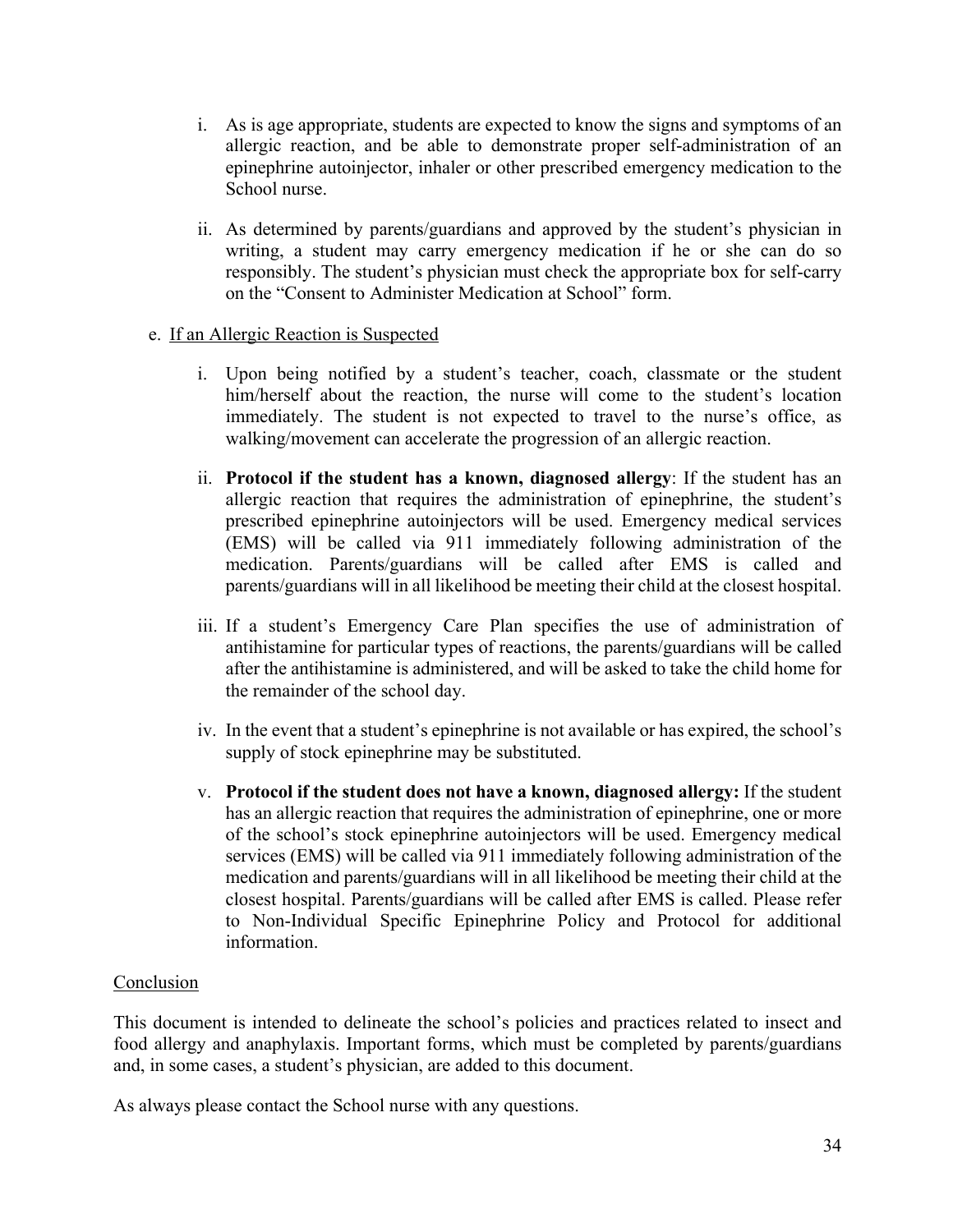#### **8. Suicide Prevention**

Seven Hills takes all threats of suicide, threats to harm others, and suicide attempts seriously. All employees must be alert to the student who threatens or attempts suicide. Any such signs or the report of such signs from another student or staff member should be taken with the utmost seriousness and follow the procedures in the Suicide Prevention and Threat Assessment Policies. All Seven Hills faculty will receive periodic training in recognizing at-risk behaviors and suicide threats, referrals to the appropriate personnel, response procedures, postvention, and resources for youth suicide prevention. This training follows the suicide awareness and prevention curriculum developed by the Ohio Department of Education (ODE). The training also includes information about student groups who are at higher risk for suicide.

Seven Hills attempts to prevent student suicide by instilling the following values in its community:

- Problem solving and coping skills
- Resiliency
- A sense of purpose and connectedness
- Social and other support

These values are fostered through:

- Small class sizes
- Advisory programs
- Close connections to School counselors and other faculty mentors
- Classroom guidance
- Clubs and extracurricular events
- Parent and faculty education regarding pertinent mental health information

### **9. Head Lice Protocol**

Head lice can be a frequent occurrence, particularly in elementary school aged children. It is defined as a parasitic infestation of the hair on the head. Pediculosis is characterized by itching of the scalp caused by the saliva of live lice that feed off of the host and then produce ova (nits), which are found attached to the hair shafts. Pediculosis is transmitted by direct head-to-head contact with an infested person.

Transmission rarely occurs in the school environment. Evidence shows that the likelihood of transmission in schools is only 1%, far less than the common cold. Infestations are more commonly discovered at school following breaks when children are more likely to have sleepovers, go to camp or visit relatives. A child may be sent home early at the discretion of the nurse based on the severity of the infestation and/or the age of the child.

Any student who is suspected of having head lice must be checked by the Nurse. When the condition is identified, the parent/guardian is notified and the student must be treated that day before returning to school the next day. All attempts will be made to maintain confidentiality at school. As a variety of over the counter shampoos/conditioners are available for the treatment of head lice, parents shall follow the recommendations of their physician or a pharmacist.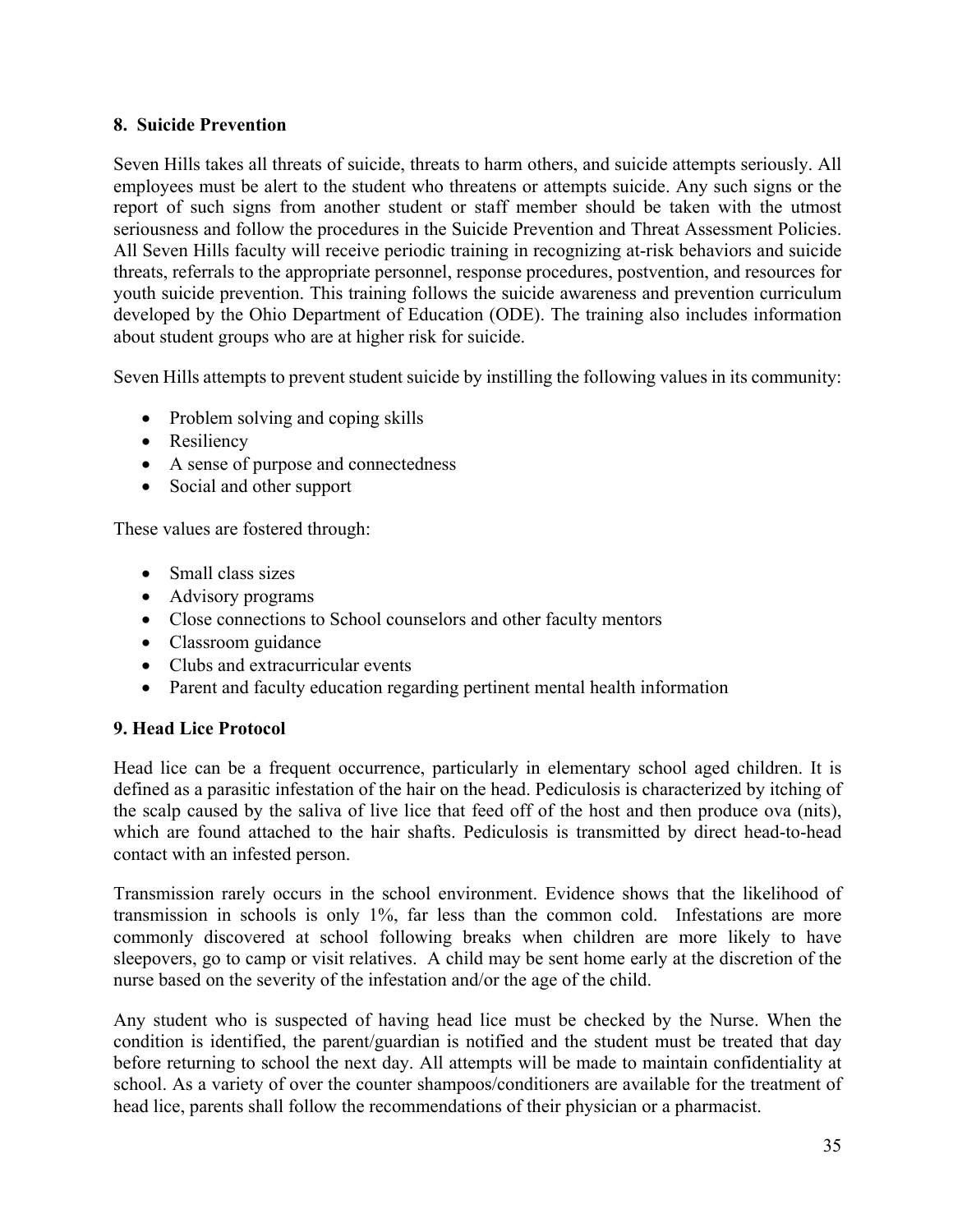Classroom transmission is exceedingly rare, however, checking family members and close playmates is appropriate. Checking the younger ages (individual preschool and kindergarten classes) is also appropriate due to the closeness of their play.

Notify the Nurse on the other campus if siblings or close contacts are in attendance there so that the identified students may be examined.

Seven Hills will send a letter home to parents of the entire class/unit where lice have been found to notify them. Parents are asked to check their children at home that night and then once a week for several weeks and to notify the Nurse if they find evidence of lice.

Students will be rescreened upon return to School following treatment for lice. Recurring or nonresponsive cases may need to be referred to their primary care provider for further management.

### **10. Management of Communicable Diseases**

### *Prevention*

Seven Hills acknowledges the seriousness of dealing with communicable/life-threatening diseases (CLTD) including, but not limited to, Acquired Immune Deficiency Syndrome (AIDS), Tuberculosis (TB), and Hepatitis B, if contracted by a student or an employee. The School recognizes that scientific and medical evidence relating to the communicable and infectious nature of CLTD is subject to change and therefore wishes to maintain a flexible policy of sound discretion in dealing with any CLTD case that may arise. The School intends to be sensitive to the well-being and needs of its students, employees, and entire School community in dealing with any case of CLTD, not only to minimize any health hazard posed by CLTD, but also to minimize the isolation or embarrassment that might be suffered by someone in the School community suffering from a CLTD. Students are assured that students or staff who reveal the fact they have contracted a CLTD will have their status safeguarded in accordance with applicable federal and State laws.

The determination of whether a student diagnosed as having a CLTD is to be permitted to continue to attend School or to participate in any particular School activity will be made on a case-by-case basis. For a student, a team composed of the individual's treating physician, the student's parents or guardian, public and School health officials, and School administrators will recommend a course of action to the Head of School. Final determination as to whether a student will remain at Seven Hills, participate in any particular activity will be made by the Head of School pursuant to the Threat Assessment Policy. In making its decision, the School will consider reasonably available medical knowledge at the time of the decision, the physical and mental condition of the student, the reasonably expected interaction with others in the School by the student, any reasonable accommodations, and whether the student presents a direct threat to themselves and others in the School community as a result of the presence at the School.

The Seven Hills School follows the Ohio Administrative Code guidelines for the management of communicable diseases. The following precautions will be taken for students suspected of having a communicable disease:

a) The School will immediately notify the parent or guardian of the child's condition when a child has been observed with signs or symptoms of communicable illness.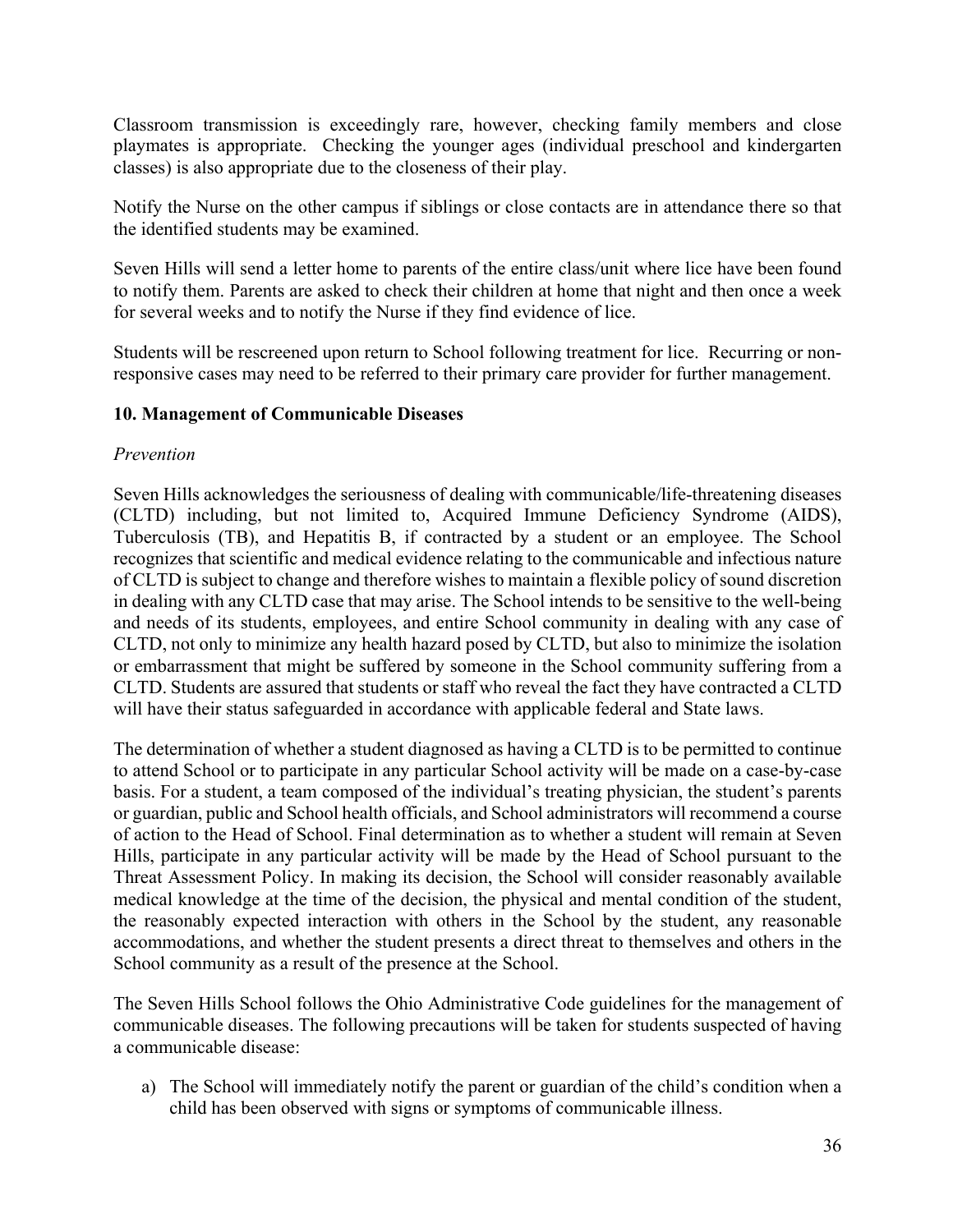- b) The School will follow its Threat Assessment Policy in response to all potential symptoms of a communicable disease and the child may be isolated and sent home to his/her parent or guardian.
- c) An assessment will be conducted while the student is isolated for any child with any of the following signs or symptoms of illness: Diarrhea (more than one abnormally loose stool within a twenty-four-hour period); severe coughing, causing the child to become red or blue in the face or to make a whooping sound; difficult or rapid breathing; yellowish skin or eyes; conjunctivitis; a temperature of one hundred degrees Fahrenheit; untreated infected skin patch(es); unusually dark urine and/or grey or white stool; a stiff neck; or evidence of lice, scabies, or other parasitic infestation.

A student isolated due to suspected communicable disease will be cared for in a room or portion of a room not being used, within sight and hearing of an adult at all times. No child will ever be left alone or unsupervised. He or she will be made comfortable and provided with a cot. (After use, the cots shall be disinfected with an appropriate germicidal agent, or, if soiled with blood, feces, vomit, or other body fluids, the cots shall be cleaned with soap and water and then disinfected with an appropriate germicidal agent.) The child will be observed carefully for worsening condition and will be sent home to parent, guardian, or person designated by the parent or guardian as soon as practical.

While isolated from school, the child will be carefully watched for the symptoms listed above as well as unusual spots or rashes; sore throat or difficulty in swallowing; elevated temperature; or vomiting.

# **VII. Technology**

Students are required to abide by the requirements and guidelines set forth in this section. Any student who violates the policy may be subject to discipline, up to and including expulsion.

## **1. Student Use of School Managed Technology**

School managed technology is available to students to promote the educational program and should be used for academic purposes only. iPads and other devices are provided by the School and loaned to the student for the academic year. It is the responsibility of each student to care for and return these materials when their use is complete. Failure to meet this responsibility will result in a school detention or, if the materials are damaged/not returned, an appropriate bill will be sent to the parents at the end of the year. Students are expected to use technology tools responsibly and follow the acceptable use policy. They may not alter the configuration of any School-owned computer, iPad or other device provided.

Proper care should be taken with School equipment. iPads are not permitted in Founders Hall during any lunch period. Students who plan to use their iPads in the student lounge during free periods or lunch may not use them until they have finished their food and/or beverages. All iPads must be securely stored in a locked locker or closed backpack during lunch periods, after school while students are practicing sports, music, or drama and when otherwise not in use.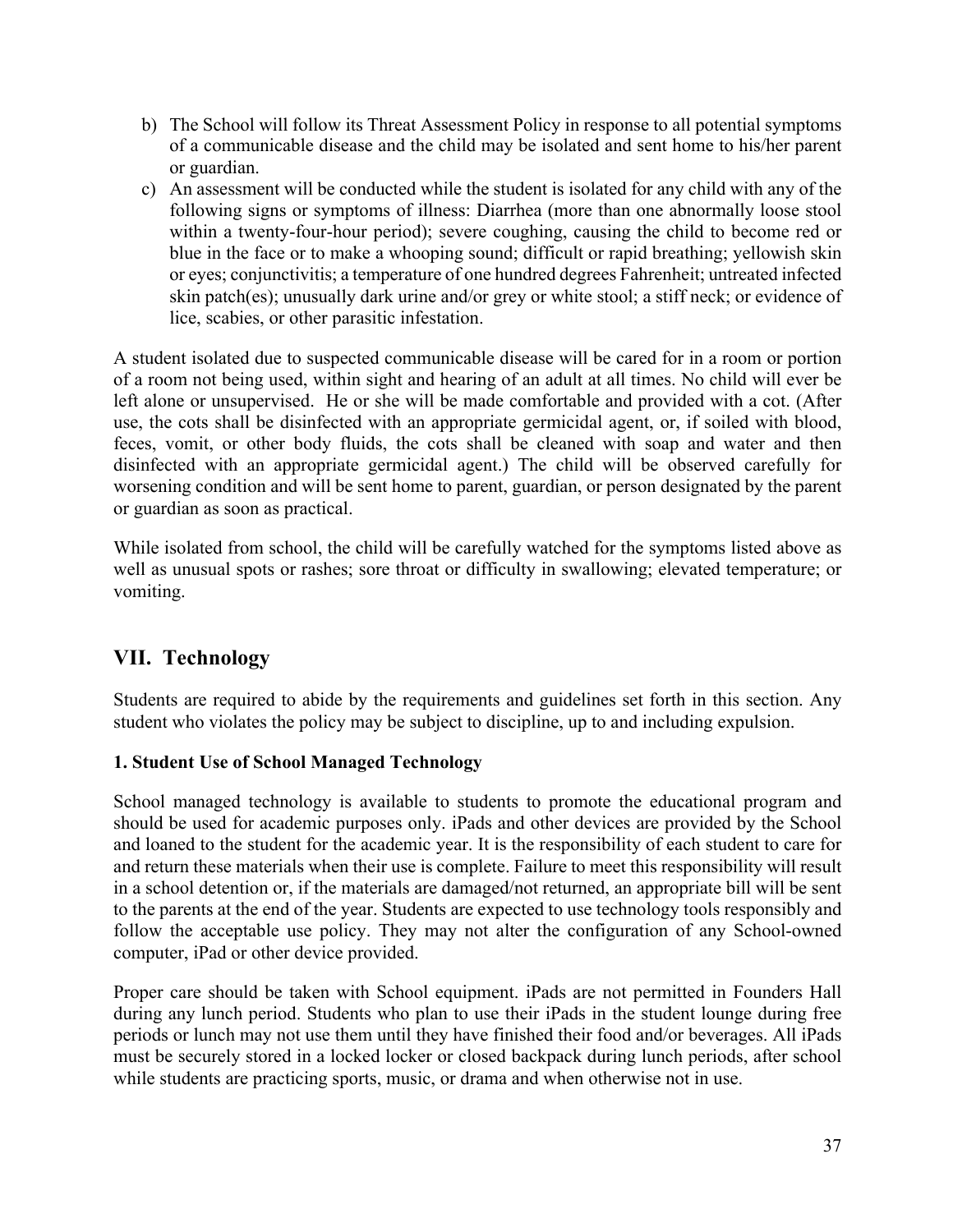Students may not use the cameras on their iPads unless given permission by and under the direct supervision of a teacher, administrator, and/or Technology Department member during school hours. Parents may restrict the use of the camera at any other time by setting the Parental Controls.

### **2. Student Use of Personal Electronics**

Personal electronics include but are not limited to laptops, cell phones, tablets, Kindles, MP3 players, smart watches, and game devices. In general, the School discourages students from bringing personal electronic devices, other than laptops and school issued iPads, to School. Each division has age-appropriate rules for the use of electronic devices. The School is not responsible for loss or damage of any personal electronic device.

### **3. Statement of Technology Ethics**

The Seven Hills School computer network puts enormous power at the fingertips of all members of this community — students, faculty, staff, and families. Inherent in the use of this power, however, is the understanding that it rests on the School's stated values and therefore requires its users to accept the same ethical responsibilities that govern other spheres of School life. The School assumes that individual users will be responsible for their behavior and communication over the network and that they will comply with School standards. The use of the network, like all other aspects of School life, is seen as a privilege and is built on trust.

The general rules, values, and responsibilities found elsewhere in the Family Handbook provide a sound basis for good decision making with regard to technology. In brief, users must respect the personal and material rights of others. Users must be aware that the School may review files and other communications on its systems to maintain system integrity and to ensure that users are accessing the system responsibly. Students shall have no expectation of privacy when using the School's network. The School's network and technological tools are provided for students to conduct research and to communicate with others. Access to these resources is a privilege, not a right. If students use technological tools for inappropriate purposes that negatively affect the dayto-day interaction of students, appropriate disciplinary steps may result. These disciplinary steps may include loss of use of certain technologies, suspension, or expulsion from School. It is important to note that when devices are not connected to the School's network, the safety filter is not in effect.

## **4. Acceptable Use Policy**

The purpose of the Acceptable Use Policy is to ensure School-wide compliance with the guidelines and educational objectives set forth by The Seven Hills School. These policies and guidelines shall apply to all students, faculty, staff, and administrators who use the Seven Hills' technology resources as defined above. The ultimate responsibility for appropriate use of the Internet and Seven Hills' resources lies with the user of these resources.

Technology resources are for the sole use of students, faculty, staff, and administrators of The Seven Hills School. These resources include computers, printers, scanners, iPads, multimedia equipment, access to the Internet, use of the School's email system, and any hardware provided by Seven Hills.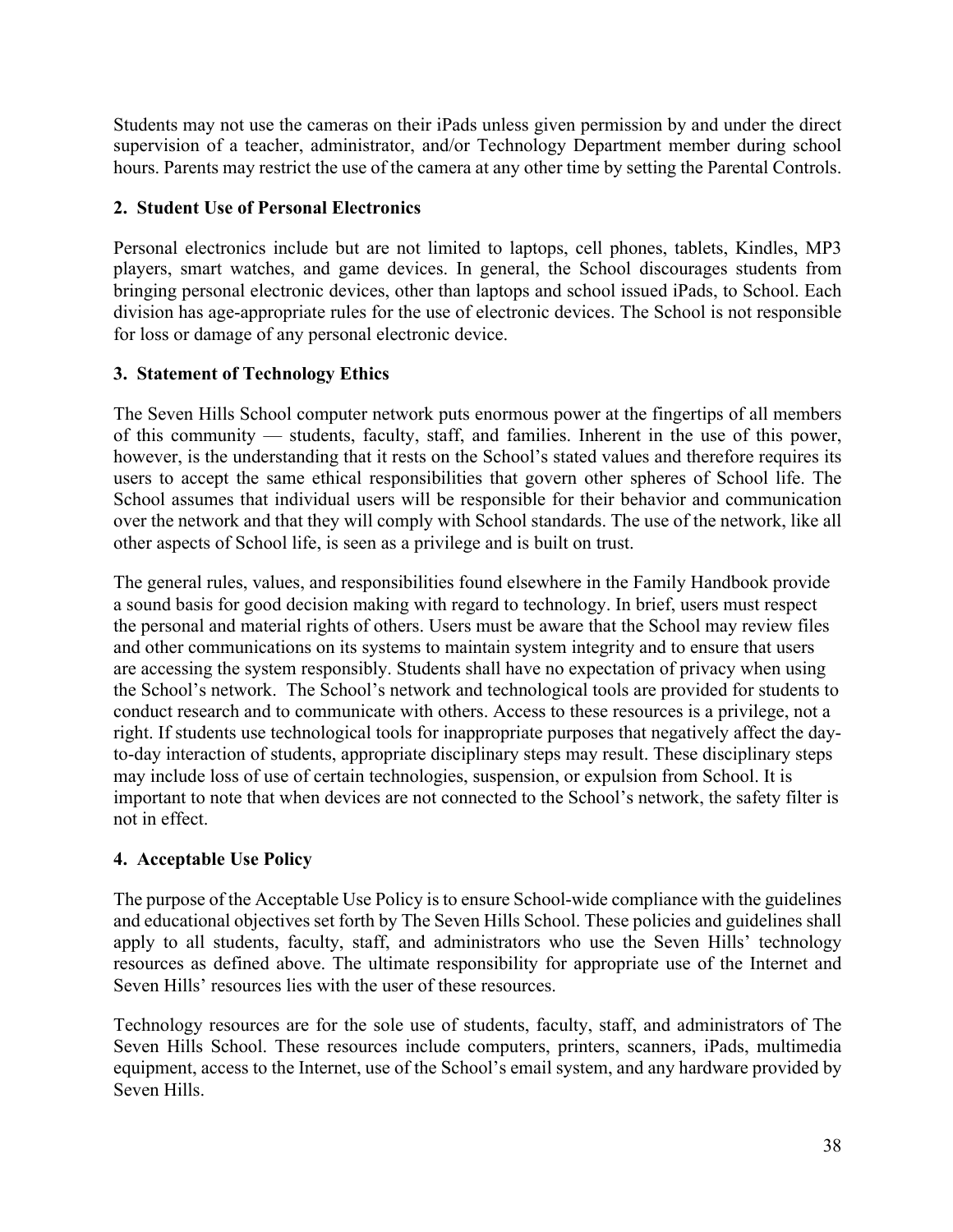These guidelines apply to all resources that may be locally or remotely accessed. Furthermore, remote access (any location not on the campus) implies that Seven Hills users will not allow any other person to access or use School computer resources.

All messages or postings to any Internet site on or off campus at any time (notes, email, newsgroups, bulletin boards, wikis, or other interactive forms of communication such as Instant Messaging) shall be educationally purposeful and appropriate. Hate mail, harassment, discriminatory remarks, vulgarity, swearwords, inappropriate images, other antisocial behaviors, chain letters, and threats of any kind are prohibited. Appropriate messages would include such communications relating to Seven Hills academics, co-curricular events, and School community life.

Technology users (computer, iPad, email, Internet) must respect the privacy of other users on and off campus. Students must lock their iPads using a passcode. This passcode will be provided to a parent, teacher, administrator, and/or Technology Department member when requested. Users may not, under any circumstances, log on under or use another user's account or iPad. Users may not share passwords.

Any recording device, including but not limited to video and digital cameras and camera phones to take videos or still pictures, may not be used to slander, bully or denigrate any student, visitor, staff member, faculty member, or administrator, on or off the campus at any time.

Users shall respect copyright laws and licensing agreements pertaining to materials entered into and obtained via the Internet or other electronic sources. Users shall not use the School provided internet and/or other resources provided by the School for financial gain, profit, commercial advertising, or political lobbying.

On campus, students may not use social networking sites, chat rooms, or online gaming sites without permission from and supervision by a teacher or School administrator. Use of Seven Hills technology resources must be in support of curriculum and research and consistent with the purposes and Mission Statement of The Seven Hills School. When using personal accounts, users are responsible for all activities conducted.

The use of Seven Hills technology resources to access pornographic material, inappropriate text files, information advocating violence or files harmful to the integrity of the School is prohibited.

Access to information on, but not limited to, gambling, illegal drugs, alcohol use, online merchandising, hate speeches, criminal skills, alternative journals, Fanfic, and chat rooms is prohibited. Again, use must be consistent with the values of The Seven Hills School.

Users of the Internet will be allowed to download or transfer appropriate programs, pictures, music files, or data onto the iPad for educational purposes. Users of the Internet will NOT be allowed to download or transfer programs, pictures, music files, or data onto any School-owned iPad, however, without first receiving permission from their course teacher.

Users of the Internet must not give their real name, address, phone number, school name or any personal information to anyone on the Internet unless under the supervision of a teacher, administrator or member of the Technology Department.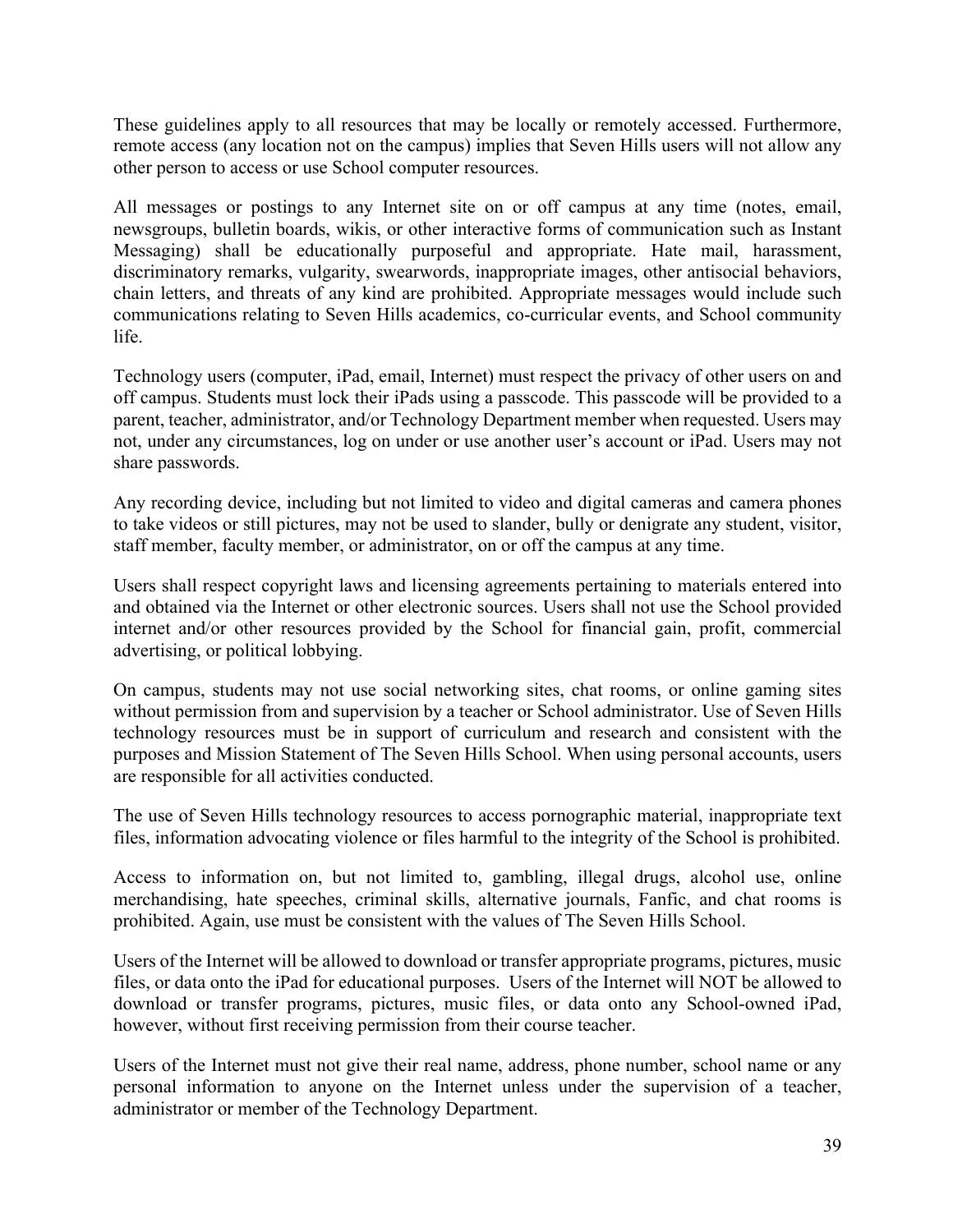Students making maliciously false, harassing, discriminatory or other inappropriate reference about the School and/or its students, faculty, staff or administrators on any public internet site, chat rooms, or other public electronic media will be subject to disciplinary action that will be determined by administrators and could include suspension or expulsion.

Food and/or beverages are not permitted in any computer lab or in any area where computers are located on campus.

The Seven Hills School may access all incoming/outgoing data accessed by students who are using School's technology resources, at any time, with or without notice. Students have no expectation of privacy when using any School technology resource.

Students may not use any means to access restricted sites. Students may not set up proxy servers or use other means to bypass the School's Internet filtering devices. Students may not post images of teachers, staff or other personnel on the Internet without receiving prior written permission from the School and each of the individuals involved.

In providing links to any off-campus network, the School is required to follow that carrier's acceptable use policy in addition to our own. Those granted either full or supervised use of the Internet through a Seven Hills connection must remember that they become on-line representatives of the School when they exercise this privilege. Violations of the stated rules and guidelines in such situations reflect not only on the individual user but also on the School. Moreover, since a system as vast as the Internet inevitably includes some unethical or even dangerous users, Seven Hills users are urged not to give out personal information about themselves to other users on bulletin boards, chat boards, or other systems, nor may they divulge personal information about others.

### **6. Violation of Technology Acceptable Use**

Use of technology at Seven Hills is a privilege, not a right. All technology users have a responsibility to utilize technology in an appropriate, authorized (by Seven Hills), lawful, and ethical manner, in accordance with this policy and Handbook. Violations of these policies must be reported to the Head of School and may result in suspension of computer and network privileges or other disciplinary actions, as described in the Family Handbook.

## **7. Social Media**

Social media, as the term is used in this Policy, includes all methods of communicating and posting information on the Internet. It includes any web log or blog, journal, diary, personal website, social network or affinity website, Facebook, Instagram, Vine, web bulletin board, chat room, or any other form of electronic communication that exists, as of the publication of this Policy or will be created in the future.

Students are solely responsible for whatever they post online and must carefully consider potential consequences. Keep in mind that any conduct that adversely affects school climate or safety may result in disciplinary action up to and including expulsion. Students are encouraged to utilize internal procedures to resolve complaints.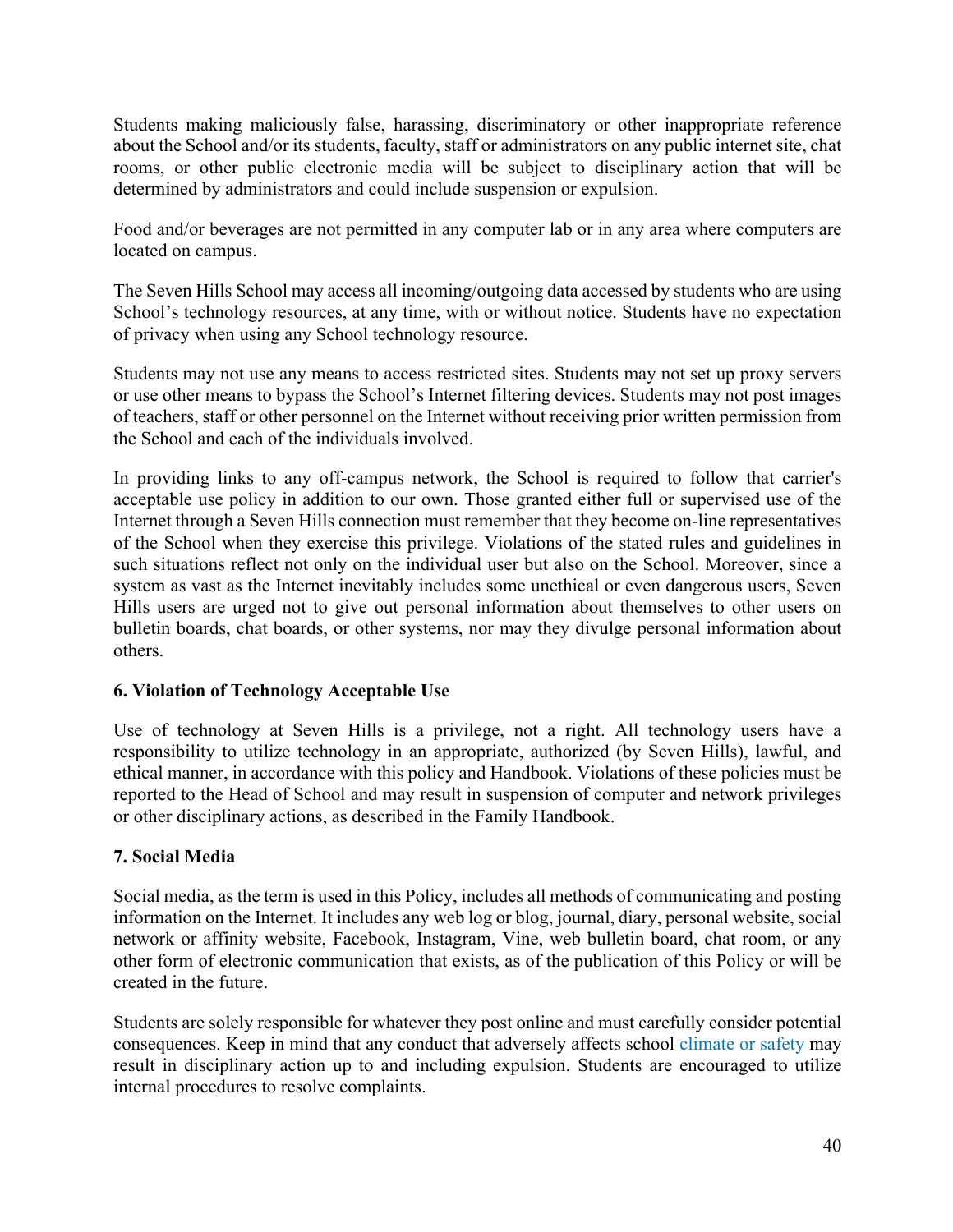Before students post anything on social media, they should read this Handbook. It is every student's duty to understand the Seven Hills No Discrimination and No Harassment Policy and Student Code of Conduct Policy. Inappropriate postings that may include discriminatory remarks, harassment, threats of violence, or assertions that are malicious, false, or similarly inappropriate or unlawful, will not be tolerated. Any student violating these policies will be subject to disciplinary action and may, as the law dictates, be subject to legal consequences.

Whenever students use social media, they should understand that Seven Hills will view the following as a violation of this policy:

- If a posting is viewed as malicious, obscene, threatening, intimidating, or disparaging to our students, employees, or parents, or could be viewed as harassment or bullying. This includes words, photographs, videos, and any other visual posting.
- If a posting is viewed as intentionally harmful to another person's reputation or may create a hostile school environment.
- It is the student's duty to understand that certain information is protected by law or policy, such as certain student and health and medical information.

# **8. Privacy**

Each student's online communication using school managed technology is a reflection of the School. Students have no expectation of privacy when using School managed technology or in any communication sent using school managed technology. The School also reserves the right to search and seize School managed technology and any privately-owned devices brought on School property or connected to it or interfering with its proper function. The School will cooperate with copyright holders, law enforcement, and other authorities, as appropriate, if they learn of illegal or potentially illegal use of School managed technology by School students or visitors.

# **VIII. Supplementary Information by Division**

## **A. Lower School Programs and Policies**

## **1. Start and End of Day**

The school day at both Lower Schools begins at 8:30 a.m. and ends at 3:00 p.m. for kindergarten and 3:15 p.m. for grades 1-5. Pre-kindergarten at both Lower Schools ends with multiple dismissals at 11:30 a.m., 1:00 p.m. and 3:00 p.m. Students are expected to be at school the entire day. Classes begin at 8:30 a.m. so students must arrive on campus with enough time to gather materials and settle in before then.

## **2. Before and After School Care**

For the convenience of parents, the school offers several ways to extend the school day with enriching activities for our two-year-olds through Grade 5. Lower School students can take part in our Early Care program and begin their day at 7:30 a.m. When the school day is over, After the Bell provides several opportunities for students between 3:00 and 6:00 p.m. After the Bell offerings, including Encore Club, enrichment programs, music lessons, may be offered throughout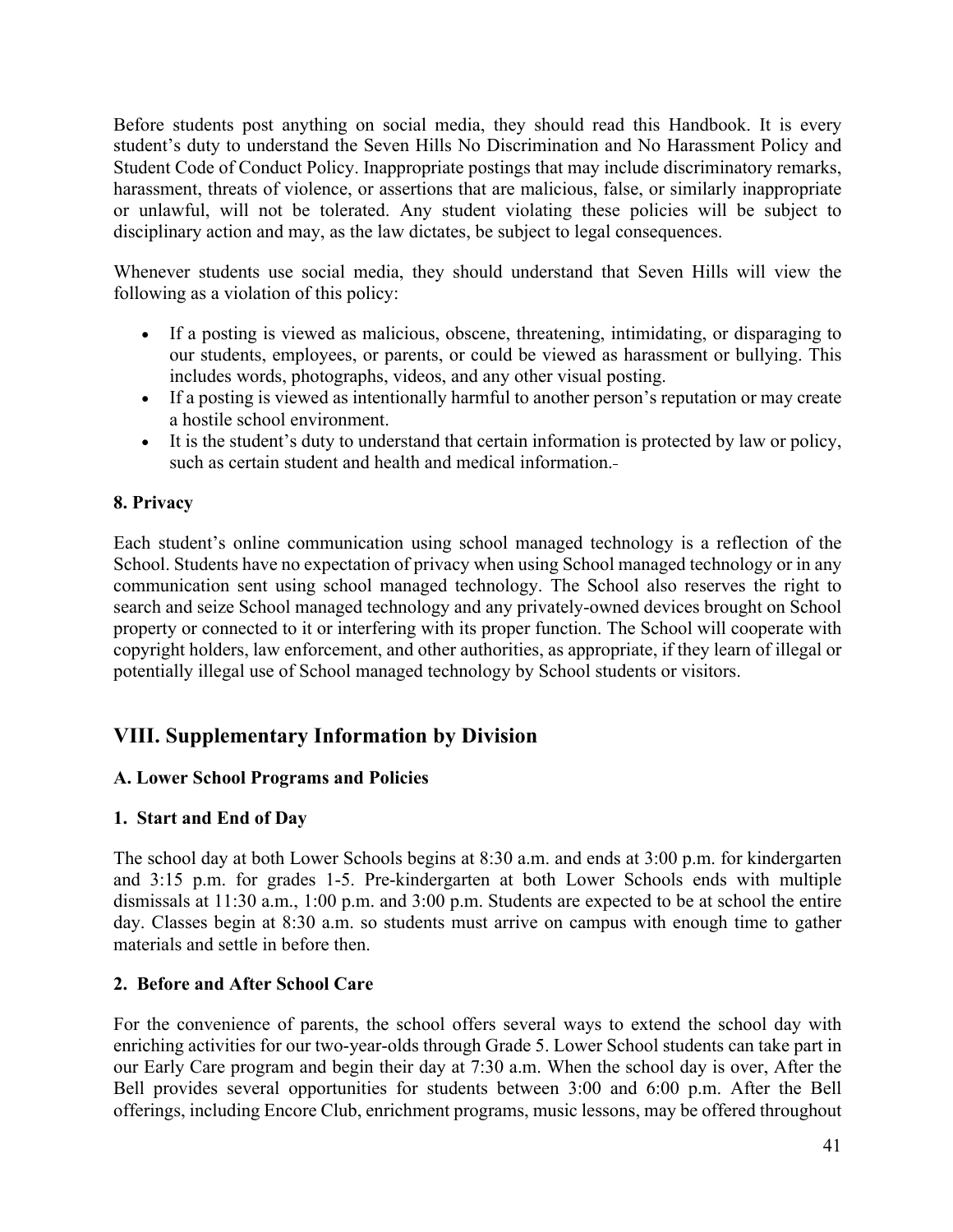the year. Interested families should visit the After The Bell webpage (on the school's website) and/or call Jill Romerill (728-2380)/Jill.romerill@7hills.org or Christina O'Donnell (728-2442)/christina.odonnell@7hills.org).

### **3. Holiday and Summer Programs**

Seven Hills offers optional childcare for pre-kindergarten through fifth grade during school, many school holidays, and vacation. Holiday Care begins at 7:30 a.m. and ends at 6:00 p.m. on School records days, conference days, and on selected School break days, if there is sufficient registration. Reservations are required a minimum of two weeks in advance.

Summer Enrichment Programs - For the convenience of parents, Seven Hills also offers a variety of age-appropriate summer enrichment programs for students in pre-kindergarten through grade 5 for eight weeks of the summer vacation. These programs are available both to Seven Hills families and to those from other schools. These programs are offered five days a week from 7:30 a.m. to 6:00 p.m. Options include a morning session (9:00-12:00) and an afternoon session (12:30-3:30), as well as Early Care (7:30-9:00), Lunch (12:00-12:30), After Care (3:30-4:45), and Extended Care (4:45-6:00). Specific program information is sent out in the spring.

## **4. Drop Off and Pick Up**

Drop off and pick up procedures are specific to each Lower School campus and will be shared by the Lotspeich or Doherty office. Follow all parking and car pick up line directions which are included in the August mailing. The information is also available on the Parent Portal (My Seven Hills) of the website under "Stinger Central."

To ensure the safety of our students it is important that, before parents or caregivers enter the campus, they turn off cell phones and avoid driving any faster than five miles per hour.

Also, please be certain that everyone responsible for drop off or pick up is familiar with the procedures.

### **5. Parties**

Teachers will work closely with parent volunteers who coordinate the classroom events. All Lower School parties are food free. Volunteers should coordinate with classroom teachers on activities.

Invitations to outside parties will not be distributed in school.

### **6. Assemblies**

A variety of school assemblies are held throughout the year. These presentations build school community and enhance student learning.

### **7. Counseling Program**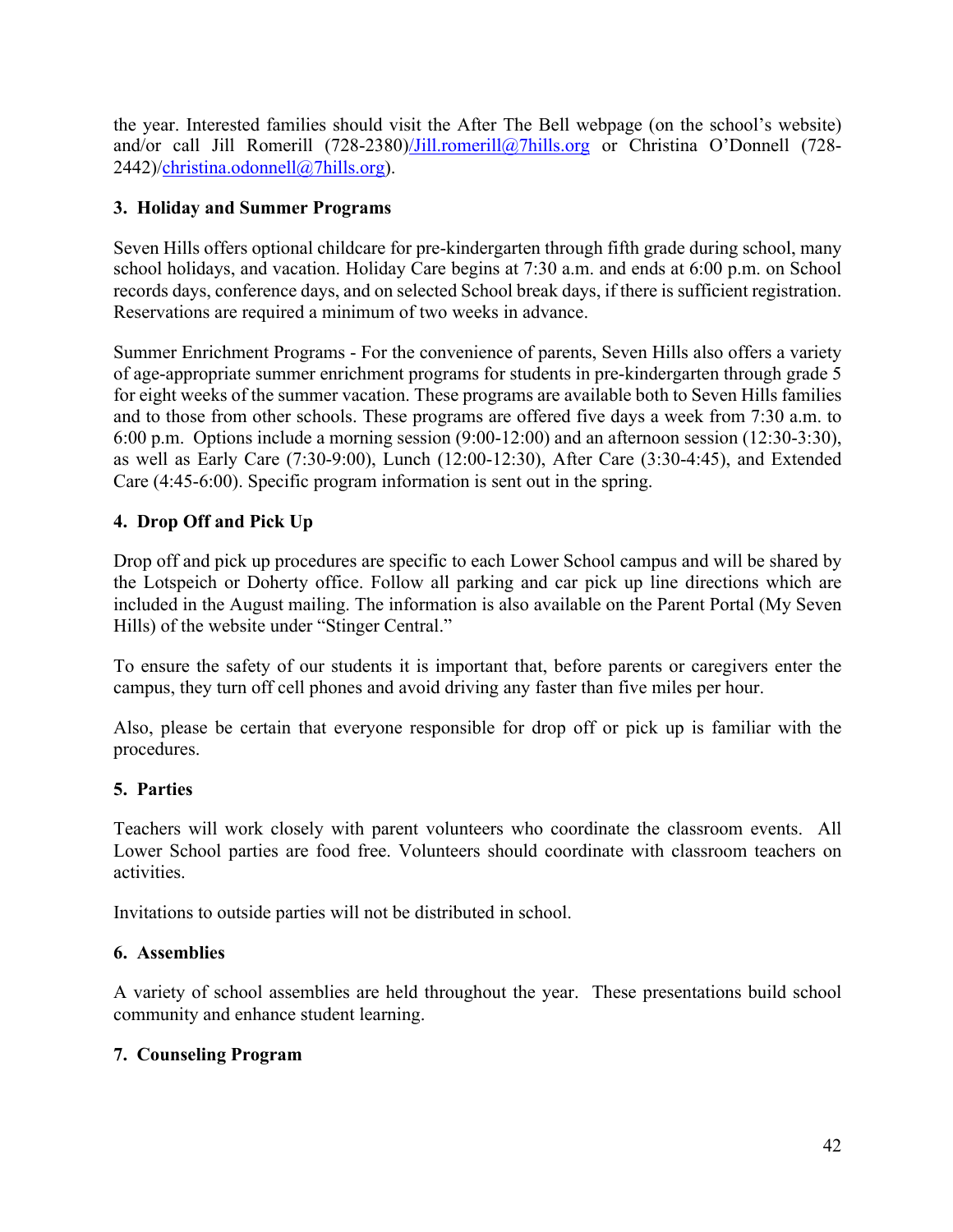Lower School counselors work in collaboration with teachers to help our Early Childhood and Lower School students begin to develop social, emotional, and academic skills to help them thrive in a wider world. Children gain confidence, resilience, and empathy as they take their places as members of a caring school community.

Each of our Lower School divisions has a full-time school counselor who provides regular instruction in Social and Emotional Learning (SEL). These guidance lessons focus on five critical areas: self-management, self-awareness, social awareness, relationship skills, and responsible decision-making. The Middle School and Upper School likewise each have full-time school counselors.

In addition, school counselors are available to work with students individually or in small groups, collaborating with classroom teachers to accommodate students' academic, social, and emotional needs. Parents are welcome to meet with the counselors when they have concerns about child development in general, or their child in particular.

## **8. Community Service**

Starting as early as kindergarten, Seven Hills integrates regular community service into our Lower School students' experience. Service opportunities vary according to the age and interests of our students. Some involve the collective effort of the entire Lower School community (e.g. holiday food, coat, and mitten drives). Others engage students at specific grade levels in providing resources or services to people in need.

### **9. Discipline**

The School sets guidelines for behavior, derived from our School Values, which ensure that in our Lower School students can grow in independence and responsibility, and nurture what we believe to be their innate capacity for respect and concern for those around them. In general, students are expected to demonstrate honesty, trustworthiness, responsibility, respect, inclusivity and kindness to and consideration for others.

We believe that students at this level need clear limits and boundaries. And we also believe that students develop best when they have opportunities to reflect honestly on how their behaviors impact their own lives and the lives of other people. Accordingly, we seek to avoid an approach to discipline that is too formulaic. Though there are, of course, consequences for breaches of School rules and policies, in general our approach is to identify the behaviors we hope to see by reinforcing the School's values, reminding students of behavioral expectations, and celebrating examples of good behavior.

For those times when behavior is inappropriate, we will, where possible, patiently work with students and their families to bring about the desired change. Most discipline issues at the Lower School are handled within the classroom. At times, the school counselor may be asked to intervene in a disciplinary matter. Other, more serious consequences may include meetings with the Division Head. When the situation warrants, the Division Head may determine to suspend or expel a student, in consultation with the Head of School.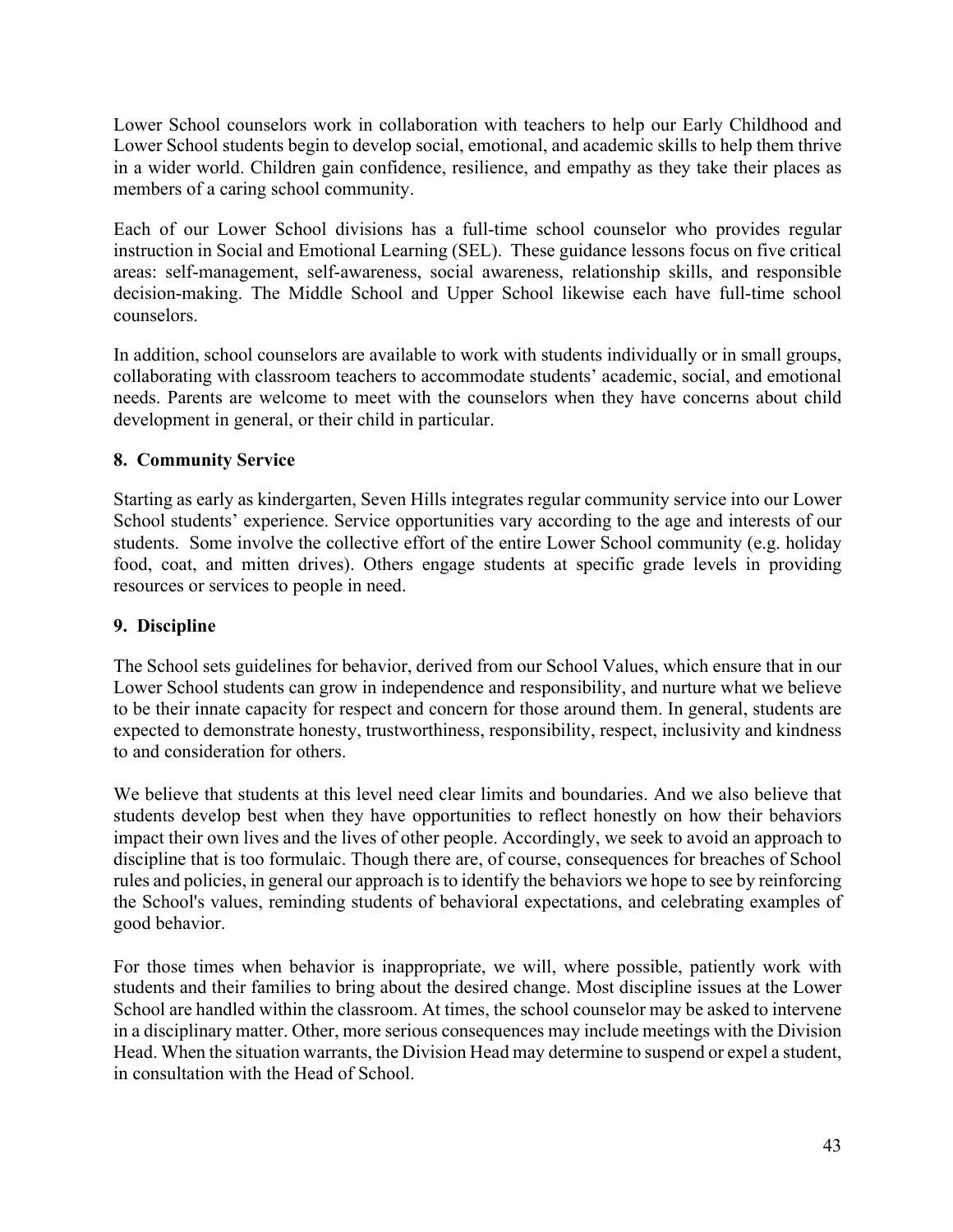We trust parents will understand and support the School's overall efforts to maintain a positive and nurturing environment for our students.

# **10. Teacher Requests**

Teachers work hard in placing students in classes, making thoughtful decisions based on what is known about each student and the strengths that are observed here at school. Many factors are considered in these decisions: balancing academic needs and learning styles, gender ratios and providing students with opportunities to make new friends. Should all parent requests be entertained, the necessary balance that ultimately provides the best learning environment for all of our students can easily be missed.

# **B. Middle School Programs and Policies**

# *Middle School Life*

School is much more than the classes a student takes. Indeed, curriculum is everything the student experiences at school – classes, assemblies, teacher and classmate relationships, lunch, extracurricular activities, fine and performing arts, and sports. These non-academic experiences help Middle School students grow in confidence and skills. Accordingly, the School encourages students to participate as fully as possible in the broad array of co-curricular and extracurricular programs we offer.

# **1. Fine and Performing Arts**

Middle School is the time when hidden talents emerge and undiscovered passions surface. It's also a time when children gain more social confidence. Participation in the arts can provide an important vehicle for students to find their own voice and help students develop empathy for others. They provide an important avenue for personal expression and growth as they refine their unique talents.

In sixth and seventh grade, students participate in all three disciplines of music, drama, and visual art, taking the equivalent of 80 minutes of arts instruction a day. In eighth grade, they choose the disciplines in which they would like to specialize, selecting specific arts courses that align with their emerging interests.

# **2. Visual Art**

In our Middle School visual arts program, students learn to express themselves confidently as they study the core elements and principles of art and design. Beginning in sixth grade, students are introduced to perspective drawing, figure drawing, glass fusing, and clay building. As they progress through the curriculum, students learn about art in the context of history and culture while developing more advanced techniques. This allows students to enjoy their interest while learning to appreciate and understand historical periods and new ways of thinking.

# **3. Drama**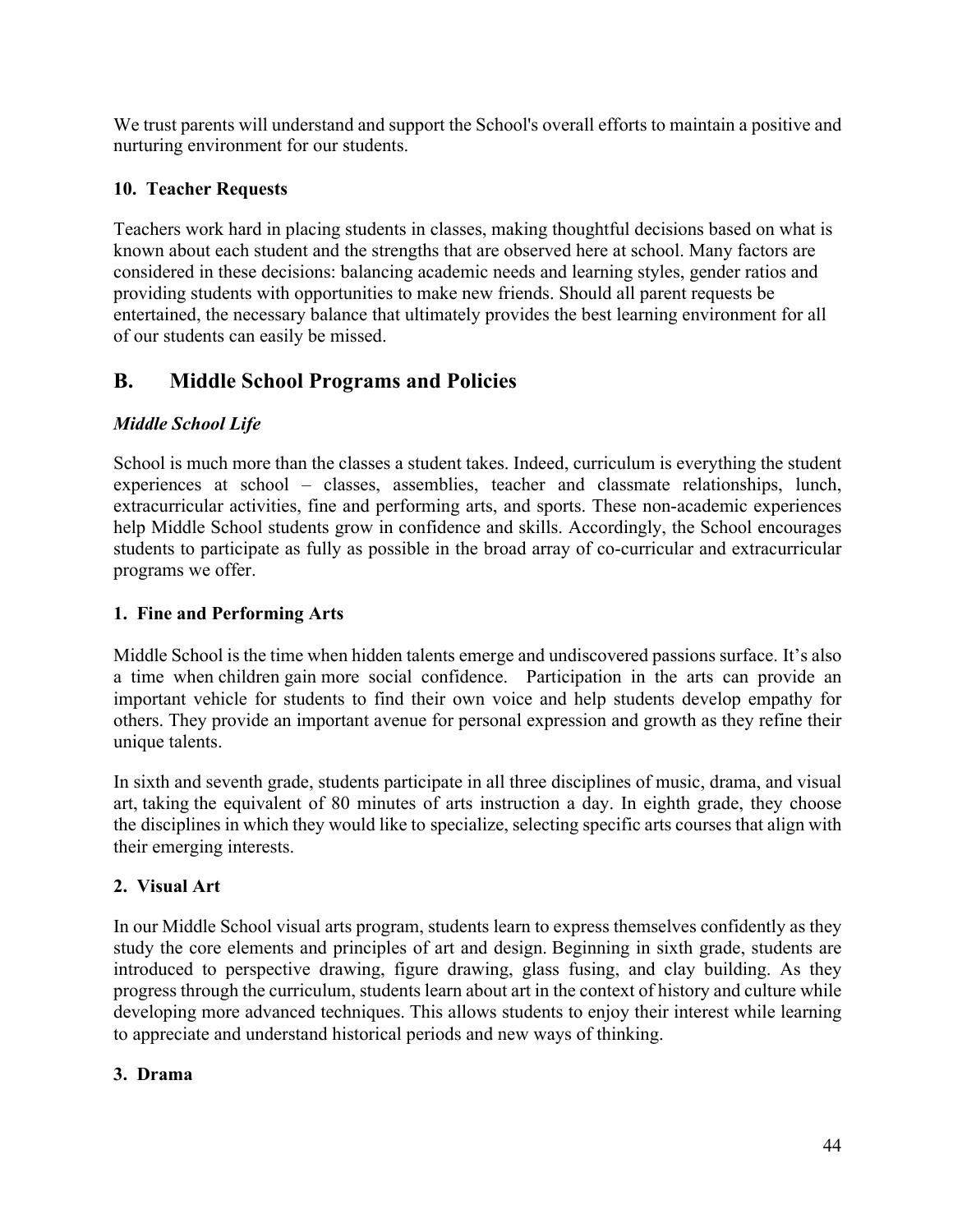With a focus on communication and collaborative self-expression, our Middle School drama program encourages students to adapt quickly, take risks, and problem solve creatively. Students learn through theater games and improvisational exercises that translate to any endeavor they may take, on or off the stage. As they progress through the drama program, students go beyond traditional concepts such as voice and movement and advance into exploring the creative process through the eyes of writer, director, designer, and actor. Drama is an excellent way to build selfconfidence and speaking skills, and see large works come to life through teamwork.

Many opportunities exist for students to become involved in the drama program outside of the required classes. There are usually two annual performances (a fall and a spring production) for students in grades six through eight. Students may audition for acting parts and/or sign-up for stage or production crews.

### **4. Music**

Instrumental, choral, and general music courses give our musicians and singers ample opportunity to practice their craft and perform with others. For our instrumental students, a majority of their time is spent learning rhythm and following the director. As they become technically proficient, they learn more complex music and participate in ensemble experiences. Our general music curriculum gives students the opportunity to understand the cultural impact of music. They use digital technology to compose, edit, and arrange their own music as they become more familiar with elements such as melody, tempo, and rhythm.

In choral classes, students start by learning basic vocal techniques before furthering their range and balance. As they learn to read more complex music and master ear training exercises, students become independent musicians, learning their strengths and weaknesses and improving on them.

## **5. Clubs and Activities**

With a broad range of after school clubs and activities to choose from, Middle School students can spend time during and after school connecting with classmates, taking new risks and finding new interests. And as they grow more self-aware and independent, we give them the opportunity to cultivate their unique interests and take a deeper dive in what they enjoy. Listed below are some of the clubs that have been offered for students during the past several years:

- **Student Council:** Student Council is composed of selected officers and interested students. They meet weekly to plan events that promote Seven Hills spirit. Student Council plans events ranging from dances and fundraisers to Middle School traditions like Pumpkin Day.
- **Yearbook:** Yearbook staff compiles memories from throughout the year to create the Middle School yearbook. The team includes editors, photographers, planners, and designers.
- **Science Club:** The Science Club is open to Middle School students in all grades with an interest in the subject. Students discuss science-oriented topics and complete experiments and projects. Scientific professionals also visit the club to share their expertise.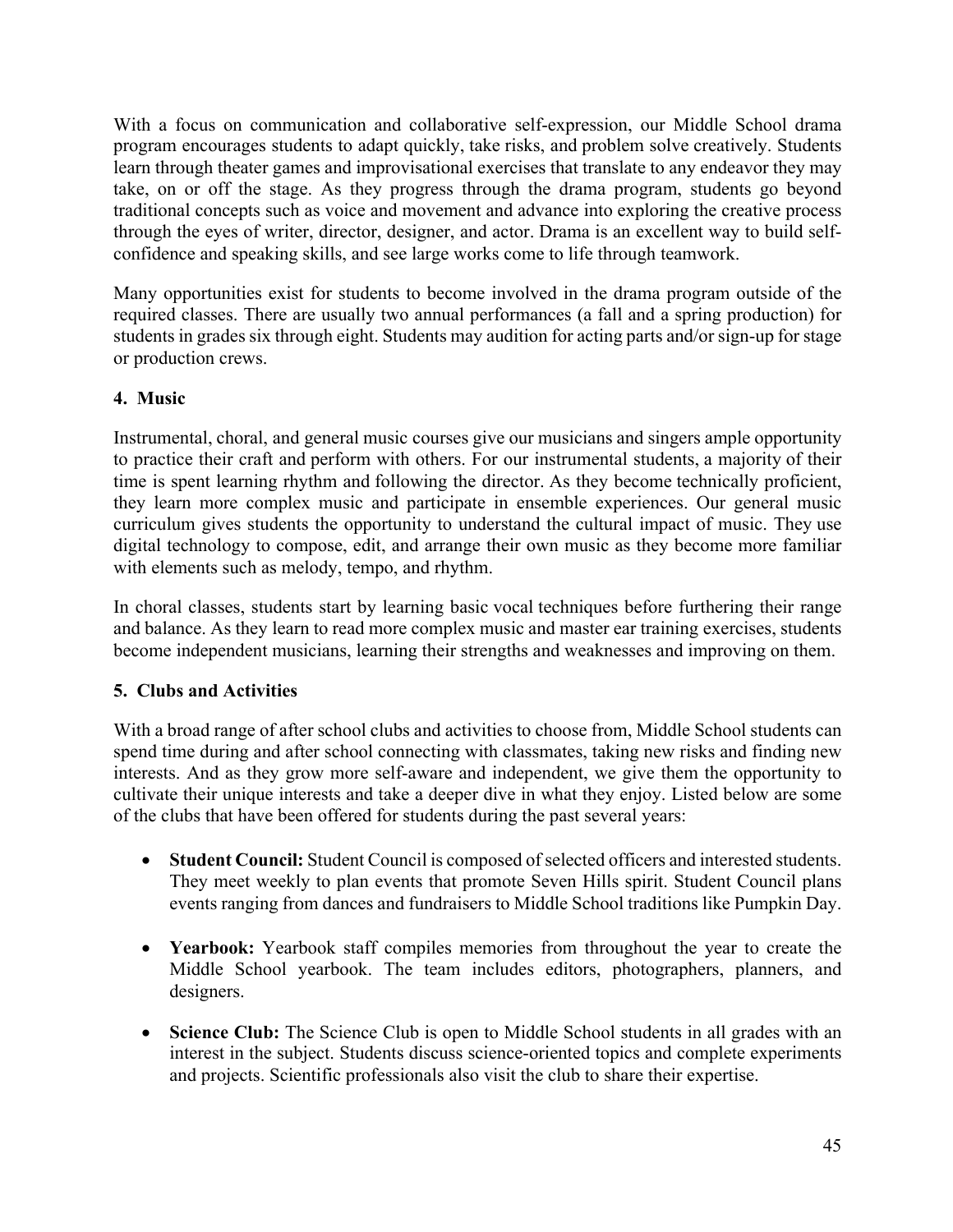- **Lego Club:** Students with an interest in Legos can find a home in this club. Middle Schoolers can build with Legos during their lunch period.
- **Programming Club:** Programming Club is for students of all skill levels. Students with an interest in computer programming may learn about physical computing, robotics, and other areas of electronics.
- **Art Club:** The Art Club is an opportunity for Middle Schoolers to explore their artistic side using a variety of materials and techniques.
- **Card Club:** Students can learn to master several classic card and board games. Euchre, cribbage, and backgammon are just some of the fun games Middle Schoolers play in Card Club.
- **Community Change Club:** In Community Change Club, students make a difference at Seven Hills and beyond.
- **Culture Club:** Culture Club celebrates the rich cultural diversity of the Middle School's student body. Students learn about the world and experience different cultures in a handson way by celebrating holidays, trying different foods, and hearing from guest speakers. Culture Club fosters an environment of multicultural understanding, a sense of global awareness, and an interest in social action.
- **Math Club:** Math Club prepares students in grades six through eight for the nationwide MATHCOUNTS competition held in February. MATHCOUNTS aims to increase enthusiasm for Middle School mathematics. Math Club students also participate in SIGMA and Ohio Math League contests. Students with a love of math can join Math Club even if they don't wish to compete.
- Latin Club: Latin Club is open to all Middle School students with an interest in Roman and Greek mythology, history, culture, archaeology, and language. Club members explore Roman life, holidays, and games.
- **World Building Club:** Creating a new world takes writers, filmmakers, graphic artists, and videogame designers to bring a planet to life. In World Builder Club, students envision complex cultures, map their world's geography, and create new humanoid species. Students complete creative projects and watch fantasy and sci-fi films for inspiration.
- **Junior Thespian Club:** The Junior Thespian Club is an international honors organization that recognizes the achievements of Middle School drama students. The troupe provides additional opportunities for students to work in theater outside of school plays.
- **Origami Club:** Novice origami enthusiasts and experts are welcome to create paper art in the Origami Club. Students are encouraged to share new techniques and learn the classics.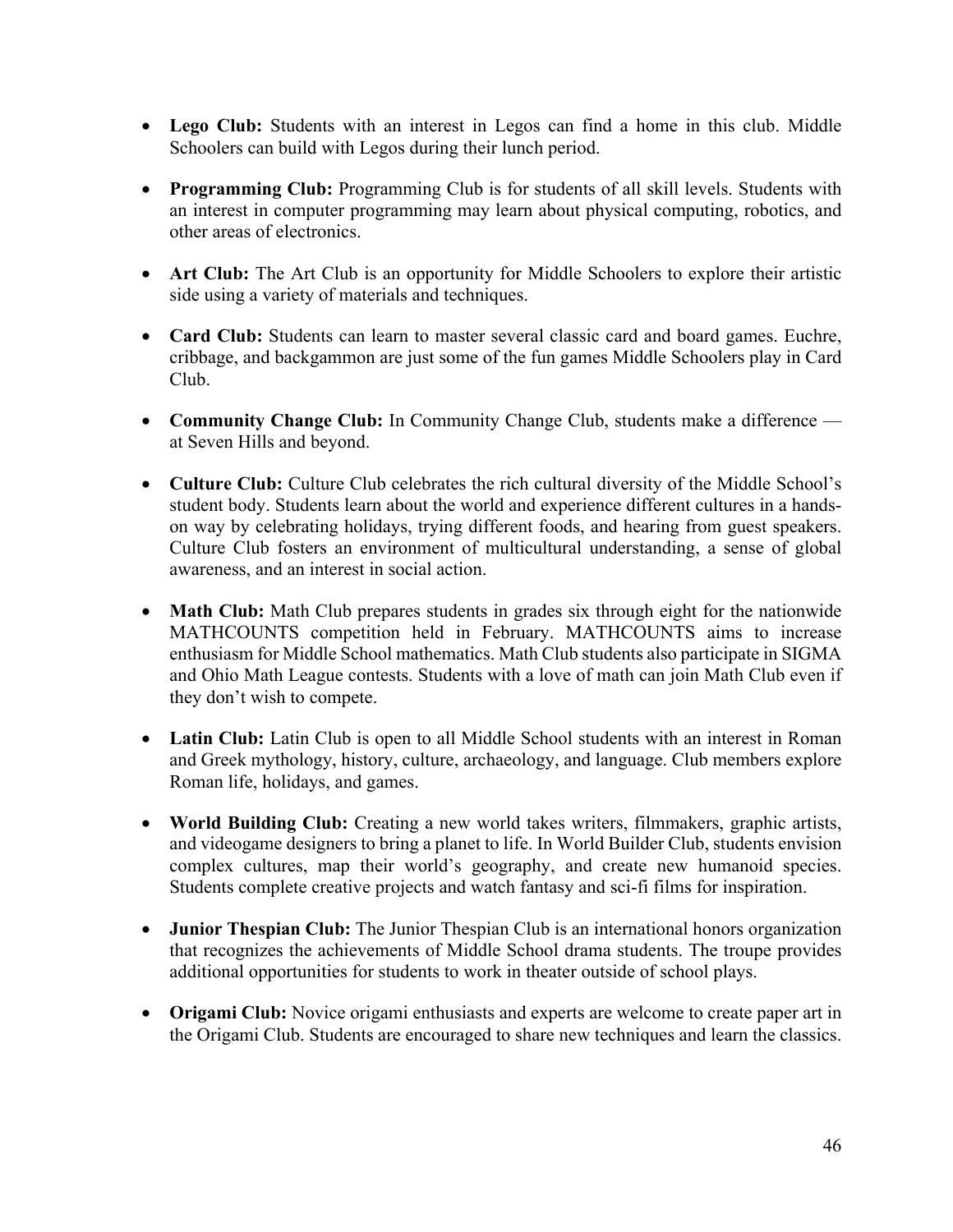• *Star Wars* **Club**: Tailor-made for Middle Schoolers who love the popular sci-fi series, members of the *Star Wars* Club attempt to watch all the *Star Wars* films in the course of the school year.

### **6. Student Council**

The primary focus of student government at the Middle School is to develop student leadership. Student Council is one vehicle for such experiences. Major projects of the Student Council include planning student social and service activities and dealing with student community issues and concerns. Student Council meetings are held regularly throughout the year.

### **7. Yearbook**

Each year, a group of interested students from all three grades puts together a Middle School yearbook. With the support of faculty advisors, these students take pictures and lay out the yearbook during the school year. The yearbook is then distributed to students at the beginning of the following academic year.

### **8. Community Service**

When students encounter a range of perspectives, their understanding of the world becomes richer. Over time, we want to instill in our students an instinct for empathy and a sense of responsibility about improving the lives of others.

For this reason, we integrate robust community service into our Middle School students' experience. Service opportunities vary as much as our students — they volunteer at local hospitals, participate in micro lending programs that benefit people around the world, raise funds to benefit the Cooperative for Education, and work to clean up the community.

Because our Middle School students are often exposed to service leaders from all over the Cincinnati community, they learn the root causes of persistent social problems, giving them a deeper understanding of our city and of the role that they can play in improving the lives of others. Our Middle School students participate in a variety of service projects such as:

- Serving meals to the homeless
- Cleaning up a city park
- Working with other city aid organizations such as The Caring Place and Tender Mercies
- Volunteering at Matthew 25 Ministries on Martin Luther King Jr. Day, devoting their day to service
- Spending a Saturday morning in Over-The-Rhine working and playing with children who live in the area

## **9. Field Trips**

Periodically, classes will take field trips that enhance topics being studied in class or the entire school will attend a theatre or musical production or visit a museum. A blanket field trip permission form is included with the enrollment contract and will apply to trips that take place entirely within the normal school day. Specific written notification to parents will not necessarily be given for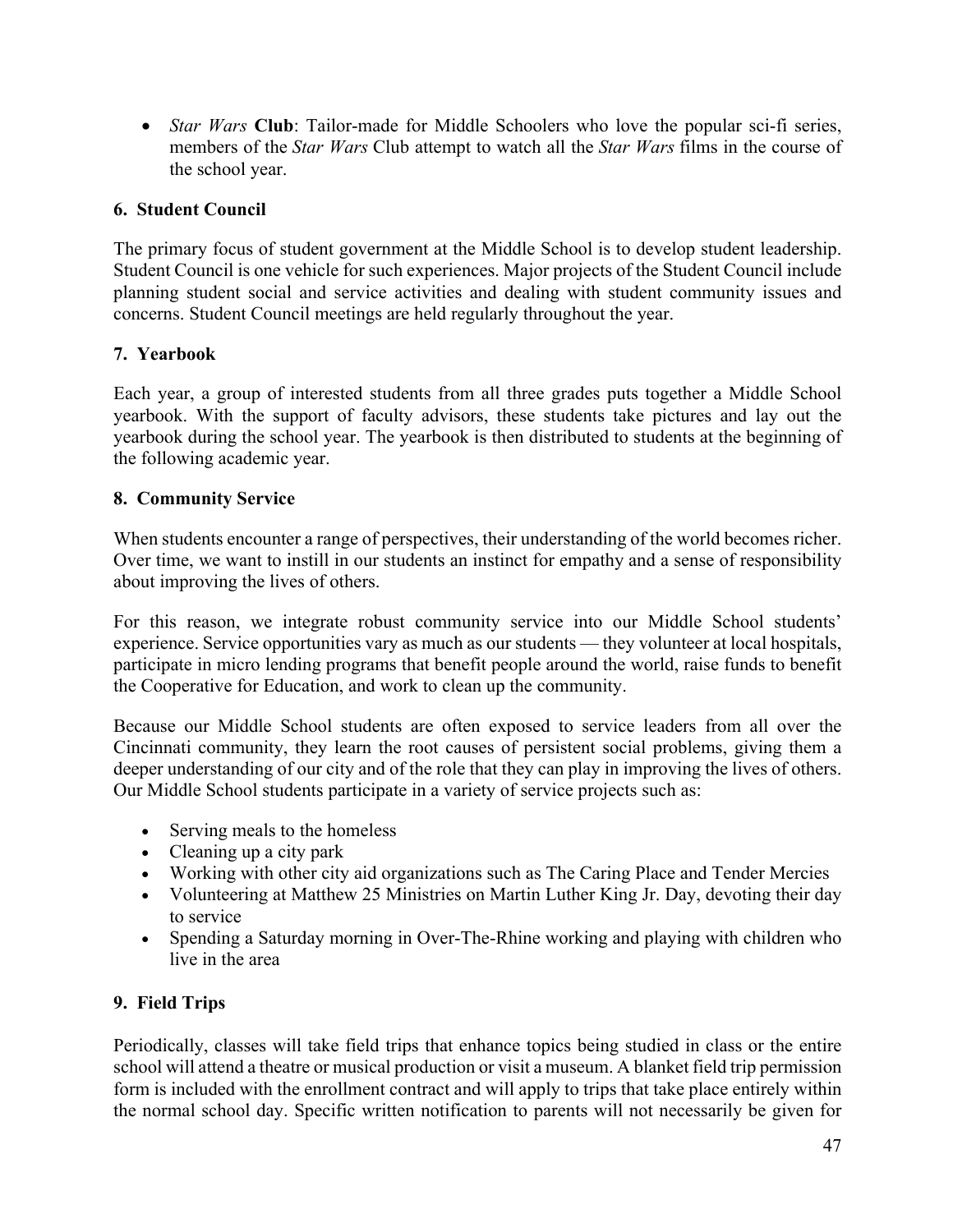such trips; however, if the trip begins or ends outside of school hours or if special preparations (money for food, dress, etc.) are needed, written information will be sent home with the student and/or noted in the weekly Blast that is emailed to families.

### **10. Advisory**

At Seven Hills, we hope that all of our students will feel known and cared for because, over time, students tend to develop close relationships with their teachers.

In the Middle School, we seek to supply additional support to students by placing them in a small close-knit advisory group, grouped with other students in their grade and led by a faculty advisor. The advisors are the primary source of guidance for students. They can also serve as a sounding board or advocate as academic, social or even disciplinary challenges arise. Advisors also implement a Social Emotional Learning curriculum during weekly advisory meetings.

### **11. Counseling**

In addition to their teachers and their advisor, students can also turn to our guidance counselors to help them navigate the complexities of growing up.

In Middle School, a dedicated counselor helps guide students through this crucial stage of emotional and social development. Available at any time to our students for one-on-one or small group meetings, our counselor works to help Middle School students set goals and identify problems. In addition, our counselor is available to consult with teachers and meet with parents about adolescent development, even observing students in the classroom environment to gain more useful insights.

The Middle School counselor also oversees the comprehensive guidance program Second Step. The Second Step curriculum develops skills in five key areas including self-awareness, selfmanagement, social awareness, relationship skills, and responsible decision-making. Implemented during regularly scheduled advisory times once a week for the entire school year, all teachers are trained in delivering this evidence-based, cohesive curriculum. Each grade level in Middle School uses these components as the foundation for exploring topics such as empathy and communication, bullying prevention, managing emotions, substance abuse prevention, and personal goal setting.

### **12. Weekly Assemblies**

Each week, the entire Middle School gathers for a weekly assembly. These gatherings, run by our eighth grade students, help build the close, supportive community that defines our Middle School.

Students hear announcements, get reminders about upcoming events, and give recognition to teams, groups, or individuals for recent achievements. Assemblies also give the Middle School faculty a chance to reinforce the School's values with short videos, presentations, outside speakers, or reflections on teachable moments. Periodically, assemblies feature members of the Greater Cincinnati community who may inspire students with their work or volunteer commitments.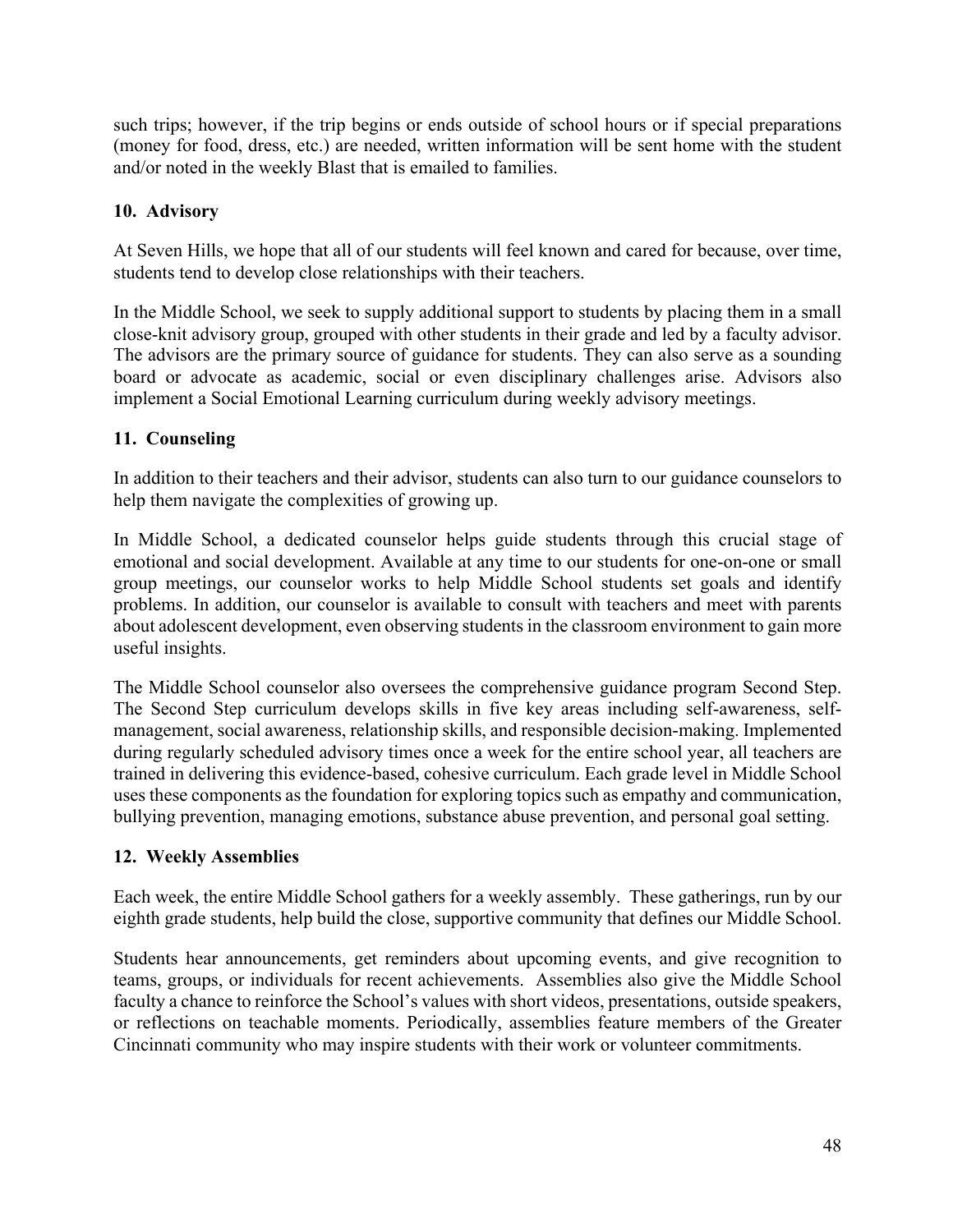Throughout the academic year, teachers also recognize a "Student of the Month" for his/her efforts or achievements in any aspect of life in the School. It is a simple ceremony to acknowledge students who have modeled the seven values of Seven Hills.

# **13. Discipline**

The School sets guidelines for behavior, derived from our School Values, which ensure that in our Middle School students can grow in independence and responsibility, and nurture what we believe to be their innate capacity for respect and concern for those around them. In general, students are expected to demonstrate honesty, trustworthiness, responsibility, and kindness to and consideration for others.

We believe that students at this age need clear limits and boundaries. But we also believe that students develop best when they have opportunities to reflect honestly on how their behaviors impact their own lives and the lives of other people. Accordingly, we seek to avoid an approach to discipline that is too formulaic. Though there are, of course, consequences for breaches of School rules and policies, in general our approach is to identify the behaviors we hope to see by reinforcing the School's values, reminding students of behavioral expectations, and celebrating examples of good behavior.

For those times when behavior is inappropriate, we will, where possible, patiently work with students and their families to bring about the desired change. Most discipline issues at the Middle School are handled within the classroom. At times, the advisor, dean, or school counselor may be asked to intervene in a disciplinary matter. Other, more serious consequences may include after school detentions or meetings with the Head of Middle School. When the situation warrants, the Head of Middle School may determine to suspend or expel a student, in consultation with the Head of School.

We trust parents will understand and support the School's overall efforts to maintain a positive and nurturing environment for our students.

## **14. Course Placements/Teacher Requests**

When considering the placement of Seven Hills students into various classes, the faculty and administration carefully evaluate what is in the best interest for each individual learner, balanced with the creation of an optimal class schedule. Although we encourage ongoing communication with parents regarding every child's particular learning style and academic needs, we are not able to honor individual requests for particular teachers and particular classes. Honoring such requests and not others would undermine both the sense of equity within our community as well as the primary responsibility of such placements appropriately being in the hands of divisional teachers and administrators. All four Seven Hills divisions operate in this manner. If there are ever any questions or concerns regarding this matter, please speak with the Head of Middle School.

# **C. Upper School Programs and Policies**

*Upper School Academics*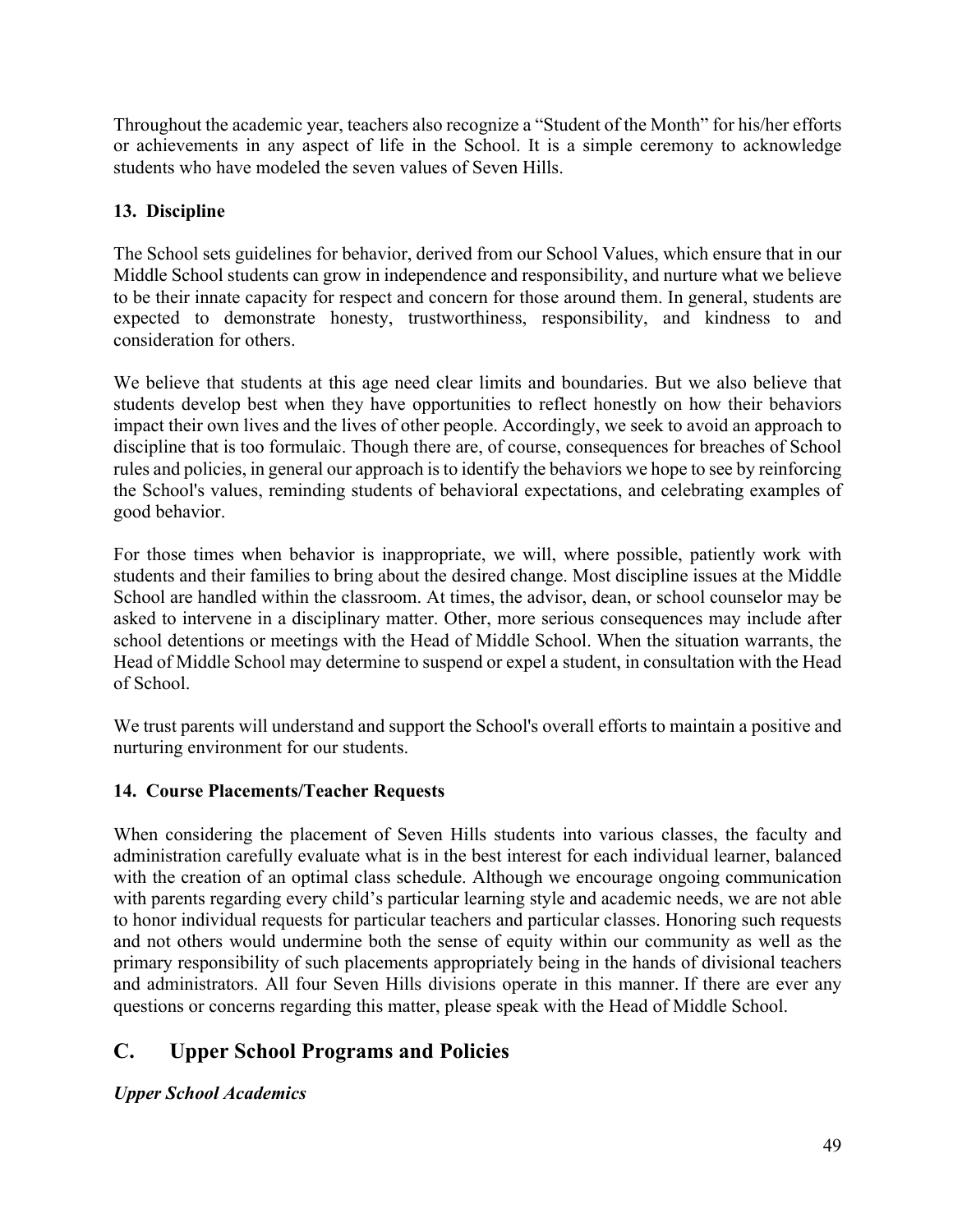### **1. Creating a Balanced and Reasonable Schedule**

The Upper School aims to offer a balanced, appropriately challenging schedule to each individual student. Course registration is therefore an important step in setting students up for a successful academic year. We encourage students to take a combination of courses that will make their school year challenging but attainable.

### **2. Course Approval and Course Placement**

Students must have departmental approval to take any given Honors or AP level course. At the start of the registration process, each student will receive a list of courses he or she has been approved to take.

Students who wish to take an Honors or AP course but who have not been approved by the department may petition the department to reconsider its decision. Petitions must be submitted to the department chair by the specified date during the registration period. Petitioners and their advisors will be notified of the department's decision the week following the close of the registration period.

### **3. Advanced Placement Courses and Examinations**

Except in the most unusual cases (which must be approved by the Head of Upper School) all students in advanced placement courses (designated by an "AP") are required to take the relevant Advanced Placement examination. When an exception is granted and a student does not take the AP test, the "AP" designation will be removed from a student's transcript. When necessary, any colleges which have received an application will be informed. Students taking Advanced Placement examinations must pay the test fees although those whose circumstances warrant it may petition the College Board for a "Fee Reduction."

### **4. Requests for Particular Teachers or Sections**

Although we encourage ongoing communication with parents regarding every child's particular learning style and academic needs, we are simply unable to honor individual requests for particular teachers and particular classes. Honoring some such requests and not others would undermine both the sense of equity within our community as well as the primary responsibility of such placements appropriately being in the hands of divisional teachers and administrators. If there are ever any questions or concerns regarding this matter, please speak with the Head of Upper School.

### **5. Schedule Changes**

The goal of course registration is to have students make good decisions about a challenging but manageable academic load. Changing a student's schedule after it is made, and especially after the school year has begun, can affect a student's full-time status, graduation requirements, college applications, and athletic eligibility, among other issues. In those instances where schedule changes are appropriate and necessary, the following procedures apply: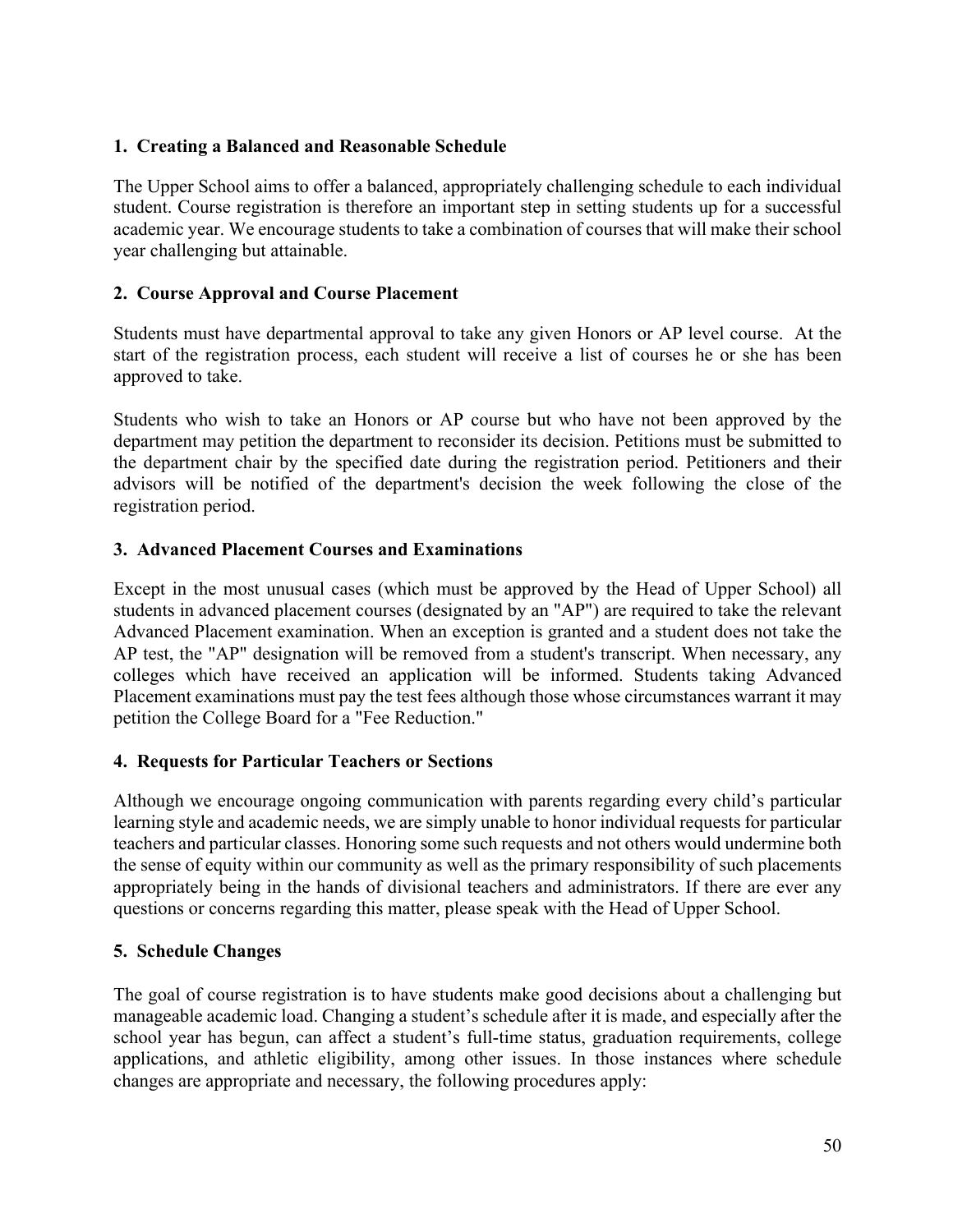#### *I. Adding or Dropping a Course*

After the second day of classes and during the first two weeks of the year, a student may drop or add a course only after talking with his or her advisor and college counselor about the change and the reasons for doing so. The advisor and student will initiate a request for a schedule change (Drop/Add Form) and the student will then talk with the Scheduler who will review the change request to ensure that the change is possible with the student's current schedule, and what impact, if any, the change would have on the student's full-time status, progress toward graduation, and athletic eligibility. Seniors must also consider the implications for college applications. A schedule will be changed only with the approval of the student's advisor, the college counselor, the Scheduler, the teachers involved, and the student's parents. Students will not be permitted to drop a course if doing so would put them below 5 credits (or the equivalent) required each semester to be a full-time student. The Scheduler will inform the student, the Athletic Director, and the Health and Physical Education Department Chair if a schedule change affects a student's athletic eligibility.

Students may add classes only during the first two weeks of the year for yearlong and first semester courses or during the first two weeks of the second semester for semester courses only. Because of the extra work involved with catching up and completing the initial assignments, a teacher may deny permission for a student to add the class if the request comes near the end of the two-week period.

An exception to this policy and permission to add a course after the first two weeks of the semester will be granted only with the approval of the advisor, college counselor, the course teacher, the department chair, the Scheduler, the Head of Upper School, and the parents.

Any course dropped during the first quarter will be removed from the student's schedule, report card, and transcript.

A change is not official until the student has obtained all the required signatures, submitted the Drop/Add Form, and been issued a new schedule. Students should continue to attend their current classes and may not attend new classes until they receive a new schedule and all teachers have been notified.

If a student drops a course after the first quarter, the report card and transcript will still show the course name with the grade WDP or WNP depending on the student's academic standing in the course at the time of withdrawal. A student who withdraws passing may request that the grade he or she was earning at the time of withdrawal be listed. However, the final grade for the course will be WDP, no partial credit is awarded, and any quarter or semester grades earned prior to withdrawal will not be counted in the student's GPA.

If a student moves from an Honors or AP course to the College Prep version of that course, the student will receive a quarter grade which represents the work done in both sections. If the change is made at the end of the first quarter, the grade will be converted to the appropriate level (Honors or College Prep). If the change occurs in the middle of a quarter, the grade is based on the grades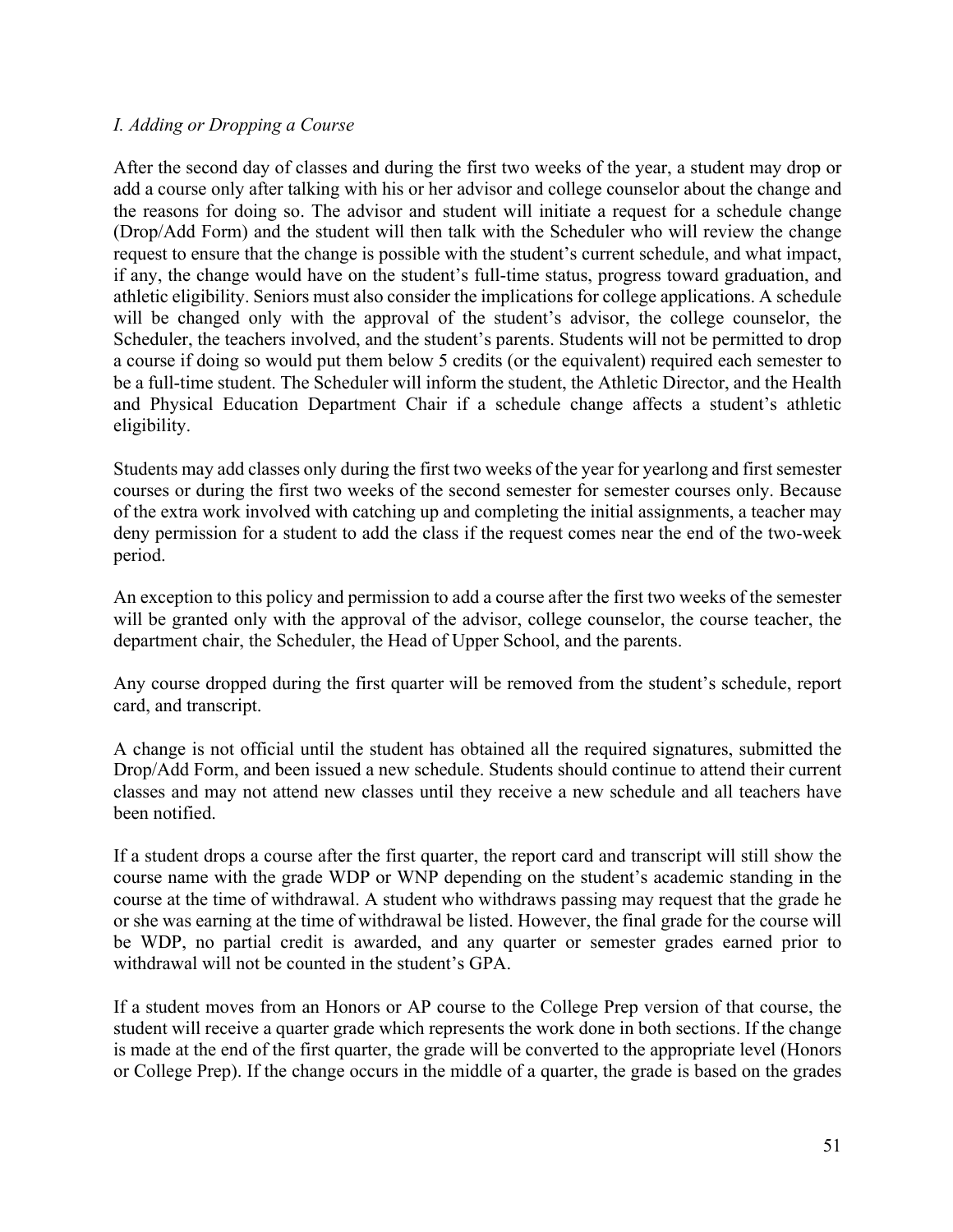earned and the percentage of the quarter enrolled in the Honors/AP section combined with the grades earned and the percentage of time enrolled in the College Prep section.

Only the final course title and the consolidated grade(s) as computed above will be listed on the report card and the transcript.

## **6. Flex Credit**

Seven Hills provides four ways for students to earn high school credit:

- 1. by completing courses at Seven Hills in the normal way
- 2. by testing out of courses
- 3. by taking courses at other accredited institutions
- 4. by pursuing independent study options

#### *I. Normal completion of courses*

The Program of Studies delineates graduation requirements and lists the entire Upper School curriculum.

### *II. Testing out of courses*

Seven Hills permits students to demonstrate mastery of a course by scoring at least 85% on a School-developed comprehensive examination. Such courses are graded pass/fail for the purposes of the transcript. Students who pursue this option should understand that pass/fail grades do not affect the cumulative GPA.

Each Upper School department has prepared exams that reflect the comprehensive competencies and learning outcomes of each course offered by the department.

Students who score at least 75% but less than 85% are eligible to try a second time to test out of a particular course but must do so within one week of having taken the first test. The second test will be a comprehensive exam, similar to the first test. Students may try twice to test out of a specific course; those who are unsuccessful in two efforts may not try again to do so.

Students interested in testing out of and receiving credit for a year-long or fall semester course must submit a testing-out proposal to the department chair by June 1 and must take the department's exam no later than August 15. This allows students time to register for courses if they do not demonstrate mastery on the exam. Students interested in testing out of and receiving credit for a spring semester course must take the department's exam by December 1. Again, this allows students time to register for second semester courses if they do not demonstrate mastery on the exam. Interested students are required to make arrangements with the department prior to these deadlines for taking the test. Except for students new to Seven Hills, no extensions of these deadlines will be permitted.

#### *III. Taking courses at other accredited institutions*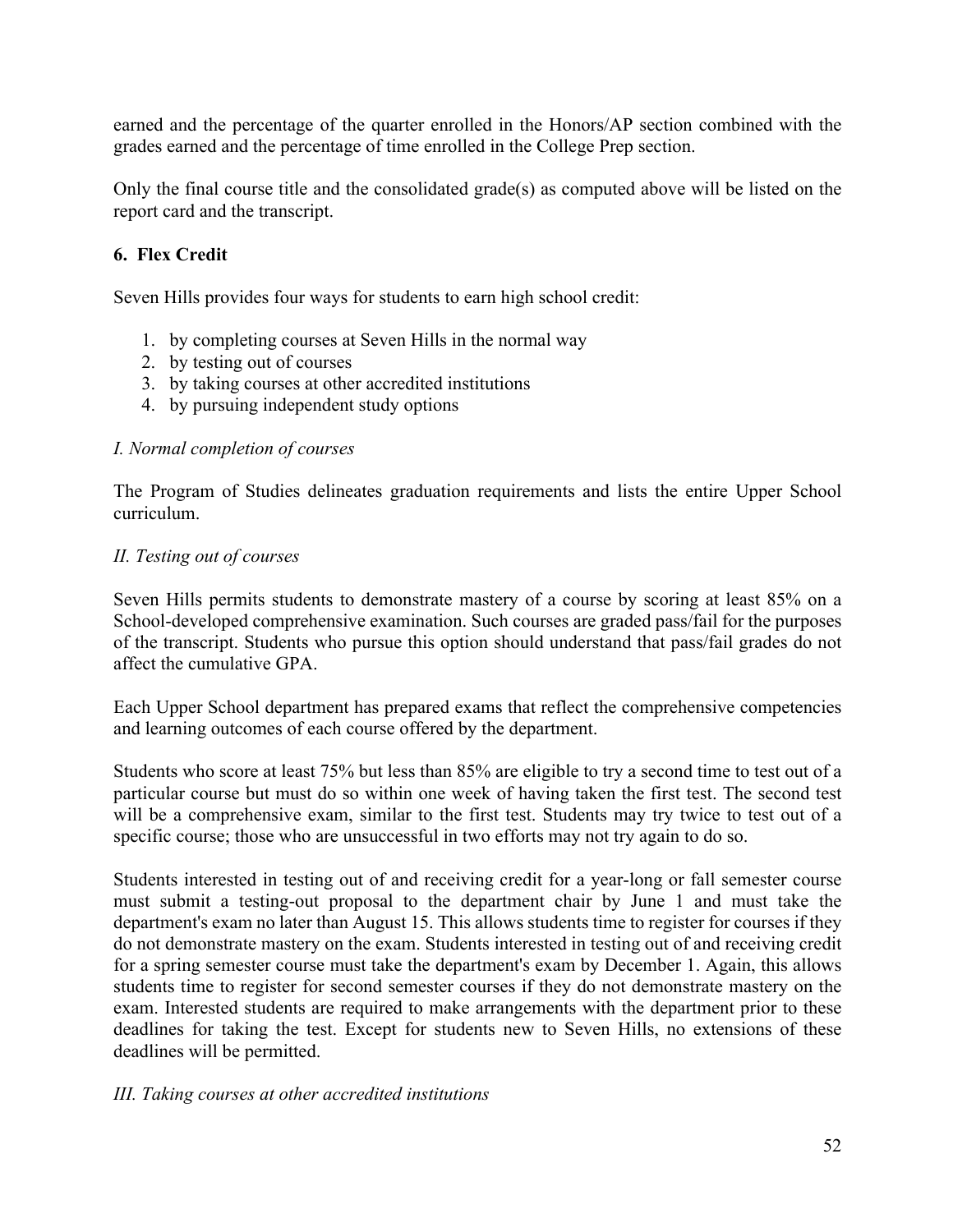### A. College Courses

Seven Hills awards credit for the successful completion of credit-bearing college courses. The course must be coordinated with the department chair and Head of Upper School before registering. Such courses are graded pass/fail for the purposes of the transcript and therefore do not affect the cumulative GPA. Once they have completed their courses, students who pursue this option should have the credit-issuing college send a transcript to Seven Hills to certify their completion of the course.

### B. High School Courses

- 1. Courses that replace Seven Hills courses (for example, Algebra II)
- Departments reserve the right to require that, in addition to completing the non-Seven Hills course, students take and pass with at least an 85 % the Seven Hills end-of-year exam. In either case, students pursuing this option should have a transcript sent to Seven Hills to certify their completion of the course. Such courses are graded pass/fail for the purposes of the transcript and therefore do not affect the cumulative GPA.
- 2. Electives

Students pursuing this option should have a transcript sent to Seven Hills to certify their completion of the course. Such courses are graded pass/fail for the purposes of the transcript and therefore do not affect the cumulative GPA.

### *IV. Pursuing Independent Study Options*

Students may develop a plan for pursuing an independent study option. Those interested in pursuing this alternative must write a detailed personalized learning plan that includes the following elements:

- 1. Course description, syllabus, and rationale: a narrative that describes the motivation for the independent study option; the specific topics that will be studied (a syllabus); a listing of specific course objectives and desired outcomes; a statement of how, and how often, those outcomes will be achieved and assessed; and a timetable that outlines the start and completion dates for the course.
- 2. Textbooks and/or other resources: Students must list the textbooks and/or other resources that will be used.
- 3. Meeting Schedule: The student must include a specific schedule of meetings with his or her proposed teacher, supervisor, or program director.
- 4. Adult Sponsors: The student must have a Seven Hills Upper School teacher agree to be his or her sponsor for the learning plan, even if the learning plan is based on an off-campus program. Whenever possible, this teacher will be a member of the department relevant to the student's coursework. The student must also identify the off-campus lead contact person.
- 5. Timetable: The proposed personalized learning plan must be presented to the appropriate department chair and Head of Upper School by August 1 for a year-long or first-semester credit proposal, by December 1 for a second-semester credit proposal, or by May 1 for a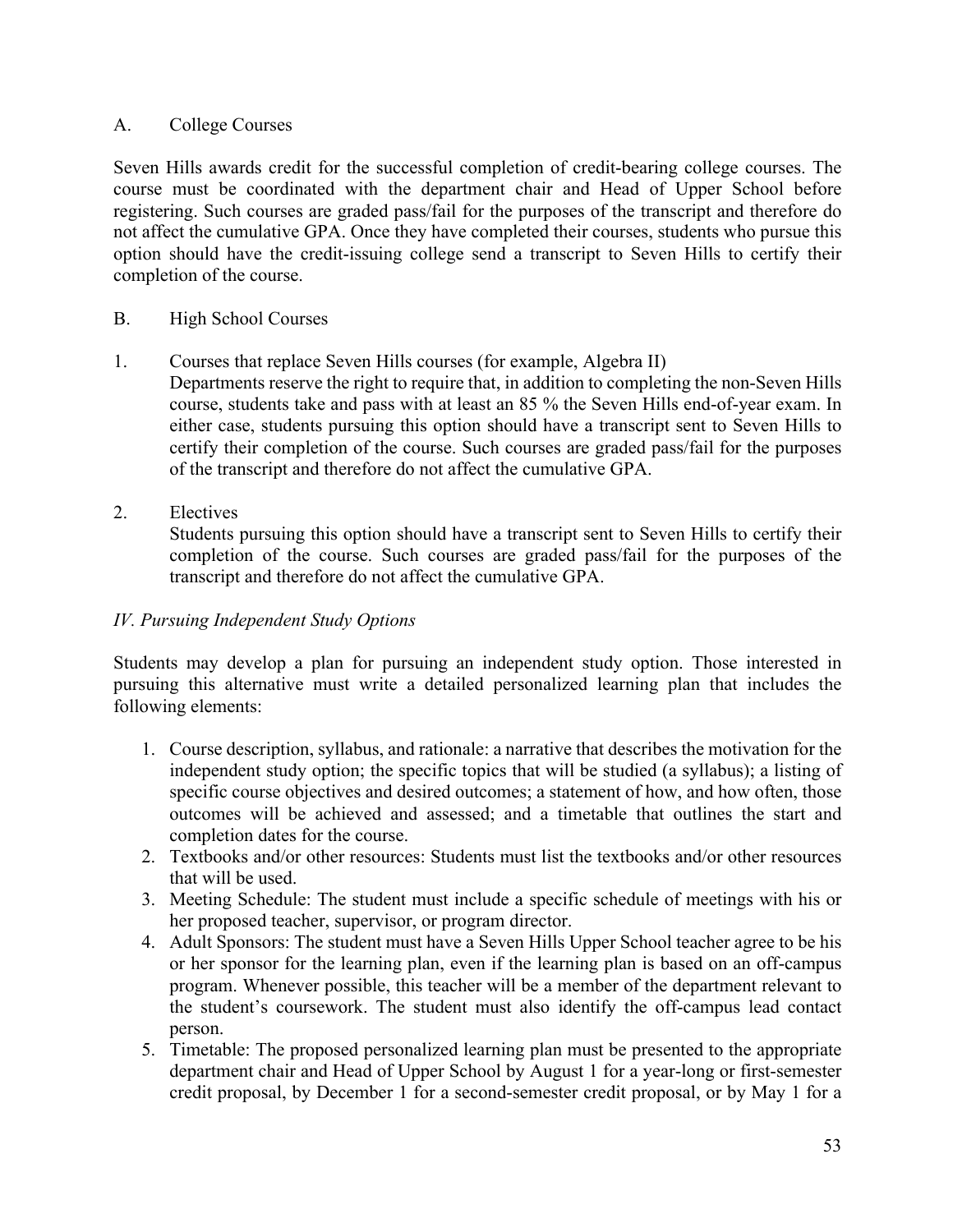proposed summer credit proposal. Except for students new to Seven Hills, no extensions of these deadlines will be permitted. The department chair will meet with the student, and the department will make a decision regarding the proposal within two weeks of that meeting. Students must have an independent study plan in place and approved before moving forward. Students without pre-approval who seek credit after the fact (after they have begun or completed an alternative educational option) will not receive credit.

6. Credit: Once the independent study plan has been approved, issuance of credit will be determined by the Seven Hills sponsoring teacher in consultation with the department chair and the Head of Upper School. If the plan involves an off-campus component, input from the off-campus contact person, if there is one, will become part of the decision to issue credit.

#### Notes:

- 1. The academic department approving the independent study plan may use a test to help determine whether the student has fulfilled the project's stated goals and outcomes.
- 2. If, in the course of the student's regular meetings with the Seven Hills sponsoring teacher, the teacher believes the student is making insufficient progress towards agreed-upon objectives and competencies, the sponsor will send a letter of concern to the student and his or her parents, the off-campus contact person if there is one, and the Head of Upper School. If after a subsequent meeting, the student's progress continues to be insufficient, the Seven Hills sponsoring teacher will send a letter of warning indicating that the student is in danger of not receiving credit for his or her course work. An independent study that does not receive credit will not appear on the student's transcript.

Transfer students: The granting of independent study credits earned by transfer students will be determined by the Scheduler in consultation with the relevant department chair and the Head of Upper School. Transfer students should not expect automatic acceptance of all credits earned in their previous school.

#### *V. Flexible Credit and Full-time Status*

- 1. Courses: Except in rare cases and with the permission of the Head of Upper School, a course offered at Seven Hills (e.g., English 10) may not be replaced by a flex credit course taken during the school year.
- 2. Grades: For the purposes of the transcript and the student's GPA, flex credits are graded on a pass/fail basis. Students should understand that pass/fail grades do not affect the cumulative GPA.
- 3. Graduation Requirements: Unless special circumstances prompt the Head of Upper School to waive this rule, students may take for flexible credit **only one course per department that satisfies a graduation requirement**. Additional flex credits may be counted as electives.
- 4. Full-time Status: Students may use only one flexible credit course per semester to count toward full-time status at Seven Hills. This course must be taken during the school year.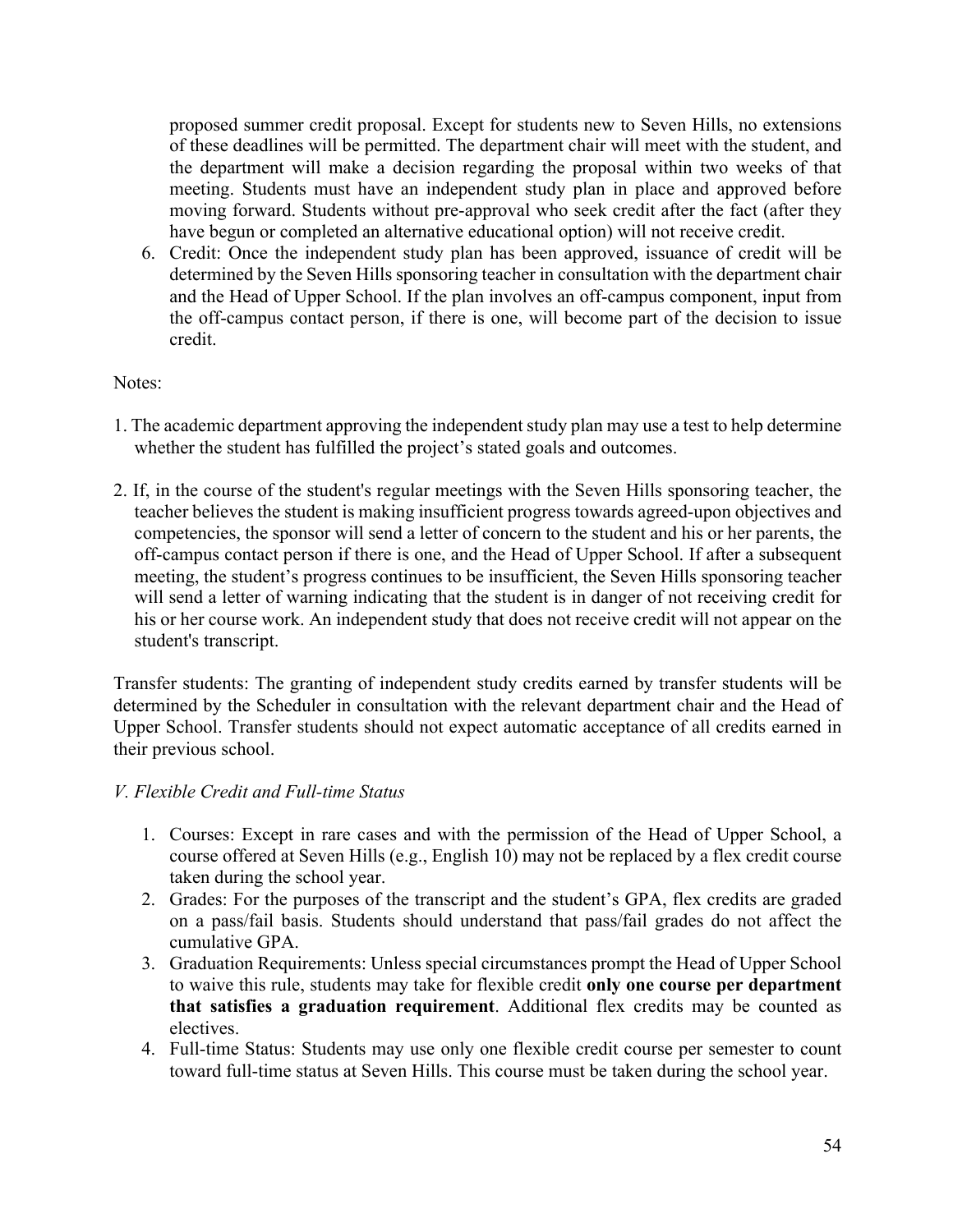- 5. Athletic Eligibility: According to the Ohio High School Athletic Association, students who are participating on Seven Hills athletic teams must receive a passing grade or a satisfactory progress report at the end of each quarter to maintain their eligibility.
- 6. Students may not use a project for another Seven Hills program such as Personal Challenge or Community Service as a flexible credit course.

### **7. Grade Point Averages**

Only grades earned at Seven Hills count in a student's Grade Point Average (GPA).

In computing the weighted GPA, which appears on report cards and transcripts, an extra .25 is assigned to upper level College Prep courses, an extra .50 is assigned to each Honors level course, and an extra 1.0 is assigned to each AP or Post-AP course. Introductory level College Prep courses are unweighted. Upper level College Prep courses are generally defined as those that have a prerequisite course, grade standing requirement, and/or that go beyond the first level in a sequence of courses.

### **8. Honor Roll and Merit Roll**

Students with high grade point averages based on the four-point scale described below are recognized as being on the Merit Roll (GPA of 3.165 to 3.494) or Honor Roll (GPA of 3.495 or higher). A student who receives an NP or an INC in any course or a P in a course that is normally graded is not eligible for Honor or Merit Roll for that quarter. Unweighted GPAs are only calculated for internal purposes, such as Honor and Merit Roll, as a way to recognize students with high letter marks. Unweighted GPA is never published on official transcripts.

### **9. Academic Notice and Probation**

In Upper School, when a student's mid-quarter, quarter, semester, or final grades are a cause for concern, they may be placed on academic notice. In general, the criteria for going on academic notice are one or more grades of "NP (Not Passing)," two or more grades of "D," or three or more grades of "2" for Effort.

A letter from the Head of Upper School will notify parents that a child has been placed on academic notice. If a student has been on academic notice multiple times, the School may place him or her on academic probation. If a student remains on academic probation for multiple quarters, he or she may be dismissed from the School.

Students on academic notice and academic probation will have at least one study hall per day; they may be assigned more at the advisor's discretion. Seniors on academic notice or academic probation do not have senior privileges.

### **10. Incomplete Grades**

Incomplete grades must be made up within two weeks after the end of that marking period. It is the student's responsibility to make these arrangements with the individual faculty member. Failure to do so will result in the incomplete grade being changed to a grade of "Not Passing" or averaged with a grade of zero for the missing work.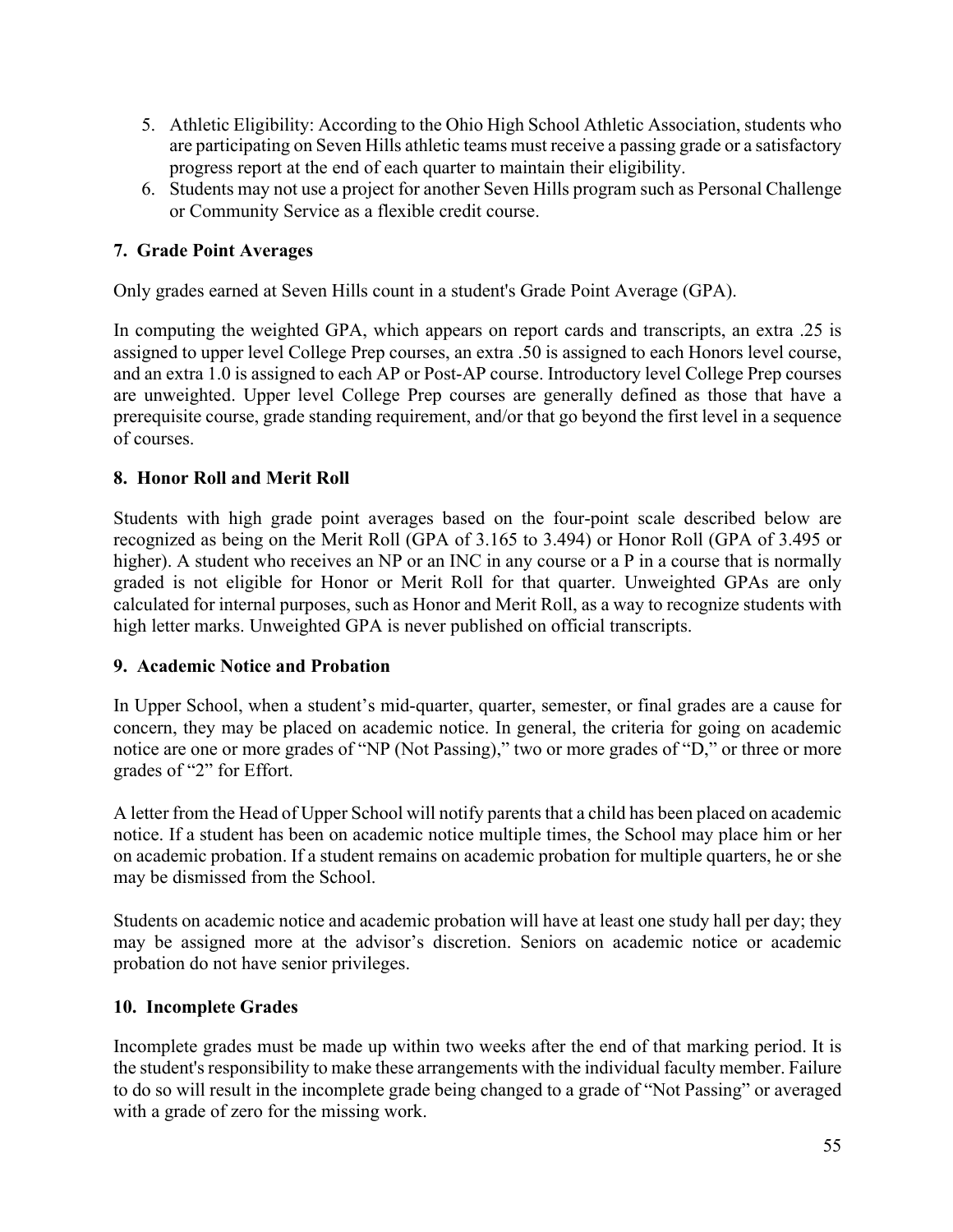### **11. Study Hall Policies**

The study hall is a silent workspace available to any Upper School student. Ninth graders begin their Upper School career with two free blocks and their other unscheduled blocks assigned as study halls. After the first report card, ninth graders who are on honor roll or merit roll will gain some of their free blocks back. Ninth graders must also have demonstrated good school citizenship to gain and keep their free blocks.

Students on Academic Notice or Academic Probation have at least one block of study hall per day. They may be assigned more at the advisor's discretion. Students who have not completed Community Service and/or Personal Challenge by the assigned deadlines will be assigned study halls.

#### **12. Scheduling of Major Tests or Assessments**

In Middle and Upper Schools, a major assessment is any assigned work meeting at least one of the following criteria:

- An in-class assessment which takes at least half the class time.
- A written assignment of 4 paragraphs or more, whether in class or at home.
- A project or assignment counting for at least 15% of the overall quarter grade.

Students should not have more than two (2) major assessments (tests or other major assignments such as papers, reports, etc.) due on the same day, and teachers must make a good faith effort to avoid assigning major assessments that conflict with other major assessments.

A student who has more than two (2) major assessments scheduled for a given day may request that one of the assessments be moved. Provided the request is made at least 48 hours in advance of the major assessment, teachers must make a good faith effort to accommodate such requests. Teachers and students should work together to arrive at an equitable solution. If a major assessment is rescheduled for an individual student, that student must be in the classroom or Study Hall during the originally scheduled time during which other students are completing the assessment.

Major assessments should be assigned at least one (1) week in advance. The predetermined length of a test is to be determined by the teacher administering the test. For the purposes of the full implementation of this policy, any assessment which takes more than half the class time is a "TEST" regardless of what name (e.g., "quiz") it is given.

Homework should be assigned in class, and Middle and Upper School teachers should post all assignments to Schoology by 4:00 p.m. on the same day that the work was assigned.

Students who require extended time are encouraged to finish a test during the course of one (1) calendar day if at all possible. Also, "multi-sectioned" tests should be given to those students in portions so that they will not gain an unfair advantage if they choose to use extra time.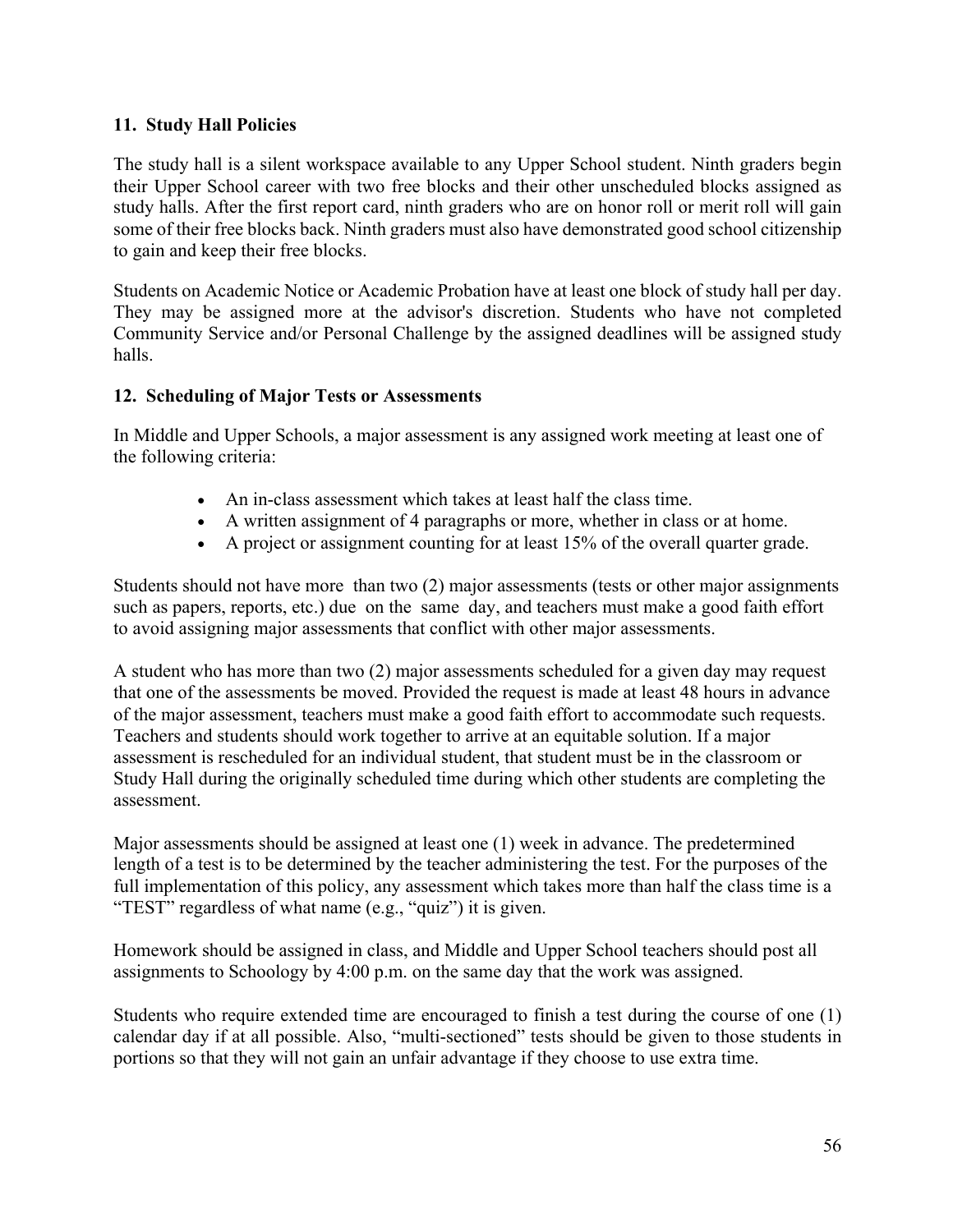**Tests to be administered in study halls, whether makeup or extended time tests, must preserve testing integrity for those exams.** A study hall test label with specific testing information must be attached to every test or quiz administered in the study hall. Students taking tests in a study hall must begin and end all tests in the duration of one class period, unless the student is being provided an extension as an accommodation. As with study hall test procedures, testing for extended time test-takers must be monitored carefully. Students may not return to tests once they have seen the questions. All quizzes and tests must be placed into the "completed tests folders" at the end of the period.

All tests, whether administered in the classroom, study hall, or elsewhere, must be supervised by a faculty member or School staff member for the duration of the test, without exception.

# **13. Making Up Tests**

"Make-up tests" can be scheduled on any day of the week. Make-up tests should be completed absolutely as soon as possible.

- Tests to be administered in study halls, whether make-up or extended time tests, must preserve testing integrity for those exams. Students must complete a test (or, in the case of extended time students, a discrete portion of a test) within one block; they may not return to tests once they have seen the questions.
- Students taking tests in a study hall must begin and end all tests in the duration of one block.
- A study hall test label with specific testing information will be attached to every test or quiz administered in the study hall.
- All quizzes and tests must be placed into the "completed tests folder" at the end of the period.

### **14. Semester Exams**

First semester exams will occur the week before winter break. Second semester exams will occur the week following the end of the second semester. The library and cafeteria are open throughout the week. There is no formal supervision once exams are over, nor are any sporting events scheduled during Exam Week.

### *Upper School Student Life*

### **1. Advisory and Class Meetings**

One of the defining characteristics of Seven Hills is that all students feel known and cared for. Students tend to develop close relationships with their teachers. In addition, Seven Hills seeks to supply additional support to students by providing a home base within a small cohort of students guided by the teacher.

Ninth graders are grouped together in advisories that follow a curriculum aimed at making the students feel at home in the Upper School, introducing them to important parts of the program,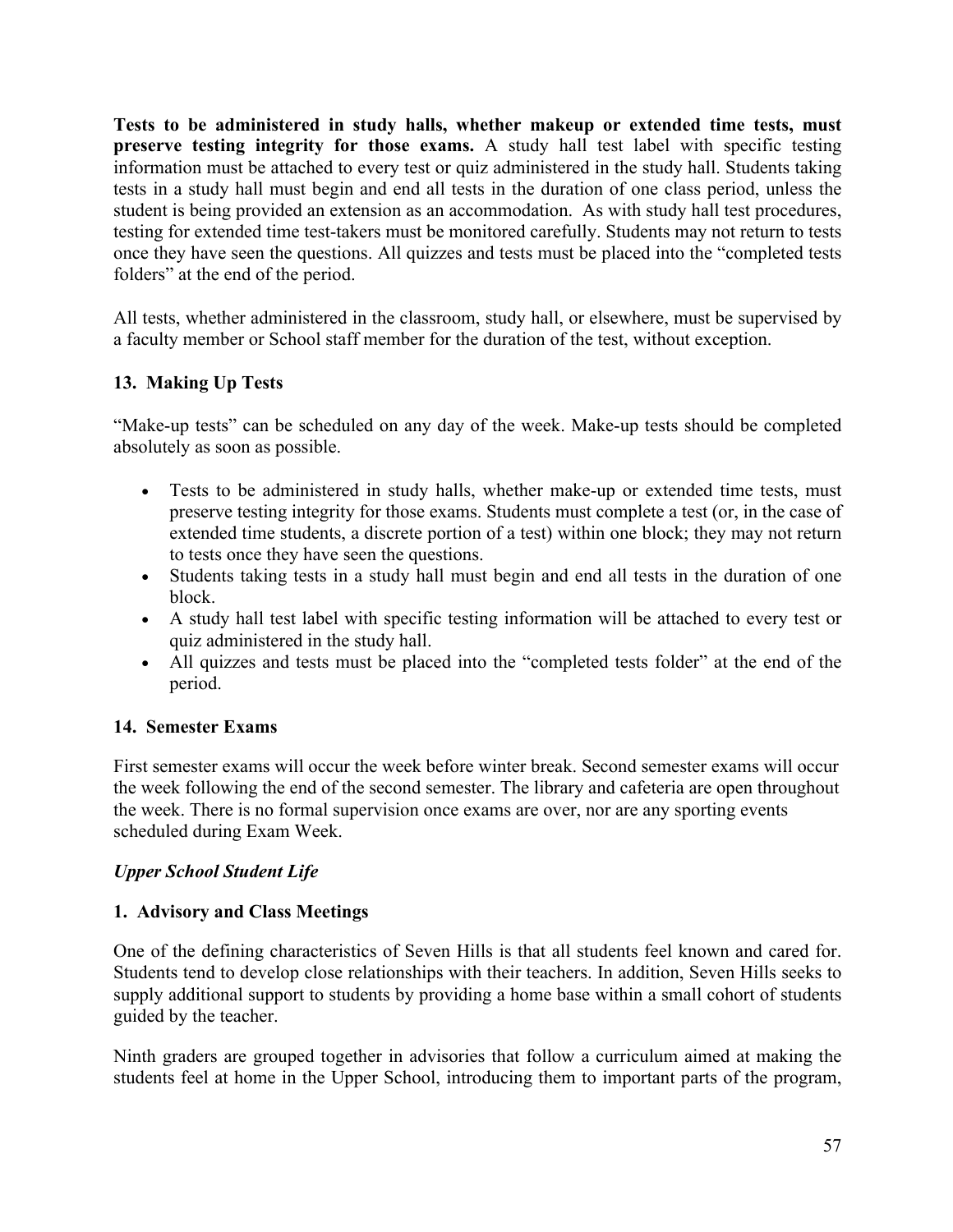building in them skills that they will draw on throughout the next four years. In grades 10 through 12, students are grouped in mixed age cohorts.

The advisor is generally the primary point of contact for students or parents. Advisors find opportunities to create close relationships with the students in their charge so that they can provide support or guidance when necessary.

Advisors have duties in several areas: social and emotional learning, academic advising, personal advising, record-keeping, disciplinary supervision, serving as a liaison between the school and home, orchestrating community service work, and the Personal Challenge project. Advisors discuss Community Service possibilities with advisees, guiding advisees in completing the Community Service requirement and periodically checking on their progress.

Class meetings, generally held once a week, are another opportunity to guide students through the academic year. The class meeting curriculum involves a range of grade-level specific activities, presentations, and discussions.

## **2. College Counseling**

Seven Hills' four-year college counseling program is designed to help students find their "best fit" school. Our college counseling philosophy is simple: the more students understand who they are and what they want to do, the better able they are to recognize the colleges where they'll learn and thrive.

In ninth grade, we pair every student with a college counselor who works with them individually for all four years. These professionals listen and learn about each of their students, formulating a thoughtful plan that ultimately includes every aspect of the college search:

- In freshman year, we encourage students to jump into the life of the Upper School inside and outside the classroom. We talk with them about their courses and their study habits, their extracurriculars and their community interests, and we lay the foundation for our fouryear counseling relationship.
- We ask sophomores what they learned about themselves as freshmen and how they want to use that information to move forward. We listen for their academic strengths, talk about how to shore up weaknesses, discuss new activities and interests, and work on time management. We encourage them to drop into a college representative's school presentation, to attend a college fair, to sit for the PSAT, and to see a few colleges during a school vacation. And we plan with them for the all important junior year.
- We meet with juniors in groups and individually to make sure they're on top of the key college admissions details that will affect their lives. That means more conversations about what they're taking and why, how they use their non-academic time, and what dreams for their future are beginning to take shape. We prepare their college lists, clarify the characteristics of SATs and ACTs, discuss which tests to take and when to take them, explain how to use college visits to their advantage, and how the Personal Challenge and Community Service projects can serve them well.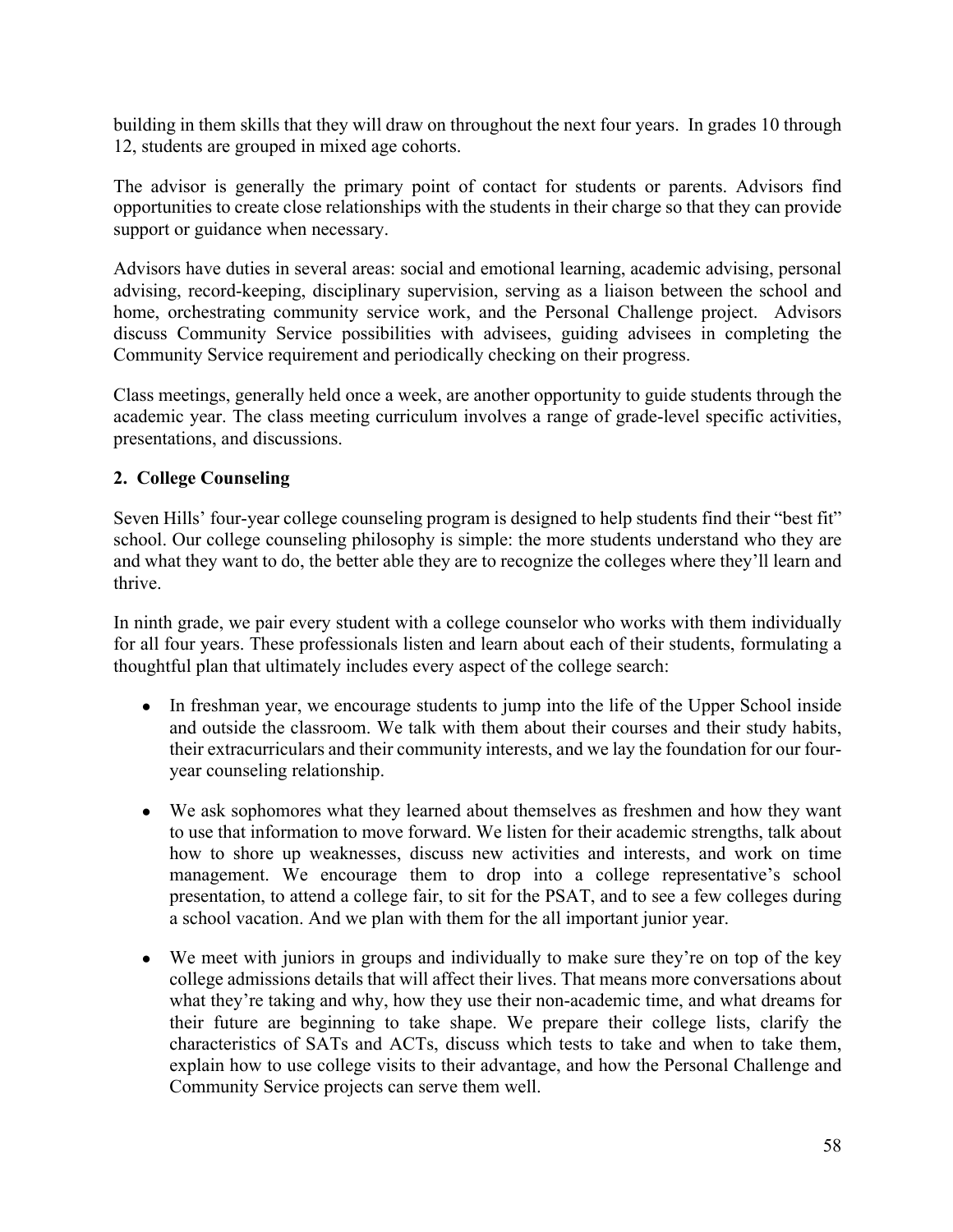● We are the seniors' constant companions, working with them on their applications, their resumes, their interviews, and their essays from beginning to end. We help them decide whom to ask for recommendations, which scores to send, how to maintain a balanced college list, when to apply for scholarships and financial aid, and how to stay sane in the process. We are often also in touch with parents, who tend to have many of their own questions!

By the time students make their final decisions, they've gone through a thorough process of selfdiscovery. They know what matters to and motivates them, and most importantly, they are *ready.*

### **3. Guidance Counseling**

In this final stage before heading off to college and into the wider world, we're here to support our students academically and emotionally. We stand by their side through both the tribulations and triumphs that growing up brings.

Apart from college counselors, students in Upper School have access to a full-time school counselor that assists them as they navigate the social and emotional terrain of adolescence. This counselor serves as a lead advisor to the entering freshmen class, oversees the implementation of the Advisory Program, and teaches valuable life and study skills. In their sophomore, junior, and senior years, the school counselor plans and delivers class meetings on topics such as healthy relationships, stress management, distracted driving, mindfulness, and substance abuse prevention.

This, along with a growth and understanding in the five foundational elements of the Seven Hills counseling program — self-awareness, self-management, social awareness, relationship skills, and responsible decision making — equip our Upper School students for college and life, helping them realize their best selves.

#### **4. Discipline Procedures and Consequences**

The Dean of Students is the key administrator responsible for discipline in the Upper School, and can assign detention for infractions of School rules and or other behavior that is not in keeping with the School's standards. Detention is generally held at the end of the school day, and a student who is assigned a detention may have to miss an after-school activity to serve it.

The Head of Upper School and the Head of School may become involved in more serious disciplinary issues.

In response to a more serious situation, the Dean of Students or Head of Upper School may call for a meeting of the Disciplinary Committee. This committee is generally composed of three faculty members: two standing members of the committee, who would be joined by the student's advisor or another teacher who has worked with the student. The student's parents should attend the Disciplinary Committee meeting if possible. The Dean of Students will preside over the committee meeting. At the end of the meeting, the committee will make a disciplinary recommendation to the Head of Upper School. Consequences could include the following: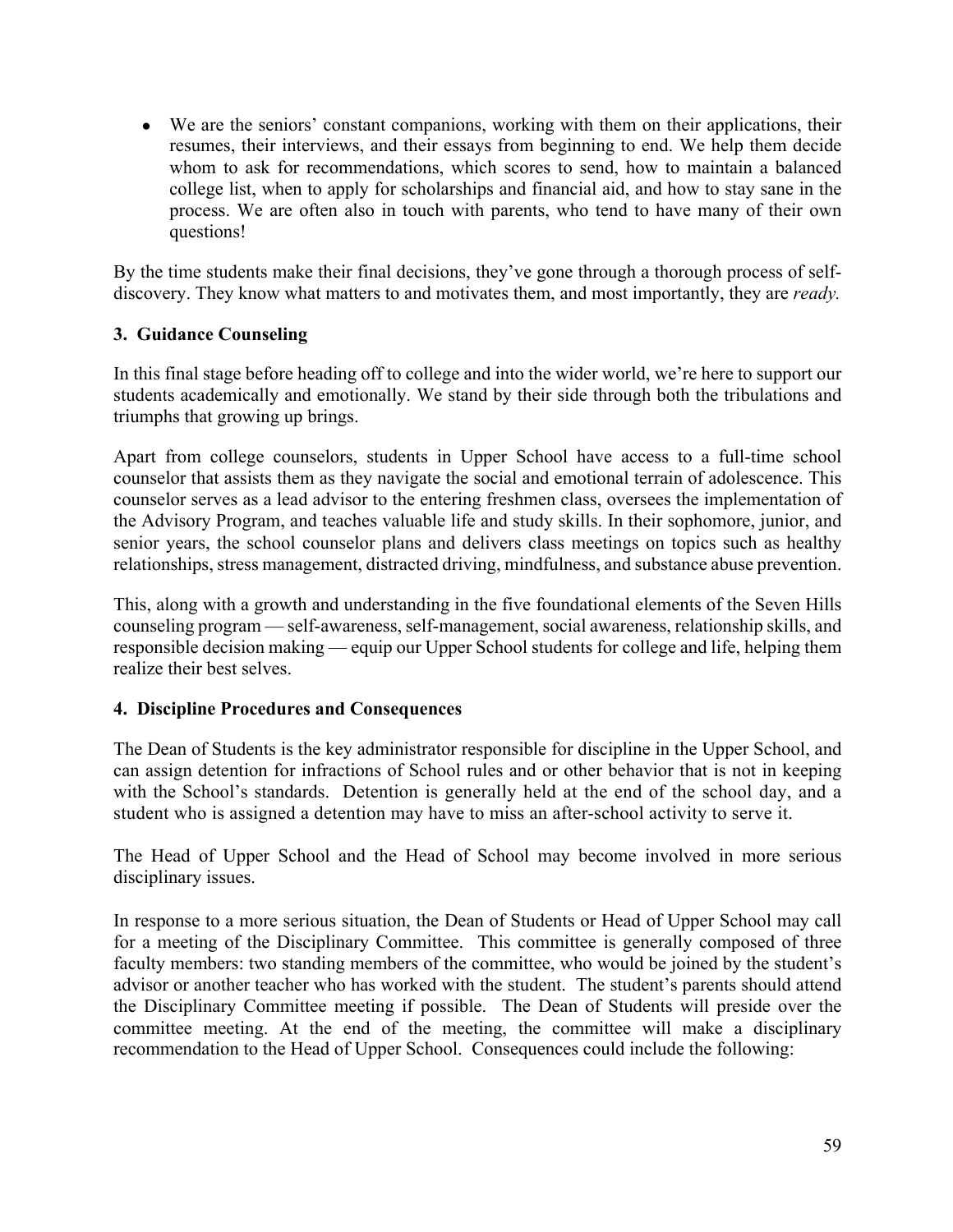- **In-School Detention:** A consequence in which a student is in a private study hall for one or more days. A student might or might not be permitted to attend classes while in inschool detention.
- **Suspension:** The most severe disciplinary action taken short of expulsion. A student who has been suspended is removed from the community for one or more days and may not come to campus for any classes or other events.
- **Expulsion:** Students are expelled for the most serious offenses or for a repeated inability to abide by school rules. An expulsion becomes part of the student's permanent record and is indicated on his or her transcript.

Both the Head of School and the Head of Upper School will be involved in any disciplinary situation culminating in the expulsion or required withdrawal of a student. In order to dispel rumors and to explain the School's response to unacceptable behavior, the Head of Upper School or Head of School may address the community about matters that culminate in this level of consequences.

### Disclosure Policy

The College Counseling Office will answer questions regarding major disciplinary action posed by colleges in secondary school reports, mid-year reports, and final school reports. Students are expected to disclose such information to colleges posing such questions to them as well. For students who have completed applications to colleges that requested disciplinary information, the School will notify those colleges of major disciplinary actions, including suspensions and expulsions.

The School administration likewise will answer questions regarding major disciplinary action posed by another high school to which a student may be applying for admission.

# **5. Athletics**

Our Upper School athletes compete in 14 sports throughout the year. Our no-cut policy ensures that any student who wants to commit to a team will have an opportunity to join one.

Seven Hills Upper School athletics stands on a foundation of skill, strength, heart, and sportsmanship. Our student athletes hone their game and strive to take their hard work onto the courts, fields, tracks, and into the pool lanes. They aim high and welcome the challenges to push themselves forward, find their strides, and hit their marks in a competitive, all-participation environment. And they come together to fight for every second of the game, no matter the score. They are willing to put their teammates before themselves, and they serve as stellar representatives of their team, their class, and their school as they exhibit excellent sportsmanship, ethical behavior, and integrity. Seven Hills athletes maintain positivity. They thrive in an atmosphere of competition, and they show and gain respect for their opponents. At Seven Hills, our hard-working Stinger athletes possess the will to win, they play with purpose, and they earn their mettle every step of the way.

# **6. Clubs and Activities**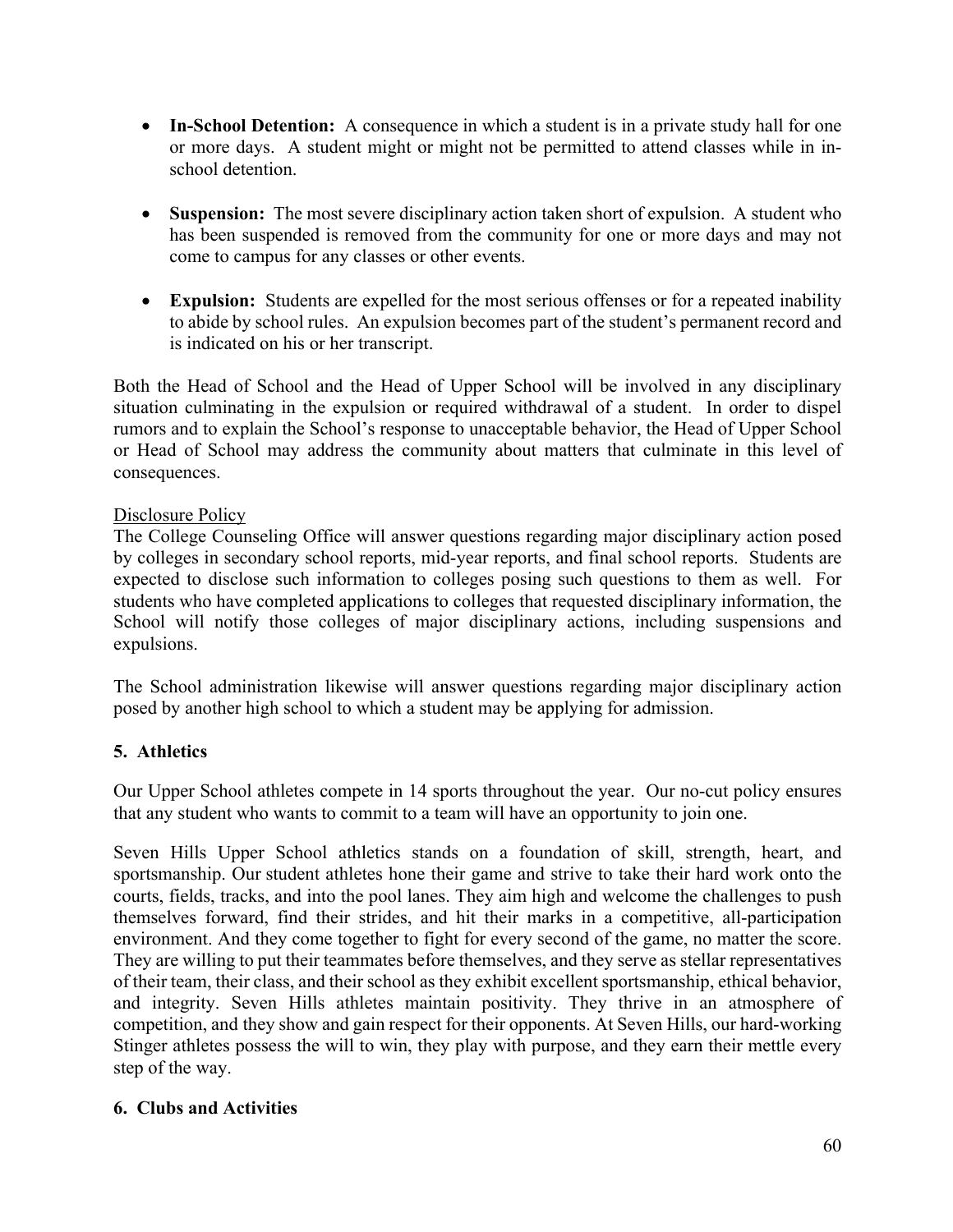As our Upper School students express their individuality and focus on their passions, they can participate in a wide variety of clubs and activities that not only keep them involved and immersed in what they love, but build in them a great sense of community and greater experiences as leaders. Because many of our clubs are born out of students' own interests, organized by their efforts, and fueled by their enthusiasm, there's always something new and exciting to discover at Seven Hills.

Seven Hills has many clubs and activities, many of which meet at lunch in a schedule organized by the Student Senate. Lunch meetings of clubs and activities must follow rules for food in the building (see Food Services); club members must make sure they leave the spaces they use tidy and clean. Clubs that show films as part of their activities must show only those which are rated G, PG, or PG-13. The Head of Upper School or the Dean of Students must approve any other films. Faculty advisors must be present at club meetings. Failure to abide by any of these rules may result in the disbanding of the club. The clearinghouse for the approval of clubs is the Student Senate; however, the Head of Upper School needs to review and approve the formation of any new or existing club to ensure it is consistent with our mission.

## **7. Upper School Student Government**

The Student Government is a twelve-student body that meets weekly throughout the school year. It is composed of two senators from each class and a four-member executive cabinet, comprised of a president, vice president, treasurer, and secretary. It is advised by at least one faculty member. The Student Senate is responsible for many aspects of student life, including developing and running initiatives to foster community, overseeing clubs and events, and generally representing the entire student body. The executive cabinet is elected for the upcoming school year by all nongraduating students in May, and senators are elected by their own classes in September. Students run individually for no more than one position at a time, and must earn a majority of votes to win election.

### **8. Exchange Programs**

Students are encouraged to apply to participate in exchange programs which allow them to study abroad. The School's World Language Department sponsors exchange trips to Spain and France, as well as educational trips to China, Rome, and Greece.

### **9. Experiential Learning**

The Seven Hills Experiential Learning program grew out of the desire to provide an education that nurtures individual strengths and interests, and the recognition that a student's educational experience should extend beyond our campus. In addition, we wanted to create pathways within a coherent structure that would allow students to pursue an area of interest to a deep and meaningful level.

The program is best summarized by the Mission Statement:

*By the time every student leaves Seven Hills, we will help him/her to develop self-awareness of where his/her interests lie, facilitate exploration of those interests, and provide him/her with pertinent real world experiences, so that he/she has the confidence to explore and embrace life beyond high school.*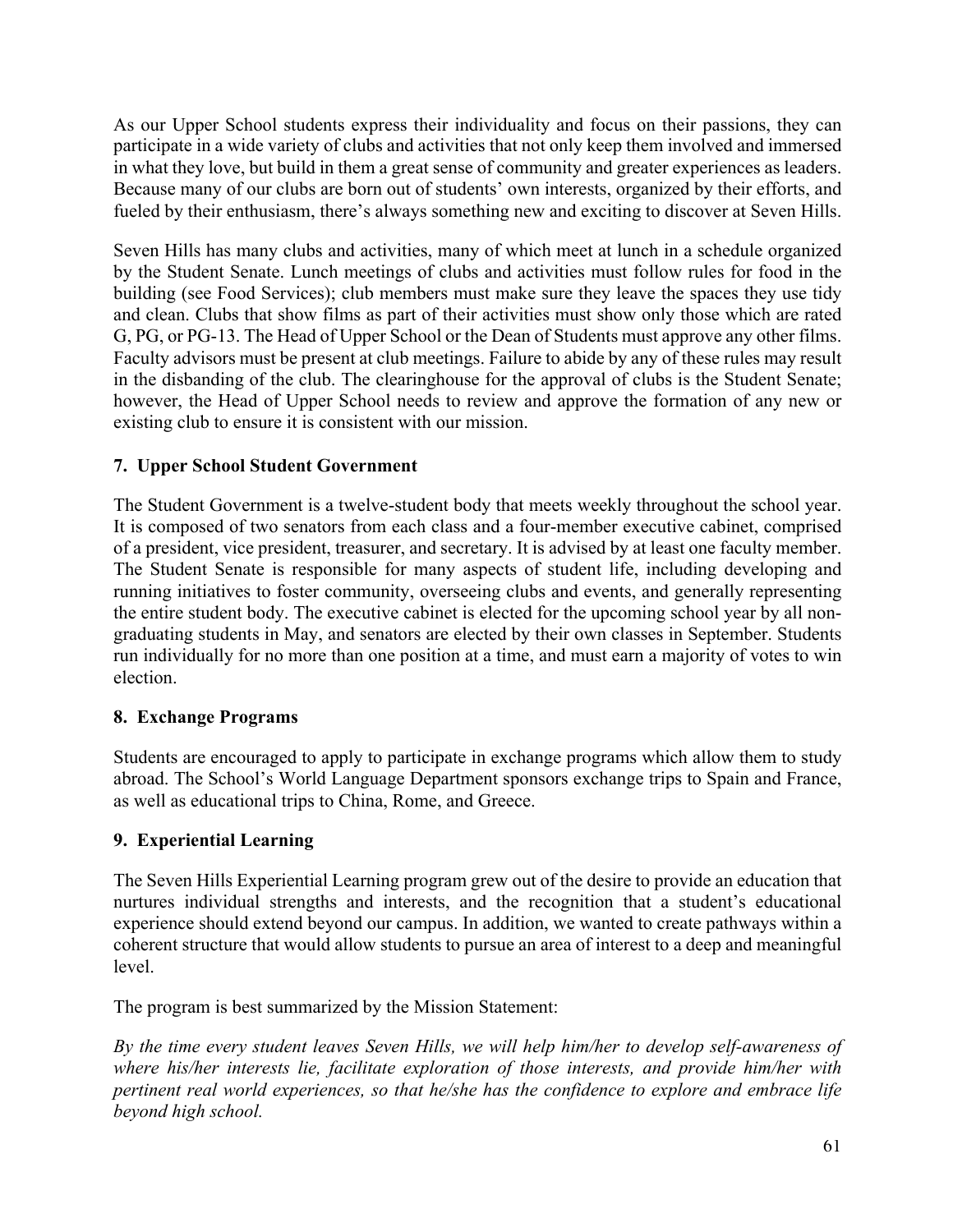This program will help students to better understand who they really are, what they are good at, what comes most naturally to them, and what motivates them intrinsically. With this knowledge, they will be equipped to pursue genuine interests. When students discover something that has real meaning to them, they will want to explore it in various ways. The Experiential Learning program will then help them pursue their interest within the traditional school setting and in the real world.

## **Components of the Experiential Learning Program**

**Introspection -** In ninth grade, students complete inventories on their personal strengths, learning styles, multiple intelligences, and interest areas. The data from these inventories is readily available to students, parents, advisors, and counselors. This information may be helpful as students make decisions about course selections, extracurricular and community service activities, their personal challenge project, and even college options.

Throughout their Upper School experience, students are exposed to a variety of guest speakers through assemblies. These events may include political debates, speakers focused on a particular career or professional area, alumni sharing their past and recent experiences, or current students sharing personal challenge projects, as well as community service activities, summer programs, or internship experiences.

At the end of twelfth grade, students participate in a culminating experience that allows them to reflect on their high school years and to plan for the next stage of life.

**Exploration -** As students move through the experiential learning program, they are encouraged to pursue their interests when they choose community service activities, their personal challenge project, and summer programs. In addition, opportunities are provided for job shadowing experiences and internships. Students also have the opportunity to explore areas of interest through elective courses, flex credits, and our travel and exchange programs.

**Concentration -** For students who wish to pursue an area of interest in greater depth, there is the option of graduating with a concentration. Possible concentrations are listed below. Students may also request a concentration in a different area.

- Community Engagement
- Engineering and Design
- Environmental Stewardship
- Global Citizenship
- Political Engagement
- Technology and Innovation
- The Arts
- Wellness
- Written Expression and Communication

Concentrations may be earned in other areas approved by the Director of Experiential Education. To earn a Concentration, students must fulfill requirements such as:

- Take certain core courses
- Take specific electives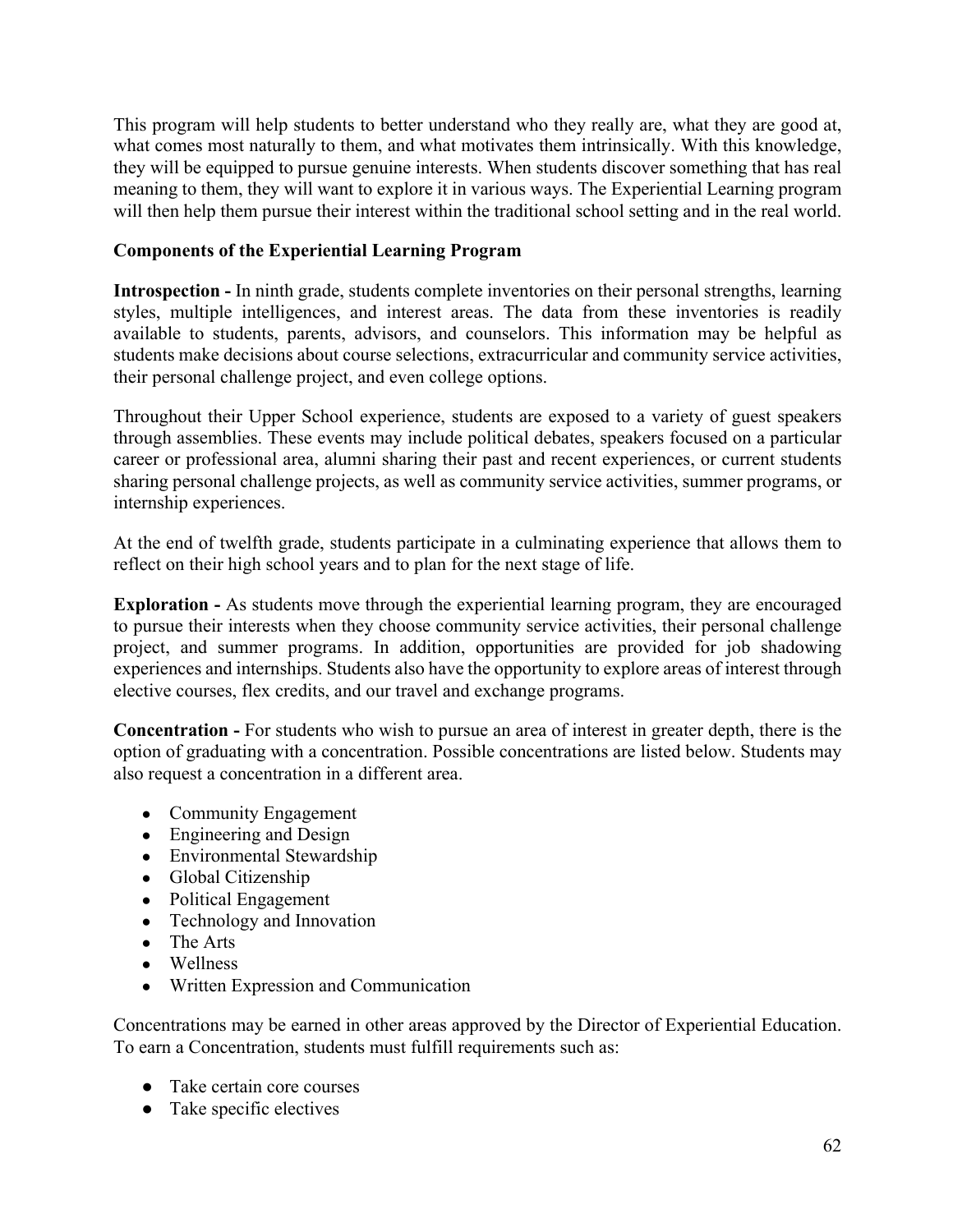- Complete a Personal Challenge project that connects to the concentration area
- Attend and write a review for at least two off campus lectures that pertain to the concentration area
- Interview someone who works in a related profession
- Job shadow at a related company/organization

Students should see the Director of Experiential Learning for the specific requirements for each concentration. Details may be found on the Experiential Learning webpage of the School's website.

## **10. Community Service**

When students encounter a range of perspectives, their understanding of the world becomes richer. Starting as early as kindergarten, we integrate community service into a Seven Hills education. We want to instill in students the value of empathy and their ability and responsibility to help others.

Service opportunities vary as much as our students — they volunteer at local hospitals, participate in micro lending programs that benefit people around the world, raise funds to benefit the Cooperative for Education, and work to clean up the community. Each individual student is required to complete a minimum of thirty hours of volunteer service to a community outside of Seven Hills. Fifteen hours must be completed before the start of sophomore year. The remainder should be completed by the end of junior year.

The goal of this project is to assist, express care for, or in some way enhance the quality of life for people and/or living creatures in need without expectation of reward. The project requires that students spend the majority of the thirty hours in direct contact with, for example, people who are physically handicapped, mentally disabled, or physically or financially in need. Students may also volunteer to care for animals housed in shelters.

The Upper School Community Service Program clearly supports our mission and values statements. It emphasizes the importance of recognizing that service to members of our broader community, outside of Seven Hills, is essential for the development of the intellectual, moral, and social qualities our students need to become participating citizens and responsible leaders.

Note: Organizations like Habitat for Humanity, The Freestore Foodbank, Matthew 25 Ministries, and most summer camp programs are NOT typically approved for the Seven Hills community service requirement. While these are great organizations, Seven Hills requires more direct contact with the disadvantaged than these organizations can typically offer.

Timetable:

- Completion of the community service requirement includes: finishing the 30 hours, obtaining a signed hours verification sheet, sharing with the advisor, writing the reflection essay, and submitting all documents to the Director of Experiential Education.
- Fifteen hours must be completed by the start of the tenth grade. The remainder must be completed by the end of the eleventh grade.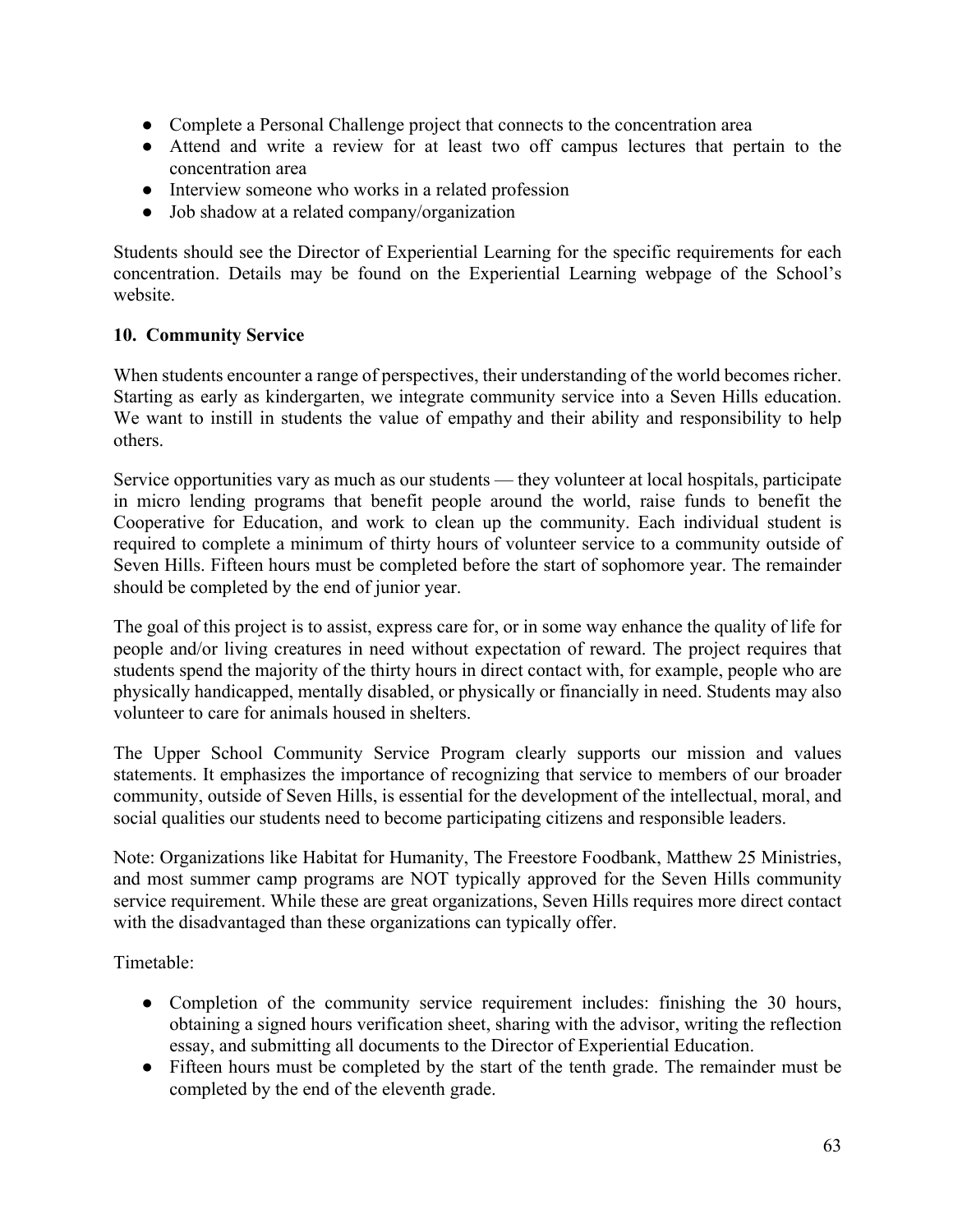If students do not meet this timetable, they lose all free bells and (if applicable) senior privileges.

# **11. Personal Challenge Project**

The Personal Challenge is a project that each student designs and completes during the first three years of Upper School. Intended to foster creative thinking and decision making, the Personal Challenge is a unique opportunity to pursue something that is of interest to the student. Students typically conceptualize their projects during sophomore year, and must complete them by the end of junior year. Each student shares his or her completed project with the Seven Hills community during one of the four sharing days held during the school year. The project is completed outside of school hours. This is a graduation requirement and requires a minimum of 30 hours.

There are no limits to what students explore. They may master a recipe or compose an original piece of music. Some students combine their myriad talents into one project including one Upper Schooler who illustrated and wrote a children's book completely in French. Another student built a mechanical spider powered by steam. Personal Challenge projects sometimes leave a mark on the community. One student designed and drew a mural for a local restaurant.

During Personal Challenge sharing, the halls of the Upper School are lined with projects and students explaining why and how they explored their subject. The excitement is palpable, as students marvel at the work of their peers and react with awe as presenters explain the process of discovery.

Personal Challenge embodies the spirit of Seven Hills and its dedication to experiential learning. Students move outside their comfort zones to reach new achievements, discover the thrill of mastery, and satisfy their natural curiosities.

# **12. May Terms and Civic Engagement Seminars**

### May Terms

May Terms was established in 2018 to provide students with an opportunity to explore in depth an area of interest. After spring exams, all regular classes are finished and students in grades 9, 10, and 11 attend only their May Term elective. These intensive courses run for five days during regular school hours. Students can expect to be involved in a hands-on learning experience that includes field trips and/or guest instructors.

Examples of May Term courses include:

- Furniture design and construction
- Futures in Medicine
- Lifehacking!
- Treasures of Cincinnati
- Guilty until Proven Innocent
- FC Cincinnati: The Business of Sports
- Reality and Ray Guns: Science Fiction and Reality

Successful completion (earning a PASS) of three May Term courses is a graduation requirement.